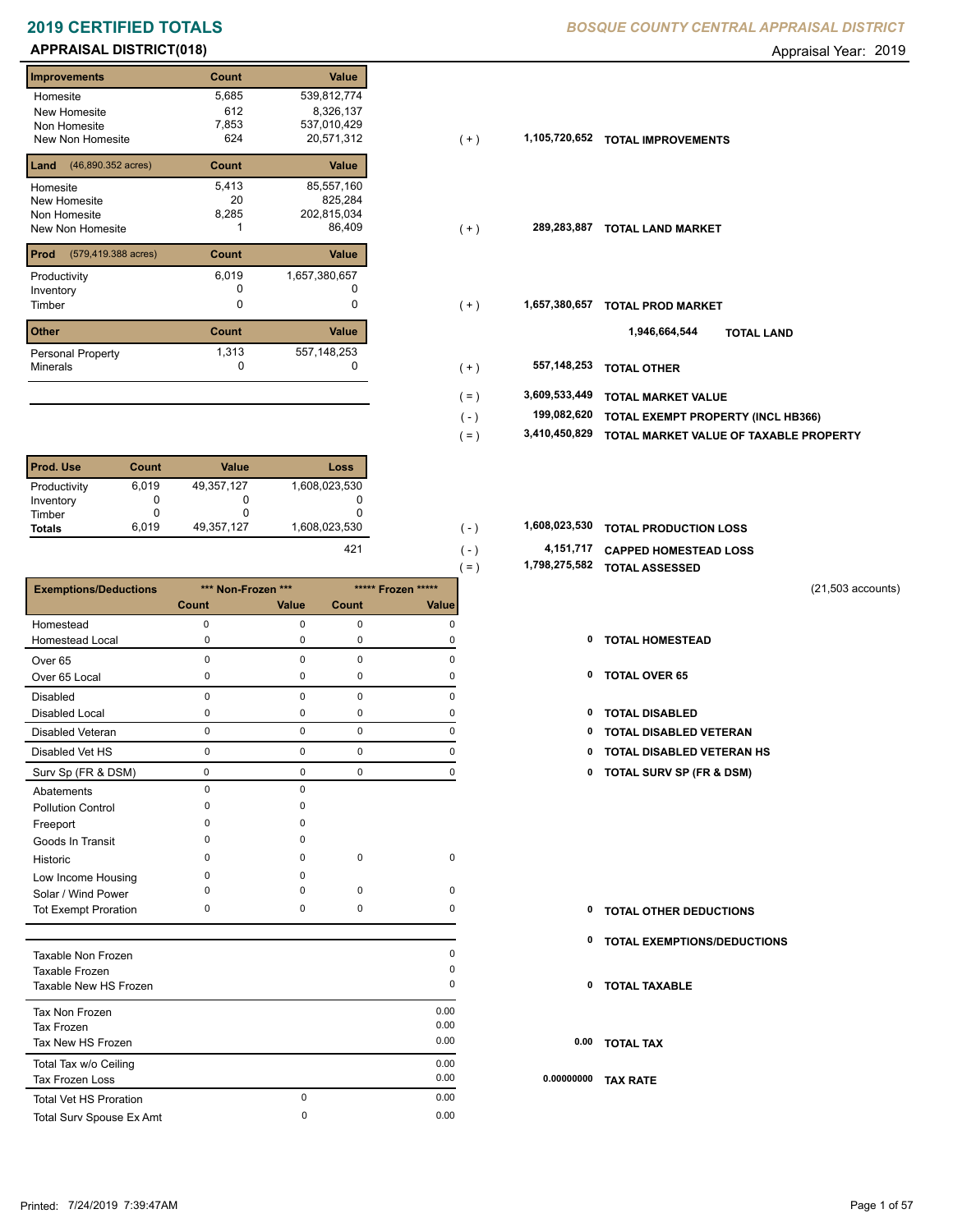**APPRAISAL DISTRICT(018)** Appraisal Year: 2019

| $\boldsymbol{\mathsf{A}}$           |                |                              |                    | Prod        |                            | New Hs                | Personal                | <b>Mineral</b>      | <b>Exempt</b> |
|-------------------------------------|----------------|------------------------------|--------------------|-------------|----------------------------|-----------------------|-------------------------|---------------------|---------------|
| A1 - REAL, RES, SINGLE FAMILY       | Count<br>4,629 | <b>Market</b><br>415,396,459 | Land<br>71,070,859 | $\mathbf 0$ | Improvement<br>344,325,100 | 2,766,797             | 500                     | $\mathbf 0$         | 527,242       |
| A2 - REAL, RES, MOBILE HOME         | 571            | 17,329,387                   | 7,445,146          | 0           | 9,884,241                  | 55,842                | $\mathbf 0$             | $\mathbf 0$         | $\mathbf 0$   |
| A3 - MISC IMPR ON C CODED LOTS      | 467            |                              |                    |             |                            | 22,899                | 0                       | $\mathbf 0$         |               |
|                                     |                | 4,131,037                    | 193,819            | 0           | 3,937,218                  |                       |                         | $\mathbf 0$         | 68,863        |
| <b>TOTAL</b><br>$\, {\bf B}$        | 5,667          | 436,856,883                  | 78,709,824         | $\mathbf 0$ | 358,146,559                | 2,845,538             | 500                     |                     | 596,105       |
|                                     | Count          | Market                       | Land               | Prod        | Improvement                | New Hs                | Personal                | <b>Mineral</b>      | Exempt        |
| B1 - REAL, MULTI FAMILY RES, APT    | 8              | 806,020                      | 142,562            | $\mathbf 0$ | 663,458                    | $\mathbf 0$           | $\mathbf 0$             | 0                   | 0             |
| <b>B2 - DUPLEX</b>                  | 30             | 2,322,001                    | 291,248            | 0           | 2,030,753                  | 0                     | $\mathbf 0$             | $\mathbf 0$         | U             |
| <b>B3 - TRIPLEX</b>                 | 3              | 280,715                      | 19,215             | 0           | 261,500                    | 0                     | $\mathbf 0$             | $\Omega$            | 0             |
| <b>B4 - FOURPLEX</b>                | 14             | 1,843,184                    | 202,852            | 0           | 1,640,332                  | $\mathbf 0$           | $\mathbf 0$             | 0                   | 0             |
| <b>TOTAL</b>                        | 55             | 5,251,920                    | 655,877            | $\mathbf 0$ | 4,596,043                  | $\mathbf 0$           | $\mathbf 0$             | $\mathbf 0$         | $\mathbf{0}$  |
| $\mathbf{C}$                        | Count          | <b>Market</b>                | Land               | Prod        | Improvement                | New Hs                | Personal                | <b>Mineral</b>      | Exempt        |
| C1 - VACANT URBAN LOTS/TRACTS       | 716            | 6,164,805                    | 6,002,988          | $\mathbf 0$ | 161,817                    | $\mathbf 0$           | $\mathbf 0$             | $\mathbf 0$         | 95,523        |
| C3 - VACANT RURAL LOT/TR IN LAKE AI | 1,164          | 11,516,554                   | 11,448,008         | 0           | 68,546                     | $\mathbf 0$           | $\mathbf 0$             | $\mathbf 0$         | 38,089        |
| C4 - VACANT RURAL TRACTS/LOTS       | 317            | 9,074,399                    | 8,541,057          | 0           | 533,342                    | 2,497                 | $\mathbf 0$             | $\Omega$            | 66,648        |
| <b>TOTAL</b>                        | 2,197          | 26,755,758                   | 25,992,053         | $\mathbf 0$ | 763,705                    | 2,497                 | $\mathbf 0$             | $\mathbf 0$         | 200,260       |
| D                                   | Count          | Market                       | Land               | Prod        | Improvement                | New Hs                | Personal                | <b>Mineral</b>      | Exempt        |
| D1 - QUALIFIED AG LAND              | 6,048          | 1,659,328,001                | 1,658,453,498      | 49,294,247  | 874,503                    | 261,651               | 0                       | $\mathbf 0$         | 0             |
| D2 - FARM/RANCH IMPR ON QUAL AG L   | 1,811          | 32,734,720                   | 1,896,032          | 60,333      | 30,838,688                 | 381,010               | 0                       | 0                   | $\mathbf 0$   |
| <b>TOTAL</b>                        | 7,859          | 1,692,062,721                | 1,660,349,530      | 49,354,580  | 31,713,191                 | 642,661               | $\mathbf 0$             | $\mathbf 0$         | $\mathbf{0}$  |
| E.                                  | Count          | <b>Market</b>                | Land               | Prod        | Improvement                | New Hs                | Personal                | <b>Mineral</b>      | Exempt        |
| E1 - RES IMPR ON ACREAGE            | 3,171          | 497,945,839                  | 48,686,301         | $\mathbf 0$ | 449,259,538                | 5,033,506             | $\mathbf 0$             | 0                   | 1,729,619     |
| E2 - MOBILE HOME ON ACREAGE         | 596            | 24,280,503                   | 11,520,681         | 0           | 12,759,822                 | 529,104               | $\mathbf 0$             | $\mathbf 0$         | 525,135       |
| E3 - OTHER/MISC IMPR ON ACREAGE     | 256            | 5,385,669                    | 140,288            | 0           | 5,245,381                  | 84,457                | 0                       | 0                   | 194,432       |
| E4 - NON-QUALIFIED AG LAND          | 872            | 42,666,802                   | 42,080,018         | 2,547       | 586,784                    | 0                     | $\mathbf 0$             | 0                   | 207,529       |
|                                     | 4,895          | 570,278,813                  |                    |             | 467,851,525                | 5,647,067             | $\mathbf 0$             | $\mathbf 0$         |               |
| <b>TOTAL</b><br>F                   |                |                              | 102,427,288        | 2,547       |                            |                       |                         |                     | 2,656,715     |
| F1 - REAL, COMM/RETAIL & SVC BUS PF | Count<br>572   | <b>Market</b>                | Land               | Prod        | Improvement                | New Hs<br>$\mathbf 0$ | Personal<br>$\mathbf 0$ | <b>Mineral</b><br>0 | Exempt        |
|                                     |                | 90,424,160                   | 13,754,329         | $\mathbf 0$ | 76,669,831                 |                       | 0                       | 0                   | 1,756,419     |
| F2 - REAL, IND MFG & PROC BUS PROP  | 40             | 17,499,282                   | 3,800,103          | 0           | 13,699,179                 | 0                     |                         |                     | 0             |
| <b>TOTAL</b>                        | 612            | 107,923,442                  | 17,554,432         | 0           | 90,369,010                 | $\mathbf 0$           | $\mathbf 0$             | 0                   | 1,756,419     |
| J                                   | Count          | <b>Market</b>                | Land               | Prod        | Improvement                | New Hs                | Personal                | <b>Mineral</b>      | Exempt        |
| J1 - WATER SYSTEMS, REAL & PP       | 35             | 1,920,499                    | 159,997            | $\pmb{0}$   | 124,102                    | $\mathbf 0$           | 1,636,400               | $\mathbf 0$         | 18,320        |
| J2 - GAS DIST SYSTEM, REAL & PP     | 20             | 2,487,317                    | 64,741             | 0           | 432,866                    | 0                     | 1,989,710               | 0                   | $\mathbf 0$   |
| J3 - ELECTRIC CO, REAL & PP         | 86             | 152,594,668                  | 1,752,665          | 0           | 1,560,733                  | 0                     | 149,281,270             | 0                   | 0             |
| J4 - TELEPHONE CO, REAL & PP        | 91             | 7,549,417                    | 268,401            | 0           | 620,516                    | 0                     | 6,660,500               | 0                   | 1,350         |
| J5 - RAILROADS, REAL & PP           | 20             | 43,208,308                   | 218,616            | 0           | 134,419                    | 6,910                 | 42,855,273              | 0                   | 0             |
| J6 - PIPELINES, REAL & PP           | 33             | 47,588,818                   | 147,596            | 0           | 15,682                     | $\mathbf 0$           | 47,425,540              | 0                   | 0             |
| J7 - CABLE TV, REAL & PP            | 32             | 473,507                      | 38,982             | 0           | 2,605                      | 0                     | 431,920                 | 0                   | 900           |
| J8 - OTHER (DESCRIBE)               | $\mathbf{2}$   | 19,801,870                   | 0                  | 0           | $\pmb{0}$                  | 0                     | 19,801,870              | 0                   | 0             |
| <b>TOTAL</b>                        | 319            | 275,624,404                  | 2,650,998          | 0           | 2,890,923                  | 6,910                 | 270,082,483             | 0                   | 20,570        |
| $\mathbf{L}$                        | Count          | <b>Market</b>                | Land               | Prod        | Improvement                | New Hs                | Personal                | <b>Mineral</b>      | Exempt        |
| L1 - PERSONAL, COMM/RETAIL BUS PR   | 1,017          | 38,909,906                   | $\mathbf 0$        | $\pmb{0}$   | 0                          | 0                     | 38,909,906              | 0                   | 23,572        |
| L2 - PERSONAL, IND/MFG BUS PROP     | 44             | 247,121,108                  | 0                  | 0           | 0                          | 0                     | 247, 121, 108           | 0                   | 1,730         |
| <b>TOTAL</b>                        | 1,061          | 286,031,014                  | $\mathbf 0$        | 0           | $\mathbf 0$                | $\mathbf 0$           | 286,031,014             | $\mathbf 0$         | 25,302        |
| $\mathsf{M}\xspace$                 | Count          | <b>Market</b>                | Land               | Prod        | Improvement                | New Hs                | Personal                | <b>Mineral</b>      | Exempt        |
| M1 - MOBILE HOME (ON NON-OWNED L    | 765            | 11,533,944                   | $\mathbf 0$        | 0           | 11,533,944                 | 6,748                 | $\mathbf 0$             | 0                   | 4,341         |
|                                     |                |                              |                    |             |                            |                       |                         |                     |               |
| <b>TOTAL</b><br>$\mathbf{o}$        | 765            | 11,533,944                   | $\mathbf 0$        | 0           | 11,533,944                 | 6,748                 | $\mathbf 0$             | 0                   | 4,341         |
|                                     | Count          | <b>Market</b>                | Land               | Prod        | Improvement                | New Hs                | Personal                | <b>Mineral</b>      | Exempt        |
| 01 - REAL, IMPRV SFR INVENTORY      | $\overline{1}$ | 19,777                       | 19,393             | $\mathbf 0$ | 384                        | $\mathbf 0$           | $\mathbf 0$             | $\mathbf 0$         | $\mathbf 0$   |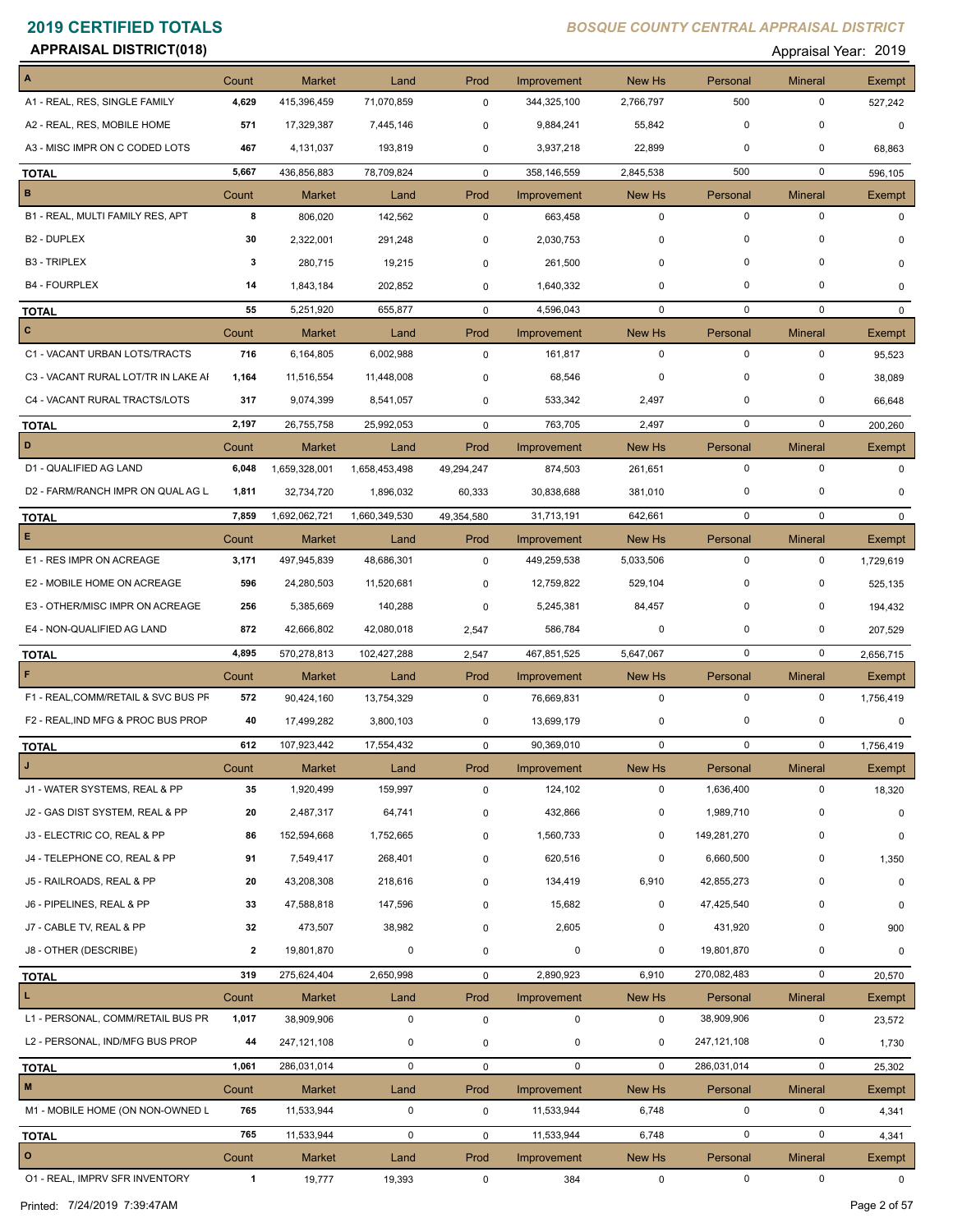| <b>2019 CERTIFIED TOTALS</b>        |                |               |             | <b>BOSQUE COUNTY CENTRAL APPRAISAL DISTRICT</b> |             |             |             |                      |               |  |
|-------------------------------------|----------------|---------------|-------------|-------------------------------------------------|-------------|-------------|-------------|----------------------|---------------|--|
| <b>APPRAISAL DISTRICT(018)</b>      |                |               |             |                                                 |             |             |             | Appraisal Year: 2019 |               |  |
| 03 - REAL, VACANT LOTS (INV FOR SFF | 115            | 1,726,197     | 1,726,197   | $\mathbf 0$                                     | 0           | $\mathbf 0$ | $\mathbf 0$ | 0                    | $\Omega$      |  |
| <b>TOTAL</b>                        | 116            | 1,745,974     | 1,745,590   | $\Omega$                                        | 384         | $\mathbf 0$ | $\mathbf 0$ | 0                    | 0             |  |
| s.                                  | Count          | <b>Market</b> | Land        | Prod                                            | Improvement | New Hs      | Personal    | <b>Mineral</b>       | <b>Exempt</b> |  |
| S - SPECIAL INVENTORY               | 9              | 720,762       | $\mathbf 0$ | 0                                               | 0           | 0           | 720,762     | 0                    | 0             |  |
| <b>TOTAL</b>                        | 9              | 720,762       | $\Omega$    | $\mathbf 0$                                     | 0           | $\Omega$    | 720,762     | 0                    | $\mathbf 0$   |  |
| X                                   | Count          | <b>Market</b> | Land        | Prod                                            | Improvement | New Hs      | Personal    | <b>Mineral</b>       | Exempt        |  |
| X1 - SCHOOLS                        | $\overline{2}$ | 4,500         | 4,500       | $\mathbf 0$                                     | 0           | 0           | $\mathbf 0$ | 0                    | 2,250         |  |
| X2 - RELIGIOUS ORGANIZATION         | 1              | 78,289        | $\mathbf 0$ | $\mathbf 0$                                     | 78,289      | 0           | 0           | 0                    | 86,414        |  |
| X3 - FED & STATE GOV                | 1              | 500           | 500         | $\mathbf 0$                                     | 0           | 0           | 0           | 0                    | 500           |  |
| X4 - CHARITABLE ORGANIZATIONS       | -1             | 91,112        | $\mathbf 0$ | $\mathbf 0$                                     | 91,112      | 0           | 0           | 0                    | 99,512        |  |
| XB - BPP UNDER \$500 [11.145]       | 22             | 16,494        | $\mathbf 0$ | $\mathbf 0$                                     | 0           | $\mathbf 0$ | 16,494      | 0                    | 3,632         |  |
| XE - CHAR HOUS DVLP ORG [11.182]    | 14             | 3,841,722     | 229,312     | $\mathbf 0$                                     | 3,612,410   | 0           | 0           | 0                    | 3,841,722     |  |
| XG - PRIMARILY CHARITABLE [11.184]  | $\mathbf{1}$   | 199,542       | 6,325       | 0                                               | 193,217     | 0           | 0           | 0                    | 199,542       |  |
| XI - YOUTH DEVELOPMENT [11.19]      | 5              | 7,233,795     | 642,571     | $\mathbf 0$                                     | 6,591,224   | 0           | $\mathbf 0$ | 0                    | 7,233,795     |  |
| XL - ECONOMIC DEVELOPMENT [11.231   | $\mathbf{1}$   | 218,649       | 7,680       | $\mathbf 0$                                     | 210,969     | $\pmb{0}$   | 0           | 0                    | 218,649       |  |
| XR - NONPROFIT WATER [11.30]        | 37             | 919,523       | 281,503     | 0                                               | 341,020     | 0           | 297,000     | 0                    | 919,523       |  |
|                                     |                |               |             |                                                 |             |             |             |                      |               |  |

| <b>ALL PTD TOTAL</b>            | 21,503 | 3,609,533,449 | 1,946,664,544 | 49,357,127 | 1,105,720,652 | 9,151,421 | 557,148,253 | 199,082,620 |
|---------------------------------|--------|---------------|---------------|------------|---------------|-----------|-------------|-------------|
| <b>TOTAL</b>                    | 659    | 194.747.814   | 56.578.952    |            | 137.855.368   |           | 313.494     | 193,822,908 |
| XV - OTHER EXEMPTIONS           | 574    | 182.143.688   | 55.406.561    |            | 126.737.127   |           |             | 181,217,369 |
| 1101111101111111111111111111001 |        | 0.0000        | $-0.000$      |            | $-1.02$       |           | $-0.000$    | U1U, U2U    |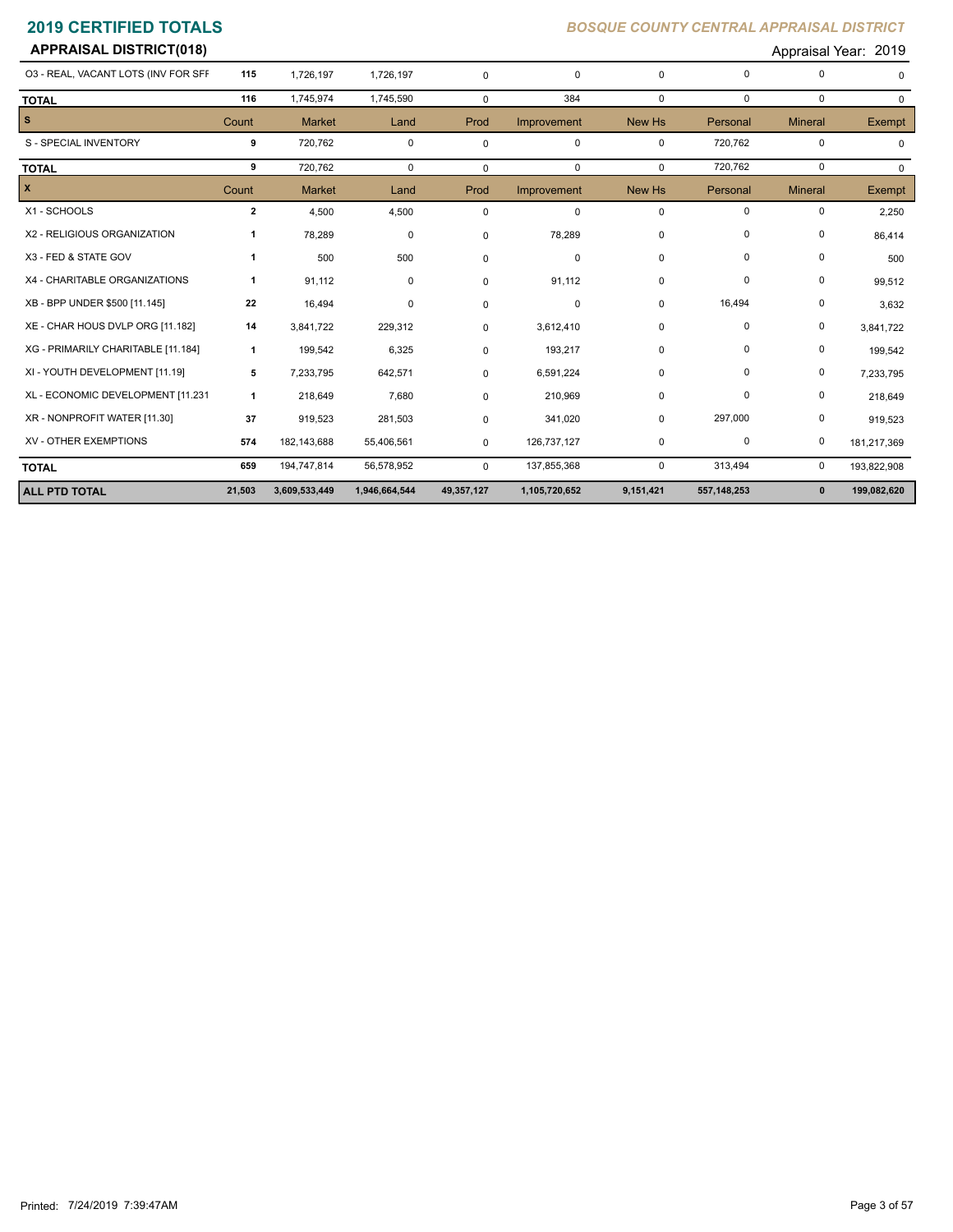$( - )$ 

 $( - )$ 

| Improvements                             | Count | Value         |       |               |                                    |
|------------------------------------------|-------|---------------|-------|---------------|------------------------------------|
| Homesite                                 | 5,685 | 539,812,774   |       |               |                                    |
| New Homesite                             | 612   | 8,326,137     |       |               |                                    |
| Non Homesite                             | 7,853 | 537,010,429   |       |               |                                    |
| New Non Homesite                         | 624   | 20,571,312    | $(+)$ | 1,105,720,652 | <b>TOTAL IMPROVEMENTS</b>          |
| <b>Land</b> $(46,890.352 \text{ acres})$ | Count | Value         |       |               |                                    |
| Homesite                                 | 5,413 | 85,557,160    |       |               |                                    |
| New Homesite                             | 20    | 825,284       |       |               |                                    |
| Non Homesite                             | 8,285 | 202,815,034   |       |               |                                    |
| New Non Homesite                         |       | 86,409        | $(+)$ | 289,283,887   | <b>TOTAL LAND MARKET</b>           |
| (579,419.388 acres)<br>Prod              | Count | Value         |       |               |                                    |
| Productivity                             | 6,019 | 1,657,380,657 |       |               |                                    |
| Inventory                                | 0     |               |       |               |                                    |
| Timber                                   | 0     | $\Omega$      | $(+)$ | 1,657,380,657 | <b>TOTAL PROD MARKET</b>           |
| <b>Other</b>                             | Count | Value         |       |               | 1,946,664,544<br><b>TOTAL LAND</b> |
| Personal Property                        | 1,312 | 547,339,380   |       |               |                                    |
| Minerals                                 | 0     | 0             | $(+)$ | 547,339,380   | <b>TOTAL OTHER</b>                 |
|                                          |       |               |       |               |                                    |

| <b>Prod. Use</b> | Count | <b>Value</b> | Loss          |
|------------------|-------|--------------|---------------|
| Productivity     | 6,019 | 49,357,127   | 1,608,023,530 |
| Inventory        |       | O            | 0             |
| Timber           |       | O            |               |
| <b>Totals</b>    | 6.019 | 49,357,127   | 1,608,023,530 |
|                  |       |              | 421           |

|                              |             |                    |             |                    | 1,788,486,717<br>$( = )$ | <b>TOTAL ASSESSED</b>               |                     |
|------------------------------|-------------|--------------------|-------------|--------------------|--------------------------|-------------------------------------|---------------------|
| <b>Exemptions/Deductions</b> |             | *** Non-Frozen *** |             | ***** Frozen ***** |                          |                                     | $(21,502$ accounts) |
|                              | Count       | Value              | Count       | Value              |                          |                                     |                     |
| Homestead                    | $\mathbf 0$ | $\Omega$           | 0           | 0                  |                          |                                     |                     |
| <b>Homestead Local</b>       | 4,654       | 54,816,625         | $\mathbf 0$ | $\Omega$           | 54,816,625               | <b>TOTAL HOMESTEAD</b>              |                     |
| Over <sub>65</sub>           | 2,675       | 25,641,111         | $\pmb{0}$   | $\Omega$           |                          |                                     |                     |
| Over 65 Local                | 0           | 0                  | 0           | 0                  |                          | 25,641,111 TOTAL OVER 65            |                     |
| <b>Disabled</b>              | 149         | 1,374,153          | $\mathbf 0$ | 0                  |                          |                                     |                     |
| <b>Disabled Local</b>        | 0           | $\Omega$           | 0           | $\Omega$           | 1,374,153                | <b>TOTAL DISABLED</b>               |                     |
| Disabled Veteran             | 215         | 2,108,802          | $\pmb{0}$   | 0                  | 2,108,802                | <b>TOTAL DISABLED VETERAN</b>       |                     |
| Disabled Vet HS              | 131         | 15,908,488         | 0           | $\mathbf 0$        | 15,908,488               | <b>TOTAL DISABLED VETERAN HS</b>    |                     |
| Surv Sp (FR & DSM)           | 0           | 0                  | $\pmb{0}$   | 0                  | 0                        | <b>TOTAL SURV SP (FR &amp; DSM)</b> |                     |
| Abatements                   | $\mathbf 0$ | $\mathbf 0$        |             |                    |                          |                                     |                     |
| <b>Pollution Control</b>     | 13          | 23,225,050         |             |                    |                          |                                     |                     |
| Freeport                     | 0           | 0                  |             |                    |                          |                                     |                     |
| Goods In Transit             | 0           | $\Omega$           |             |                    |                          |                                     |                     |
| Historic                     | $\Omega$    | $\Omega$           | $\mathbf 0$ | $\mathbf 0$        |                          |                                     |                     |
| Low Income Housing           | 0           | O                  |             |                    |                          |                                     |                     |
| Solar / Wind Power           | 0           | $\Omega$           | $\mathbf 0$ | $\mathbf 0$        |                          |                                     |                     |
| <b>Tot Exempt Proration</b>  | 0           | 0                  | 0           | 0                  | 23,225,050               | <b>TOTAL OTHER DEDUCTIONS</b>       |                     |
|                              |             |                    |             |                    | 123,074,229              | <b>TOTAL EXEMPTIONS/DEDUCTIONS</b>  |                     |
| Taxable Non Frozen           |             |                    |             | 1,665,412,488      |                          |                                     |                     |
| Taxable Frozen               |             |                    |             | 0                  |                          |                                     |                     |
| Taxable New HS Frozen        |             |                    |             | 0                  | 1,665,412,488            | <b>TOTAL TAXABLE</b>                |                     |
| Tax Non Frozen               |             |                    |             | 2,497,855.62       |                          |                                     |                     |
| <b>Tax Frozen</b>            |             |                    |             | 0.00               |                          |                                     |                     |
| Tax New HS Frozen            |             |                    |             | 0.00               |                          | 2,497,855.62 TOTAL TAX              |                     |
| Total Tax w/o Ceiling        |             |                    |             | 2,497,855.62       |                          |                                     |                     |
| <b>Tax Frozen Loss</b>       |             |                    |             | 0.00               | 0.00150000               | <b>TAX RATE</b>                     |                     |
| Total Vet HS Proration       |             | 2                  |             | 264.08             |                          |                                     |                     |

Total Surv Spouse Ex Amt 0.00

0

Total Vet HS Proration

- 
- $(+)$
- $(+)$

- 0 0 **547,339,380 TOTAL OTHER** ( + )
- **3,599,724,576 TOTAL MARKET VALUE** ( = )
	- **TOTAL EXEMPT PROPERTY (INCL HB366) 199,062,612**
- **3,400,661,964 TOTAL MARKET VALUE OF TAXABLE PROPERTY** ( = )
- **TOTAL PRODUCTION LOSS** 1,608,023,530 **1,608,023,530** ( )
	- **4,151,717 CAPPED HOMESTEAD LOSS**
	- **1,788,486,717 TOTAL ASSESSED** ( = )
		- (21,502 accounts)
		-
		-
		-
		-
		- 131 15,908,488 0 0 **15,908,488 TOTAL DISABLED VETERAN HS**
			- Surv Sp (FR & DSM) 0 0 0 0 **0 TOTAL SURV SP (FR & DSM)**

|  | 23,225,050 TOTAL OTHER DEDUCTIONS |  |
|--|-----------------------------------|--|
|--|-----------------------------------|--|

- **123,074,229 TOTAL EXEMPTIONS/DEDUCTIONS**
- **1,665,412,488 TOTAL TAXABLE**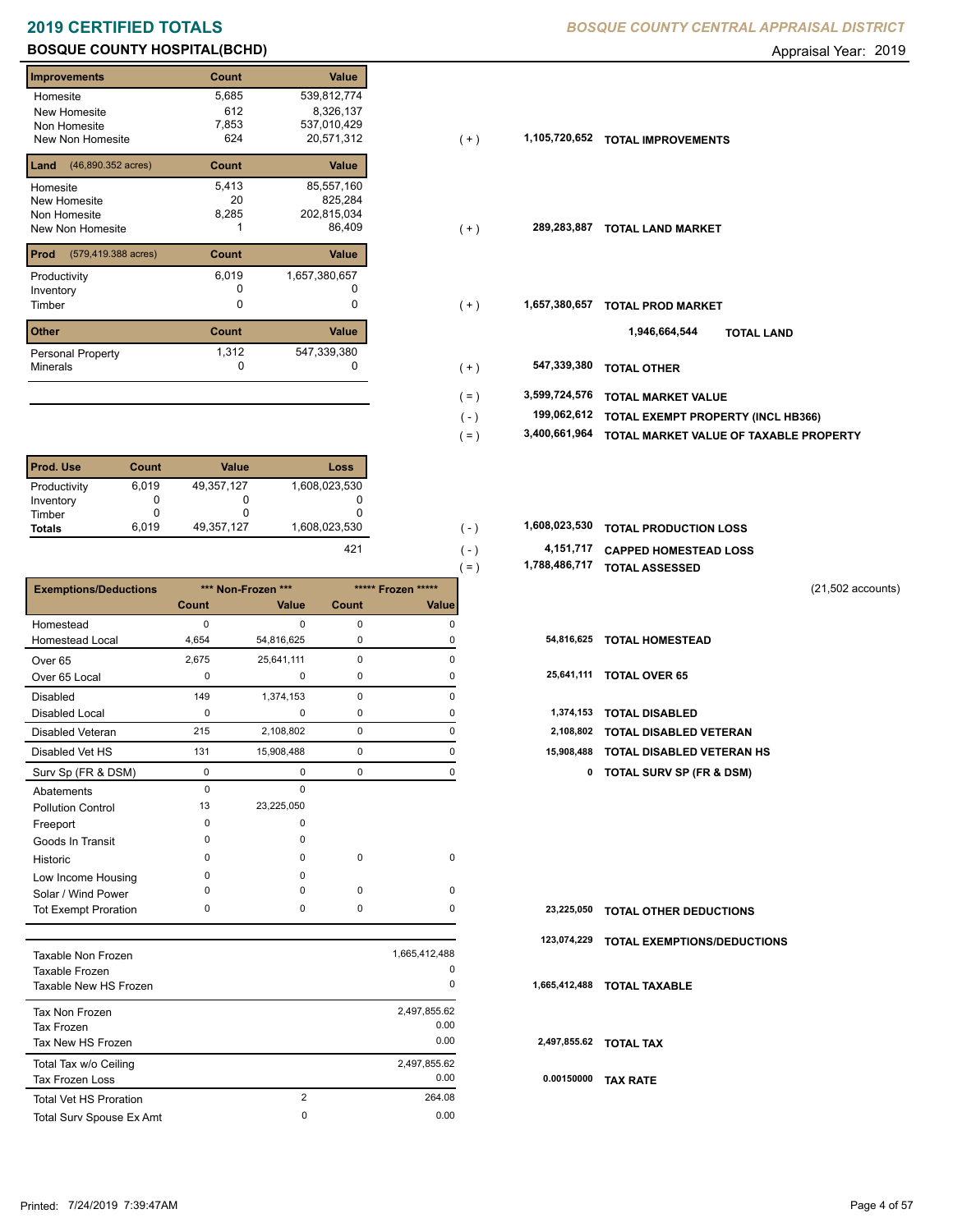| <b>2019 CERTIFIED TOTALS</b><br><b>BOSQUE COUNTY HOSPITAL(BCHD)</b> |                |                     |               |              |                      |             | <b>BOSQUE COUNTY CENTRAL APPRAISAL DISTRICT</b> | Appraisal Year: 2019 |               |
|---------------------------------------------------------------------|----------------|---------------------|---------------|--------------|----------------------|-------------|-------------------------------------------------|----------------------|---------------|
|                                                                     | Count          | Market              | Land          | Prod         | Improvement          | New Hs      | Personal                                        | <b>Mineral</b>       | Exempt        |
| A1 - REAL, RES, SINGLE FAMILY                                       | 4,629          | 415,396,459         | 71,070,859    | 0            | 344,325,100          | 2,766,797   | 500                                             | 0                    | 527,242       |
| A2 - REAL, RES, MOBILE HOME                                         | 571            | 17,329,387          | 7,445,146     | 0            | 9,884,241            | 55,842      | $\Omega$                                        | 0                    | $\mathbf 0$   |
| A3 - MISC IMPR ON C CODED LOTS                                      | 467            | 4,131,037           | 193,819       | 0            | 3,937,218            | 22,899      | $\mathbf 0$                                     | 0                    | 68,863        |
| TOTAL                                                               | 5,667          | 436,856,883         | 78,709,824    | $\mathbf 0$  | 358,146,559          | 2,845,538   | 500                                             | 0                    | 596,105       |
| в                                                                   | Count          | <b>Market</b>       | Land          | Prod         | Improvement          | New Hs      | Personal                                        | <b>Mineral</b>       | Exempt        |
| B1 - REAL, MULTI FAMILY RES, APT                                    | 8              | 806,020             | 142,562       | $\mathbf 0$  | 663,458              | 0           | 0                                               | 0                    | 0             |
| B <sub>2</sub> - DUPLEX                                             | 30             | 2,322,001           | 291,248       | 0            | 2,030,753            | 0           | 0                                               | 0                    | $\Omega$      |
| <b>B3 - TRIPLEX</b>                                                 | -3             | 280,715             | 19,215        | 0            | 261,500              | $\Omega$    | $\Omega$                                        | 0                    | $\mathbf 0$   |
| <b>B4 - FOURPLEX</b>                                                | 14             | 1,843,184           | 202,852       | 0            | 1,640,332            | 0           | 0                                               | 0                    | 0             |
| <b>TOTAL</b>                                                        | 55             | 5,251,920           | 655,877       | $\mathbf 0$  | 4,596,043            | 0           | 0                                               | $\mathbf 0$          | $\mathbf 0$   |
| $\mathbf{C}$                                                        | Count          | <b>Market</b>       | Land          | Prod         | Improvement          | New Hs      | Personal                                        | <b>Mineral</b>       | Exempt        |
| C1 - VACANT URBAN LOTS/TRACTS                                       | 716            | 6,164,805           | 6,002,988     | $\mathbf 0$  | 161,817              | 0           | 0                                               | 0                    | 95,523        |
| C3 - VACANT RURAL LOT/TR IN LAKE AI                                 | 1,164          | 11,516,554          | 11,448,008    | 0            | 68,546               | $\Omega$    | $\mathbf 0$                                     | 0                    | 38,089        |
| C4 - VACANT RURAL TRACTS/LOTS                                       | 317            | 9,074,399           | 8,541,057     | 0            | 533,342              | 2,497       | 0                                               | $\Omega$             | 66,648        |
| <b>TOTAL</b>                                                        | 2,197          | 26,755,758          | 25,992,053    | $\mathbf 0$  | 763,705              | 2,497       | $\mathbf 0$                                     | 0                    | 200,260       |
| D                                                                   | Count          | <b>Market</b>       | Land          | Prod         | Improvement          | New Hs      | Personal                                        | <b>Mineral</b>       | Exempt        |
| D1 - QUALIFIED AG LAND                                              | 6,048          | 1,659,328,001       | 1,658,453,498 | 49,294,247   | 874,503              | 261,651     | 0                                               | 0                    | 0             |
| D2 - FARM/RANCH IMPR ON QUAL AG L                                   | 1,811          | 32,734,720          | 1,896,032     | 60,333       | 30,838,688           | 381,010     | 0                                               | 0                    | 0             |
|                                                                     | 7,859          | 1,692,062,721       | 1,660,349,530 | 49,354,580   | 31,713,191           | 642,661     | 0                                               | 0                    | $\mathbf 0$   |
| <b>TOTAL</b><br>Е                                                   | Count          | <b>Market</b>       | Land          | Prod         | Improvement          | New Hs      | Personal                                        | <b>Mineral</b>       | <b>Exempt</b> |
| E1 - RES IMPR ON ACREAGE                                            | 3,171          | 497,945,839         | 48,686,301    | $\mathbf 0$  | 449,259,538          | 5,033,506   | 0                                               | 0                    | 1,729,619     |
| E2 - MOBILE HOME ON ACREAGE                                         | 596            | 24,280,503          | 11,520,681    | 0            | 12,759,822           | 529,104     | 0                                               | 0                    | 525,135       |
| E3 - OTHER/MISC IMPR ON ACREAGE                                     | 256            | 5,385,669           | 140,288       | 0            | 5,245,381            | 84,457      | 0                                               | 0                    | 194,432       |
| E4 - NON-QUALIFIED AG LAND                                          | 872            | 42,666,802          | 42,080,018    | 2,547        | 586,784              | 0           | 0                                               | 0                    | 207,529       |
|                                                                     | 4,895          |                     |               |              |                      |             | $\mathbf 0$                                     | $^{\circ}$           |               |
| <b>TOTAL</b><br>F.                                                  |                | 570,278,813         | 102,427,288   | 2,547        | 467,851,525          | 5,647,067   |                                                 |                      | 2,656,715     |
| F1 - REAL, COMM/RETAIL & SVC BUS PF                                 | Count<br>572   | <b>Market</b>       | Land          | Prod         | Improvement          | New Hs<br>0 | Personal<br>0                                   | <b>Mineral</b><br>0  | Exempt        |
| F2 - REAL, IND MFG & PROC BUS PROP                                  |                | 90,424,160          | 13,754,329    | $\mathbf 0$  | 76,669,831           | 0           | $\pmb{0}$                                       | 0                    | 1,756,419     |
|                                                                     | 40             | 17,499,282          | 3,800,103     | $\mathsf 0$  | 13,699,179           |             |                                                 |                      | $\mathbf 0$   |
| <b>TOTAL</b>                                                        | 612            | 107,923,442         | 17,554,432    | $\pmb{0}$    | 90,369,010           | 0           | $\mathbf 0$                                     | 0                    | 1,756,419     |
| J<br>J1 - WATER SYSTEMS, REAL & PP                                  | Count          | Market<br>1,920,499 | Land          | Prod         | Improvement          | New Hs      | Personal                                        | <b>Mineral</b>       | Exempt        |
|                                                                     | 35             |                     | 159,997       | $\mathbf 0$  | 124,102              | 0           | 1,636,400                                       | $\mathbf 0$          | 18,320        |
| J2 - GAS DIST SYSTEM, REAL & PP<br>J3 - ELECTRIC CO, REAL & PP      | 20             | 2,487,317           | 64,741        | 0            | 432,866<br>1,560,733 | 0           | 1,989,710                                       | 0                    | $\pmb{0}$     |
|                                                                     | 86             | 152,594,668         | 1,752,665     | $\mathbf 0$  |                      | 0           | 149,281,270                                     | 0                    | 0             |
| J4 - TELEPHONE CO, REAL & PP                                        | 91             | 7,549,417           | 268,401       | $\mathbf 0$  | 620,516              | 0           | 6,660,500                                       | 0                    | $\mathbf 0$   |
| J5 - RAILROADS, REAL & PP                                           | 19             | 33,399,435          | 218,616       | $\mathbf 0$  | 134,419              | 6,910       | 33,046,400                                      | 0                    | $\mathbf 0$   |
| J6 - PIPELINES, REAL & PP                                           | 33             | 47,588,818          | 147,596       | $\mathsf 0$  | 15,682               | 0           | 47,425,540                                      | 0                    | 0             |
| J7 - CABLE TV, REAL & PP                                            | 32             | 473,507             | 38,982        | $\mathbf 0$  | 2,605                | 0           | 431,920                                         | 0                    | 0             |
| J8 - OTHER (DESCRIBE)                                               | $\overline{2}$ | 19,801,870          | 0             | $\pmb{0}$    | $\mathbf 0$          | 0           | 19,801,870                                      | 0                    | 0             |
| <b>TOTAL</b>                                                        | 318            | 265,815,531         | 2,650,998     | $\mathsf{O}$ | 2,890,923            | 6,910       | 260,273,610                                     | 0                    | 18,320        |
| L.                                                                  | Count          | Market              | Land          | Prod         | Improvement          | New Hs      | Personal                                        | <b>Mineral</b>       | Exempt        |
| L1 - PERSONAL, COMM/RETAIL BUS PR                                   | 1,017          | 38,909,906          | 0             | 0            | 0                    | 0           | 38,909,906                                      | 0                    | 7,544         |
| L2 - PERSONAL, IND/MFG BUS PROP                                     | 44             | 247,121,108         | 0             | $\mathsf 0$  | 0                    | 0           | 247,121,108                                     | 0                    | $\pmb{0}$     |
| <b>TOTAL</b>                                                        | 1,061          | 286,031,014         | 0             | $\mathsf{O}$ | $\mathbf 0$          | $\mathbf 0$ | 286,031,014                                     | $\mathbf 0$          | 7,544         |
| $\mathbf M$                                                         | Count          | <b>Market</b>       | Land          | Prod         | Improvement          | New Hs      | Personal                                        | <b>Mineral</b>       | <b>Exempt</b> |
| M1 - MOBILE HOME (ON NON-OWNED L                                    | 765            | 11,533,944          | 0             | $\mathbf 0$  | 11,533,944           | 6,748       | 0                                               | 0                    | 4,341         |

**TOTAL 765** 11,533,944 0 0 11,533,944 6,748 0 0 4,341

O1 - REAL, IMPRV SFR INVENTORY **1** 19,777 19,393 0 384 0 0 0 0 0 0

**O** Count Market Land Prod Improvement New Hs Personal Mineral Exempt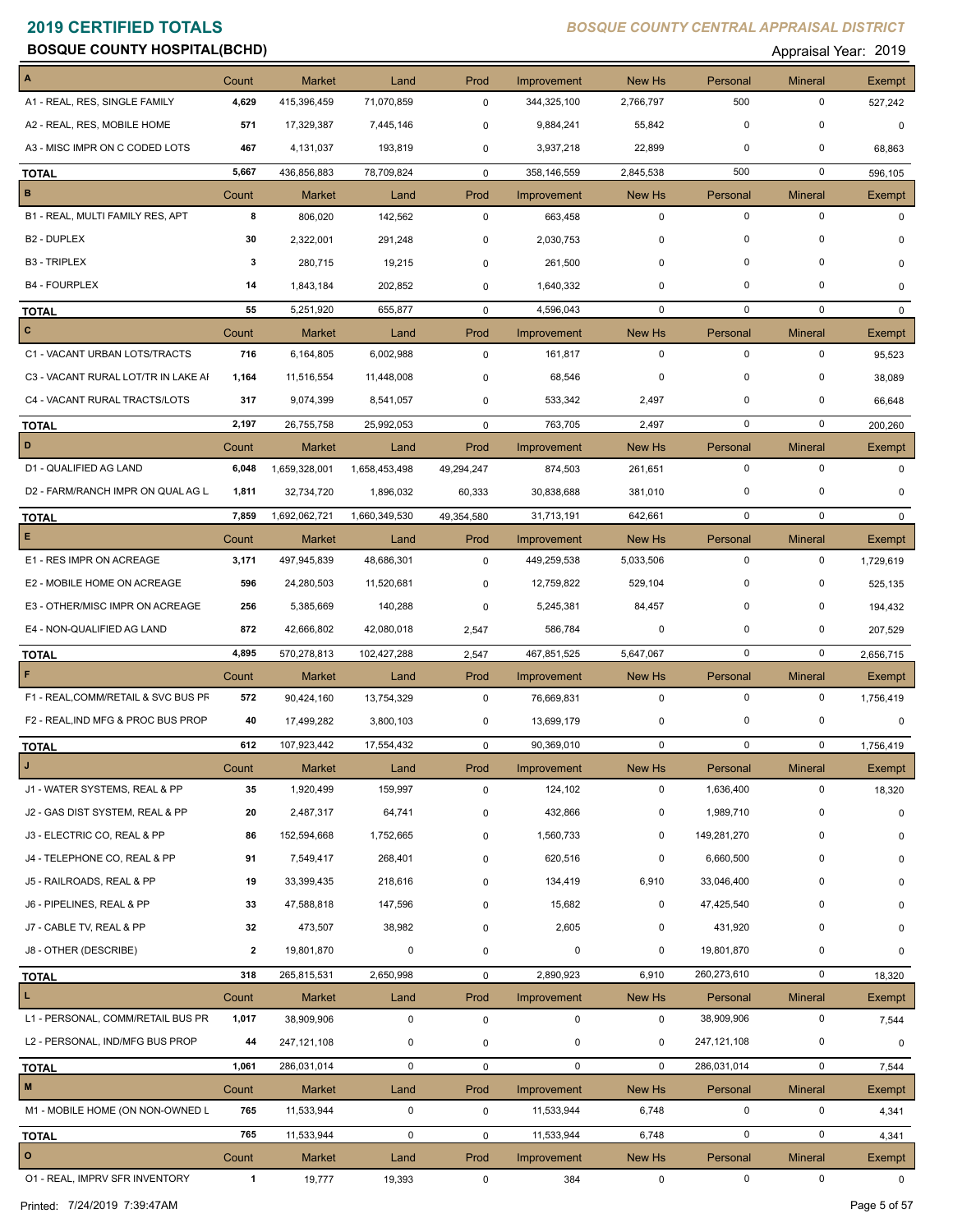| <b>BOSQUE COUNTY HOSPITAL(BCHD)</b> |                |               |            |             |             |          |             |                | Appraisal Year: 2019 |
|-------------------------------------|----------------|---------------|------------|-------------|-------------|----------|-------------|----------------|----------------------|
| 03 - REAL, VACANT LOTS (INV FOR SFF | 115            | 1,726,197     | 1,726,197  | 0           | $\mathbf 0$ | 0        | $\mathbf 0$ | 0              |                      |
| <b>TOTAL</b>                        | 116            | 1,745,974     | 1,745,590  | 0           | 384         | $\Omega$ | $\Omega$    | $\mathbf 0$    | $\Omega$             |
| $\mathbf{s}$                        | Count          | <b>Market</b> | Land       | Prod        | Improvement | New Hs   | Personal    | <b>Mineral</b> | Exempt               |
| S - SPECIAL INVENTORY               | 9              | 720,762       | 0          | 0           | 0           | 0        | 720,762     | 0              |                      |
| <b>TOTAL</b>                        | 9              | 720,762       | 0          | $\mathbf 0$ | $\mathbf 0$ | $\Omega$ | 720,762     | 0              | $\mathbf 0$          |
|                                     | Count          | <b>Market</b> | Land       | Prod        | Improvement | New Hs   | Personal    | <b>Mineral</b> | Exempt               |
| X1 - SCHOOLS                        | $\overline{2}$ | 4,500         | 4,500      | 0           | $\mathbf 0$ | 0        | $\mathbf 0$ | 0              | 2,250                |
| X2 - RELIGIOUS ORGANIZATION         | -1             | 78,289        | 0          | 0           | 78,289      | 0        | 0           | 0              | 86,414               |
| X3 - FED & STATE GOV                | $\mathbf{1}$   | 500           | 500        | 0           | 0           | 0        | 0           | $\pmb{0}$      | 500                  |
| X4 - CHARITABLE ORGANIZATIONS       | $\mathbf{1}$   | 91,112        | 0          | 0           | 91,112      | 0        | 0           | 0              | 99,512               |
| XB - BPP UNDER \$500 [11.145]       | 22             | 16,494        | 0          | 0           | $\pmb{0}$   | 0        | 16,494      | 0              | 3,632                |
| XE - CHAR HOUS DVLP ORG [11.182]    | 14             | 3,841,722     | 229,312    | 0           | 3,612,410   | 0        | 0           | 0              | 3,841,722            |
| XG - PRIMARILY CHARITABLE [11.184]  | $\mathbf{1}$   | 199,542       | 6,325      | 0           | 193,217     | 0        | 0           | 0              | 199,542              |
| XI - YOUTH DEVELOPMENT [11.19]      | 5              | 7,233,795     | 642,571    | 0           | 6,591,224   | 0        | 0           | 0              | 7,233,795            |
| XL - ECONOMIC DEVELOPMENT [11.231   | $\mathbf{1}$   | 218,649       | 7,680      | 0           | 210,969     | 0        | 0           | 0              | 218,649              |
| XR - NONPROFIT WATER [11.30]        | 37             | 919,523       | 281,503    | 0           | 341,020     | 0        | 297,000     | 0              | 919,523              |
| XV - OTHER EXEMPTIONS               | 574            | 182,143,688   | 55,406,561 | 0           | 126,737,127 | 0        | 0           | 0              | 181,217,369          |
| <b>TOTAL</b>                        | 659            | 194,747,814   | 56,578,952 | $\Omega$    | 137,855,368 | 0        | 313,494     | 0              | 193,822,908          |

**ALL PTD TOTAL 21,502 3,599,724,576 1,946,664,544 49,357,127 1,105,720,652 9,151,421 547,339,380 0 199,062,612**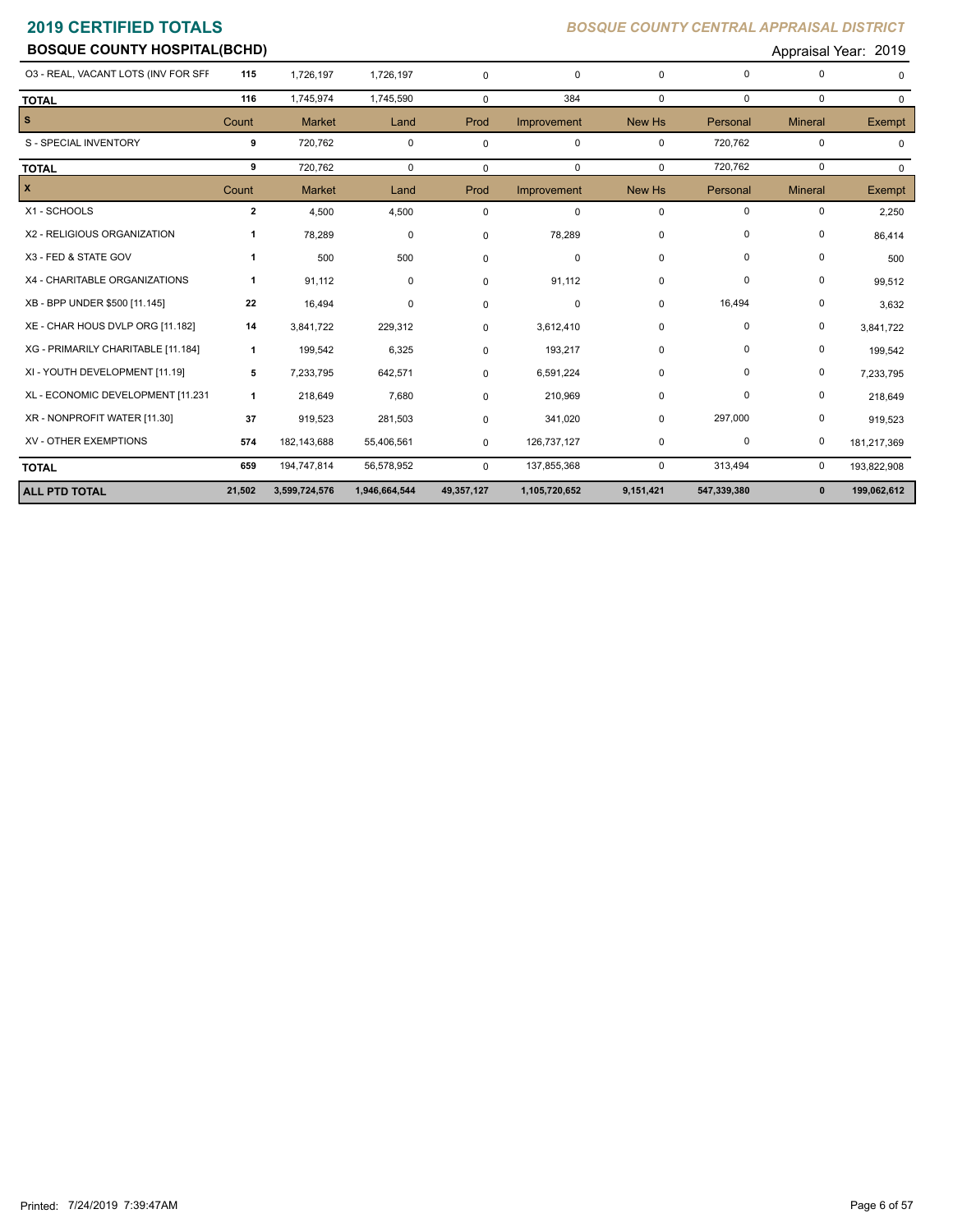## **BOSQUE COUNTY(GBQ) BOSQUE COUNTY(GBQ) Appraisal Year: 2019**

| <b>Improvements</b>         | Count | <b>Value</b>  |
|-----------------------------|-------|---------------|
| Homesite                    | 5,685 | 539,812,774   |
| New Homesite                | 612   | 8,326,137     |
| Non Homesite                | 7,853 | 537,010,429   |
| New Non Homesite            | 624   | 20,571,312    |
| (46,890.352 acres)<br>Land  | Count | <b>Value</b>  |
| Homesite                    | 5,413 | 85,557,160    |
| New Homesite                | 20    | 825,284       |
| Non Homesite                | 8,285 | 202,815,034   |
| New Non Homesite            |       | 86,409        |
| Prod<br>(579,419.388 acres) | Count | <b>Value</b>  |
| Productivity                | 6,019 | 1,657,380,657 |
| Inventory                   | O     | U             |
| Timber                      | 0     | 0             |
| <b>Other</b>                | Count | Value         |
| Personal Property           | 1,313 | 557, 148, 253 |
| <b>Minerals</b>             | 0     | 0             |

| <b>Prod. Use</b> | Count | Value      | Loss          |
|------------------|-------|------------|---------------|
| Productivity     | 6.019 | 49,357,127 | 1,608,023,530 |
| Inventory        |       |            |               |
| Timber           |       |            |               |
| <b>Totals</b>    | 6.019 | 49,357,127 | 1,608,023,530 |

|                               |                    |                |       |                    | 1,798,295,590<br>$( = )$ | <b>TOTAL ASSESSED</b>                    |                     |
|-------------------------------|--------------------|----------------|-------|--------------------|--------------------------|------------------------------------------|---------------------|
| <b>Exemptions/Deductions</b>  | *** Non-Frozen *** |                |       | ***** Frozen ***** |                          |                                          | $(21,503$ accounts) |
|                               | <b>Count</b>       | Value          | Count | Value              |                          |                                          |                     |
| Homestead                     | 0                  | $\pmb{0}$      | 0     | $\mathbf 0$        |                          |                                          |                     |
| <b>Homestead Local</b>        | 0                  | 0              | 0     | 0                  |                          | 0<br><b>TOTAL HOMESTEAD</b>              |                     |
| Over <sub>65</sub>            | 0                  | $\mathbf 0$    | 0     | $\mathbf 0$        |                          |                                          |                     |
| Over 65 Local                 | 0                  | 0              | 0     | 0                  |                          | 0<br><b>TOTAL OVER 65</b>                |                     |
| Disabled                      | $\mathbf 0$        | $\mathbf 0$    | 0     | $\mathbf 0$        |                          |                                          |                     |
| <b>Disabled Local</b>         | 0                  | 0              | 0     | 0                  |                          | <b>TOTAL DISABLED</b><br>0               |                     |
| <b>Disabled Veteran</b>       | 123                | 1,021,258      | 109   | 1,114,467          | 2,135,725                | <b>TOTAL DISABLED VETERAN</b>            |                     |
| Disabled Vet HS               | 27                 | 4,132,785      | 104   | 12,809,003         | 16,941,788               | <b>TOTAL DISABLED VETERAN HS</b>         |                     |
| Surv Sp (FR & DSM)            | 0                  | $\pmb{0}$      | 0     | 0                  |                          | <b>TOTAL SURV SP (FR &amp; DSM)</b><br>0 |                     |
| Abatements                    | 4                  | 12,615,533     |       |                    |                          |                                          |                     |
| <b>Pollution Control</b>      | 13                 | 23,225,050     |       |                    |                          |                                          |                     |
| Freeport                      | 5                  | 1,694,735      |       |                    |                          |                                          |                     |
| Goods In Transit              | 0                  | 0              |       |                    |                          |                                          |                     |
| Historic                      | 0                  | $\Omega$       | 0     | $\mathbf 0$        |                          |                                          |                     |
| Low Income Housing            | 0                  | $\Omega$       |       |                    |                          |                                          |                     |
| Solar / Wind Power            | 0                  | 0              | 0     | $\mathbf 0$        |                          |                                          |                     |
| <b>Tot Exempt Proration</b>   | 0                  | $\mathbf 0$    | 0     | 0                  | 37,535,318               | <b>TOTAL OTHER DEDUCTIONS</b>            |                     |
|                               |                    |                |       |                    | 56,612,831               | TOTAL EXEMPTIONS/DEDUCTIONS              |                     |
| <b>Taxable Non Frozen</b>     |                    |                |       | 1,453,148,276      |                          |                                          |                     |
| <b>Taxable Frozen</b>         |                    |                |       | 286,063,461        |                          |                                          |                     |
| Taxable New HS Frozen         |                    |                |       | 2,471,022          | 1,741,682,759            | <b>TOTAL TAXABLE</b>                     |                     |
| Tax Non Frozen                |                    |                |       | 7,584,388.73       |                          |                                          |                     |
| <b>Tax Frozen</b>             |                    |                |       | 1,098,013.29       |                          |                                          |                     |
| Tax New HS Frozen             |                    |                |       | 12,898.67          | 8,695,300.69             | <b>TOTAL TAX</b>                         |                     |
| Total Tax w/o Ceiling         |                    |                |       | 9,090,538.53       |                          |                                          |                     |
| <b>Tax Frozen Loss</b>        |                    |                |       | 395,237.84         | 0.00522000               | <b>TAX RATE</b>                          |                     |
| <b>Total Vet HS Proration</b> |                    | $\overline{2}$ |       | 1,022.23           |                          |                                          |                     |
| Total Surv Spouse Ex Amt      |                    | 0              |       | 0.00               |                          |                                          |                     |

| illiplovenients                          | <b>UUUIL</b> | value         |       |               |                                    |
|------------------------------------------|--------------|---------------|-------|---------------|------------------------------------|
| Homesite                                 | 5,685        | 539,812,774   |       |               |                                    |
| New Homesite                             | 612          | 8,326,137     |       |               |                                    |
| Non Homesite                             | 7,853        | 537,010,429   |       |               |                                    |
| New Non Homesite                         | 624          | 20,571,312    | $(+)$ | 1,105,720,652 | <b>TOTAL IMPROVEMENTS</b>          |
| <b>Land</b> $(46,890.352 \text{ acres})$ | Count        | Value         |       |               |                                    |
| Homesite                                 | 5,413        | 85,557,160    |       |               |                                    |
| New Homesite                             | 20           | 825,284       |       |               |                                    |
| Non Homesite                             | 8,285        | 202,815,034   |       |               |                                    |
| New Non Homesite                         |              | 86,409        | $(+)$ | 289,283,887   | <b>TOTAL LAND MARKET</b>           |
| <b>Prod</b> (579,419.388 acres)          | Count        | Value         |       |               |                                    |
| Productivity                             | 6,019        | 1,657,380,657 |       |               |                                    |
| Inventory                                | 0            |               |       |               |                                    |
| Timber                                   | 0            | 0             | $(+)$ | 1,657,380,657 | <b>TOTAL PROD MARKET</b>           |
| Other                                    | Count        | Value         |       |               | 1,946,664,544<br><b>TOTAL LAND</b> |
| Personal Property                        | 1,313        | 557, 148, 253 |       |               |                                    |
| Minerals                                 | 0            |               | $(+)$ | 557, 148, 253 | <b>TOTAL OTHER</b>                 |
|                                          |              |               | ( = ) | 3,609,533,449 | <b>TOTAL MARKET VALUE</b>          |
|                                          |              |               |       |               |                                    |

- **TOTAL EXEMPT PROPERTY (INCL HB366) 199,062,612**  $( - )$
- **3,410,470,837 TOTAL MARKET VALUE OF TAXABLE PROPERTY** ( = )

| 1,608,023,530 |  | 1,608,023,530 TOTAL PRODUCTION LOSS |  |
|---------------|--|-------------------------------------|--|
|---------------|--|-------------------------------------|--|

| 421 | $\sim$ $\sim$ $\sim$ | 4,151,717 CAPPED HOMESTEAD LOSS |
|-----|----------------------|---------------------------------|
|     | $\ell =$             | 1,798,295,590 TOTAL ASSESSED    |

- 
- 
- 
- 
- 27 4,132,785 104 12,809,003 **16,941,788 TOTAL DISABLED VETERAN HS**
	- Surv Sp (FR & DSM) 0 0 0 0 **0 TOTAL SURV SP (FR & DSM)**

|              | 37,535,318 TOTAL OTHER DEDUCTIONS      |
|--------------|----------------------------------------|
|              | 56,612,831 TOTAL EXEMPTIONS/DEDUCTIONS |
|              | 1,741,682,759 TOTAL TAXABLE            |
| 8,695,300.69 | <b>TOTAL TAX</b>                       |
| 0.00522000   | <b>TAX RATE</b>                        |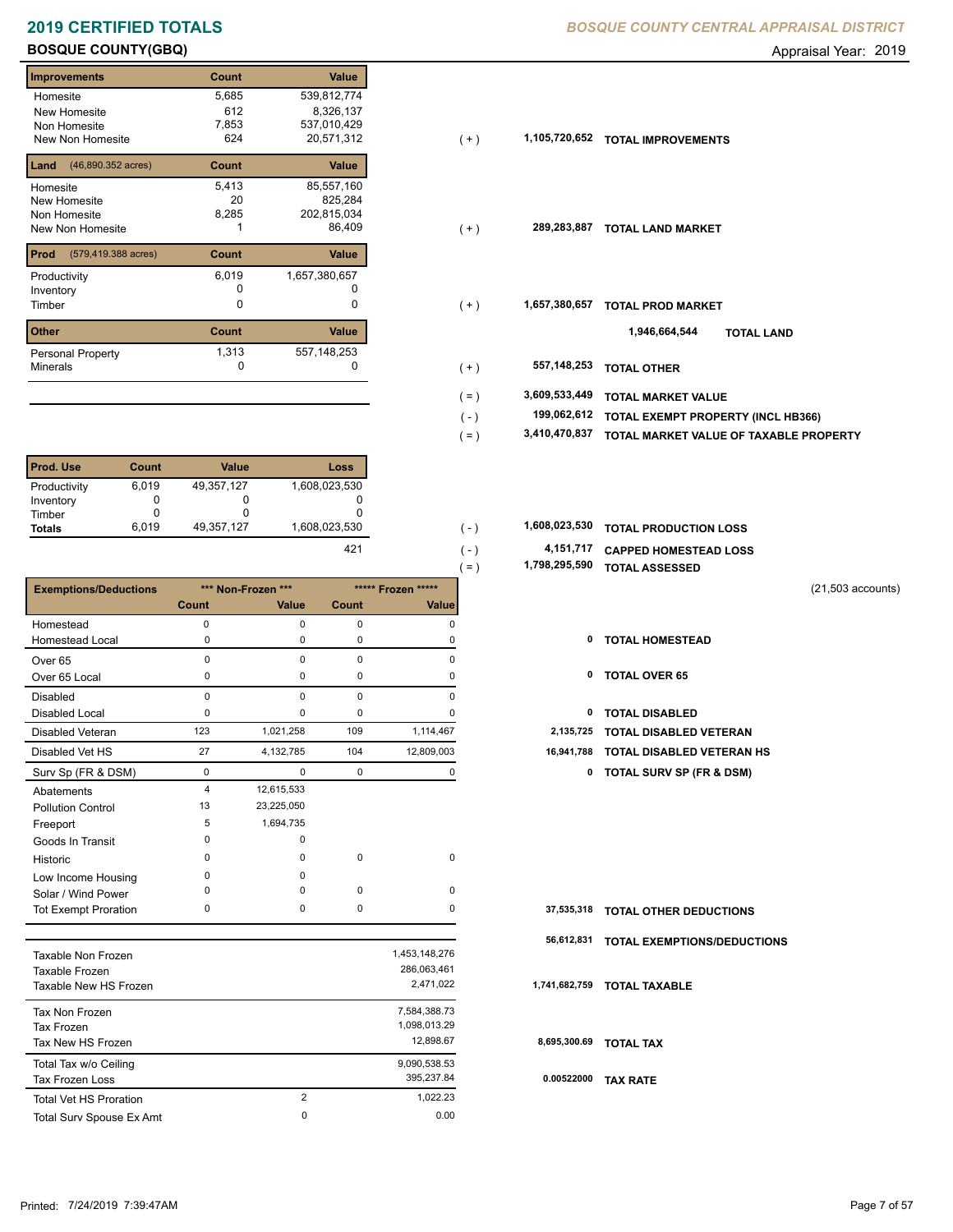**BOSQUE COUNTY(GBQ) Appraisal Year: 2019** 

| A                                   | Count        | Market        | Land          | Prod        | Improvement | New Hs      | Personal    | <b>Mineral</b> | Exempt        |
|-------------------------------------|--------------|---------------|---------------|-------------|-------------|-------------|-------------|----------------|---------------|
| A1 - REAL, RES, SINGLE FAMILY       | 4,629        | 415,396,459   | 71,070,859    | 0           | 344,325,100 | 2,766,797   | 500         | 0              | 527,242       |
| A2 - REAL, RES, MOBILE HOME         | 571          | 17,329,387    | 7,445,146     | 0           | 9,884,241   | 55,842      | 0           | 0              | $\mathbf 0$   |
| A3 - MISC IMPR ON C CODED LOTS      | 467          | 4,131,037     | 193,819       | 0           | 3,937,218   | 22,899      | 0           | 0              | 68,863        |
| <b>TOTAL</b>                        | 5,667        | 436,856,883   | 78,709,824    | $\mathbf 0$ | 358,146,559 | 2,845,538   | 500         | $\mathbf 0$    | 596,105       |
| $\, {\bf B}$                        | Count        | <b>Market</b> | Land          | Prod        | Improvement | New Hs      | Personal    | <b>Mineral</b> | <b>Exempt</b> |
| B1 - REAL, MULTI FAMILY RES, APT    | 8            | 806,020       | 142,562       | $\mathbf 0$ | 663,458     | $\mathbf 0$ | $\mathbf 0$ | $\mathbf 0$    | 0             |
| <b>B2 - DUPLEX</b>                  | 30           | 2,322,001     | 291,248       | 0           | 2,030,753   | $\mathbf 0$ | $\mathbf 0$ | 0              | 0             |
| <b>B3 - TRIPLEX</b>                 | 3            | 280,715       | 19,215        | 0           | 261,500     | 0           | $\mathbf 0$ | 0              | 0             |
| <b>B4 - FOURPLEX</b>                | 14           | 1,843,184     | 202,852       | 0           | 1,640,332   | 0           | 0           | $\Omega$       | $\Omega$      |
| <b>TOTAL</b>                        | 55           | 5,251,920     | 655,877       | 0           | 4,596,043   | 0           | 0           | $\mathbf 0$    | $\mathbf{0}$  |
| $\mathbf{C}$                        | Count        | Market        | Land          | Prod        | Improvement | New Hs      | Personal    | <b>Mineral</b> | Exempt        |
| C1 - VACANT URBAN LOTS/TRACTS       | 716          | 6,164,805     | 6,002,988     | $\mathbf 0$ | 161,817     | $\mathbf 0$ | $\mathbf 0$ | $\mathbf 0$    | 95,523        |
| C3 - VACANT RURAL LOT/TR IN LAKE AI | 1,164        | 11,516,554    | 11,448,008    | 0           | 68,546      | 0           | 0           | 0              | 38,089        |
| C4 - VACANT RURAL TRACTS/LOTS       | 317          | 9,074,399     | 8,541,057     | 0           | 533,342     | 2,497       | $\mathbf 0$ | 0              | 66,648        |
|                                     |              |               |               |             |             |             |             |                |               |
| <b>TOTAL</b><br>D                   | 2,197        | 26,755,758    | 25,992,053    | $\mathbf 0$ | 763,705     | 2,497       | $\mathbf 0$ | $\mathbf 0$    | 200,260       |
|                                     | Count        | <b>Market</b> | Land          | Prod        | Improvement | New Hs      | Personal    | <b>Mineral</b> | <b>Exempt</b> |
| D1 - QUALIFIED AG LAND              | 6,048        | 1,659,328,001 | 1,658,453,498 | 49,294,247  | 874,503     | 261,651     | $\mathbf 0$ | $\mathbf 0$    | 0             |
| D2 - FARM/RANCH IMPR ON QUAL AG L   | 1,811        | 32,734,720    | 1,896,032     | 60,333      | 30,838,688  | 381,010     | 0           | 0              | $\Omega$      |
| <b>TOTAL</b>                        | 7,859        | 1,692,062,721 | 1,660,349,530 | 49,354,580  | 31,713,191  | 642,661     | $\mathbf 0$ | $\mathbf 0$    | $\Omega$      |
| E                                   | Count        | Market        | Land          | Prod        | Improvement | New Hs      | Personal    | <b>Mineral</b> | Exempt        |
| E1 - RES IMPR ON ACREAGE            | 3,171        | 497,945,839   | 48,686,301    | 0           | 449,259,538 | 5,033,506   | $\mathbf 0$ | $\mathbf 0$    | 1,729,619     |
| E2 - MOBILE HOME ON ACREAGE         | 596          | 24,280,503    | 11,520,681    | 0           | 12,759,822  | 529,104     | 0           | 0              | 525,135       |
| E3 - OTHER/MISC IMPR ON ACREAGE     | 256          | 5,385,669     | 140,288       | 0           | 5,245,381   | 84,457      | $\mathbf 0$ | $\mathbf 0$    | 194,432       |
| E4 - NON-QUALIFIED AG LAND          | 872          | 42,666,802    | 42,080,018    | 2,547       | 586,784     | 0           | 0           | 0              | 207,529       |
| <b>TOTAL</b>                        | 4,895        | 570,278,813   | 102,427,288   | 2,547       | 467,851,525 | 5,647,067   | $\mathbf 0$ | $\mathbf 0$    | 2,656,715     |
| F                                   | Count        | Market        | Land          | Prod        | Improvement | New Hs      | Personal    | <b>Mineral</b> | Exempt        |
| F1 - REAL, COMM/RETAIL & SVC BUS PF | 572          | 90,424,160    | 13,754,329    | 0           | 76,669,831  | $\mathbf 0$ | $\mathbf 0$ | $\mathbf 0$    | 1,756,419     |
| F2 - REAL, IND MFG & PROC BUS PROP  | 40           | 17,499,282    | 3,800,103     | 0           | 13,699,179  | 0           | 0           | 0              | 0             |
| <b>TOTAL</b>                        | 612          | 107,923,442   | 17,554,432    | $\mathbf 0$ | 90,369,010  | $\mathbf 0$ | $\mathbf 0$ | $\mathbf 0$    | 1,756,419     |
|                                     | Count        | Market        | Land          | Prod        | Improvement | New Hs      | Personal    | <b>Mineral</b> | Exempt        |
| J1 - WATER SYSTEMS, REAL & PP       | 35           | 1,920,499     | 159,997       | 0           | 124,102     | $\mathbf 0$ | 1,636,400   | 0              | 18,320        |
| J2 - GAS DIST SYSTEM, REAL & PP     | 20           | 2,487,317     | 64,741        | 0           | 432,866     | $\mathbf 0$ | 1,989,710   | $\mathbf 0$    | $\mathbf 0$   |
| J3 - ELECTRIC CO, REAL & PP         | 86           | 152,594,668   | 1,752,665     | 0           | 1,560,733   | 0           | 149,281,270 | $\mathbf 0$    | 0             |
| J4 - TELEPHONE CO, REAL & PP        | 91           | 7,549,417     | 268,401       | 0           | 620,516     | 0           | 6,660,500   | 0              | 0             |
| J5 - RAILROADS, REAL & PP           | 20           | 43,208,308    | 218,616       | 0           | 134,419     | 6,910       | 42,855,273  | 0              | $\mathbf 0$   |
| J6 - PIPELINES, REAL & PP           | 33           | 47,588,818    | 147,596       | 0           | 15,682      | $\mathbf 0$ | 47,425,540  | 0              | 0             |
| J7 - CABLE TV, REAL & PP            | 32           | 473,507       | 38,982        | 0           | 2,605       | 0           | 431,920     | 0              | 0             |
| J8 - OTHER (DESCRIBE)               | 2            | 19,801,870    | 0             | 0           | 0           | 0           | 19,801,870  | 0              | 0             |
|                                     |              |               |               |             |             |             |             |                |               |
| <b>TOTAL</b><br>$\mathbf L$         | 319          | 275,624,404   | 2,650,998     | 0           | 2,890,923   | 6,910       | 270,082,483 | $\mathbf 0$    | 18,320        |
|                                     | Count        | <b>Market</b> | Land          | Prod        | Improvement | New Hs      | Personal    | <b>Mineral</b> | Exempt        |
| L1 - PERSONAL, COMM/RETAIL BUS PR   | 1,017        | 38,909,906    | $\mathbf 0$   | 0           | $\mathbf 0$ | $\mathbf 0$ | 38,909,906  | 0              | 7,544         |
| L2 - PERSONAL, IND/MFG BUS PROP     | 44           | 247,121,108   | 0             | 0           | 0           | 0           | 247,121,108 | 0              | 0             |
| <b>TOTAL</b>                        | 1,061        | 286,031,014   | 0             | 0           | $\mathbf 0$ | 0           | 286,031,014 | $\pmb{0}$      | 7,544         |
| M                                   | Count        | <b>Market</b> | Land          | Prod        | Improvement | New Hs      | Personal    | <b>Mineral</b> | Exempt        |
| M1 - MOBILE HOME (ON NON-OWNED L    | 765          | 11,533,944    | $\pmb{0}$     | 0           | 11,533,944  | 6,748       | $\pmb{0}$   | 0              | 4,341         |
| <b>TOTAL</b>                        | 765          | 11,533,944    | $\mathbf 0$   | 0           | 11,533,944  | 6,748       | $\mathbf 0$ | $\mathbf 0$    | 4,341         |
| $\mathbf{o}$                        | Count        | Market        | Land          | Prod        | Improvement | New Hs      | Personal    | <b>Mineral</b> | Exempt        |
| 01 - REAL, IMPRV SFR INVENTORY      | $\mathbf{1}$ | 19,777        | 19,393        | $\mathbf 0$ | 384         | $\mathbf 0$ | 0           | 0              | 0             |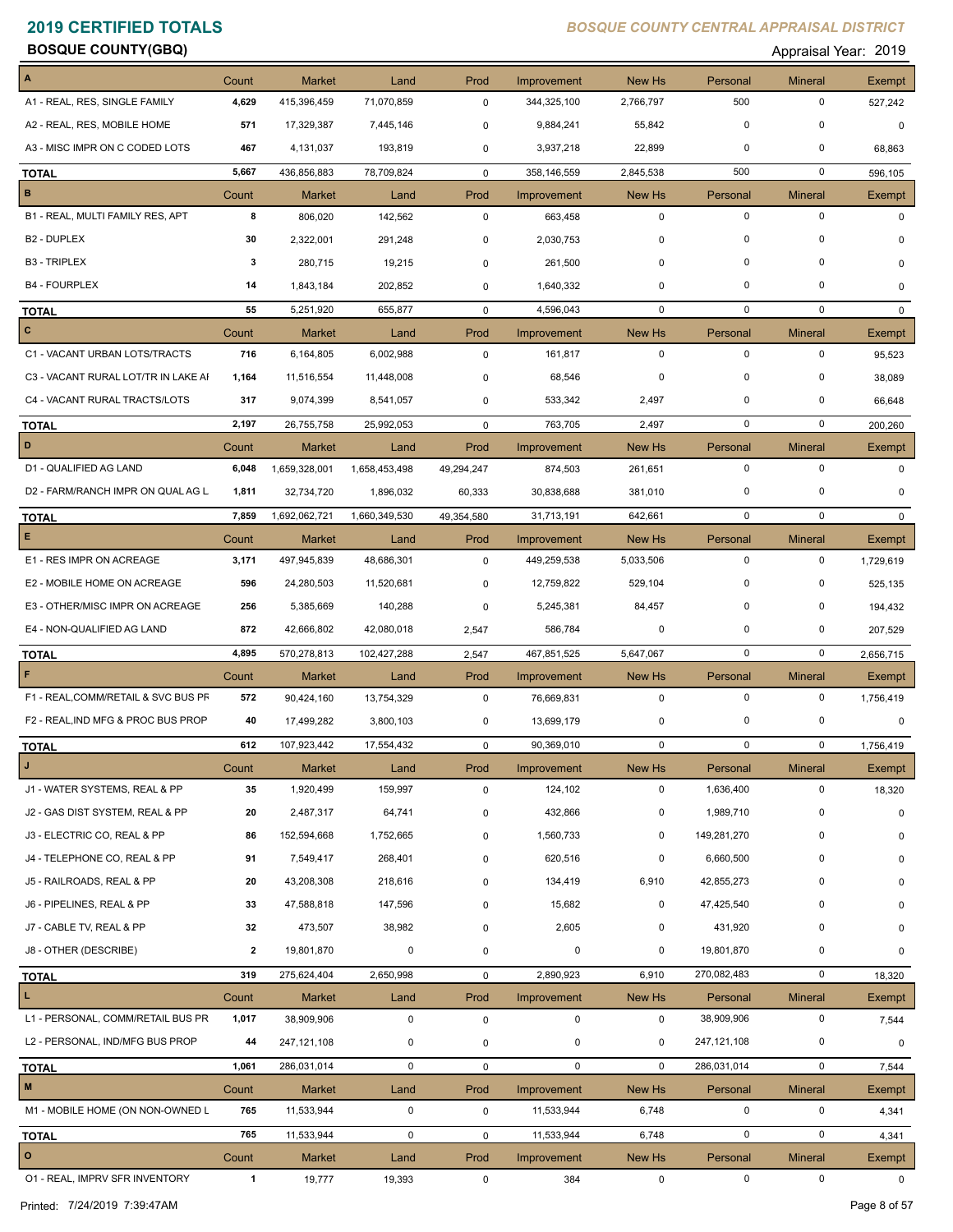**BOSQUE COUNTY(GBQ)** Appraisal Year: 2019

| 3,609,533,449 | 1,946,664,544 | 49,357,127  | 1,105,720,652 | 9,151,421   | 557, 148, 253 | $\mathbf{0}$   | 199,062,612                     |
|---------------|---------------|-------------|---------------|-------------|---------------|----------------|---------------------------------|
| 194,747,814   | 56,578,952    | $\Omega$    | 137,855,368   | 0           | 313,494       | $\mathbf 0$    | 193,822,908                     |
| 182,143,688   | 55,406,561    | 0           | 126,737,127   | 0           | 0             | 0              | 181,217,369                     |
| 919,523       | 281,503       | 0           | 341,020       | 0           | 297,000       | 0              | 919,523                         |
| 218,649       | 7,680         | $\Omega$    | 210,969       | 0           | $\Omega$      | 0              | 218,649                         |
| 7,233,795     | 642,571       | $\Omega$    | 6,591,224     | 0           | $\Omega$      | 0              | 7,233,795                       |
| 199,542       | 6,325         | 0           | 193,217       | 0           | 0             | 0              | 199,542                         |
| 3,841,722     | 229,312       | $\Omega$    | 3,612,410     | 0           | 0             | 0              | 3,841,722                       |
| 16,494        | $\mathbf 0$   | 0           | 0             | 0           | 16,494        | 0              | 3,632                           |
| 91,112        | $\mathbf 0$   | 0           | 91,112        | 0           | $\mathbf 0$   | 0              | 99,512                          |
| 500           | 500           | 0           | 0             | 0           | 0             | 0              | 500                             |
| 78,289        | 0             | $\Omega$    | 78,289        | 0           | 0             | 0              | 86,414                          |
| 4,500         | 4,500         | $\mathbf 0$ | 0             | 0           | 0             | 0              | 2,250                           |
| <b>Market</b> | Land          | Prod        | Improvement   | New Hs      | Personal      | <b>Mineral</b> | Exempt                          |
| 720,762       | $\mathbf 0$   | $\mathbf 0$ | $\mathbf 0$   | $\Omega$    | 720,762       | 0              | $\Omega$                        |
| 720,762       | $\mathbf 0$   | $\mathbf 0$ | $\mathbf 0$   | $\mathbf 0$ | 720,762       | 0              | $\Omega$                        |
| <b>Market</b> | Land          | Prod        | Improvement   | New Hs      | Personal      | <b>Mineral</b> | <b>Exempt</b>                   |
| 1,745,974     | 1,745,590     | $\mathbf 0$ | 384           | $\Omega$    | $\Omega$      | $\mathbf 0$    | $\Omega$                        |
| 1,726,197     | 1,726,197     | $\Omega$    | $\mathbf 0$   | $\Omega$    | 0             | 0              |                                 |
|               |               |             |               |             |               |                | יין יין י<br><u>aioai ivai:</u> |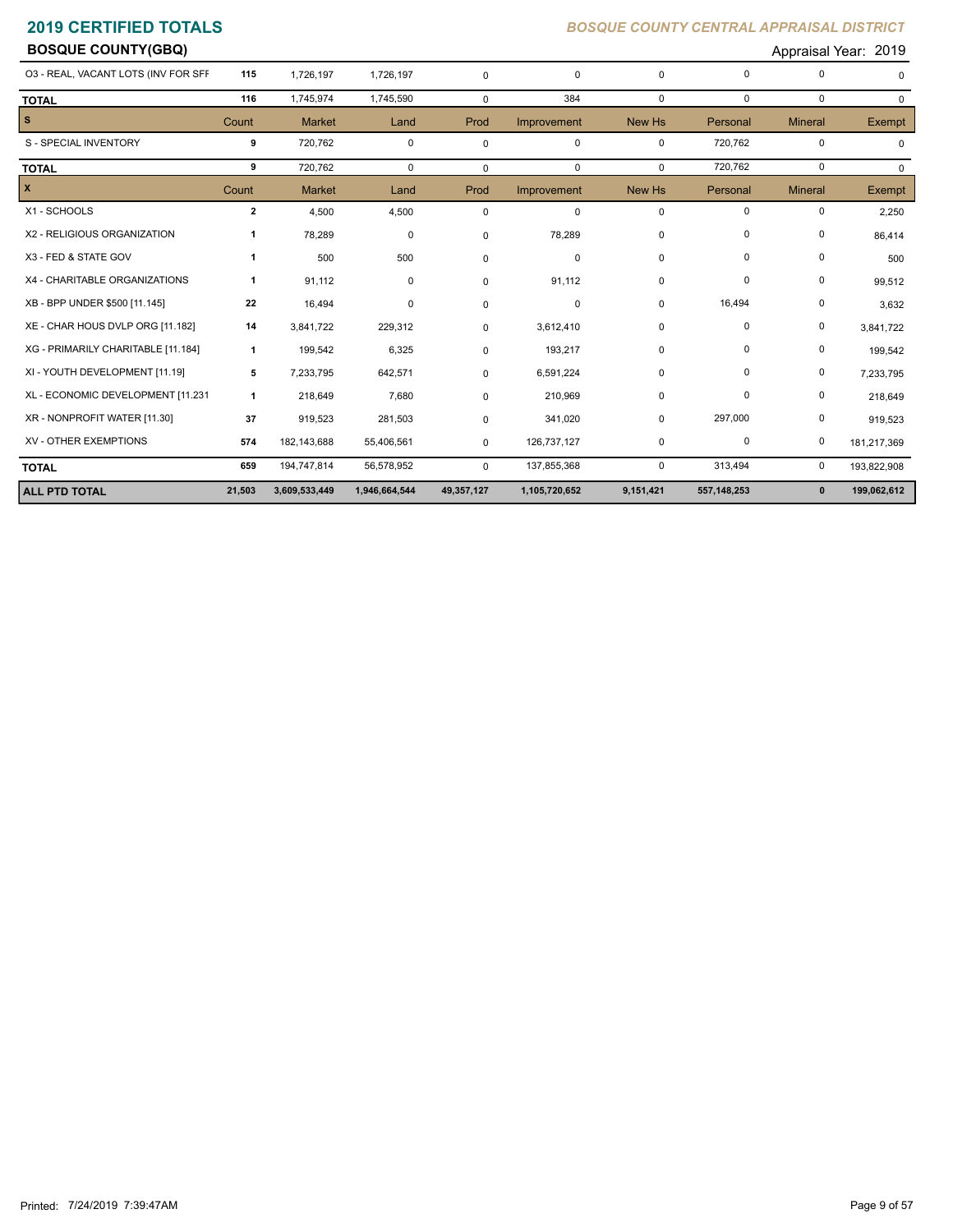# **2019 CERTIFIED TOTALS**

## **CHINA SPRING ISD(SCS) CHINA SPRING ISD(SCS) Appraisal Year: 2019**

### **Improvements Count Value** Homesite New Homesite Non Homesite New Non Homesite **T** 7 808,271 142 13,750,276 3 171,928 103 3,404,551 **Land Count Value** (803.919 acres) Homesite New Homesite Non Homesite 131 3,439,609  $\overline{0}$  c 101 2,510,257<br>0 0 **Prod Count Value** (2,661.203 acres) Productivity  $49$  7,184,252<br>Inventory 0 0 Inventory 0 0 **Other Count Value** Minerals Personal Property 7,184,252 14 485,323

| <b>Prod. Use</b> | Count | <b>Value</b> | Loss      |
|------------------|-------|--------------|-----------|
| Productivity     | 49    | 232,030      | 6,952,222 |
| Inventory        |       |              |           |
| Timber           |       |              |           |
| <b>Totals</b>    | 49    | 232,030      | 6,952,222 |

|                              |              |                    |             |                    | 24,667,025<br>$=$ ) | <b>TOTAL ASSESSED</b>               |                |
|------------------------------|--------------|--------------------|-------------|--------------------|---------------------|-------------------------------------|----------------|
| <b>Exemptions/Deductions</b> |              | *** Non-Frozen *** |             | ***** Frozen ***** |                     |                                     | (314 accounts) |
|                              | Count        | Value              | Count       | Value              |                     |                                     |                |
| Homestead                    | 77           | 1,877,750          | 47          | 987,786            |                     |                                     |                |
| <b>Homestead Local</b>       | 0            | 0                  | 0           | 0                  | 2,865,536           | <b>TOTAL HOMESTEAD</b>              |                |
| Over <sub>65</sub>           | 2            | 8,983              | 38          | 313,197            |                     |                                     |                |
| Over 65 Local                | 0            | 0                  | 0           | 0                  | 322,180             | <b>TOTAL OVER 65</b>                |                |
| <b>Disabled</b>              | $\mathbf{1}$ | 10,000             | 6           | 51,151             |                     |                                     |                |
| <b>Disabled Local</b>        | 0            | 0                  | 0           | 0                  | 61,151              | <b>TOTAL DISABLED</b>               |                |
| <b>Disabled Veteran</b>      | 3            | 19,481             | 2           | 4,252              | 23,733              | <b>TOTAL DISABLED VETERAN</b>       |                |
| Disabled Vet HS              | 3            | 422,216            | 4           | 214,862            | 637,078             | <b>TOTAL DISABLED VETERAN HS</b>    |                |
| Surv Sp (FR & DSM)           | 0            | 0                  | $\mathbf 0$ | 0                  | 0                   | <b>TOTAL SURV SP (FR &amp; DSM)</b> |                |
| Abatements                   | 0            | 0                  |             |                    |                     |                                     |                |
| <b>Pollution Control</b>     | $\Omega$     | <sup>0</sup>       |             |                    |                     |                                     |                |
| Freeport                     | $\Omega$     | $\Omega$           |             |                    |                     |                                     |                |
| Goods In Transit             | O            | <sup>0</sup>       |             |                    |                     |                                     |                |
| Historic                     | 0            | $\Omega$           | $\mathbf 0$ | $\mathbf 0$        |                     |                                     |                |
| Low Income Housing           | $\Omega$     | $\Omega$           |             |                    |                     |                                     |                |
| Solar / Wind Power           | O            | $\Omega$           | 0           | 0                  |                     |                                     |                |
| <b>Tot Exempt Proration</b>  | 0            | 0                  | $\pmb{0}$   | 0                  | 0                   | <b>TOTAL OTHER DEDUCTIONS</b>       |                |
|                              |              |                    |             |                    | 3,909,678           | TOTAL EXEMPTIONS/DEDUCTIONS         |                |
| Taxable Non Frozen           |              |                    |             | 18,005,108         |                     |                                     |                |
| Taxable Frozen               |              |                    |             | 2,599,554          |                     |                                     |                |
| Taxable New HS Frozen        |              |                    |             | 152,685            | 20,757,347          | <b>TOTAL TAXABLE</b>                |                |
| Tax Non Frozen               |              |                    |             | 244,639.02         |                     |                                     |                |
| <b>Tax Frozen</b>            |              |                    |             | 27,720.43          |                     |                                     |                |
| Tax New HS Frozen            |              |                    |             | 954.30             |                     | 273,313.75 TOTAL TAX                |                |

Total Tax w/o Ceiling 282,034.22<br>
Tax Frozen I oss 8,720.47

Total Surv Spouse Ex Amt 0.00

|  | BOSQUE COUNTY CENTRAL APPRAISAL DISTRICT |  |
|--|------------------------------------------|--|
|  |                                          |  |

| <b>Improvements</b>                     | Count | Value        |                       |                                        |
|-----------------------------------------|-------|--------------|-----------------------|----------------------------------------|
| Homesite                                | 142   | 13,750,276   |                       |                                        |
| New Homesite                            | 3     | 171,928      |                       |                                        |
| Non Homesite                            | 103   | 3,404,551    |                       |                                        |
| New Non Homesite                        |       | 808,271      | 18,135,026<br>$(+)$   | <b>TOTAL IMPROVEMENTS</b>              |
| <b>Land</b> $(803.919 \text{ acres})$   | Count | Value        |                       |                                        |
| Homesite                                | 131   | 3,439,609    |                       |                                        |
| New Homesite                            | 0     | 0            |                       |                                        |
| Non Homesite                            | 101   | 2,510,257    |                       |                                        |
| New Non Homesite                        | 0     | 0            | 5,949,866<br>$(+)$    | <b>TOTAL LAND MARKET</b>               |
| <b>Prod</b> $(2,661.203 \text{ acres})$ | Count | Value        |                       |                                        |
| Productivity                            | 49    | 7,184,252    |                       |                                        |
| Inventory                               | 0     | 0            |                       |                                        |
| Timber                                  | 0     | 0            | 7,184,252<br>$(+)$    | <b>TOTAL PROD MARKET</b>               |
| Other                                   | Count | Value        |                       | 13,134,118<br><b>TOTAL LAND</b>        |
|                                         | 14    |              |                       |                                        |
| Personal Property                       | 0     | 485,323<br>0 | 485,323               |                                        |
| Minerals                                |       |              | $(+)$                 | <b>TOTAL OTHER</b>                     |
|                                         |       |              | 31,754,467<br>$( = )$ | <b>TOTAL MARKET VALUE</b>              |
|                                         |       |              | 30,131<br>$(-)$       | TOTAL EXEMPT PROPERTY (INCL HB366)     |
|                                         |       |              | 31,724,336<br>$( = )$ | TOTAL MARKET VALUE OF TAXABLE PROPERTY |
|                                         |       |              |                       |                                        |

| 6.952.222 | ( – )   | 6,952,222 TOTAL PRODUCTION LOSS |
|-----------|---------|---------------------------------|
|           | $( - )$ | 105,089 CAPPED HOMESTEAD LOSS   |
|           | $=$     | 24,667,025 TOTAL ASSESSED       |

```
(314 accounts)
```

| 322,180 | <b>TOTAL OVER 65</b> |  |  |
|---------|----------------------|--|--|
|---------|----------------------|--|--|

|  | 61,151 TOTAL DISABLED |  |
|--|-----------------------|--|

- 
- 3 422,216 4 214,862 **637,078 TOTAL DISABLED VETERAN HS**
	- Surv Sp (FR & DSM) 0 0 0 0 **0 TOTAL SURV SP (FR & DSM)**

| <b>0 TOTAL OTHER DEDUCTIONS</b> |  |
|---------------------------------|--|
|---------------------------------|--|

### **20,757,347 TOTAL TAXABLE**

 **0.01358720 TAX RATE**

0 0.00

0

Tax Frozen Loss

Total Vet HS Proration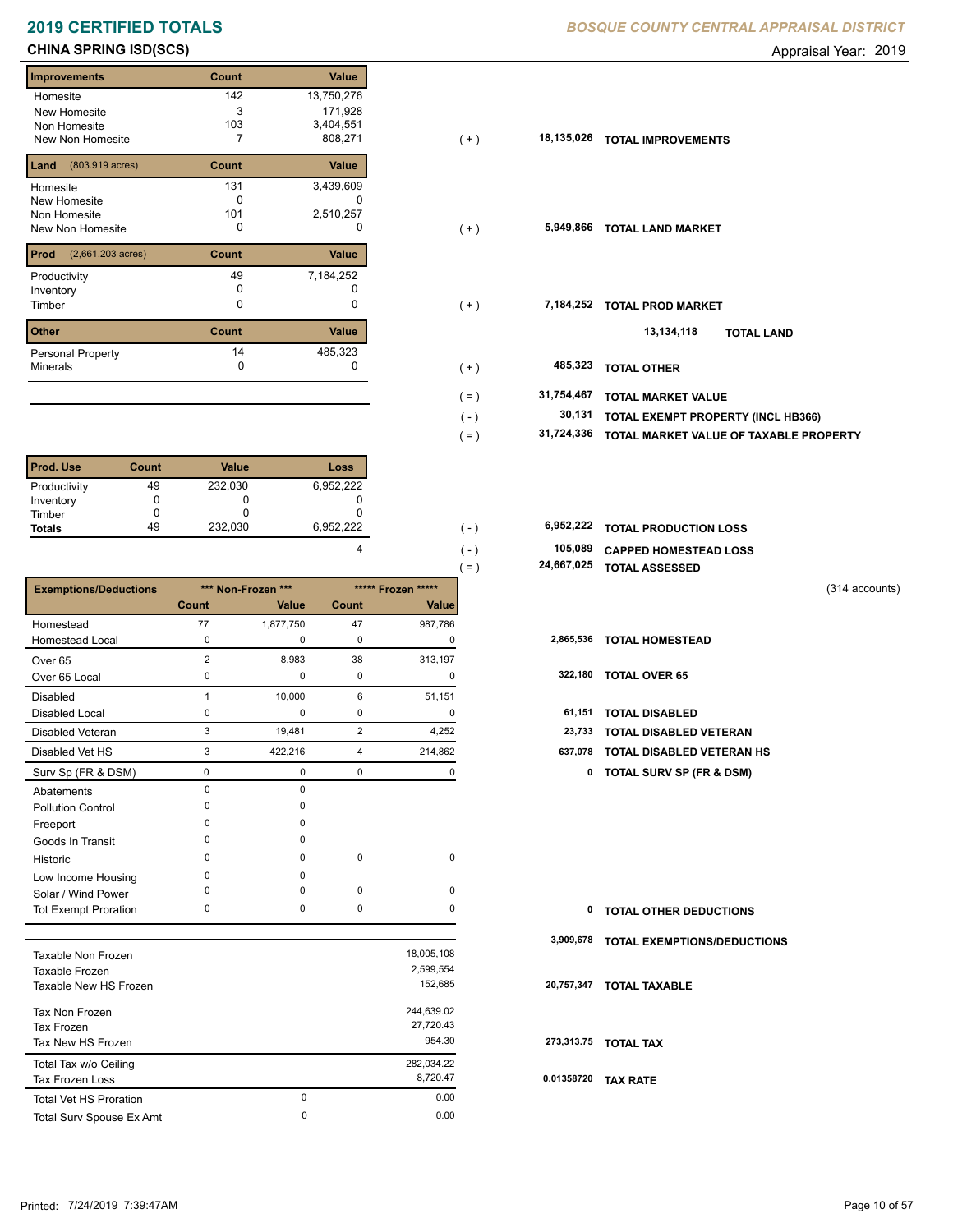| <b>CHINA SPRING ISD(SCS)</b><br>the contract of the contract of the contract of the contract of the contract of the contract of the contract of | Appraisal Year: 2019 |
|-------------------------------------------------------------------------------------------------------------------------------------------------|----------------------|
|-------------------------------------------------------------------------------------------------------------------------------------------------|----------------------|

| A                                   | Count                   | <b>Market</b> | Land        | Prod        | Improvement | New Hs        | Personal    | <b>Mineral</b> | Exempt        |
|-------------------------------------|-------------------------|---------------|-------------|-------------|-------------|---------------|-------------|----------------|---------------|
| A1 - REAL, RES, SINGLE FAMILY       | 77                      | 10,956,260    | 2,339,772   | 0           | 8,616,488   | 16,746        | $\pmb{0}$   | $\mathbf 0$    | <sup>n</sup>  |
| A2 - REAL, RES, MOBILE HOME         | 48                      | 2,525,028     | 1,304,246   | 0           | 1,220,782   | 0             | $\mathbf 0$ | 0              | <sup>0</sup>  |
| A3 - MISC IMPR ON C CODED LOTS      | 17                      | 308,249       | 0           | 0           | 308,249     | 0             | 0           | $\mathbf 0$    | $\Omega$      |
| <b>TOTAL</b>                        | 142                     | 13,789,537    | 3,644,018   | $\mathbf 0$ | 10,145,519  | 16,746        | 0           | $\mathbf 0$    | $\mathbf{0}$  |
| C                                   | Count                   | <b>Market</b> | Land        | Prod        | Improvement | New Hs        | Personal    | <b>Mineral</b> | <b>Exempt</b> |
| C4 - VACANT RURAL TRACTS/LOTS       | 47                      | 1,713,020     | 1,278,328   | $\mathbf 0$ | 434,692     | 2,497         | 0           | 0              | 0             |
| <b>TOTAL</b>                        | 47                      | 1,713,020     | 1,278,328   | 0           | 434,692     | 2,497         | 0           | 0              | $\mathbf{0}$  |
| D                                   | Count                   | <b>Market</b> | Land        | Prod        | Improvement | New Hs        | Personal    | <b>Mineral</b> | <b>Exempt</b> |
| D1 - QUALIFIED AG LAND              | 49                      | 7,184,252     | 7,184,252   | 232,030     | $\mathbf 0$ | $\pmb{0}$     | $\pmb{0}$   | $\mathbf 0$    | 0             |
| D2 - FARM/RANCH IMPR ON QUAL AG L   | 13                      | 72,473        | 0           | 0           | 72,473      | 0             | 0           | 0              | 0             |
| <b>TOTAL</b>                        | 62                      | 7,256,725     | 7,184,252   | 232,030     | 72,473      | $\mathbf 0$   | $\mathbf 0$ | $\mathbf 0$    | 0             |
| Е                                   | Count                   | <b>Market</b> | Land        | Prod        | Improvement | New Hs        | Personal    | <b>Mineral</b> | Exempt        |
| E1 - RES IMPR ON ACREAGE            | 38                      | 6,796,579     | 575,608     | 0           | 6,220,971   | 152,685       | $\pmb{0}$   | $\mathbf 0$    | U             |
| E2 - MOBILE HOME ON ACREAGE         | 9                       | 322,865       | 80,778      | 0           | 242,087     | 0             | $\mathbf 0$ | 0              |               |
| E3 - OTHER/MISC IMPR ON ACREAGE     | 3                       | 4,743         | 0           | 0           | 4,743       | 0             | $\mathbf 0$ | 0              |               |
| E4 - NON-QUALIFIED AG LAND          | 8                       | 302,411       | 302,411     | 0           | 0           | 0             | 0           | 0              |               |
| <b>TOTAL</b>                        | 58                      | 7,426,598     | 958,797     | $\mathbf 0$ | 6,467,801   | 152,685       | $\mathbf 0$ | $\mathbf 0$    | $\Omega$      |
| F                                   | Count                   | <b>Market</b> | Land        | Prod        | Improvement | <b>New Hs</b> | Personal    | <b>Mineral</b> | Exempt        |
| F1 - REAL, COMM/RETAIL & SVC BUS PF | $\mathbf{1}$            | 471,526       | $\mathbf 0$ | $\mathbf 0$ | 471,526     | $\mathbf 0$   | 0           | $\mathbf 0$    | $\Omega$      |
| <b>TOTAL</b>                        | $\mathbf{1}$            | 471,526       | $\mathbf 0$ | $\mathbf 0$ | 471,526     | $\mathbf 0$   | $\pmb{0}$   | $\mathbf 0$    | 0             |
|                                     | Count                   | <b>Market</b> | Land        | Prod        | Improvement | New Hs        | Personal    | <b>Mineral</b> | Exempt        |
| J3 - ELECTRIC CO, REAL & PP         | $\overline{2}$          | 179,500       | 0           | 0           | 0           | 0             | 179,500     | 0              | $\Omega$      |
| J4 - TELEPHONE CO, REAL & PP        | $\overline{\mathbf{2}}$ | 111,732       | 54,200      | 0           | 4,162       | 0             | 53,370      | 0              |               |
| J7 - CABLE TV, REAL & PP            | 1                       | 520           | 0           | 0           | 0           | 0             | 520         | 0              | O             |
| <b>TOTAL</b>                        | 5                       | 291,752       | 54,200      | 0           | 4,162       | 0             | 233,390     | $\mathbf 0$    | $\mathbf{0}$  |
| L.                                  | Count                   | <b>Market</b> | Land        | Prod        | Improvement | New Hs        | Personal    | <b>Mineral</b> | Exempt        |
| L1 - PERSONAL, COMM/RETAIL BUS PR   | 9                       | 131,253       | $\mathbf 0$ | 0           | $\mathbf 0$ | $\mathbf 0$   | 131,253     | 0              | 562           |
| L2 - PERSONAL, IND/MFG BUS PROP     | $\mathbf{1}$            | 120,680       | 0           | 0           | 0           | 0             | 120,680     | 0              | 0             |
| <b>TOTAL</b>                        | 10                      | 251,933       | $\mathbf 0$ | $\mathbf 0$ | $\mathbf 0$ | $\mathbf 0$   | 251,933     | 0              | 562           |
| $\mathbf M$                         | Count                   | <b>Market</b> | Land        | Prod        | Improvement | New Hs        | Personal    | <b>Mineral</b> | Exempt        |
| M1 - MOBILE HOME (ON NON-OWNED L    | 27                      | 523,807       | $\mathsf 0$ | 0           | 523,807     | $\mathbf 0$   | $\pmb{0}$   | $\pmb{0}$      | 0             |
| <b>TOTAL</b>                        | 27                      | 523,807       | $\mathbf 0$ | 0           | 523,807     | $\mathbf 0$   | $\pmb{0}$   | $\mathsf 0$    | 0             |
| $\pmb{\mathsf{x}}$                  | Count                   | <b>Market</b> | Land        | Prod        | Improvement | New Hs        | Personal    | <b>Mineral</b> | Exempt        |
| XR - NONPROFIT WATER [11.30]        | $\mathbf{1}$            | 29,569        | 14,523      | 0           | 15,046      | 0             | $\pmb{0}$   | 0              | 29,569        |
| <b>TOTAL</b>                        | $\mathbf{1}$            | 29,569        | 14,523      | 0           | 15,046      | 0             | $\pmb{0}$   | $\pmb{0}$      | 29,569        |
| <b>ALL PTD TOTAL</b>                | 314                     | 31,754,467    | 13,134,118  | 232,030     | 18,135,026  | 171,928       | 485,323     | $\pmb{0}$      | 30,131        |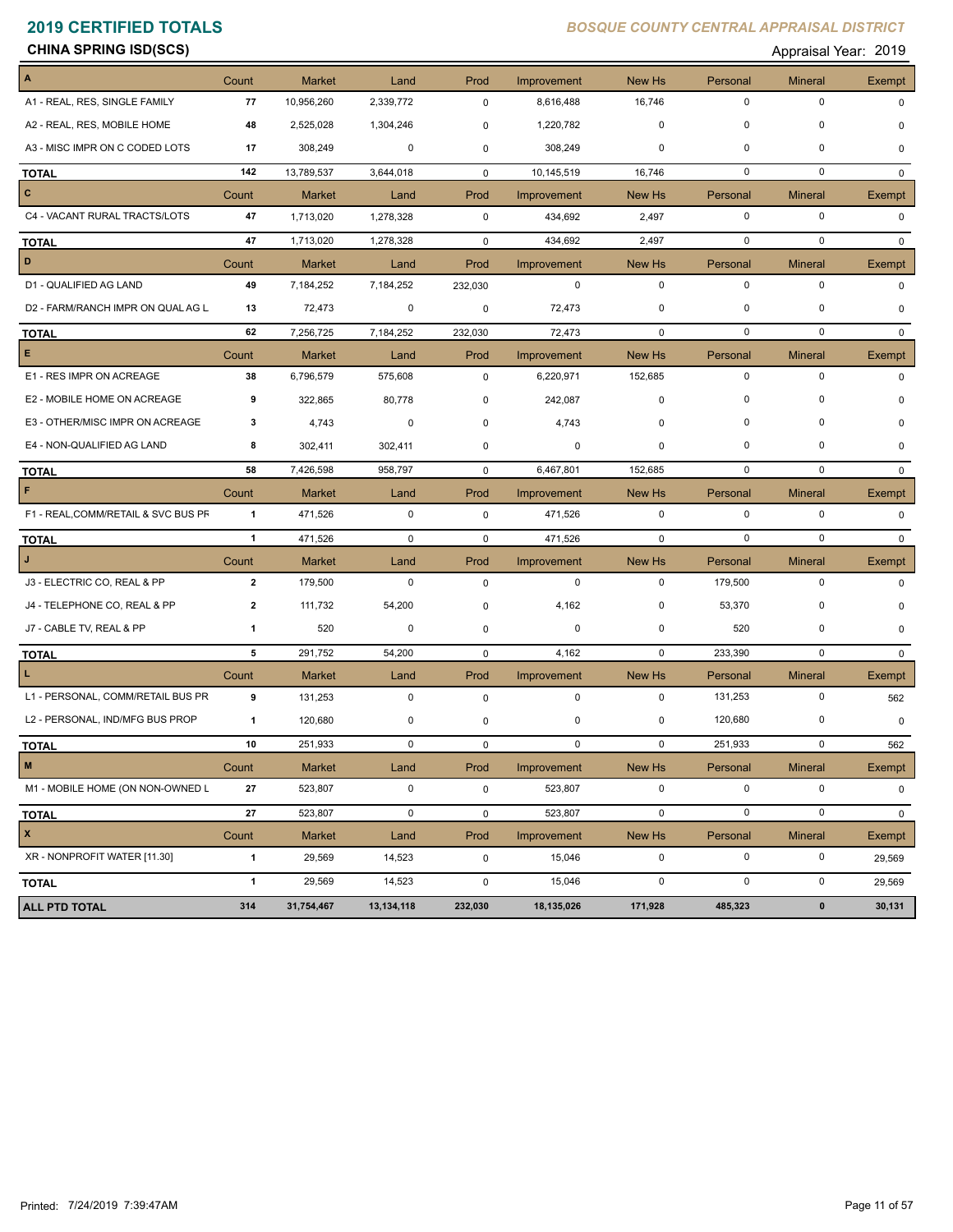# **CLIFTON CITY(CCL)** Appraisal Year: 2019

### **Improvements Count Value Homesite** New Homesite Non Homesite New Non Homesite **TODAL 105**  869 74,678,746 189 931,127 696 116,994,768  $2,282,442$ **Land Count Value** (620.642 acres) Homesite New Homesite Non Homesite New Non Homesite **TOTAL CONSUMING** O 861 9,702,963  $\overline{0}$  c 805 15,398,550 **Prod Count Value** (39.966 acres) Productivity 15 134,335<br>
Inventory 0 0 0 Inventory<br>Timber 0 0 **Other Count Value** Minerals Personal Property **Exercise 293** 134,335 293 28,707,481

| <b>Prod. Use</b> | Count | <b>Value</b> | Loss    |
|------------------|-------|--------------|---------|
| Productivity     | 15    | 4,566        | 129,769 |
| Inventory        |       | υ            | U       |
| Timber           |       |              |         |
| <b>Totals</b>    | 15    | 4,566        | 129,769 |

|                               |                |                    |             |                    | $( = )$ |             | 178,424,890 TOTAL ASSESSED       |                    |
|-------------------------------|----------------|--------------------|-------------|--------------------|---------|-------------|----------------------------------|--------------------|
| <b>Exemptions/Deductions</b>  |                | *** Non-Frozen *** |             | ***** Frozen ***** |         |             |                                  | $(2,013$ accounts) |
|                               | <b>Count</b>   | Value              | Count       | Value              |         |             |                                  |                    |
| Homestead                     | 0              | $\pmb{0}$          | $\pmb{0}$   | $\mathbf 0$        |         |             |                                  |                    |
| <b>Homestead Local</b>        | $\Omega$       | <sup>0</sup>       | $\mathbf 0$ | O                  |         | 0           | <b>TOTAL HOMESTEAD</b>           |                    |
| Over <sub>65</sub>            | $\mathbf 0$    | $\mathbf 0$        | $\mathbf 0$ | 0                  |         |             |                                  |                    |
| Over 65 Local                 | 0              | 0                  | 0           | 0                  |         | 0           | <b>TOTAL OVER 65</b>             |                    |
| Disabled                      | 0              | $\mathbf 0$        | $\pmb{0}$   | 0                  |         |             |                                  |                    |
| <b>Disabled Local</b>         | 0              | $\Omega$           | 0           | $\Omega$           |         | 0           | <b>TOTAL DISABLED</b>            |                    |
| Disabled Veteran              | 14             | 125,300            | 13          | 150,700            |         | 276,000     | <b>TOTAL DISABLED VETERAN</b>    |                    |
| Disabled Vet HS               | $\overline{2}$ | 442,999            | 10          | 1,082,928          |         | 1,525,927   | <b>TOTAL DISABLED VETERAN HS</b> |                    |
| Surv Sp (FR & DSM)            | 0              | 0                  | $\mathbf 0$ | 0                  |         |             | 0 TOTAL SURV SP (FR & DSM)       |                    |
| Abatements                    | 2              | 3,787,329          |             |                    |         |             |                                  |                    |
| <b>Pollution Control</b>      | $\overline{2}$ | 170,830            |             |                    |         |             |                                  |                    |
| Freeport                      | 2              | 772,209            |             |                    |         |             |                                  |                    |
| Goods In Transit              | 0              | 0                  |             |                    |         |             |                                  |                    |
| Historic                      | $\Omega$       | $\Omega$           | $\pmb{0}$   | $\mathbf 0$        |         |             |                                  |                    |
| Low Income Housing            | $\Omega$       | <sup>0</sup>       |             |                    |         |             |                                  |                    |
| Solar / Wind Power            | O              | $\Omega$           | 0           | 0                  |         |             |                                  |                    |
| <b>Tot Exempt Proration</b>   | 0              | 0                  | 0           | 0                  |         | 4,730,368   | <b>TOTAL OTHER DEDUCTIONS</b>    |                    |
|                               |                |                    |             |                    |         | 6,532,295   | TOTAL EXEMPTIONS/DEDUCTIONS      |                    |
| Taxable Non Frozen            |                |                    |             | 133,254,682        |         |             |                                  |                    |
| Taxable Frozen                |                |                    |             | 38,199,335         |         |             |                                  |                    |
| Taxable New HS Frozen         |                |                    |             | 438,578            |         | 171,892,595 | <b>TOTAL TAXABLE</b>             |                    |
| Tax Non Frozen                |                |                    |             | 729,228.92         |         |             |                                  |                    |
| Tax Frozen                    |                |                    |             | 139,938.23         |         |             |                                  |                    |
| Tax New HS Frozen             |                |                    |             | 2,403.45           |         |             | 871,570.60 TOTAL TAX             |                    |
| Total Tax w/o Ceiling         |                |                    |             | 940,964.66         |         |             |                                  |                    |
| <b>Tax Frozen Loss</b>        |                |                    |             | 69,394.06          |         | 0.00548000  | <b>TAX RATE</b>                  |                    |
| <b>Total Vet HS Proration</b> |                | $\mathbf{1}$       |             | 1,006.70           |         |             |                                  |                    |

Total Surv Spouse Ex Amt 0.00

0

### **2019 CERTIFIED TOTALS** *BOSQUE COUNTY CENTRAL APPRAISAL DISTRICT*

| Improvements                          | Count | Value       |         |             |                                        |
|---------------------------------------|-------|-------------|---------|-------------|----------------------------------------|
| Homesite                              | 869   | 74,678,746  |         |             |                                        |
| New Homesite                          | 189   | 931,127     |         |             |                                        |
| Non Homesite                          | 696   | 116,994,768 |         |             |                                        |
| New Non Homesite                      | 105   | 2,282,442   | $(+)$   | 194,887,083 | <b>TOTAL IMPROVEMENTS</b>              |
| <b>Land</b> $(620.642 \text{ acres})$ | Count | Value       |         |             |                                        |
| Homesite                              | 861   | 9,702,963   |         |             |                                        |
| New Homesite                          | 0     | 0           |         |             |                                        |
| Non Homesite                          | 805   | 15,398,550  |         |             |                                        |
| New Non Homesite                      | 0     | 0           | $(+)$   |             | 25,101,513 TOTAL LAND MARKET           |
| <b>Prod</b> (39.966 acres)            | Count | Value       |         |             |                                        |
| Productivity                          | 15    | 134,335     |         |             |                                        |
| Inventory                             | 0     | 0           |         |             |                                        |
| Timber                                | 0     | 0           | $(+)$   | 134,335     | <b>TOTAL PROD MARKET</b>               |
| Other                                 | Count | Value       |         |             | 25,235,848<br><b>TOTAL LAND</b>        |
| Personal Property                     | 293   | 28,707,481  |         |             |                                        |
| Minerals                              | 0     | 0           | $(+)$   | 28,707,481  | <b>TOTAL OTHER</b>                     |
|                                       |       |             | $( = )$ | 248,830,412 | <b>TOTAL MARKET VALUE</b>              |
|                                       |       |             | $(-)$   | 69,735,780  | TOTAL EXEMPT PROPERTY (INCL HB366)     |
|                                       |       |             | $( = )$ | 179,094,632 | TOTAL MARKET VALUE OF TAXABLE PROPERTY |
|                                       |       |             |         |             |                                        |

| 129.769 | 129,769 TOTAL PRODUCTION LOSS |
|---------|-------------------------------|
| 98      | 539,973 CAPPED HOMESTEAD LOSS |

| 178,424,890 TOTAL ASSESSED |  |
|----------------------------|--|
|                            |  |

- 
- 
- 
- 2 442,999 10 1,082,928 **1,525,927 TOTAL DISABLED VETERAN HS**
	- Surv Sp (FR & DSM) 0 0 0 0 **0 TOTAL SURV SP (FR & DSM)**

|            | 4,730,368 TOTAL OTHER DEDUCTIONS      |
|------------|---------------------------------------|
|            | 6,532,295 TOTAL EXEMPTIONS/DEDUCTIONS |
|            | 171,892,595 TOTAL TAXABLE             |
|            | 871,570.60 TOTAL TAX                  |
| 0.00548000 | <b>TAX RATE</b>                       |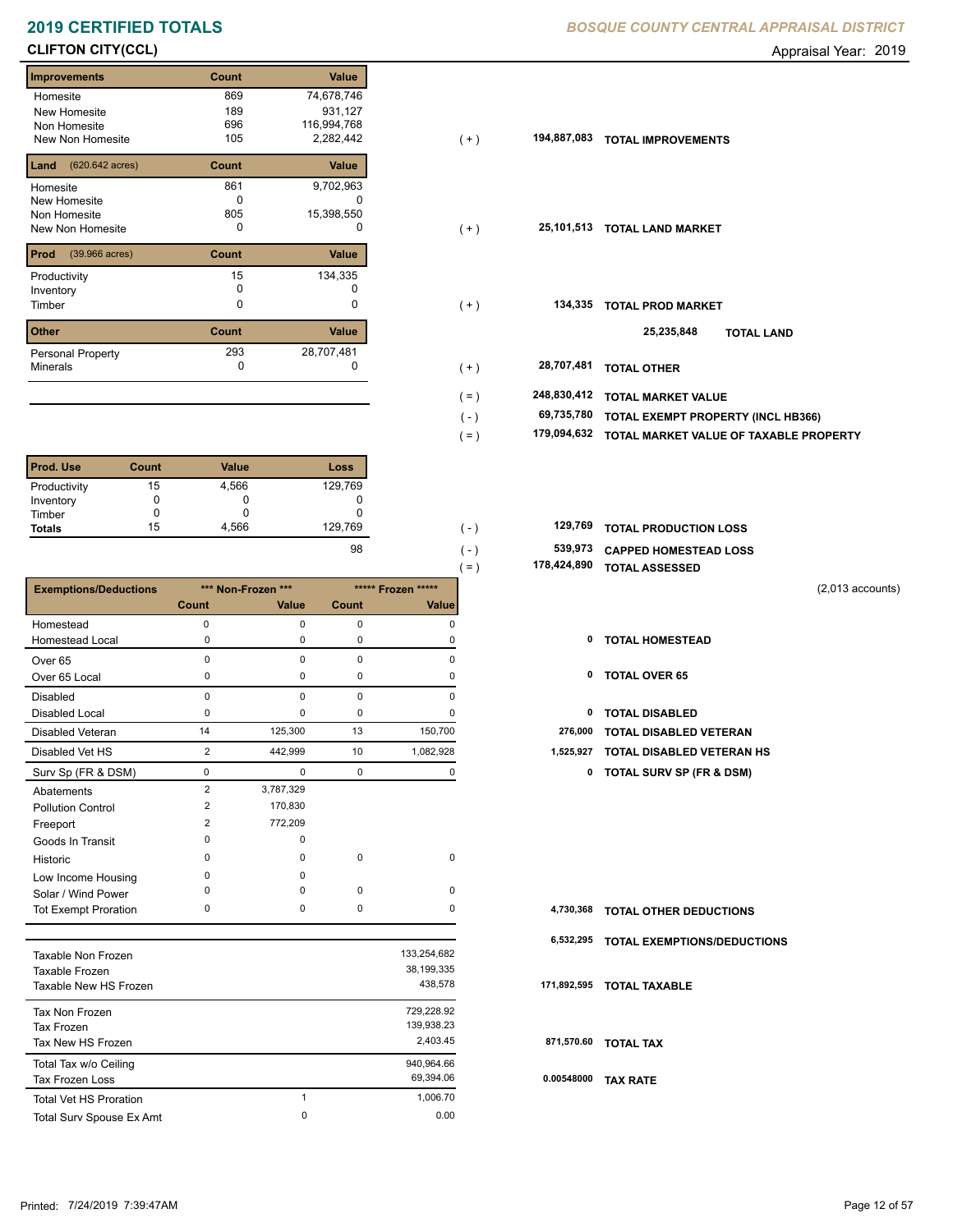**CLIFTON CITY(CCL)** Appraisal Year: 2019

| $\overline{A}$                      | Count                   | <b>Market</b>            | Land          | Prod        | Improvement          | New Hs                | Personal            | <b>Mineral</b>                | Exempt             |
|-------------------------------------|-------------------------|--------------------------|---------------|-------------|----------------------|-----------------------|---------------------|-------------------------------|--------------------|
| A1 - REAL, RES, SINGLE FAMILY       | 1,192                   | 105,765,536              | 13,211,969    | 0           | 92,553,567           | 931,127               | $\mathbf 0$         | 0                             | 269,300            |
| A2 - REAL, RES, MOBILE HOME         | 9                       | 100,321                  | 64,835        | 0           | 35,486               | $\mathbf 0$           | 0                   | 0                             | $\mathbf 0$        |
| A3 - MISC IMPR ON C CODED LOTS      | 13                      | 39,875                   | 5,600         | 0           | 34,275               | 0                     | $\mathbf 0$         | 0                             | 0                  |
| <b>TOTAL</b>                        | 1,214                   | 105,905,732              | 13,282,404    | 0           | 92,623,328           | 931,127               | $\mathbf 0$         | $\mathbf 0$                   | 269,300            |
| B                                   | Count                   | <b>Market</b>            | Land          | Prod        | Improvement          | New Hs                | Personal            | <b>Mineral</b>                | <b>Exempt</b>      |
| B1 - REAL, MULTI FAMILY RES, APT    | $\overline{2}$          | 270,092                  | 43,720        | 0           | 226,372              | $\mathbf 0$           | $\mathbf 0$         | $\mathbf 0$                   | $\Omega$           |
| <b>B2 - DUPLEX</b>                  | 14                      | 1,239,813                | 157,654       | 0           | 1,082,159            | $\mathbf 0$           | 0                   | 0                             |                    |
| <b>B3 - TRIPLEX</b>                 | 1                       | 190,149                  | 9,565         | 0           | 180,584              | 0                     | 0                   | 0                             | 0                  |
| <b>B4 - FOURPLEX</b>                | 6                       | 820,544                  | 122,230       | 0           | 698,314              | 0                     | $\mathbf 0$         | 0                             | $\Omega$           |
| <b>TOTAL</b>                        | 23                      | 2,520,598                | 333,169       | $\mathbf 0$ | 2,187,429            | $\mathbf 0$           | $\mathbf 0$         | $\mathbf 0$                   | $\Omega$           |
| $\overline{c}$                      | Count                   | <b>Market</b>            | Land          | Prod        | Improvement          | New Hs                | Personal            | <b>Mineral</b>                | Exempt             |
| C1 - VACANT URBAN LOTS/TRACTS       | 131                     | 1,860,686                | 1,857,815     | $\mathbf 0$ | 2,871                | $\mathbf 0$           | $\mathbf 0$         | $\mathbf 0$                   | 4,975              |
| <b>TOTAL</b>                        | 131                     | 1,860,686                | 1,857,815     | $\mathbf 0$ | 2,871                | $\mathbf 0$           | $\mathbf 0$         | $\mathbf 0$                   | 4,975              |
| D                                   | Count                   | <b>Market</b>            | Land          | Prod        | Improvement          | New Hs                | Personal            | <b>Mineral</b>                | Exempt             |
| D1 - QUALIFIED AG LAND              | 15                      | 134,335                  | 134,335       | 4,566       | $\mathbf 0$          | $\mathbf 0$           | $\mathbf 0$         | $\pmb{0}$                     | 0                  |
| D2 - FARM/RANCH IMPR ON QUAL AG L   | $\mathbf{1}$            | 378                      | 0             | 0           | 378                  | 0                     | 0                   | 0                             | $\Omega$           |
| <b>TOTAL</b>                        | 16                      | 134,713                  | 134,335       | 4,566       | 378                  | $\mathbf 0$           | 0                   | $\mathbf 0$                   | $\mathbf{0}$       |
| E                                   | Count                   | <b>Market</b>            | Land          | Prod        | Improvement          | New Hs                | Personal            | <b>Mineral</b>                | <b>Exempt</b>      |
| E1 - RES IMPR ON ACREAGE            | $\overline{1}$          | 21,340                   | 6,250         | 0           | 15,090               | $\mathbf 0$           | $\mathbf 0$         | $\pmb{0}$                     | 0                  |
| E4 - NON-QUALIFIED AG LAND          | 3                       | 21,703                   | 21,703        | 0           | 0                    | 0                     | 0                   | 0                             | $\Omega$           |
|                                     | 4                       | 43,043                   | 27,953        | $\mathbf 0$ | 15,090               | $\mathbf 0$           | $\mathbf 0$         | $\mathbf 0$                   | $\mathbf{0}$       |
| <b>TOTAL</b><br>F                   | Count                   | <b>Market</b>            | Land          | Prod        | Improvement          | New Hs                | Personal            | <b>Mineral</b>                |                    |
| F1 - REAL, COMM/RETAIL & SVC BUS PF | 169                     | 36,322,632               | 4,842,015     | 0           | 31,480,617           | $\mathbf 0$           | $\mathbf 0$         | $\pmb{0}$                     | Exempt<br>826,323  |
| F2 - REAL, IND MFG & PROC BUS PROP  | 5                       | 2,437,581                | 375,661       | 0           | 2,061,920            | 0                     | 0                   | 0                             | 0                  |
|                                     | 174                     |                          |               |             |                      | $\mathbf 0$           | $\mathbf 0$         | $\mathbf 0$                   |                    |
| <b>TOTAL</b><br>$\mathbf{J}$        |                         | 38,760,213               | 5,217,676     | $\mathbf 0$ | 33,542,537           |                       |                     |                               | 826,323            |
| J2 - GAS DIST SYSTEM, REAL & PP     | Count<br>$\overline{2}$ | <b>Market</b><br>689,515 | Land<br>8,168 | Prod<br>0   | Improvement<br>5,687 | New Hs<br>$\mathbf 0$ | Personal<br>675,660 | <b>Mineral</b><br>$\mathbf 0$ | Exempt<br>$\Omega$ |
| J3 - ELECTRIC CO, REAL & PP         | 5                       | 7,833,243                |               |             | 1,438,080            | 0                     | 6,221,980           | 0                             |                    |
| J4 - TELEPHONE CO, REAL & PP        |                         |                          | 173,183       | 0           |                      |                       |                     |                               |                    |
|                                     | 9                       | 825,178                  | 15,400        | 0           | 212,458              | 0                     | 597,320             | 0                             | 0                  |
| J5 - RAILROADS, REAL & PP           | $\mathbf{2}$            | 1,541,285                | 16,225        |             |                      | $\mathbf{0}$          | 1,525,060           |                               |                    |
| J6 - PIPELINES, REAL & PP           | $\mathbf{1}$            | 188,920                  | 0             | $\mathbf 0$ | 0                    | $\mathbf 0$           | 188,920             | 0                             | $\Omega$           |
| J7 - CABLE TV, REAL & PP            | 5                       | 172,217                  | 38,982        | 0           | 2,605                | $\mathbf 0$           | 130,630             | $\mathbf 0$                   | $\mathbf 0$        |
| <b>TOTAL</b>                        | 24                      | 11,250,358               | 251,958       | $\mathbf 0$ | 1,658,830            | $\mathbf 0$           | 9,339,570           | $\mathbf 0$                   | $\mathbf{0}$       |
| L.                                  | Count                   | Market                   | Land          | Prod        | Improvement          | New Hs                | Personal            | <b>Mineral</b>                | Exempt             |
| L1 - PERSONAL, COMM/RETAIL BUS PR   | 259                     | 13,717,799               | $\pmb{0}$     | 0           | 0                    | $\mathbf 0$           | 13,717,799          | $\pmb{0}$                     | 6,144              |
| L2 - PERSONAL, IND/MFG BUS PROP     | 5                       | 4,951,000                | $\mathbf 0$   | 0           | $\mathbf 0$          | $\mathbf 0$           | 4,951,000           | 0                             | 0                  |
| <b>TOTAL</b>                        | 264                     | 18,668,799               | $\mathbf 0$   | 0           | $\mathbf 0$          | $\mathbf 0$           | 18,668,799          | $\mathbf 0$                   | 6,144              |
| M                                   | Count                   | <b>Market</b>            | Land          | Prod        | Improvement          | New Hs                | Personal            | <b>Mineral</b>                | Exempt             |
| M1 - MOBILE HOME (ON NON-OWNED L    | 46                      | 359,111                  | 0             | 0           | 359,111              | $\mathbf 0$           | $\mathbf 0$         | $\pmb{0}$                     | 0                  |
| <b>TOTAL</b>                        | 46                      | 359,111                  | $\mathbf 0$   | 0           | 359,111              | 0                     | $\mathbf 0$         | $\pmb{0}$                     | 0                  |
| $\vert$ s                           | Count                   | Market                   | Land          | Prod        | Improvement          | New Hs                | Personal            | <b>Mineral</b>                | Exempt             |
| S - SPECIAL INVENTORY               | 5                       | 691,581                  | $\mathbf 0$   | 0           | $\mathbf 0$          | $\mathbf 0$           | 691,581             | $\pmb{0}$                     | 0                  |
| <b>TOTAL</b>                        | 5                       | 691,581                  | $\mathbf 0$   | 0           | $\mathbf 0$          | $\mathbf 0$           | 691,581             | $\pmb{0}$                     | $\mathbf{0}$       |
| $\mathbf{x}$                        | Count                   | Market                   | Land          | Prod        | Improvement          | New Hs                | Personal            | <b>Mineral</b>                | Exempt             |
| X4 - CHARITABLE ORGANIZATIONS       | $\mathbf{1}$            | 91,112                   | $\mathbf 0$   | 0           | 91,112               | $\mathbf 0$           | $\mathbf 0$         | $\pmb{0}$                     | 99,512             |
| XB - BPP UNDER \$500 [11.145]       | 8                       | 7,531                    | 0             | 0           | $\pmb{0}$            | 0                     | 7,531               | 0                             | 991                |
| XE - CHAR HOUS DVLP ORG [11.182]    | 6                       | 2,332,997                | 126,630       | 0           | 2,206,367            | 0                     | 0                   | 0                             | 2,332,997          |
| XG - PRIMARILY CHARITABLE [11.184]  | 1                       | 199,542                  | 6,325         | 0           | 193,217              | 0                     | 0                   | 0                             | 199,542            |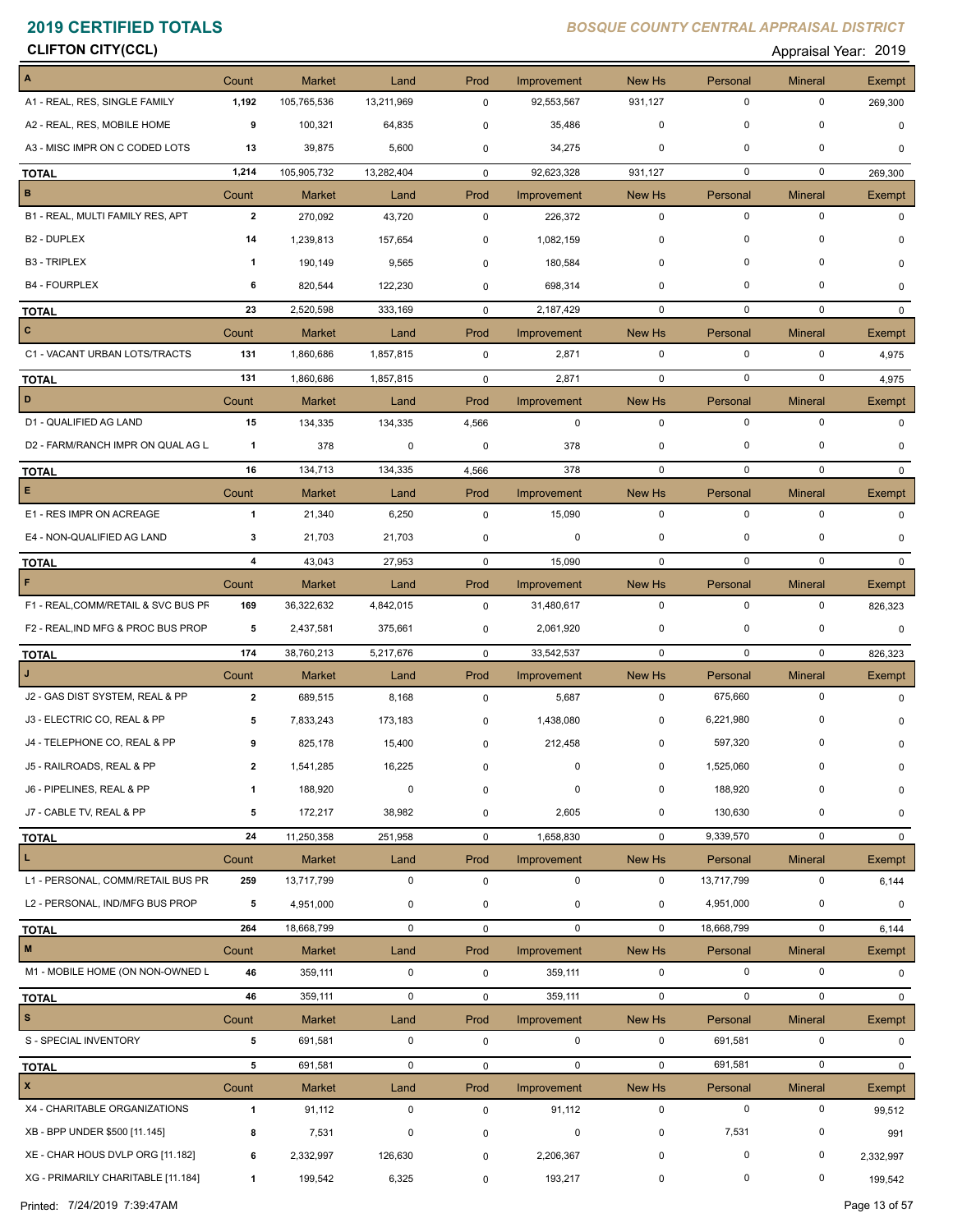| <b>CLIFTON CITY(CCL)</b>          |       |             |            |       |             |         |            |              | Appraisal Year: 2019 |
|-----------------------------------|-------|-------------|------------|-------|-------------|---------|------------|--------------|----------------------|
| XI - YOUTH DEVELOPMENT [11.19]    |       | 563.803     | 68,803     | 0     | 495.000     | 0       |            | $\Omega$     | 563,803              |
| XL - ECONOMIC DEVELOPMENT [11.231 |       | 218.649     | 7,680      | 0     | 210,969     | 0       |            | 0            | 218,649              |
| XV - OTHER EXEMPTIONS             | 112   | 65.221.944  | 3.921.100  | 0     | 61,300,844  | 0       |            |              | 65,213,544           |
| <b>TOTAL</b>                      | 130   | 68,635,578  | 4,130,538  | 0     | 64,497,509  | 0       | 7,531      | 0            | 68,629,038           |
| <b>ALL PTD TOTAL</b>              | 2,013 | 248,830,412 | 25,235,848 | 4,566 | 194,887,083 | 931,127 | 28,707,481 | $\mathbf{0}$ | 69,735,780           |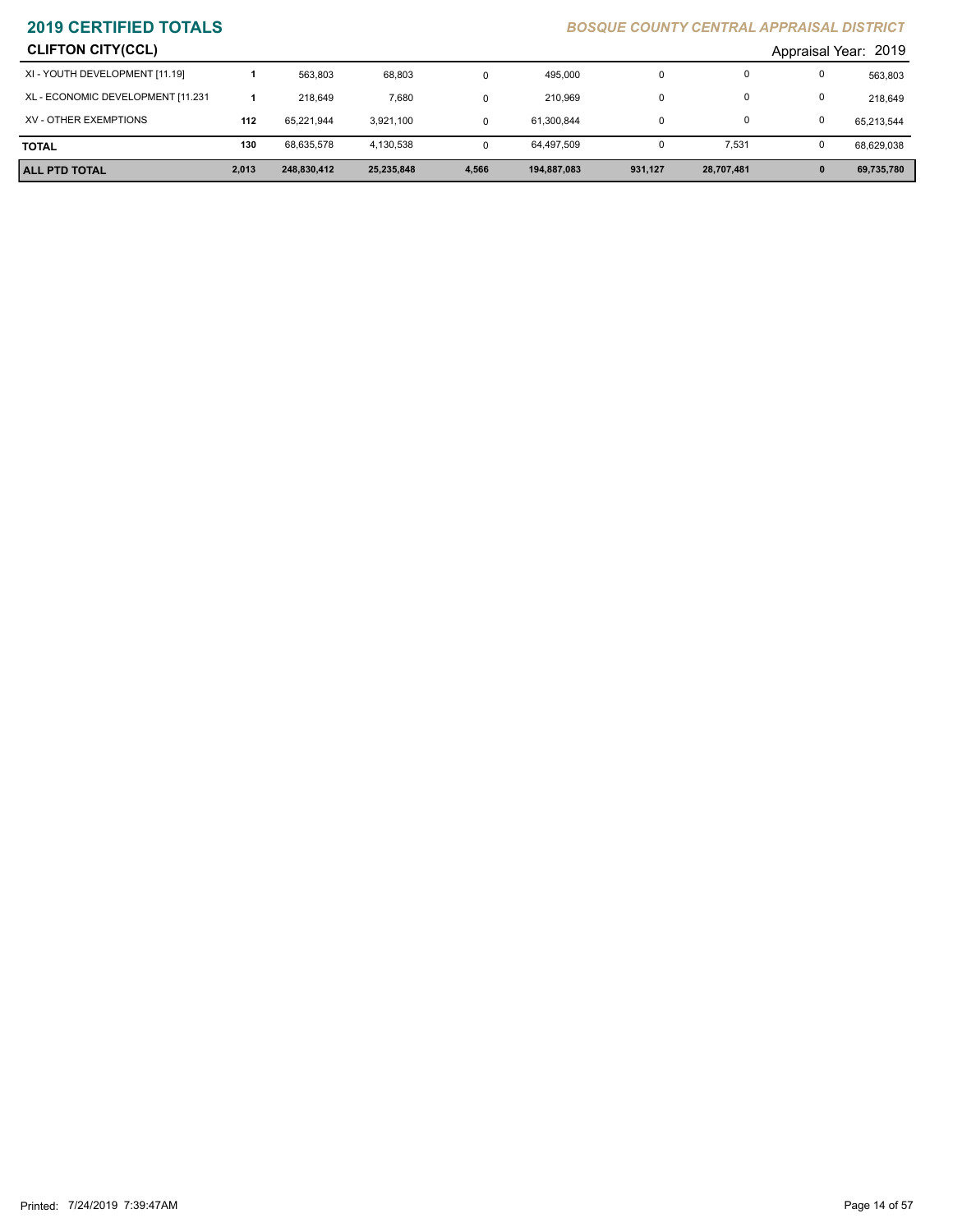### **Improvements Count Value Homesite** New Homesite Non Homesite New Non Homesite **TOTAL IMPROVEMENT** 330 2,100 210,569,275 389 3,217,131 231,647 6 2,429 204,311,362  $6,552,377$ **Land Count Value** (8,057.036 acres) Homesite New Homesite Non Homesite 2,038 31,753,069 2,601 50,063,782 **Prod Count Value** (118,489.446 acres) Productivity 340,123,425 1,381 Inventory 0 0 **Other Count Value** Minerals Personal Property **Exercise 287** 187 283,821,836<br>0 0

| <b>Prod. Use</b> | Count | <b>Value</b> | Loss        |
|------------------|-------|--------------|-------------|
| Productivity     | 1.381 | 10,554,813   | 329,568,612 |
| Inventory        |       |              |             |
| Timber           |       |              |             |
| <b>Totals</b>    | 1.381 | 10,554,813   | 329,568,612 |

|                              |                |                    |             |                    | $1 - 1$      | <b>UUIAL AJJLJJLU</b>               |                    |
|------------------------------|----------------|--------------------|-------------|--------------------|--------------|-------------------------------------|--------------------|
| <b>Exemptions/Deductions</b> |                | *** Non-Frozen *** |             | ***** Frozen ***** |              |                                     | $(6,589$ accounts) |
|                              | <b>Count</b>   | Value              | Count       | Value              |              |                                     |                    |
| Homestead                    | 750            | 18,150,567         | 998         | 24, 104, 133       |              |                                     |                    |
| <b>Homestead Local</b>       | 0              | 0                  | 0           | 0                  | 42,254,700   | <b>TOTAL HOMESTEAD</b>              |                    |
| Over <sub>65</sub>           | 68             | 665,000            | 911         | 8,844,539          |              |                                     |                    |
| Over 65 Local                | 0              | 0                  | $\mathbf 0$ | 0                  | 9,509,539    | <b>TOTAL OVER 65</b>                |                    |
| <b>Disabled</b>              | $\mathbf{1}$   | 10,000             | 39          | 360,873            |              |                                     |                    |
| <b>Disabled Local</b>        | 0              | 0                  | 0           | 0                  | 370,873      | <b>TOTAL DISABLED</b>               |                    |
| <b>Disabled Veteran</b>      | 41             | 393,059            | 39          | 427,060            | 820,119      | <b>TOTAL DISABLED VETERAN</b>       |                    |
| Disabled Vet HS              | $\overline{7}$ | 1,161,016          | 33          | 3,716,124          | 4,877,140    | TOTAL DISABLED VETERAN HS           |                    |
| Surv Sp (FR & DSM)           | 0              | 0                  | $\pmb{0}$   | 0                  | 0            | <b>TOTAL SURV SP (FR &amp; DSM)</b> |                    |
| Abatements                   | $\mathbf 0$    | 0                  |             |                    |              |                                     |                    |
| <b>Pollution Control</b>     | 4              | 16,041,770         |             |                    |              |                                     |                    |
| Freeport                     | $\Omega$       | 0                  |             |                    |              |                                     |                    |
| Goods In Transit             | <sup>0</sup>   | 0                  |             |                    |              |                                     |                    |
| Historic                     | $\Omega$       | 0                  | $\pmb{0}$   | 0                  |              |                                     |                    |
| Low Income Housing           | $\Omega$       | 0                  |             |                    |              |                                     |                    |
| Solar / Wind Power           | $\Omega$       | $\Omega$           | 0           | 0                  |              |                                     |                    |
| <b>Tot Exempt Proration</b>  | 0              | 0                  | $\pmb{0}$   | 0                  | 16,041,770   | <b>TOTAL OTHER DEDUCTIONS</b>       |                    |
|                              |                |                    |             |                    | 73,874,141   | <b>TOTAL EXEMPTIONS/DEDUCTIONS</b>  |                    |
| <b>Taxable Non Frozen</b>    |                |                    |             | 562,202,517        |              |                                     |                    |
| Taxable Frozen               |                |                    |             | 81,002,621         |              |                                     |                    |
| Taxable New HS Frozen        |                |                    |             | 1,270,576          |              | 644,475,714 TOTAL TAXABLE           |                    |
| Tax Non Frozen               |                |                    |             | 7,559,468.57       |              |                                     |                    |
| <b>Tax Frozen</b>            |                |                    |             | 695,629.12         |              |                                     |                    |
| Tax New HS Frozen            |                |                    |             | 16,885.79          | 8,271,983.48 | <b>TOTAL TAX</b>                    |                    |

Total Tax w/o Ceiling 8,666,043.29

Tax Frozen Loss 394,059.81

1 2,155.75

0

Total Surv Spouse Ex Amt 0.00

| ---------------------   |                      |
|-------------------------|----------------------|
| <b>CLIFTON ISD(SCL)</b> | Appraisal Year: 2019 |

| Homesite                                | 2,100 | 210,569,275   |                |               |                                    |
|-----------------------------------------|-------|---------------|----------------|---------------|------------------------------------|
| New Homesite                            | 389   | 3,217,131     |                |               |                                    |
| Non Homesite                            | 2,429 | 204,311,362   |                |               |                                    |
| New Non Homesite                        | 330   | 6,552,377     | $(+)$          | 424,650,145   | <b>TOTAL IMPROVEMENTS</b>          |
| <b>Land</b> $(8,057.036 \text{ acres})$ | Count | Value         |                |               |                                    |
| Homesite                                | 2,038 | 31,753,069    |                |               |                                    |
| New Homesite                            | 6     | 231,647       |                |               |                                    |
| Non Homesite                            | 2,601 | 50,063,782    |                |               |                                    |
| New Non Homesite                        | 0     | 0             | $(+)$          | 82,048,498    | <b>TOTAL LAND MARKET</b>           |
| <b>Prod</b> (118,489.446 acres)         | Count | Value         |                |               |                                    |
| Productivity                            | 1,381 | 340, 123, 425 |                |               |                                    |
| Inventory                               | o     |               |                |               |                                    |
| Timber                                  | 0     | 0             | $(+)$          | 340,123,425   | <b>TOTAL PROD MARKET</b>           |
| Other                                   | Count | Value         |                |               | 422,171,923<br><b>TOTAL LAND</b>   |
| Personal Property                       | 487   | 283,821,836   |                |               |                                    |
| Minerals                                | 0     | 0             | $(+)$          | 283,821,836   | <b>TOTAL OTHER</b>                 |
|                                         |       |               | ( = )          | 1,130,643,904 | <b>TOTAL MARKET VALUE</b>          |
|                                         |       |               |                | 80,892,099    |                                    |
|                                         |       |               | $(\mathsf{-})$ |               | TOTAL EXEMPT PROPERTY (INCL HB366) |

- **1,049,751,805 TOTAL MARKET VALUE OF TAXABLE PROPERTY** ( = )
- **1,833,338 CAPPED HOMESTEAD LOSS TOTAL PRODUCTION LOSS 329,568,612 329,568,612 TOTAL PRODUCTION LOSS** ( - ) 165
	- **718,349,855 TOTAL ASSESSED**
- (6,589 accounts)
- 
- 
- 
- 
- 7 1,161,016 33 3,716,124 **4,877,140 TOTAL DISABLED VETERAN HS**
	- Surv Sp (FR & DSM) 0 0 0 0 **0 TOTAL SURV SP (FR & DSM)**

|            | 16,041,770 TOTAL OTHER DEDUCTIONS      |
|------------|----------------------------------------|
|            | 73,874,141 TOTAL EXEMPTIONS/DEDUCTIONS |
|            | 644,475,714 TOTAL TAXABLE              |
|            | 8,271,983.48 TOTAL TAX                 |
| 0.01345000 | <b>TAX RATE</b>                        |

Total Vet HS Proration

 $( = )$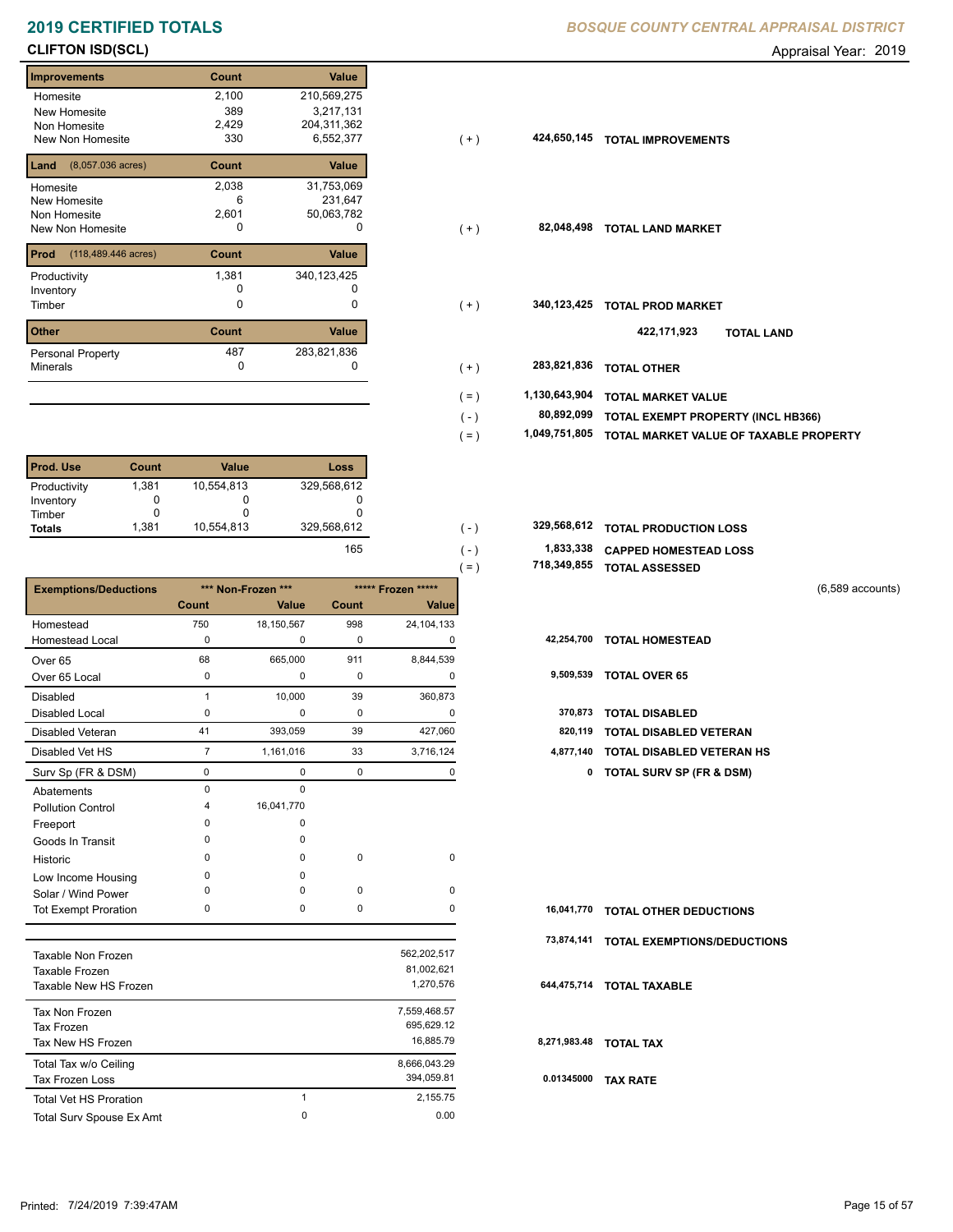# **CLIFTON ISD(SCL)** Appraisal Year: 2019

| A                                   | Count          | <b>Market</b> | Land        | Prod        | Improvement            | New Hs      | Personal    | <b>Mineral</b> | Exempt            |
|-------------------------------------|----------------|---------------|-------------|-------------|------------------------|-------------|-------------|----------------|-------------------|
| A1 - REAL, RES, SINGLE FAMILY       | 2,063          | 199,072,814   | 32,314,145  | 0           | 166,758,669            | 1,681,756   | $\mathbf 0$ | 0              | 269,300           |
| A2 - REAL, RES, MOBILE HOME         | 177            | 4,702,496     | 2,048,703   | 0           | 2,653,793              | 21,628      | $\mathbf 0$ | 0              | $\mathbf 0$       |
| A3 - MISC IMPR ON C CODED LOTS      | 160            | 1,510,387     | 110,531     | 0           | 1,399,856              | 19,829      | 0           | 0              | $\Omega$          |
|                                     | 2,400          | 205,285,697   | 34,473,379  | 0           | 170,812,318            | 1,723,213   | $\mathbf 0$ | $\mathbf 0$    |                   |
| <b>TOTAL</b><br>B                   | Count          | Market        | Land        | Prod        |                        | New Hs      | Personal    | <b>Mineral</b> | 269,300<br>Exempt |
| B1 - REAL, MULTI FAMILY RES, APT    | $\mathbf{2}$   | 270,092       | 43,720      | $\mathbf 0$ | Improvement<br>226,372 | $\mathbf 0$ | $\mathbf 0$ | $\pmb{0}$      | $\Omega$          |
| B <sub>2</sub> - DUPLEX             | 16             | 1,418,584     | 171,090     | 0           | 1,247,494              | $\mathbf 0$ | $\mathbf 0$ | 0              |                   |
| <b>B3 - TRIPLEX</b>                 | $\overline{2}$ | 194,849       | 14,265      | $\mathbf 0$ | 180,584                | 0           | $\mathbf 0$ | 0              |                   |
|                                     | 6              |               |             |             |                        |             | $\mathbf 0$ | 0              | 0                 |
| <b>B4 - FOURPLEX</b>                |                | 820,544       | 122,230     | 0           | 698,314                | $\mathbf 0$ |             |                | 0                 |
| <b>TOTAL</b>                        | 26             | 2,704,069     | 351,305     | 0           | 2,352,764              | 0           | 0           | 0              | $\Omega$          |
| $\overline{c}$                      | Count          | <b>Market</b> | Land        | Prod        | Improvement            | New Hs      | Personal    | <b>Mineral</b> | Exempt            |
| C1 - VACANT URBAN LOTS/TRACTS       | 136            | 1,901,180     | 1,898,309   | $\mathbf 0$ | 2,871                  | $\mathbf 0$ | $\mathbf 0$ | $\mathbf 0$    | 4,975             |
| C3 - VACANT RURAL LOT/TR IN LAKE AI | 525            | 4,275,123     | 4,217,730   | 0           | 57,393                 | $\mathbf 0$ | $\mathbf 0$ | 0              | 32,051            |
| C4 - VACANT RURAL TRACTS/LOTS       | 38             | 737,069       | 683,608     | 0           | 53,461                 | $\mathbf 0$ | $\mathbf 0$ | 0              | $\mathbf 0$       |
| <b>TOTAL</b>                        | 699            | 6,913,372     | 6,799,647   | $\mathbf 0$ | 113,725                | $\mathbf 0$ | $\mathbf 0$ | $\mathbf 0$    | 37,026            |
| D                                   | Count          | Market        | Land        | Prod        | Improvement            | New Hs      | Personal    | <b>Mineral</b> | Exempt            |
| D1 - QUALIFIED AG LAND              | 1,387          | 340,443,044   | 340,337,022 | 10,554,813  | 106,022                | $\mathbf 0$ | $\mathbf 0$ | $\mathbf 0$    | $\Omega$          |
| D2 - FARM/RANCH IMPR ON QUAL AG L   | 425            | 6,252,482     | 0           | 0           | 6,252,482              | 0           | 0           | 0              | $\Omega$          |
| <b>TOTAL</b>                        | 1,812          | 346,695,526   | 340,337,022 | 10,554,813  | 6,358,504              | $\mathbf 0$ | $\mathbf 0$ | $\mathbf 0$    | $\Omega$          |
| E                                   | Count          | <b>Market</b> | Land        | Prod        | Improvement            | New Hs      | Personal    | <b>Mineral</b> | Exempt            |
| E1 - RES IMPR ON ACREAGE            | 838            | 130,521,450   | 12,994,005  | 0           | 117,527,445            | 1,615,332   | $\mathbf 0$ | $\mathbf 0$    | 123,786           |
| E2 - MOBILE HOME ON ACREAGE         | 91             | 3,272,152     | 1,213,559   | 0           | 2,058,593              | 98,111      | 0           | 0              | $\Omega$          |
| E3 - OTHER/MISC IMPR ON ACREAGE     | 44             | 720,664       | 0           | 0           | 720,664                | 3,904       | 0           | 0              | 0                 |
| E4 - NON-QUALIFIED AG LAND          | 147            | 5,473,643     | 5,437,438   | 0           | 36,205                 | 0           | $\mathbf 0$ | 0              | 8,200             |
| <b>TOTAL</b>                        | 1,120          | 139,987,909   | 19,645,002  | 0           | 120,342,907            | 1,717,347   | 0           | $\mathbf 0$    | 131,986           |
| F                                   | Count          | Market        | Land        | Prod        | Improvement            | New Hs      | Personal    | <b>Mineral</b> | Exempt            |
| F1 - REAL, COMM/RETAIL & SVC BUS PF | 272            | 53,774,125    | 8,359,076   | $\mathbf 0$ | 45,415,049             | $\mathbf 0$ | $\mathbf 0$ | $\pmb{0}$      | 826,323           |
| F2 - REAL, IND MFG & PROC BUS PROP  | 16             | 6,989,575     | 1,418,870   | 0           | 5,570,705              | 0           | 0           | 0              | $\mathbf 0$       |
| <b>TOTAL</b>                        | 288            | 60,763,700    | 9,777,946   | $\mathbf 0$ | 50,985,754             | $\mathbf 0$ | $\mathbf 0$ | $\mathbf 0$    | 826,323           |
| J                                   | Count          | <b>Market</b> | Land        | Prod        | Improvement            | New Hs      | Personal    | <b>Mineral</b> | Exempt            |
| J1 - WATER SYSTEMS, REAL & PP       | 17             | 1,140,023     | 74,270      | 0           | 34,753                 | $\mathbf 0$ | 1,031,000   | $\pmb{0}$      | 18,320            |
| J2 - GAS DIST SYSTEM, REAL & PP     | 3              | 700,455       | 8,168       | 0           | 5,687                  | 0           | 686,600     | 0              | 0                 |
| J3 - ELECTRIC CO, REAL & PP         | 25             | 69,238,464    | 494,504     | 0           | 1,440,120              | 0           | 67,303,840  | $\pmb{0}$      | 0                 |
| J4 - TELEPHONE CO, REAL & PP        | 20             | 2,039,392     | 82,641      | 0           | 280,511                | 0           | 1,676,240   | 0              | 90                |
| J5 - RAILROADS, REAL & PP           | 5              | 10,088,223    | 22,519      | 0           | 134,124                | 6,910       | 9,931,580   | 0              |                   |
| J6 - PIPELINES, REAL & PP           | 4              |               | $\pmb{0}$   |             | $\pmb{0}$              | $\mathbf 0$ | 987,110     | 0              | 0                 |
| J7 - CABLE TV, REAL & PP            |                | 987,110       |             | 0           |                        |             |             |                | 0                 |
|                                     | 8              | 278,687       | 38,982      | 0           | 2,605                  | 0           | 237,100     | 0              | 0                 |
| <b>TOTAL</b>                        | 82             | 84,472,354    | 721,084     | 0           | 1,897,800              | 6,910       | 81,853,470  | $\pmb{0}$      | 18,410            |
| L.                                  | Count          | <b>Market</b> | Land        | Prod        | Improvement            | New Hs      | Personal    | <b>Mineral</b> | Exempt            |
| L1 - PERSONAL, COMM/RETAIL BUS PR   | 416            | 19,019,736    | $\pmb{0}$   | $\mathsf 0$ | $\mathbf 0$            | $\mathbf 0$ | 19,019,736  | 0              | 5,321             |
| L2 - PERSONAL, IND/MFG BUS PROP     | 13             | 182,249,130   | 0           | 0           | 0                      | 0           | 182,249,130 | 0              | 0                 |
| <b>TOTAL</b>                        | 429            | 201,268,866   | $\mathbf 0$ | 0           | $\mathbf 0$            | $\mathbf 0$ | 201,268,866 | $\pmb{0}$      | 5,321             |
| M                                   | Count          | <b>Market</b> | Land        | Prod        | Improvement            | New Hs      | Personal    | <b>Mineral</b> | Exempt            |
| M1 - MOBILE HOME (ON NON-OWNED L    | 170            | 2,250,557     | $\pmb{0}$   | 0           | 2,250,557              | 1,308       | $\mathbf 0$ | $\pmb{0}$      | 0                 |
| <b>TOTAL</b>                        | 170            | 2,250,557     | $\pmb{0}$   | 0           | 2,250,557              | 1,308       | $\mathbf 0$ | $\pmb{0}$      | 0                 |
| $\vert$ s                           | Count          | Market        | Land        | Prod        | Improvement            | New Hs      | Personal    | <b>Mineral</b> | <b>Exempt</b>     |
| S - SPECIAL INVENTORY               | 5              | 691,581       | $\mathbf 0$ | $\mathbf 0$ | $\mathbf 0$            | $\mathsf 0$ | 691,581     | 0              | 0                 |
| <b>TOTAL</b>                        | 5              | 691,581       | $\mathbf 0$ | 0           | $\mathbf 0$            | $\mathbf 0$ | 691,581     | $\pmb{0}$      | $\mathbf 0$       |

Printed: 7/24/2019 7:39:47AM Page 16 of 57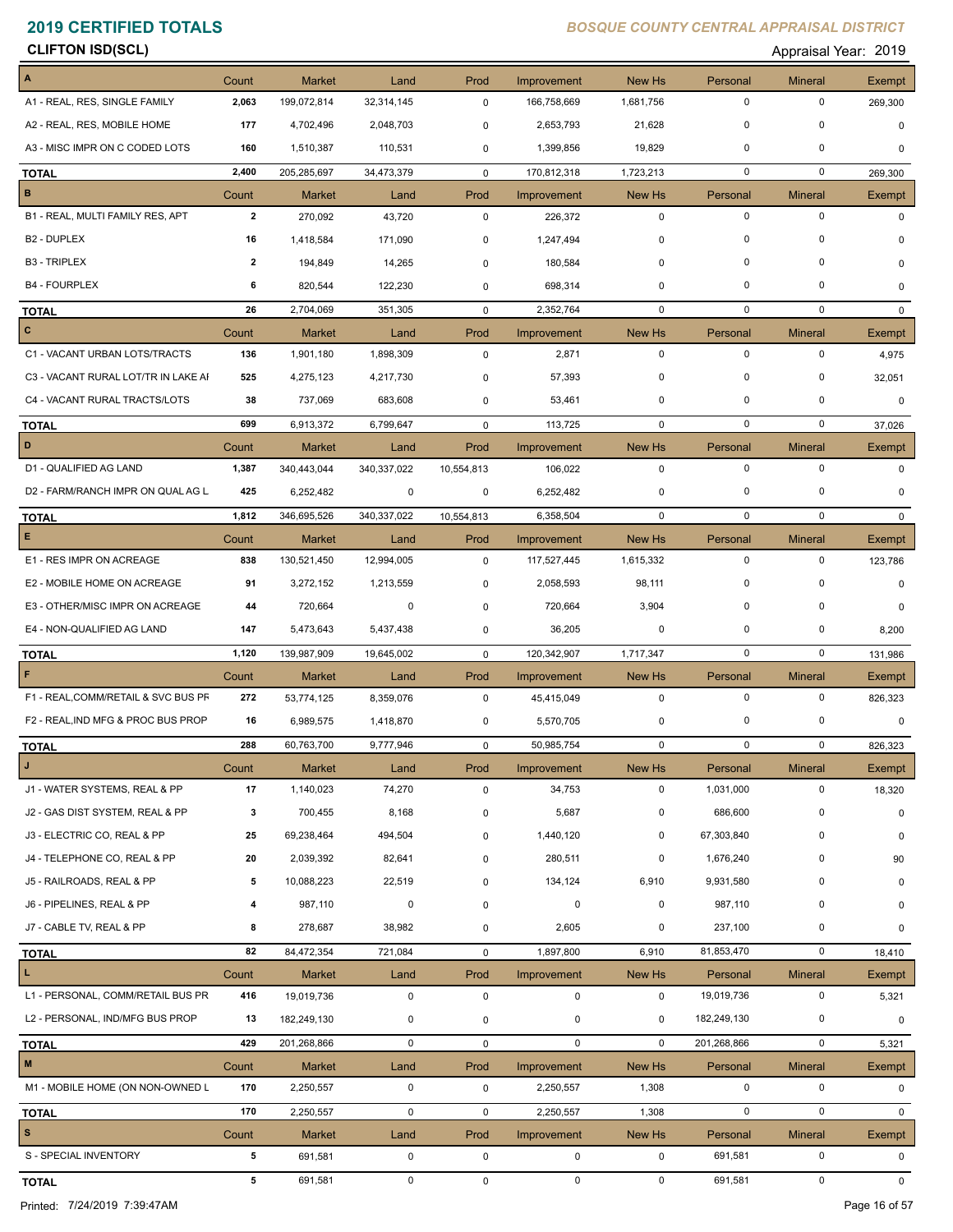## **CLIFTON ISD(SCL)** Appraisal Year: 2019

| X                                  | Count          | <b>Market</b> | Land        | Prod       | Improvement | New Hs      | Personal    | <b>Mineral</b> | <b>Exempt</b> |
|------------------------------------|----------------|---------------|-------------|------------|-------------|-------------|-------------|----------------|---------------|
| X3 - FED & STATE GOV               |                | 500           | 500         | 0          | 0           | $\mathbf 0$ | 0           | 0              | 500           |
| X4 - CHARITABLE ORGANIZATIONS      |                | 91,112        | 0           | 0          | 91,112      | $\mathbf 0$ | 0           | 0              | 99,512        |
| XB - BPP UNDER \$500 [11.145]      | 10             | 7,919         | 0           | 0          | 0           | $\mathbf 0$ | 7,919       | 0              | 1,379         |
| XE - CHAR HOUS DVLP ORG [11.182]   | 6              | 2,332,997     | 126,630     | $\Omega$   | 2,206,367   | 0           | 0           | 0              | 2,332,997     |
| XG - PRIMARILY CHARITABLE [11.184] | 1              | 199,542       | 6,325       | 0          | 193,217     | $\mathbf 0$ | 0           | 0              | 199,542       |
| XI - YOUTH DEVELOPMENT [11.19]     | $\overline{2}$ | 570,943       | 75,943      | $\Omega$   | 495,000     | $\mathbf 0$ | 0           | 0              | 570,943       |
| XL - ECONOMIC DEVELOPMENT [11.231  | 1              | 218,649       | 7,680       | 0          | 210,969     | $\mathbf 0$ | 0           | 0              | 218,649       |
| XR - NONPROFIT WATER [11.30]       | 9              | 264,927       | 66,531      | $\Omega$   | 198,396     | $\mathbf 0$ | 0           | 0              | 264,927       |
| <b>XV - OTHER EXEMPTIONS</b>       | 188            | 75,923,684    | 9,782,929   | $\Omega$   | 66,140,755  | $\mathbf 0$ | 0           | 0              | 75,915,284    |
| <b>TOTAL</b>                       | 219            | 79,610,273    | 10,066,538  | $\Omega$   | 69,535,816  | 0           | 7,919       | 0              | 79,603,733    |
| <b>ALL PTD TOTAL</b>               | 6,589          | 1,130,643,904 | 422,171,923 | 10,554,813 | 424,650,145 | 3,448,778   | 283,821,836 | $\mathbf 0$    | 80,892,099    |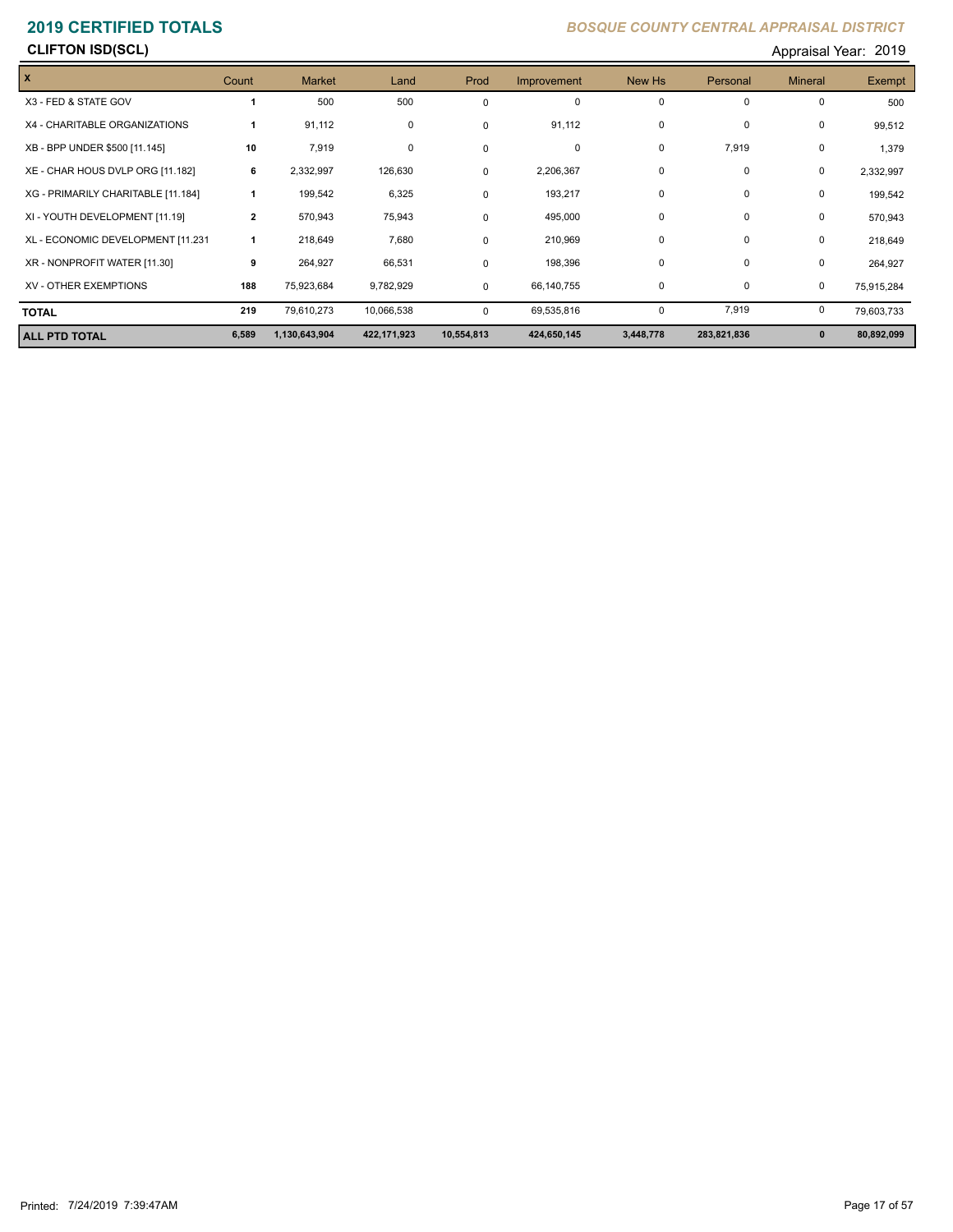# **2019 CERTIFIED TOTALS**

# **CONS GROUNDWATER(WMTG) CONS GROUNDWATER(WMTG) Appraisal Year: 2019**

| <b>Improvements</b>         | Count | <b>Value</b>  |
|-----------------------------|-------|---------------|
| Homesite                    | 5,685 | 539,812,774   |
| New Homesite                | 612   | 8,326,137     |
| Non Homesite                | 7,853 | 537,010,429   |
| New Non Homesite            | 624   | 20,571,312    |
| (46,890.352 acres)<br>Land  | Count | <b>Value</b>  |
| Homesite                    | 5,413 | 85,557,160    |
| <b>New Homesite</b>         | 20    | 825,284       |
| Non Homesite                | 8,285 | 202,815,034   |
| New Non Homesite            |       | 86,409        |
| Prod<br>(579,419.388 acres) | Count | Value         |
| Productivity                | 6,019 | 1,657,380,657 |
| Inventory                   | O     |               |
| Timber                      | 0     | 0             |
| <b>Other</b>                | Count | Value         |
| <b>Personal Property</b>    | 1,312 | 547,339,380   |
| <b>Minerals</b>             | 0     | 0             |

| <b>Prod. Use</b> | Count | Value      | Loss          |
|------------------|-------|------------|---------------|
| Productivity     | 6,019 | 49,357,127 | 1,608,023,530 |
| Inventory        |       |            |               |
| Timber           |       |            |               |
| <b>Totals</b>    | 6.019 | 49,357,127 | 1,608,023,530 |

|                                 |             |                    |             |                    | $( = )$    | 1,700,400,717 TUTAL ASSESSED        |                   |
|---------------------------------|-------------|--------------------|-------------|--------------------|------------|-------------------------------------|-------------------|
| <b>Exemptions/Deductions</b>    |             | *** Non-Frozen *** |             | ***** Frozen ***** |            |                                     | (21,502 accounts) |
|                                 | Count       | Value              | Count       | Value              |            |                                     |                   |
| Homestead                       | 0           | $\mathbf 0$        | $\mathbf 0$ | 0                  |            |                                     |                   |
| Homestead Local                 | 0           | $\mathbf 0$        | 0           | $\Omega$           | 0          | <b>TOTAL HOMESTEAD</b>              |                   |
| Over <sub>65</sub>              | 0           | $\Omega$           | $\mathbf 0$ | $\Omega$           |            |                                     |                   |
| Over 65 Local                   | 0           | $\mathbf 0$        | 0           | 0                  | 0          | <b>TOTAL OVER 65</b>                |                   |
| <b>Disabled</b>                 | 0           | $\mathbf 0$        | $\pmb{0}$   | $\Omega$           |            |                                     |                   |
| Disabled Local                  | 0           | $\mathbf 0$        | $\mathbf 0$ | 0                  | 0          | <b>TOTAL DISABLED</b>               |                   |
| Disabled Veteran                | 218         | 2,135,725          | $\mathbf 0$ | 0                  | 2,135,725  | <b>TOTAL DISABLED VETERAN</b>       |                   |
| Disabled Vet HS                 | 131         | 16,941,788         | $\mathbf 0$ | $\mathbf 0$        | 16,941,788 | <b>TOTAL DISABLED VETERAN HS</b>    |                   |
| Surv Sp (FR & DSM)              | $\mathbf 0$ | $\mathbf 0$        | $\mathbf 0$ | 0                  | 0          | <b>TOTAL SURV SP (FR &amp; DSM)</b> |                   |
| Abatements                      | 0           | $\mathbf 0$        |             |                    |            |                                     |                   |
| <b>Pollution Control</b>        | 13          | 23,225,050         |             |                    |            |                                     |                   |
| Freeport                        | 0           | 0                  |             |                    |            |                                     |                   |
| Goods In Transit                | 0           | $\Omega$           |             |                    |            |                                     |                   |
| Historic                        | $\Omega$    | $\Omega$           | $\mathbf 0$ | $\mathbf 0$        |            |                                     |                   |
| Low Income Housing              | 0           | $\Omega$           |             |                    |            |                                     |                   |
| Solar / Wind Power              | $\Omega$    | $\Omega$           | $\mathbf 0$ | 0                  |            |                                     |                   |
| <b>Tot Exempt Proration</b>     | 0           | $\mathbf 0$        | 0           | 0                  | 23,225,050 | <b>TOTAL OTHER DEDUCTIONS</b>       |                   |
|                                 |             |                    |             |                    | 42,302,563 | <b>TOTAL EXEMPTIONS/DEDUCTIONS</b>  |                   |
| <b>Taxable Non Frozen</b>       |             |                    |             | 1,746,184,154      |            |                                     |                   |
| Taxable Frozen                  |             |                    |             | 0                  |            |                                     |                   |
| Taxable New HS Frozen           |             |                    |             | 0                  |            | 1,746,184,154 TOTAL TAXABLE         |                   |
| Tax Non Frozen                  |             |                    |             | 169,360.64         |            |                                     |                   |
| <b>Tax Frozen</b>               |             |                    |             | 0.00               |            |                                     |                   |
| Tax New HS Frozen               |             |                    |             | 0.00               |            | 169,360.64 TOTAL TAX                |                   |
| Total Tax w/o Ceiling           |             |                    |             | 169,360.64         |            |                                     |                   |
| <b>Tax Frozen Loss</b>          |             |                    |             | 0.00               |            | 0.00009700 TAX RATE                 |                   |
| <b>Total Vet HS Proration</b>   |             | $\overline{2}$     |             | 19.00              |            |                                     |                   |
| <b>Total Sury Spouse Ex Amt</b> |             | $\mathbf 0$        |             | 0.00               |            |                                     |                   |

| BOSQUE COUNTY CENTRAL APPRAISAL DISTRICT |  |  |
|------------------------------------------|--|--|
|                                          |  |  |

| Homesite                                 | 5,685 | 539,812,774   |
|------------------------------------------|-------|---------------|
| New Homesite                             | 612   | 8,326,137     |
| Non Homesite                             | 7,853 | 537,010,429   |
| New Non Homesite                         | 624   | 20,571,312    |
| <b>Land</b> $(46,890.352 \text{ acres})$ | Count | Value         |
| Homesite                                 | 5,413 | 85,557,160    |
| New Homesite                             | 20    | 825,284       |
| Non Homesite                             | 8,285 | 202,815,034   |
| New Non Homesite                         |       | 86,409        |
|                                          |       |               |
| <b>Prod</b> (579,419.388 acres)          | Count | Value         |
| Productivity                             | 6,019 | 1,657,380,657 |
| Inventory                                | 0     |               |
| Timber                                   | 0     | $\Omega$      |
|                                          |       |               |
| <b>Other</b>                             | Count | Value         |
| Personal Property                        | 1,312 | 547,339,380   |
| Minerals                                 | 0     |               |
|                                          |       |               |
|                                          |       |               |
|                                          |       |               |

- **TOTAL EXEMPT PROPERTY (INCL HB366) 199,062,612**  $( - )$
- **3,400,661,964 TOTAL MARKET VALUE OF TAXABLE PROPERTY** ( = )
- **TOTAL PRODUCTION LOSS** 1,608,023,530 **1,608,023,530** ( )
	- **4,151,717 CAPPED HOMESTEAD LOSS 1,788,486,717 TOTAL ASSESSED** ( = ) ( - ) 421
		- (21,502 accounts)
		-
		-
		-
		-
		- 131 16,941,788 0 0 **16,941,788 TOTAL DISABLED VETERAN HS**
			- Surv Sp (FR & DSM) 0 0 0 0 **0 TOTAL SURV SP (FR & DSM)**

|            | 23,225,050 TOTAL OTHER DEDUCTIONS      |
|------------|----------------------------------------|
|            | 42,302,563 TOTAL EXEMPTIONS/DEDUCTIONS |
|            | 1,746,184,154 TOTAL TAXABLE            |
|            | 169,360.64 TOTAL TAX                   |
| 0.00009700 | <b>TAX RATE</b>                        |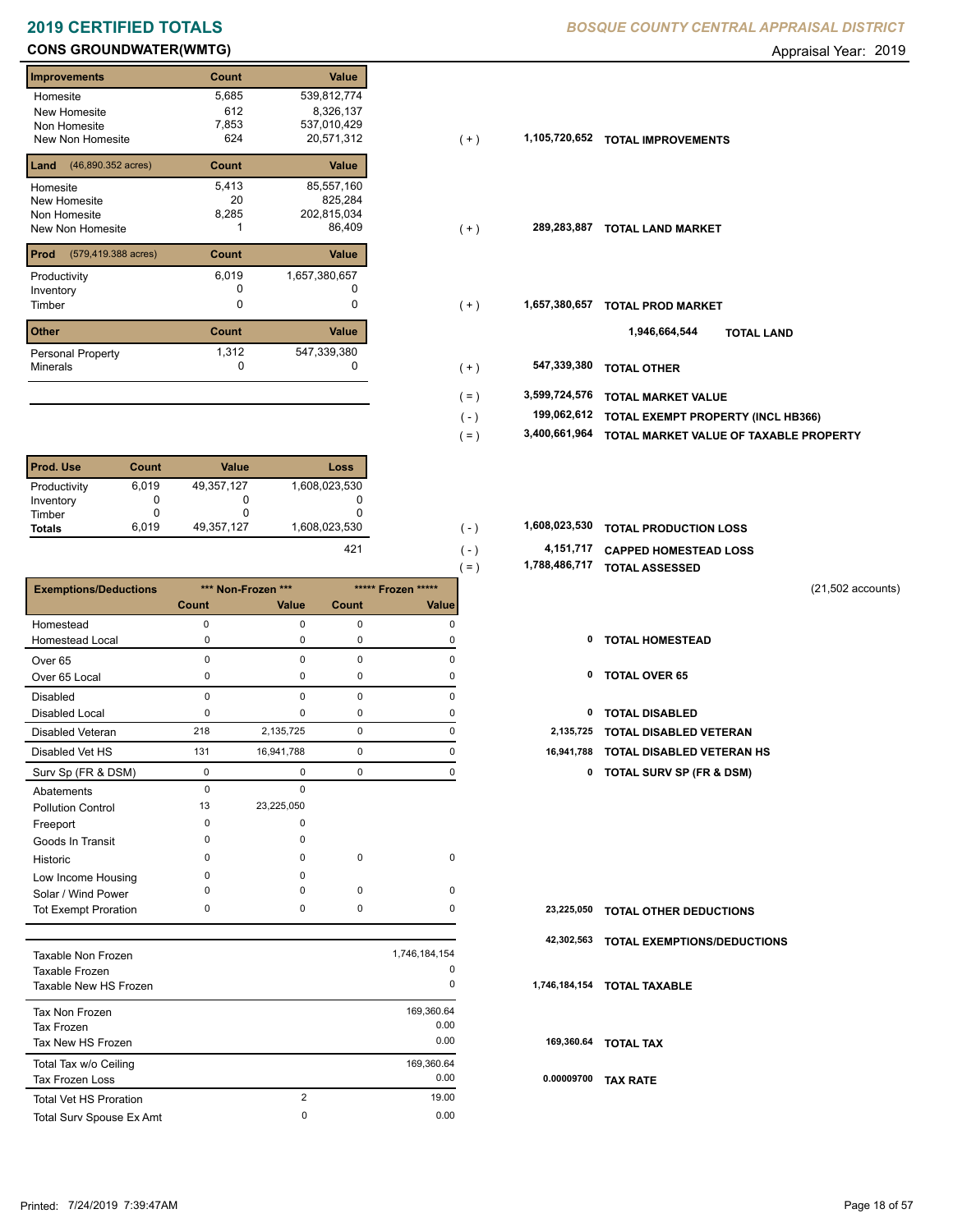**Constitution Constitution Constitution Constitution Constitution Constitution Constitution Constitution Constitution Constitution Constitution Constitution Constitution Constitution Constitution Constitution Constitution** 

| A                                   | Count        | <b>Market</b> | Land          | Prod        | <b>Improvement</b> | New Hs        | Personal    | <b>Mineral</b> | Exempt        |
|-------------------------------------|--------------|---------------|---------------|-------------|--------------------|---------------|-------------|----------------|---------------|
| A1 - REAL, RES, SINGLE FAMILY       | 4,629        | 415,396,459   | 71,070,859    | $\mathbf 0$ | 344,325,100        | 2,766,797     | 500         | $\mathbf 0$    | 527,242       |
| A2 - REAL, RES, MOBILE HOME         | 571          | 17,329,387    | 7,445,146     | 0           | 9,884,241          | 55,842        | $\mathbf 0$ | $\mathbf 0$    | $\mathbf 0$   |
| A3 - MISC IMPR ON C CODED LOTS      | 467          | 4,131,037     | 193,819       | 0           | 3,937,218          | 22,899        | 0           | 0              | 68,863        |
| <b>TOTAL</b>                        | 5,667        | 436,856,883   | 78,709,824    | $\mathbf 0$ | 358,146,559        | 2,845,538     | 500         | $\mathbf 0$    | 596,105       |
| в                                   | Count        | <b>Market</b> | Land          | Prod        | Improvement        | New Hs        | Personal    | <b>Mineral</b> | Exempt        |
| B1 - REAL, MULTI FAMILY RES, APT    | 8            | 806,020       | 142,562       | 0           | 663,458            | $\mathbf 0$   | $\mathbf 0$ | $\mathbf 0$    | $\Omega$      |
| B <sub>2</sub> - DUPLEX             | 30           | 2,322,001     | 291,248       | 0           | 2,030,753          | 0             | $\pmb{0}$   | $\Omega$       | $\Omega$      |
| <b>B3 - TRIPLEX</b>                 | 3            | 280,715       | 19,215        | $\mathbf 0$ | 261,500            | 0             | $\mathbf 0$ | $\mathbf 0$    | $\Omega$      |
| <b>B4 - FOURPLEX</b>                | 14           | 1,843,184     | 202,852       | 0           | 1,640,332          | 0             | 0           | 0              | 0             |
| <b>TOTAL</b>                        | 55           | 5,251,920     | 655,877       | $\mathbf 0$ | 4,596,043          | $\mathbf 0$   | $\mathbf 0$ | $\mathbf 0$    | $\mathbf{0}$  |
| $\mathbf{C}$                        | Count        | <b>Market</b> | Land          | Prod        | Improvement        | New Hs        | Personal    | Mineral        | Exempt        |
| C1 - VACANT URBAN LOTS/TRACTS       | 716          | 6,164,805     | 6,002,988     | $\mathbf 0$ | 161,817            | $\mathbf 0$   | $\mathbf 0$ | $\mathbf 0$    | 95,523        |
| C3 - VACANT RURAL LOT/TR IN LAKE AI | 1,164        | 11,516,554    | 11,448,008    | 0           | 68,546             | $\mathbf 0$   | $\mathbf 0$ | 0              | 38,089        |
| C4 - VACANT RURAL TRACTS/LOTS       | 317          | 9,074,399     | 8,541,057     | 0           | 533,342            | 2,497         | 0           | 0              | 66,648        |
| <b>TOTAL</b>                        | 2,197        | 26,755,758    | 25,992,053    | $\mathbf 0$ | 763,705            | 2,497         | $\mathbf 0$ | $\mathbf 0$    | 200,260       |
| D                                   | Count        | <b>Market</b> | Land          | Prod        | Improvement        | <b>New Hs</b> | Personal    | <b>Mineral</b> | Exempt        |
| D1 - QUALIFIED AG LAND              | 6,048        | 1,659,328,001 | 1,658,453,498 | 49,294,247  | 874,503            | 261,651       | $\mathbf 0$ | $\mathbf 0$    | $\Omega$      |
| D2 - FARM/RANCH IMPR ON QUAL AG L   | 1,811        | 32,734,720    | 1,896,032     | 60,333      | 30,838,688         | 381,010       | $\mathbf 0$ | $\mathbf 0$    | $\Omega$      |
| <b>TOTAL</b>                        | 7,859        | 1,692,062,721 | 1,660,349,530 | 49,354,580  | 31,713,191         | 642,661       | $\mathbf 0$ | $\mathbf 0$    | $\mathbf{0}$  |
| E                                   | Count        | Market        | Land          | Prod        | Improvement        | New Hs        | Personal    | <b>Mineral</b> | Exempt        |
| E1 - RES IMPR ON ACREAGE            | 3,171        | 497,945,839   | 48,686,301    | $\mathbf 0$ | 449,259,538        | 5,033,506     | 0           | 0              | 1,729,619     |
| E2 - MOBILE HOME ON ACREAGE         | 596          | 24,280,503    | 11,520,681    | 0           | 12,759,822         | 529,104       | $\mathbf 0$ | 0              | 525,135       |
| E3 - OTHER/MISC IMPR ON ACREAGE     | 256          | 5,385,669     | 140,288       | 0           | 5,245,381          | 84,457        | 0           | 0              | 194,432       |
| E4 - NON-QUALIFIED AG LAND          | 872          | 42,666,802    | 42,080,018    | 2,547       | 586,784            | 0             | 0           | 0              | 207,529       |
| <b>TOTAL</b>                        | 4,895        | 570,278,813   | 102,427,288   | 2,547       | 467,851,525        | 5,647,067     | $\mathbf 0$ | $\mathbf 0$    | 2,656,715     |
| F                                   | Count        | <b>Market</b> | Land          | Prod        | Improvement        | New Hs        | Personal    | <b>Mineral</b> | <b>Exempt</b> |
| F1 - REAL, COMM/RETAIL & SVC BUS PF | 572          | 90,424,160    | 13,754,329    | 0           | 76,669,831         | $\mathbf 0$   | $\mathbf 0$ | 0              | 1,756,419     |
| F2 - REAL, IND MFG & PROC BUS PROP  | 40           | 17,499,282    | 3,800,103     | 0           | 13,699,179         | 0             | 0           | 0              | $\mathbf 0$   |
| <b>TOTAL</b>                        | 612          | 107,923,442   | 17,554,432    | $\mathbf 0$ | 90,369,010         | $\mathbf 0$   | $\mathbf 0$ | $\mathbf 0$    | 1,756,419     |
| J                                   | Count        | <b>Market</b> | Land          | Prod        | Improvement        | New Hs        | Personal    | <b>Mineral</b> | Exempt        |
| J1 - WATER SYSTEMS, REAL & PP       | 35           | 1,920,499     | 159,997       | $\mathsf 0$ | 124,102            | 0             | 1,636,400   | $\mathbf 0$    | 18,320        |
| J2 - GAS DIST SYSTEM, REAL & PP     | 20           | 2,487,317     | 64,741        | $\mathbf 0$ | 432,866            | 0             | 1,989,710   | 0              | $\mathbf 0$   |
| J3 - ELECTRIC CO, REAL & PP         | 86           | 152,594,668   | 1,752,665     | $\mathbf 0$ | 1,560,733          | 0             | 149,281,270 | 0              | 0             |
| J4 - TELEPHONE CO, REAL & PP        | 91           | 7,549,417     | 268,401       | $\mathbf 0$ | 620,516            | 0             | 6,660,500   | 0              | 0             |
| J5 - RAILROADS, REAL & PP           | 19           | 33,399,435    | 218,616       | $\mathbf 0$ | 134,419            | 6,910         | 33,046,400  | $\Omega$       | 0             |
| J6 - PIPELINES, REAL & PP           | 33           | 47,588,818    | 147,596       | 0           | 15,682             | 0             | 47,425,540  | 0              | 0             |
| J7 - CABLE TV, REAL & PP            | 32           | 473,507       | 38,982        | 0           | 2,605              | 0             | 431,920     | $\mathbf 0$    | 0             |
| J8 - OTHER (DESCRIBE)               | $\mathbf{2}$ | 19,801,870    | $\mathbf 0$   | 0           | $\pmb{0}$          | 0             | 19,801,870  | 0              | 0             |
| <b>TOTAL</b>                        | 318          | 265,815,531   | 2,650,998     | 0           | 2,890,923          | 6,910         | 260,273,610 | $\mathbf 0$    | 18,320        |
| L                                   | Count        | <b>Market</b> | Land          | Prod        | Improvement        | New Hs        | Personal    | <b>Mineral</b> | Exempt        |
| L1 - PERSONAL, COMM/RETAIL BUS PR   | 1,017        | 38,909,906    | $\mathsf 0$   | $\mathsf 0$ | $\mathbf 0$        | $\mathbf 0$   | 38,909,906  | $\mathbf 0$    | 7,544         |
| L2 - PERSONAL, IND/MFG BUS PROP     | 44           | 247, 121, 108 | $\mathbf 0$   | $\pmb{0}$   | $\pmb{0}$          | 0             | 247,121,108 | $\mathbf 0$    | 0             |
| <b>TOTAL</b>                        | 1,061        | 286,031,014   | $\mathbf 0$   | 0           | $\mathbf 0$        | $\mathbf 0$   | 286,031,014 | 0              | 7,544         |
| $\mathbf M$                         | Count        | <b>Market</b> | Land          | Prod        | Improvement        | New Hs        | Personal    | <b>Mineral</b> | Exempt        |
| M1 - MOBILE HOME (ON NON-OWNED L    | 765          | 11,533,944    | $\mathbf 0$   | 0           | 11,533,944         | 6,748         | 0           | 0              | 4,341         |
| <b>TOTAL</b>                        | 765          | 11,533,944    | $\mathbf 0$   | 0           | 11,533,944         | 6,748         | $\mathbf 0$ | $\mathbf 0$    | 4,341         |
| $\circ$                             | Count        | Market        | Land          | Prod        | Improvement        | New Hs        | Personal    | <b>Mineral</b> | Exempt        |
| 01 - REAL, IMPRV SFR INVENTORY      | $\mathbf{1}$ | 19,777        | 19,393        | $\mathbf 0$ | 384                | $\mathbf 0$   | $\mathbf 0$ | $\mathbf 0$    | 0             |
|                                     |              |               |               |             |                    |               |             |                |               |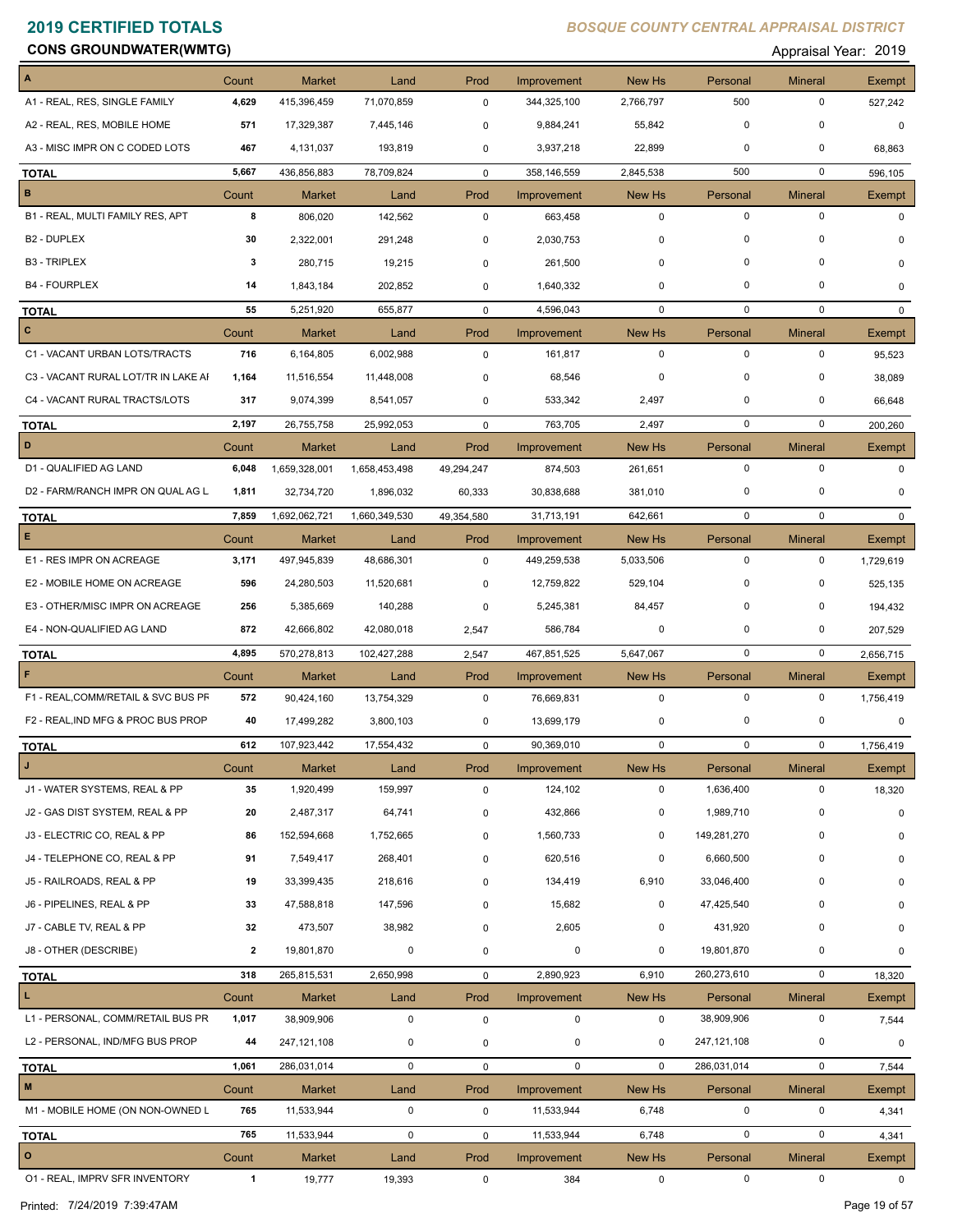**CONS GROUNDWATER(WMTG) CONS GROUNDWATER(WMTG) Approximately approximately approximately approximately approximately approximately approximately approximately approximately approximately approximately approximately app** 

| <b>ALL PTD TOTAL</b>                | 21,502         | 3,599,724,576 | 1,946,664,544 | 49,357,127  | 1,105,720,652 | 9,151,421    | 547,339,380 | $\mathbf{0}$   | 199,062,612   |
|-------------------------------------|----------------|---------------|---------------|-------------|---------------|--------------|-------------|----------------|---------------|
| <b>TOTAL</b>                        | 659            | 194,747,814   | 56,578,952    | $\Omega$    | 137,855,368   | 0            | 313,494     | 0              | 193,822,908   |
| XV - OTHER EXEMPTIONS               | 574            | 182,143,688   | 55,406,561    | 0           | 126,737,127   | 0            | 0           | 0              | 181,217,369   |
| XR - NONPROFIT WATER [11.30]        | 37             | 919,523       | 281,503       | 0           | 341,020       | 0            | 297,000     | 0              | 919,523       |
| XL - ECONOMIC DEVELOPMENT [11.231   | 1              | 218,649       | 7,680         | 0           | 210,969       | 0            | 0           | 0              | 218,649       |
| XI - YOUTH DEVELOPMENT [11.19]      | 5              | 7,233,795     | 642,571       | $\mathbf 0$ | 6,591,224     | $\mathbf 0$  | 0           | 0              | 7,233,795     |
| XG - PRIMARILY CHARITABLE [11.184]  | $\mathbf{1}$   | 199,542       | 6,325         | 0           | 193,217       | 0            | 0           | $\pmb{0}$      | 199,542       |
| XE - CHAR HOUS DVLP ORG [11.182]    | 14             | 3,841,722     | 229,312       | 0           | 3,612,410     | 0            | $\mathbf 0$ | 0              | 3,841,722     |
| XB - BPP UNDER \$500 [11.145]       | 22             | 16,494        | 0             | 0           | 0             | 0            | 16,494      | 0              | 3,632         |
| X4 - CHARITABLE ORGANIZATIONS       | $\mathbf{1}$   | 91,112        | 0             | $\mathbf 0$ | 91,112        | 0            | 0           | 0              | 99,512        |
| X3 - FED & STATE GOV                | $\mathbf{1}$   | 500           | 500           | 0           | 0             | 0            | 0           | 0              | 500           |
| X2 - RELIGIOUS ORGANIZATION         | 1              | 78,289        | $\mathbf 0$   | 0           | 78,289        | 0            | 0           | 0              | 86,414        |
| X1 - SCHOOLS                        | $\overline{2}$ | 4,500         | 4,500         | $\mathbf 0$ | $\mathbf 0$   | $\mathbf 0$  | 0           | 0              | 2,250         |
| X                                   | Count          | <b>Market</b> | Land          | Prod        | Improvement   | New Hs       | Personal    | <b>Mineral</b> | Exempt        |
| <b>TOTAL</b>                        | 9              | 720,762       | $\mathbf{0}$  | $\mathbf 0$ | $\mathbf 0$   | $\mathbf 0$  | 720,762     | $\mathbf 0$    | 0             |
| S - SPECIAL INVENTORY               | 9              | 720,762       | $\mathbf 0$   | $\mathbf 0$ | $\mathbf 0$   | $\mathbf 0$  | 720,762     | $\mathbf 0$    |               |
| s                                   | Count          | <b>Market</b> | Land          | Prod        | Improvement   | New Hs       | Personal    | <b>Mineral</b> | <b>Exempt</b> |
| <b>TOTAL</b>                        | 116            | 1,745,974     | 1,745,590     | $\mathbf 0$ | 384           | $\mathbf{0}$ | $\mathbf 0$ | $\mathbf 0$    | $\Omega$      |
| 03 - REAL, VACANT LOTS (INV FOR SFF | 115            | 1,726,197     | 1,726,197     | 0           | $\mathbf 0$   | $\Omega$     | $\Omega$    | 0              | $\Omega$      |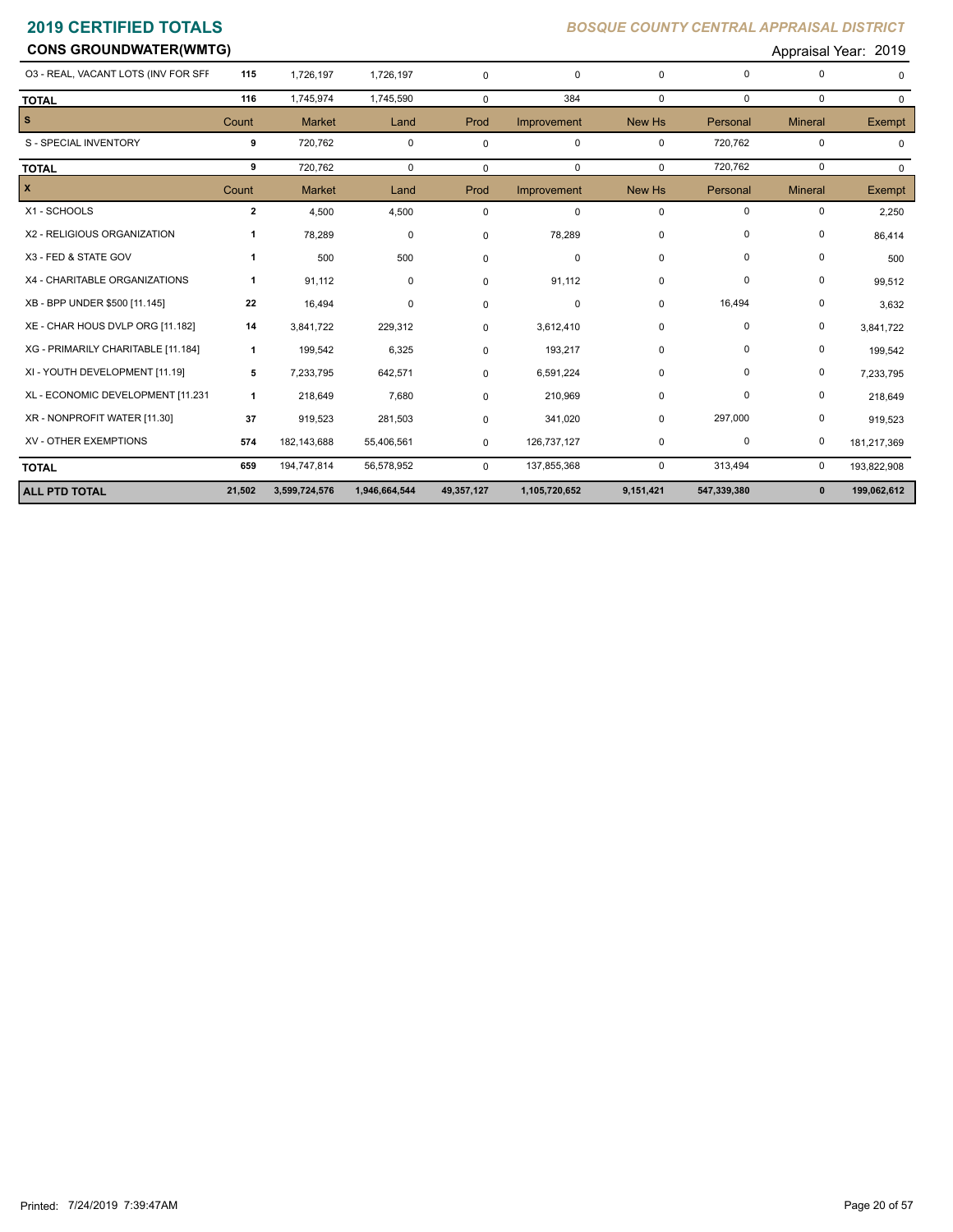# **CRANFILLS GAP CITY(CCG) CRANFILLS GAP CITY(CCG) Appraisal Year: 2019**

| <b>Improvements</b>              | Count        | Value        |
|----------------------------------|--------------|--------------|
| Homesite                         | 83           | 4,141,085    |
| New Homesite                     |              | 832          |
| Non Homesite                     | 98           | 7,524,311    |
| New Non Homesite                 | 0            | O            |
| $(60.865 \text{ acres})$<br>Land | Count        | <b>Value</b> |
| Homesite                         | 77           | 592,104      |
| New Homesite                     | O            |              |
| Non Homesite                     | 133          | 1,006,410    |
| New Non Homesite                 | 0            | O            |
| Prod<br>(194.389 acres)          | Count        | <b>Value</b> |
| Productivity                     | 16           | 677,865      |
| Inventory                        | <sup>0</sup> |              |
| Timber                           | 0            | 0            |
| <b>Other</b>                     | Count        | Value        |
| <b>Personal Property</b>         | 31           | 535,192      |
| <b>Minerals</b>                  | 0            | 0            |
|                                  |              |              |

| <b>Prod. Use</b> | Count | <b>Value</b> | Loss    |
|------------------|-------|--------------|---------|
| Productivity     | 16    | 16,698       | 661,167 |
| Inventory        |       |              |         |
| Timber           |       |              |         |
| <b>Totals</b>    | 16    | 16,698       | 661,167 |

|                               |                |                    |                |                    | 9,473,939<br>$( = )$ | <b>TOTAL ASSESSED</b>               |                |
|-------------------------------|----------------|--------------------|----------------|--------------------|----------------------|-------------------------------------|----------------|
| <b>Exemptions/Deductions</b>  |                | *** Non-Frozen *** |                | ***** Frozen ***** |                      |                                     | (257 accounts) |
|                               | <b>Count</b>   | Value              | Count          | Value              |                      |                                     |                |
| Homestead                     | 0              | $\mathbf 0$        | $\mathbf 0$    | 0                  |                      |                                     |                |
| <b>Homestead Local</b>        | 0              | 0                  | $\mathbf 0$    | 0                  | 0                    | <b>TOTAL HOMESTEAD</b>              |                |
| Over <sub>65</sub>            | 0              | $\mathbf 0$        | $\mathbf 0$    | 0                  |                      |                                     |                |
| Over 65 Local                 | 0              | 0                  | 0              | $\Omega$           | 0                    | <b>TOTAL OVER 65</b>                |                |
| <b>Disabled</b>               | 0              | $\mathbf 0$        | $\mathbf 0$    | 0                  |                      |                                     |                |
| <b>Disabled Local</b>         | 0              | $\mathbf 0$        | 0              | 0                  | 0                    | <b>TOTAL DISABLED</b>               |                |
| Disabled Veteran              | $\overline{2}$ | 13,942             | $\overline{4}$ | 46,058             | 60,000               | <b>TOTAL DISABLED VETERAN</b>       |                |
| Disabled Vet HS               | 0              | 0                  | $\overline{2}$ | 281,853            | 281,853              | <b>TOTAL DISABLED VETERAN HS</b>    |                |
| Surv Sp (FR & DSM)            | $\pmb{0}$      | $\mathbf 0$        | $\mathbf 0$    | 0                  | 0                    | <b>TOTAL SURV SP (FR &amp; DSM)</b> |                |
| Abatements                    | 0              | $\mathbf 0$        |                |                    |                      |                                     |                |
| <b>Pollution Control</b>      | 0              | 0                  |                |                    |                      |                                     |                |
| Freeport                      | O              | $\Omega$           |                |                    |                      |                                     |                |
| Goods In Transit              | O              | $\Omega$           |                |                    |                      |                                     |                |
| Historic                      | $\Omega$       | $\Omega$           | $\mathbf 0$    | $\mathbf 0$        |                      |                                     |                |
| Low Income Housing            | 0              | $\mathbf 0$        |                |                    |                      |                                     |                |
| Solar / Wind Power            | $\Omega$       | 0                  | $\mathbf 0$    | 0                  |                      |                                     |                |
| <b>Tot Exempt Proration</b>   | 0              | $\mathbf 0$        | $\mathbf 0$    | 0                  | $\mathbf 0$          | <b>TOTAL OTHER DEDUCTIONS</b>       |                |
|                               |                |                    |                |                    | 341,853              | TOTAL EXEMPTIONS/DEDUCTIONS         |                |
| Taxable Non Frozen            |                |                    |                | 6,528,815          |                      |                                     |                |
| Taxable Frozen                |                |                    |                | 2,602,439          |                      |                                     |                |
| Taxable New HS Frozen         |                |                    |                | 832                |                      | 9,132,086 TOTAL TAXABLE             |                |
| Tax Non Frozen                |                |                    |                | 21,995.56          |                      |                                     |                |
| <b>Tax Frozen</b>             |                |                    |                | 6,773.04           |                      |                                     |                |
| Tax New HS Frozen             |                |                    |                | 2.80               |                      | 28,771.40 TOTAL TAX                 |                |
| Total Tax w/o Ceiling         |                |                    |                | 30,765.96          |                      |                                     |                |
| Tax Frozen Loss               |                |                    |                | 1,994.56           |                      | 0.00336900 TAX RATE                 |                |
| <b>Total Vet HS Proration</b> |                | $\mathbf 0$        |                | 0.00               |                      |                                     |                |
| Total Surv Spouse Ex Amt      |                | $\Omega$           |                | 0.00               |                      |                                     |                |

### **2019 CERTIFIED TOTALS** *BOSQUE COUNTY CENTRAL APPRAISAL DISTRICT*

| <b>Improvements</b>                  | Count | Value     |                       |                                        |
|--------------------------------------|-------|-----------|-----------------------|----------------------------------------|
| Homesite                             | 83    | 4,141,085 |                       |                                        |
| New Homesite                         |       | 832       |                       |                                        |
| Non Homesite                         | 98    | 7,524,311 |                       |                                        |
| New Non Homesite                     | 0     | 0         | 11,666,228<br>$(+)$   | <b>TOTAL IMPROVEMENTS</b>              |
| <b>Land</b> $(60.865 \text{ acres})$ | Count | Value     |                       |                                        |
| Homesite                             | 77    | 592,104   |                       |                                        |
| New Homesite                         | 0     | 0         |                       |                                        |
| Non Homesite                         | 133   | 1,006,410 |                       |                                        |
| New Non Homesite                     | 0     | 0         | $(+)$                 | 1,598,514 TOTAL LAND MARKET            |
| <b>Prod</b> (194.389 acres)          | Count | Value     |                       |                                        |
| Productivity                         | 16    | 677,865   |                       |                                        |
| Inventory                            | 0     |           |                       |                                        |
| Timber                               | 0     | 0         | $(+)$                 | 677,865<br><b>TOTAL PROD MARKET</b>    |
| Other                                | Count | Value     |                       | 2,276,379<br><b>TOTAL LAND</b>         |
| Personal Property                    | 31    | 535,192   |                       |                                        |
| Minerals                             | 0     | 0         | $(+)$                 | 535,192<br><b>TOTAL OTHER</b>          |
|                                      |       |           | 14,477,799<br>$( = )$ | <b>TOTAL MARKET VALUE</b>              |
|                                      |       |           | 4,339,794<br>$(-)$    | TOTAL EXEMPT PROPERTY (INCL HB366)     |
|                                      |       |           |                       |                                        |
|                                      |       |           | 10,138,005<br>$( = )$ | TOTAL MARKET VALUE OF TAXABLE PROPERTY |

| 661.167 | ۰.۱           | 661,167 TOTAL PRODUCTION LOSS |
|---------|---------------|-------------------------------|
|         | ۱ ـ ۱         | 2,899 CAPPED HOMESTEAD LOSS   |
|         | $=$ $\lambda$ | 9,473,939 TOTAL ASSESSED      |

- 
- 
- 
- 0 0 2 281,853 **281,853 TOTAL DISABLED VETERAN HS**
	- Surv Sp (FR & DSM) 0 0 0 0 **0 TOTAL SURV SP (FR & DSM)**

| <b>0 TOTAL OTHER DEDUCTIONS</b> |  |
|---------------------------------|--|
|---------------------------------|--|

- **341,853 TOTAL EXEMPTIONS/DEDUCTIONS**
- **9,132,086 TOTAL TAXABLE**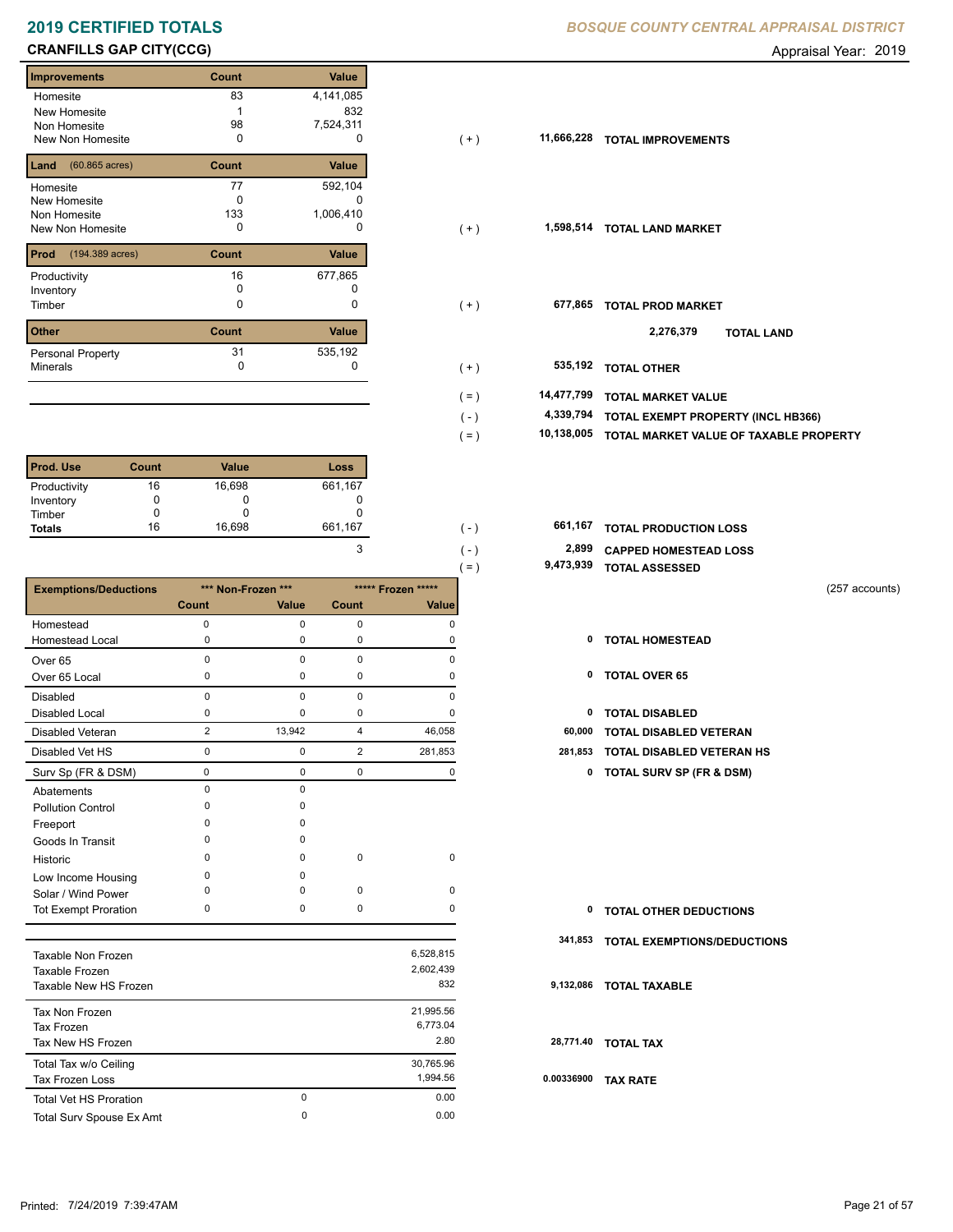| <b>CRANFILLS GAP CITY(CCG)</b>      |                |               |             |             |             |             |             | Appraisal Year: 2019 |               |
|-------------------------------------|----------------|---------------|-------------|-------------|-------------|-------------|-------------|----------------------|---------------|
|                                     | Count          | <b>Market</b> | Land        | Prod        | Improvement | New Hs      | Personal    | <b>Mineral</b>       | Exempt        |
| A1 - REAL, RES, SINGLE FAMILY       | 113            | 6,154,949     | 831,609     | $\mathbf 0$ | 5,323,340   | 832         | $\pmb{0}$   | $\mathbf 0$          | 0             |
| A2 - REAL, RES, MOBILE HOME         | 10             | 145,973       | 67,552      | 0           | 78,421      | $\mathbf 0$ | 0           | 0                    | 0             |
| A3 - MISC IMPR ON C CODED LOTS      | 10             | 51,636        | 0           | 0           | 51,636      | 0           | 0           | 0                    | 0             |
| <b>TOTAL</b>                        | 133            | 6,352,558     | 899,161     | $\mathbf 0$ | 5,453,397   | 832         | 0           | 0                    | $\mathbf 0$   |
| в                                   | Count          | <b>Market</b> | Land        | Prod        | Improvement | New Hs      | Personal    | <b>Mineral</b>       | <b>Exempt</b> |
| B1 - REAL, MULTI FAMILY RES, APT    | $\mathbf{2}$   | 18,000        | 18,000      | $\mathbf 0$ | $\mathbf 0$ | $\mathbf 0$ | $\mathbf 0$ | $\mathsf 0$          | $\mathbf{0}$  |
| B <sub>2</sub> - DUPLEX             | 4              | 43,030        | 43,030      | 0           | 0           | $\mathbf 0$ | 0           | 0                    | $\Omega$      |
| <b>TOTAL</b>                        | 6              | 61,030        | 61,030      | $\mathbf 0$ | $\mathbf 0$ | $\mathbf 0$ | $\pmb{0}$   | 0                    | $\mathbf{0}$  |
| c                                   | Count          | <b>Market</b> | Land        | Prod        | Improvement | New Hs      | Personal    | Mineral              | Exempt        |
| C1 - VACANT URBAN LOTS/TRACTS       | 34             | 194,834       | 194,834     | $\mathbf 0$ | 0           | 0           | 0           | 0                    | 9,750         |
| C3 - VACANT RURAL LOT/TR IN LAKE AI | $\overline{1}$ | 4,500         | 4,500       | 0           | 0           | 0           | 0           | 0                    | 0             |
| <b>TOTAL</b>                        | 35             | 199,334       | 199,334     | $\mathbf 0$ | $\mathbf 0$ | $\mathbf 0$ | 0           | $\mathbf 0$          | 9,750         |
| D                                   | Count          | <b>Market</b> | Land        | Prod        | Improvement | New Hs      | Personal    | <b>Mineral</b>       | Exempt        |
| D1 - QUALIFIED AG LAND              | 15             | 660,080       | 660,080     | 15,727      | $\mathbf 0$ | $\mathbf 0$ | $\mathbf 0$ | $\mathbf 0$          | 0             |
| D2 - FARM/RANCH IMPR ON QUAL AG L   | 3              | 26,606        | 17,785      | 971         | 8,821       | $\mathbf 0$ | 0           | 0                    | 0             |
| <b>TOTAL</b>                        | 18             | 686,686       | 677,865     | 16,698      | 8,821       | $\mathbf 0$ | $\mathbf 0$ | 0                    | $\mathbf{0}$  |
| E.                                  | Count          | <b>Market</b> | Land        | Prod        | Improvement | New Hs      | Personal    | <b>Mineral</b>       | Exempt        |
| E1 - RES IMPR ON ACREAGE            | 4              | 396,757       | 21,880      | $\mathbf 0$ | 374,877     | $\mathbf 0$ | $\pmb{0}$   | $\mathsf 0$          | $\mathbf 0$   |
| E3 - OTHER/MISC IMPR ON ACREAGE     | 1              | 598           | 0           | $\mathbf 0$ | 598         | 0           | 0           | 0                    | 0             |
| E4 - NON-QUALIFIED AG LAND          | $\overline{2}$ | 39,760        | 39,760      | $\mathbf 0$ | 0           | 0           | 0           | 0                    | 0             |
| <b>TOTAL</b>                        | $\overline{7}$ | 437,115       | 61,640      | $\mathbf 0$ | 375,475     | $\mathbf 0$ | $\pmb{0}$   | $\mathbf 0$          | $\Omega$      |
| F                                   | Count          | <b>Market</b> | Land        | Prod        | Improvement | New Hs      | Personal    | <b>Mineral</b>       | Exempt        |
| F1 - REAL, COMM/RETAIL & SVC BUS PF | 22             | 1,736,024     | 191,714     | 0           | 1,544,310   | 0           | $\mathbf 0$ | $\mathbf 0$          | 0             |
| <b>TOTAL</b>                        | 22             | 1,736,024     | 191,714     | $\mathbf 0$ | 1,544,310   | $\mathbf 0$ | 0           | 0                    | $\mathbf 0$   |
| J                                   | Count          | <b>Market</b> | Land        | Prod        | Improvement | New Hs      | Personal    | Mineral              | Exempt        |
| J3 - ELECTRIC CO, REAL & PP         | 1              | 185,540       | 0           | $\mathbf 0$ | 0           | 0           | 185,540     | 0                    | $\Omega$      |
| J4 - TELEPHONE CO, REAL & PP        | 6              | 172,793       | 15,755      | 0           | 47,738      | 0           | 109,300     | 0                    | 420           |
| J7 - CABLE TV, REAL & PP            | 3              | 7,580         | 0           | 0           | 0           | 0           | 7,580       | 0                    | 350           |
| <u>TOTAL</u>                        | 10             | 365,913       | 15,755      | 0           | 47,738      | 0           | 302,420     | $\pmb{0}$            | 770           |
| L.                                  | Count          | Market        | Land        | Prod        | Improvement | New Hs      | Personal    | Mineral              | Exempt        |
| L1 - PERSONAL, COMM/RETAIL BUS PR   | 23             | 183,872       | $\mathbf 0$ | $\mathbf 0$ | $\mathbf 0$ | $\mathbf 0$ | 183,872     | $\mathbf 0$          | 746           |
| L2 - PERSONAL, IND/MFG BUS PROP     | $\overline{1}$ | 48,900        | 0           | 0           | 0           | 0           | 48,900      | 0                    | 0             |
| <b>TOTAL</b>                        | 24             | 232,772       | $\mathbf 0$ | $\mathbf 0$ | $\mathbf 0$ | $\mathbf 0$ | 232,772     | $\mathbf 0$          | 746           |
| M                                   | Count          | Market        | Land        | Prod        | Improvement | New Hs      | Personal    | <b>Mineral</b>       | Exempt        |
| M1 - MOBILE HOME (ON NON-OWNED L    | 5              | 133,806       | 0           | $\mathbf 0$ | 133,806     | $\mathbf 0$ | $\mathbf 0$ | $\mathbf 0$          | $\mathbf{0}$  |
| <b>TOTAL</b>                        | 5              | 133,806       | $\mathbf 0$ | $\mathbf 0$ | 133,806     | $\mathbf 0$ | $\mathbf 0$ | $\mathsf 0$          | 0             |
| $\mathbf{x}$                        | Count          | Market        | Land        | Prod        | Improvement | New Hs      | Personal    | <b>Mineral</b>       | Exempt        |
| XV - OTHER EXEMPTIONS               | 18             | 4,272,561     | 169,880     | $\mathbf 0$ | 4,102,681   | $\mathbf 0$ | $\pmb{0}$   | $\mathbf 0$          | 4,328,528     |
| TOTAL                               | 18             | 4,272,561     | 169,880     | $\mathsf 0$ | 4,102,681   | $\mathbf 0$ | $\pmb{0}$   | $\mathbf 0$          | 4,328,528     |
| <b>ALL PTD TOTAL</b>                | 257            | 14,477,799    | 2,276,379   | 16,698      | 11,666,228  | 832         | 535,192     | $\pmb{0}$            | 4,339,794     |
|                                     |                |               |             |             |             |             |             |                      |               |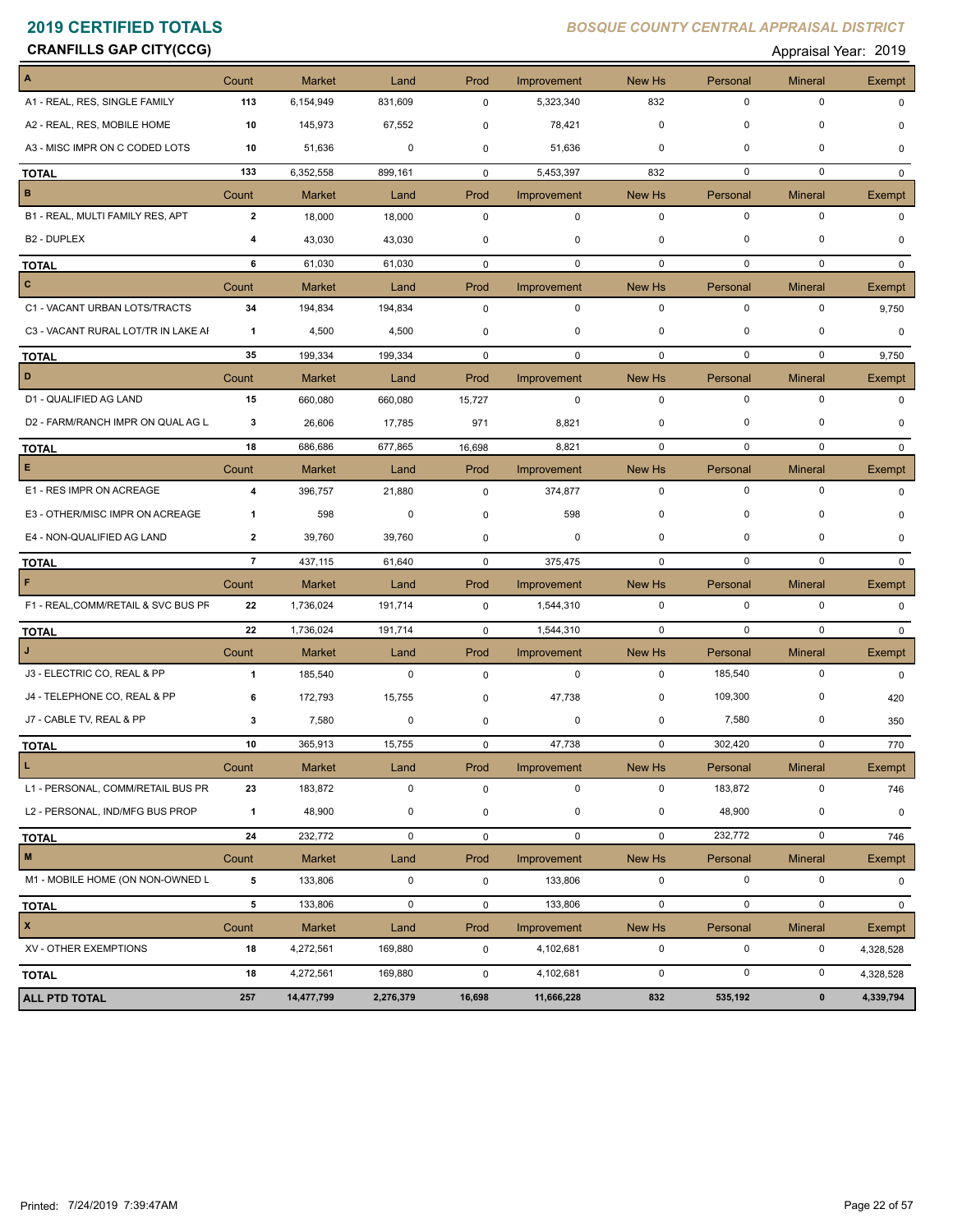# **CRANFILLS GAP ISD(SCG) CRANFILLS GAP ISD(SCG) Appraisal Year: 2019**

| <b>Improvements</b>                  | Count | Value       |
|--------------------------------------|-------|-------------|
| Homesite                             | 271   | 30,222,880  |
| New Homesite                         | 8     | 327,690     |
| Non Homesite                         | 555   | 29,999,801  |
| New Non Homesite                     | 17    | 2,129,643   |
| $(2,237.923 \text{ acres})$<br>Land  | Count | Value       |
| Homesite                             | 252   | 2,465,467   |
| <b>New Homesite</b>                  | 2     | 73,658      |
| Non Homesite                         | 405   | 8,219,482   |
| New Non Homesite                     | 0     | 0           |
| $(56,740.582 \text{ acres})$<br>Prod | Count | Value       |
| Productivity                         | 659   | 178,059,782 |
| Inventory                            | n     |             |
| Timber                               | 0     | 0           |
| <b>Other</b>                         | Count | Value       |
| <b>Personal Property</b>             | 64    | 7,033,319   |
| <b>Minerals</b>                      | 0     | 0           |

| <b>Prod. Use</b> | Count | Value     | Loss        |
|------------------|-------|-----------|-------------|
| Productivity     | 659   | 4,981,210 | 173,078,572 |
| Inventory        |       |           |             |
| Timber           |       |           |             |
| <b>Totals</b>    | 659   | 4,981,210 | 173,078,572 |

|                              |                |                    |                |                    | $( = )$ | 80,530,786 | <b>TOTAL ASSESSED</b>               |                    |
|------------------------------|----------------|--------------------|----------------|--------------------|---------|------------|-------------------------------------|--------------------|
| <b>Exemptions/Deductions</b> |                | *** Non-Frozen *** |                | ***** Frozen ***** |         |            |                                     | $(1,393$ accounts) |
|                              | Count          | Value              | Count          | Value              |         |            |                                     |                    |
| Homestead                    | 82             | 1,917,144          | 136            | 3,252,423          |         |            |                                     |                    |
| <b>Homestead Local</b>       | $\mathbf 0$    | $\Omega$           | $\mathbf 0$    | 0                  |         | 5,169,567  | <b>TOTAL HOMESTEAD</b>              |                    |
| Over <sub>65</sub>           | 9              | 90,000             | 124            | 1,172,084          |         |            |                                     |                    |
| Over 65 Local                | $\pmb{0}$      | 0                  | $\mathbf 0$    | 0                  |         | 1,262,084  | <b>TOTAL OVER 65</b>                |                    |
| <b>Disabled</b>              | 0              | 0                  | 5              | 40,000             |         |            |                                     |                    |
| Disabled Local               | 0              | 0                  | $\pmb{0}$      | 0                  |         | 40,000     | <b>TOTAL DISABLED</b>               |                    |
| <b>Disabled Veteran</b>      | 6              | 36,184             | 8              | 84,316             |         | 120,500    | <b>TOTAL DISABLED VETERAN</b>       |                    |
| Disabled Vet HS              | $\overline{1}$ | 184,920            | $\overline{2}$ | 211,853            |         | 396,773    | TOTAL DISABLED VETERAN HS           |                    |
| Surv Sp (FR & DSM)           | $\mathbf 0$    | 0                  | $\mathbf 0$    | 0                  |         | 0          | <b>TOTAL SURV SP (FR &amp; DSM)</b> |                    |
| Abatements                   | $\mathbf 0$    | $\mathbf 0$        |                |                    |         |            |                                     |                    |
| <b>Pollution Control</b>     | $\mathbf 0$    | 0                  |                |                    |         |            |                                     |                    |
| Freeport                     | $\mathbf 0$    | 0                  |                |                    |         |            |                                     |                    |
| Goods In Transit             | $\Omega$       | $\Omega$           |                |                    |         |            |                                     |                    |
| Historic                     | $\Omega$       | $\Omega$           | $\mathbf 0$    | 0                  |         |            |                                     |                    |
| Low Income Housing           | $\Omega$       | $\Omega$           |                |                    |         |            |                                     |                    |
| Solar / Wind Power           | 0              | $\Omega$           | $\mathbf 0$    | 0                  |         |            |                                     |                    |
| <b>Tot Exempt Proration</b>  | 0              | 0                  | 0              | 0                  |         | 0          | <b>TOTAL OTHER DEDUCTIONS</b>       |                    |
|                              |                |                    |                |                    |         | 6,988,924  | <b>TOTAL EXEMPTIONS/DEDUCTIONS</b>  |                    |
| Taxable Non Frozen           |                |                    |                | 60,822,491         |         |            |                                     |                    |
| Taxable Frozen               |                |                    |                | 12,567,375         |         |            |                                     |                    |
| Taxable New HS Frozen        |                |                    |                | 151,996            |         |            | 73,541,862 TOTAL TAXABLE            |                    |
| Tax Non Frozen               |                |                    |                | 632,553.82         |         |            |                                     |                    |
| <b>Tax Frozen</b>            |                |                    |                | 101,705.18         |         |            |                                     |                    |
| Tax New HS Frozen            |                |                    |                | 1,101.51           |         |            | 735,360.51 TOTAL TAX                |                    |
| Total Tax w/o Ceiling        |                |                    |                | 764,835.22         |         |            |                                     |                    |
| <b>Tax Frozen Loss</b>       |                |                    |                | 29,474.71          |         |            | 0.01040000 TAX RATE                 |                    |

Total Surv Spouse Ex Amt 0.00

Total Vet HS Proration

## **2019 CERTIFIED TOTALS** *BOSQUE COUNTY CENTRAL APPRAISAL DISTRICT*

| <b>Improvements</b>                     | Count | Value       |                        |                                        |
|-----------------------------------------|-------|-------------|------------------------|----------------------------------------|
| Homesite                                | 271   | 30,222,880  |                        |                                        |
| New Homesite                            | 8     | 327,690     |                        |                                        |
| Non Homesite                            | 555   | 29,999,801  |                        |                                        |
| New Non Homesite                        | 17    | 2,129,643   | 62,680,014<br>$(+)$    | <b>TOTAL IMPROVEMENTS</b>              |
| <b>Land</b> $(2,237.923 \text{ acres})$ | Count | Value       |                        |                                        |
| Homesite                                | 252   | 2,465,467   |                        |                                        |
| New Homesite                            |       | 73,658      |                        |                                        |
| Non Homesite                            | 405   | 8,219,482   |                        |                                        |
| New Non Homesite                        | 0     | 0           | 10,758,607<br>$(+)$    | <b>TOTAL LAND MARKET</b>               |
| <b>Prod</b> (56,740.582 acres)          | Count | Value       |                        |                                        |
| Productivity                            | 659   | 178,059,782 |                        |                                        |
| Inventory                               | 0     |             |                        |                                        |
| Timber                                  | 0     | 0           | 178,059,782<br>$(+)$   | <b>TOTAL PROD MARKET</b>               |
| Other                                   | Count | Value       |                        | 188,818,389<br><b>TOTAL LAND</b>       |
| Personal Property                       | 64    | 7,033,319   |                        |                                        |
| Minerals                                | 0     | 0           | 7,033,319<br>$(+)$     | <b>TOTAL OTHER</b>                     |
|                                         |       |             | 258,531,722<br>$( = )$ | <b>TOTAL MARKET VALUE</b>              |
|                                         |       |             | 4,825,673<br>$(-)$     | TOTAL EXEMPT PROPERTY (INCL HB366)     |
|                                         |       |             | 253,706,049<br>$( = )$ | TOTAL MARKET VALUE OF TAXABLE PROPERTY |
|                                         |       |             |                        |                                        |

| 173.078.572 | $( - )$       | 173,078,572 TOTAL PRODUCTION LOSS |
|-------------|---------------|-----------------------------------|
| 12          | $($ - $)$     | 96,691 CAPPED HOMESTEAD LOSS      |
|             | $=$ $\lambda$ | 80,530,786 TOTAL ASSESSED         |

|  | 5,169,567 TOTAL HOMESTEAD |  |
|--|---------------------------|--|
|--|---------------------------|--|

| 1,262,084 | <b>TOTAL OVER 65</b> |  |  |
|-----------|----------------------|--|--|
|-----------|----------------------|--|--|

| <b>0 TOTAL OTHER DEDUCTIONS</b> |  |
|---------------------------------|--|
|---------------------------------|--|

0 0.00

0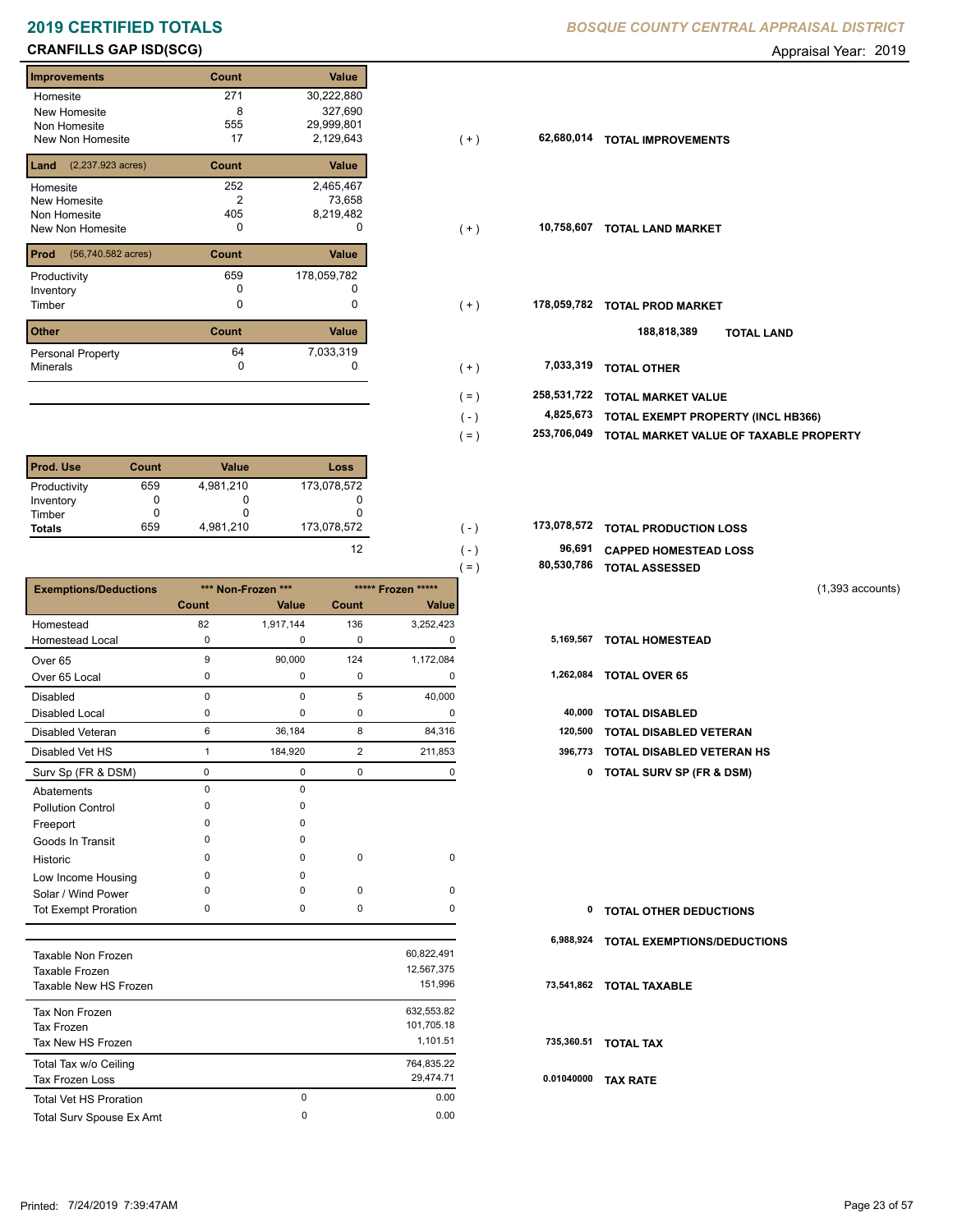**CRANFILLS GAP ISD(SCG) CRANFILLS GAP ISD(SCG) Appraisal Year: 2019** 

| A                                   | Count        | <b>Market</b>              | Land            | Prod        | Improvement              | New Hs        | Personal                | <b>Mineral</b>              | Exempt             |
|-------------------------------------|--------------|----------------------------|-----------------|-------------|--------------------------|---------------|-------------------------|-----------------------------|--------------------|
| A1 - REAL, RES, SINGLE FAMILY       | 113          | 6,154,949                  | 831,609         | $\mathbf 0$ | 5,323,340                | 832           | $\pmb{0}$               | $\pmb{0}$                   | <sup>n</sup>       |
| A2 - REAL, RES, MOBILE HOME         | 11           | 188,495                    | 67,552          | $\mathbf 0$ | 120,943                  | $\Omega$      | $\Omega$                | $\mathbf 0$                 |                    |
| A3 - MISC IMPR ON C CODED LOTS      | 10           | 51,636                     | 0               | $\mathbf 0$ | 51,636                   | 0             | 0                       | 0                           | 0                  |
| <b>TOTAL</b>                        | 134          | 6,395,080                  | 899,161         | $\mathbf 0$ | 5,495,919                | 832           | 0                       | $\mathbf 0$                 | $\Omega$           |
| в                                   | Count        | <b>Market</b>              | Land            | Prod        | Improvement              | New Hs        | Personal                | <b>Mineral</b>              | Exempt             |
| B1 - REAL, MULTI FAMILY RES, APT    | $\mathbf{2}$ | 18,000                     | 18,000          | 0           | $\mathbf 0$              | $\mathbf 0$   | $\pmb{0}$               | $\pmb{0}$                   | 0                  |
| B <sub>2</sub> - DUPLEX             | 4            | 43,030                     | 43,030          | 0           | 0                        | 0             | 0                       | $\mathbf 0$                 | $\Omega$           |
|                                     |              |                            |                 |             |                          |               |                         | $\mathbf 0$                 |                    |
| <b>TOTAL</b>                        | 6            | 61,030                     | 61,030          | 0           | $\mathbf 0$              | $\mathbf 0$   | 0                       |                             | $\mathbf 0$        |
| c                                   | Count        | <b>Market</b>              | Land            | Prod        | Improvement              | New Hs        | Personal                | <b>Mineral</b>              | Exempt             |
| C1 - VACANT URBAN LOTS/TRACTS       | 34           | 194,834                    | 194,834         | 0           | 0                        | $\pmb{0}$     | 0                       | 0                           | 9,750              |
| C3 - VACANT RURAL LOT/TR IN LAKE AI | $\mathbf{1}$ | 4,500                      | 4,500           | 0           | 0                        | 0             | $\Omega$                | $\mathbf 0$                 | $\Omega$           |
| C4 - VACANT RURAL TRACTS/LOTS       | 1            | 9,398                      | 9,398           | $\mathbf 0$ | 0                        | 0             | 0                       | $\mathbf 0$                 | $\Omega$           |
| <b>TOTAL</b>                        | 36           | 208,732                    | 208,732         | $\mathbf 0$ | 0                        | $\mathbf 0$   | 0                       | 0                           | 9,750              |
| D                                   | Count        | <b>Market</b>              | Land            | Prod        | Improvement              | New Hs        | Personal                | <b>Mineral</b>              | Exempt             |
| D1 - QUALIFIED AG LAND              | 664          | 179,224,548                | 179,088,540     | 4,980,239   | 136,008                  | 123,406       | 0                       | 0                           | 0                  |
| D2 - FARM/RANCH IMPR ON QUAL AG L   | 205          | 3,404,207                  | 17,785          | 971         | 3,386,422                | 0             | 0                       | 0                           | 0                  |
| <b>TOTAL</b>                        | 869          | 182,628,755                | 179,106,325     | 4,981,210   | 3,522,430                | 123,406       | 0                       | 0                           | $\Omega$           |
| Е                                   | Count        | <b>Market</b>              | Land            | Prod        | Improvement              | New Hs        | Personal                | <b>Mineral</b>              | <b>Exempt</b>      |
| E1 - RES IMPR ON ACREAGE            | 325          | 49,011,810                 | 3,547,721       | $\mathbf 0$ | 45,464,089               | 203,452       | 0                       | $\pmb{0}$                   | $\Omega$           |
| E2 - MOBILE HOME ON ACREAGE         | 45           | 1,560,799                  | 693,690         | 0           | 867,109                  | 73,658        | 0                       | 0                           | <sup>0</sup>       |
| E3 - OTHER/MISC IMPR ON ACREAGE     | 23           | 146,769                    | $\mathbf 0$     | $\mathbf 0$ | 146,769                  | 0             | 0                       | 0                           | $\Omega$           |
| E4 - NON-QUALIFIED AG LAND          | 56           | 3,632,839                  | 3,626,828       | 0           | 6,011                    | $\mathbf 0$   | $\Omega$                | 0                           | 73,440             |
|                                     | 449          | 54,352,217                 | 7,868,239       | $\mathbf 0$ | 46,483,978               | 277,110       | 0                       | $\mathbf 0$                 | 73,440             |
| <b>TOTAL</b><br>F                   |              |                            |                 | Prod        |                          | New Hs        |                         |                             |                    |
| F1 - REAL, COMM/RETAIL & SVC BUS PF | Count<br>28  | <b>Market</b><br>2,482,815 | Land<br>223,619 | $\mathbf 0$ | Improvement<br>2,259,196 | $\mathbf 0$   | Personal<br>$\mathbf 0$ | <b>Mineral</b><br>$\pmb{0}$ | Exempt<br>$\Omega$ |
| F2 - REAL, IND MFG & PROC BUS PROP  | 1            | 11,688                     | 11,688          | 0           | 0                        | 0             | 0                       | 0                           |                    |
|                                     |              |                            |                 |             |                          |               |                         |                             |                    |
| <b>TOTAL</b><br>л                   | 29           | 2,494,503                  | 235,307         | $\mathbf 0$ | 2,259,196                | $\mathbf 0$   | $\mathbf 0$             | $\mathbf 0$                 | $\Omega$           |
|                                     | Count        | <b>Market</b>              | Land            | Prod        | Improvement              | <b>New Hs</b> | Personal                | <b>Mineral</b>              | <b>Exempt</b>      |
| J3 - ELECTRIC CO, REAL & PP         | 6            | 5,444,250                  | 8,276           | 0           | 3,884                    | 0             | 5,432,090               | $\pmb{0}$                   | 0                  |
| J4 - TELEPHONE CO, REAL & PP        | 8            | 233,093                    | 15,755          | $\mathsf 0$ | 47,738                   | $\pmb{0}$     | 169,600                 | 0                           | 420                |
| J6 - PIPELINES, REAL & PP           | 1            | 353,930                    | 0               | $\mathbf 0$ | 0                        | 0             | 353,930                 | 0                           | 0                  |
| J7 - CABLE TV, REAL & PP            | 3            | 7,580                      | 0               | 0           | 0                        | 0             | 7,580                   | $\pmb{0}$                   | 350                |
| <b>TOTAL</b>                        | 18           | 6,038,853                  | 24,031          | 0           | 51,622                   | $\mathbf 0$   | 5,963,200               | $\pmb{0}$                   | 770                |
| L.                                  | Count        | <b>Market</b>              | Land            | Prod        | Improvement              | New Hs        | Personal                | <b>Mineral</b>              | Exempt             |
| L1 - PERSONAL, COMM/RETAIL BUS PR   | 48           | 1,021,019                  | $\mathbf 0$     | $\mathsf 0$ | $\mathbf 0$              | 0             | 1,021,019               | $\pmb{0}$                   | 997                |
| L2 - PERSONAL, IND/MFG BUS PROP     | $\mathbf{1}$ | 48,900                     | 0               | $\mathbf 0$ | 0                        | $\mathbf 0$   | 48,900                  | 0                           | 0                  |
| <b>TOTAL</b>                        | 49           | 1,069,919                  | $\mathbf 0$     | $\mathbf 0$ | $\mathbf 0$              | $\mathbf 0$   | 1,069,919               | $\pmb{0}$                   | 997                |
| M                                   | Count        | <b>Market</b>              | Land            | Prod        | Improvement              | New Hs        | Personal                | <b>Mineral</b>              | Exempt             |
| M1 - MOBILE HOME (ON NON-OWNED L    | 31           | 597,884                    | 0               | $\mathbf 0$ | 597,884                  | 0             | $\pmb{0}$               | $\pmb{0}$                   | $\mathbf 0$        |
| <b>TOTAL</b>                        | 31           | 597,884                    | 0               | 0           | 597,884                  | $\mathbf 0$   | $\mathbf 0$             | $\pmb{0}$                   | 0                  |
| X                                   | Count        | <b>Market</b>              | Land            | Prod        | Improvement              | New Hs        | Personal                | <b>Mineral</b>              | Exempt             |
| XB - BPP UNDER \$500 [11.145]       | $\mathbf{1}$ | 200                        | $\mathbf 0$     | $\mathbf 0$ | $\mathbf 0$              | 0             | 200                     | $\pmb{0}$                   | 200                |
| XR - NONPROFIT WATER [11.30]        | $\mathbf{2}$ | 22,796                     | 17,998          | 0           | 4,798                    | 0             | 0                       | 0                           | 22,796             |
| XV - OTHER EXEMPTIONS               | 24           |                            |                 |             |                          |               | 0                       | 0                           |                    |
|                                     |              | 4,661,753                  | 397,566         | 0           | 4,264,187                | 0             |                         |                             | 4,717,720          |
| <b>TOTAL</b>                        | 27           | 4,684,749                  | 415,564         | $\mathbf 0$ | 4,268,985                | $\mathbf 0$   | 200                     | $\pmb{0}$                   | 4,740,716          |
| ALL PTD TOTAL                       | 1,393        | 258,531,722                | 188,818,389     | 4,981,210   | 62,680,014               | 401,348       | 7,033,319               | $\pmb{0}$                   | 4,825,673          |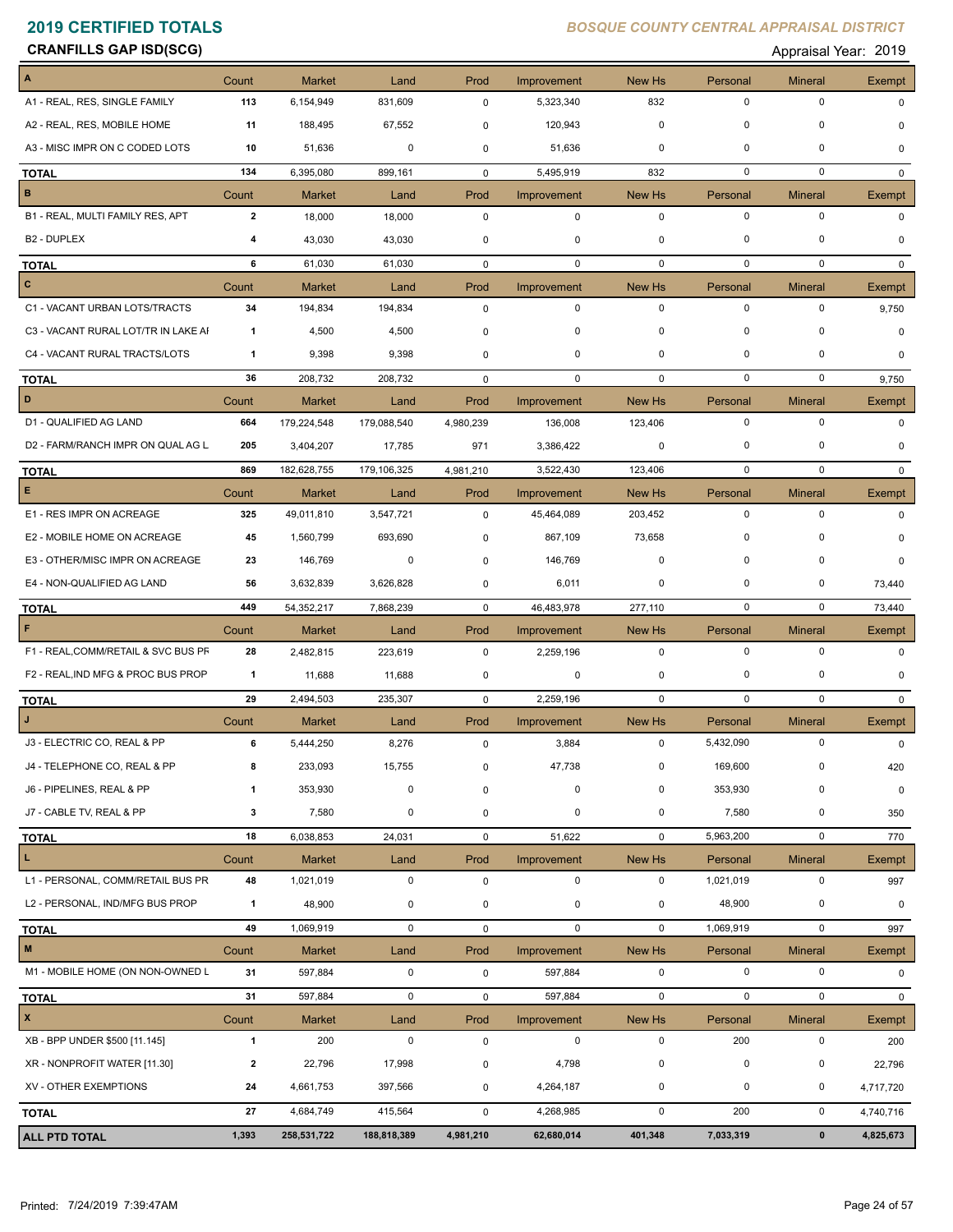| <b>Improvements</b>                  | Count | <b>Value</b>  |
|--------------------------------------|-------|---------------|
| Homesite                             | 5,685 | 539,812,774   |
| New Homesite                         | 612   | 8,326,137     |
| Non Homesite                         | 7,853 | 537,010,429   |
| New Non Homesite                     | 624   | 20,571,312    |
| $(46,890.352 \text{ acres})$<br>Land | Count | <b>Value</b>  |
| Homesite                             | 5,413 | 85,557,160    |
| New Homesite                         | 20    | 825,284       |
| Non Homesite                         | 8,285 | 202,815,034   |
| New Non Homesite                     |       | 86,409        |
| Prod<br>(579,419.388 acres)          | Count | <b>Value</b>  |
| Productivity                         | 6,019 | 1,657,380,657 |
| Inventory                            | O     |               |
| Timber                               | 0     | 0             |
| <b>Other</b>                         | Count | <b>Value</b>  |
| Personal Property                    | 1,312 | 547,339,380   |
| <b>Minerals</b>                      | 0     | 0             |

| l Prod. Use   | Count | Value      | Loss          |
|---------------|-------|------------|---------------|
| Productivity  | 6,019 | 49,357,127 | 1,608,023,530 |
| Inventory     |       |            |               |
| Timber        |       |            |               |
| <b>Totals</b> | 6.019 | 49,357,127 | 1,608,023,530 |

|                               |              |                    |             |                    | $( = )$ |            | 1,788,486,717 TOTAL ASSESSED        |                     |
|-------------------------------|--------------|--------------------|-------------|--------------------|---------|------------|-------------------------------------|---------------------|
| <b>Exemptions/Deductions</b>  |              | *** Non-Frozen *** |             | ***** Frozen ***** |         |            |                                     | $(21,502$ accounts) |
|                               | <b>Count</b> | Value              | Count       | Value              |         |            |                                     |                     |
| Homestead                     | 0            | $\mathbf 0$        | $\mathbf 0$ | 0                  |         |            |                                     |                     |
| <b>Homestead Local</b>        | 0            | 0                  | $\mathbf 0$ | 0                  |         | 0          | <b>TOTAL HOMESTEAD</b>              |                     |
| Over <sub>65</sub>            | 0            | $\mathbf 0$        | $\mathbf 0$ | 0                  |         |            |                                     |                     |
| Over 65 Local                 | 0            | $\mathbf 0$        | 0           | 0                  |         | 0          | <b>TOTAL OVER 65</b>                |                     |
| <b>Disabled</b>               | 0            | $\Omega$           | $\mathbf 0$ | 0                  |         |            |                                     |                     |
| <b>Disabled Local</b>         | 0            | $\mathbf 0$        | 0           | 0                  |         | 0          | <b>TOTAL DISABLED</b>               |                     |
| Disabled Veteran              | 218          | 2,135,725          | $\mathbf 0$ | 0                  |         | 2,135,725  | <b>TOTAL DISABLED VETERAN</b>       |                     |
| Disabled Vet HS               | 131          | 16,941,788         | $\mathbf 0$ | 0                  |         | 16,941,788 | <b>TOTAL DISABLED VETERAN HS</b>    |                     |
| Surv Sp (FR & DSM)            | $\mathbf 0$  | $\mathbf 0$        | $\mathbf 0$ | 0                  |         | 0          | <b>TOTAL SURV SP (FR &amp; DSM)</b> |                     |
| Abatements                    | $\mathbf 0$  | $\mathbf 0$        |             |                    |         |            |                                     |                     |
| <b>Pollution Control</b>      | 13           | 23,225,050         |             |                    |         |            |                                     |                     |
| Freeport                      | 0            | 0                  |             |                    |         |            |                                     |                     |
| Goods In Transit              | 0            | $\mathbf 0$        |             |                    |         |            |                                     |                     |
| Historic                      | 0            | 0                  | $\mathbf 0$ | $\mathbf 0$        |         |            |                                     |                     |
| Low Income Housing            | 0            | $\mathbf 0$        |             |                    |         |            |                                     |                     |
| Solar / Wind Power            | $\Omega$     | 0                  | $\mathbf 0$ | 0                  |         |            |                                     |                     |
| <b>Tot Exempt Proration</b>   | 0            | $\mathbf 0$        | $\mathbf 0$ | 0                  |         | 23,225,050 | <b>TOTAL OTHER DEDUCTIONS</b>       |                     |
|                               |              |                    |             |                    |         | 42,302,563 | TOTAL EXEMPTIONS/DEDUCTIONS         |                     |
| Taxable Non Frozen            |              |                    |             | 1,746,184,154      |         |            |                                     |                     |
| Taxable Frozen                |              |                    |             | 0                  |         |            |                                     |                     |
| Taxable New HS Frozen         |              |                    |             | 0                  |         |            | 1,746,184,154 TOTAL TAXABLE         |                     |
| Tax Non Frozen                |              |                    |             | 792,677.19         |         |            |                                     |                     |
| <b>Tax Frozen</b>             |              |                    |             | 0.00               |         |            |                                     |                     |
| Tax New HS Frozen             |              |                    |             | 0.00               |         |            | 792,677.19 TOTAL TAX                |                     |
| Total Tax w/o Ceiling         |              |                    |             | 792,677.19         |         |            |                                     |                     |
| Tax Frozen Loss               |              |                    |             | 0.00               |         |            | 0.00045400 TAX RATE                 |                     |
| <b>Total Vet HS Proration</b> |              | $\overline{2}$     |             | 88.91              |         |            |                                     |                     |
| Total Surv Spouse Ex Amt      |              | $\mathbf 0$        |             | 0.00               |         |            |                                     |                     |

**ESD(ESD)** Appraisal Year: 2019

| <b>Improvements</b>                      |       | Count        | Value         |         |               |                                        |
|------------------------------------------|-------|--------------|---------------|---------|---------------|----------------------------------------|
| Homesite                                 |       | 5,685        | 539,812,774   |         |               |                                        |
| New Homesite                             |       | 612          | 8,326,137     |         |               |                                        |
| Non Homesite                             |       | 7,853        | 537,010,429   |         |               |                                        |
| New Non Homesite                         |       | 624          | 20,571,312    | $(+)$   | 1,105,720,652 | <b>TOTAL IMPROVEMENTS</b>              |
| <b>Land</b> $(46,890.352 \text{ acres})$ |       | Count        | Value         |         |               |                                        |
| Homesite                                 |       | 5,413        | 85,557,160    |         |               |                                        |
| New Homesite                             |       | 20           | 825,284       |         |               |                                        |
| Non Homesite                             |       | 8,285        | 202,815,034   |         |               |                                        |
| New Non Homesite                         |       |              | 86,409        | $(+)$   |               | 289,283,887 TOTAL LAND MARKET          |
| <b>Prod</b> (579,419.388 acres)          |       | Count        | Value         |         |               |                                        |
| Productivity                             |       | 6,019        | 1,657,380,657 |         |               |                                        |
| Inventory                                |       | 0            |               |         |               |                                        |
| Timber                                   |       | 0            | 0             | $(+)$   | 1,657,380,657 | <b>TOTAL PROD MARKET</b>               |
| Other                                    |       | Count        | Value         |         |               | 1,946,664,544<br><b>TOTAL LAND</b>     |
| Personal Property                        |       | 1,312        | 547,339,380   |         |               |                                        |
| Minerals                                 |       | $\Omega$     | O             | $(+)$   | 547,339,380   | <b>TOTAL OTHER</b>                     |
|                                          |       |              |               | $( = )$ | 3,599,724,576 | <b>TOTAL MARKET VALUE</b>              |
|                                          |       |              |               | $(-)$   | 199,062,612   | TOTAL EXEMPT PROPERTY (INCL HB366)     |
|                                          |       |              |               |         | 3,400,661,964 |                                        |
|                                          |       |              |               | $( = )$ |               | TOTAL MARKET VALUE OF TAXABLE PROPERTY |
| Prod. Use                                | Count | <b>Value</b> | <b>Loss</b>   |         |               |                                        |
| Productivity                             | 6.019 | 49.357.127   | .608.023.530  |         |               |                                        |

| 1,608,023,530 |  | 1,608,023,530 TOTAL PRODUCTION LOSS |
|---------------|--|-------------------------------------|
|---------------|--|-------------------------------------|

| 421 | $(-)$    | 4,151,717 CAPPED HOMESTEAD LOSS |
|-----|----------|---------------------------------|
|     | $\ell =$ | 1,788,486,717 TOTAL ASSESSED    |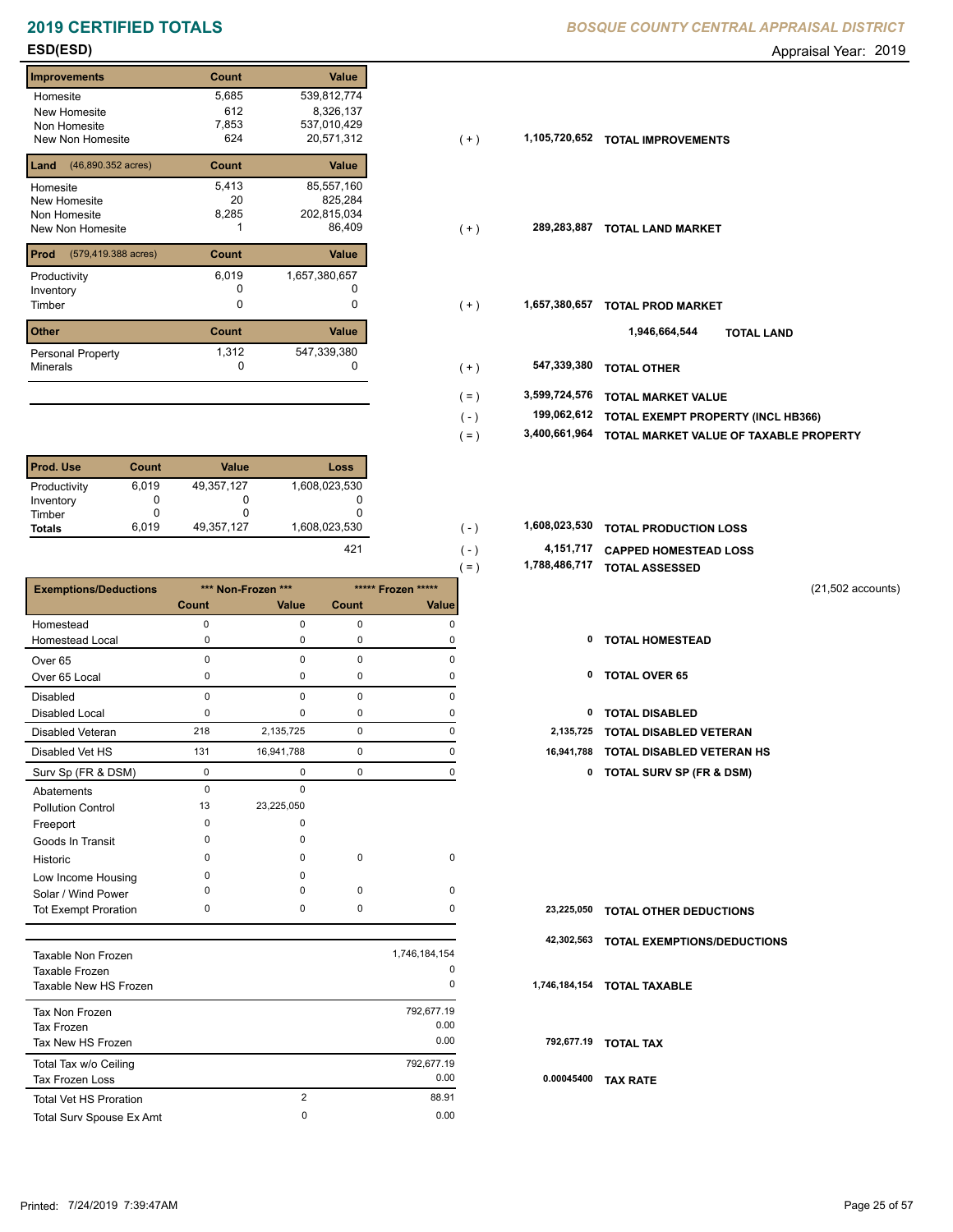**ESD(ESD)** Appraisal Year: 2019

| $\overline{A}$                      | Count                   | <b>Market</b>              | Land            | Prod         | Improvement            | New Hs                | Personal              | <b>Mineral</b>              | Exempt           |
|-------------------------------------|-------------------------|----------------------------|-----------------|--------------|------------------------|-----------------------|-----------------------|-----------------------------|------------------|
| A1 - REAL, RES, SINGLE FAMILY       | 4,629                   | 415,396,459                | 71,070,859      | $\mathbf 0$  | 344,325,100            | 2,766,797             | 500                   | 0                           | 527,242          |
| A2 - REAL, RES, MOBILE HOME         | 571                     | 17,329,387                 | 7,445,146       | 0            | 9,884,241              | 55,842                | $\mathbf 0$           | 0                           | 0                |
| A3 - MISC IMPR ON C CODED LOTS      | 467                     | 4,131,037                  | 193,819         | 0            | 3,937,218              | 22,899                | $\mathbf 0$           | $\Omega$                    | 68,863           |
| <b>TOTAL</b>                        | 5,667                   | 436,856,883                | 78,709,824      | $\mathbf 0$  | 358,146,559            | 2,845,538             | 500                   | $\mathbf 0$                 | 596,105          |
| B                                   | Count                   | Market                     | Land            | Prod         | Improvement            | New Hs                | Personal              | <b>Mineral</b>              | Exempt           |
| B1 - REAL, MULTI FAMILY RES, APT    | 8                       | 806,020                    | 142,562         | $\mathbf 0$  | 663,458                | $\mathbf 0$           | $\mathbf 0$           | $\pmb{0}$                   | 0                |
| B <sub>2</sub> - DUPLEX             | 30                      | 2,322,001                  | 291,248         | 0            | 2,030,753              | $\mathbf 0$           | $\mathbf 0$           | 0                           |                  |
| <b>B3 - TRIPLEX</b>                 | 3                       | 280,715                    | 19,215          | 0            | 261,500                | 0                     | $\mathbf 0$           | 0                           | 0                |
| <b>B4 - FOURPLEX</b>                | 14                      | 1,843,184                  | 202,852         | 0            | 1,640,332              | $\mathbf 0$           | $\mathbf 0$           | 0                           | 0                |
| <b>TOTAL</b>                        | 55                      | 5,251,920                  | 655,877         | 0            | 4,596,043              | 0                     | 0                     | $\mathbf 0$                 | 0                |
| $\mathbf{c}$                        | Count                   | <b>Market</b>              | Land            | Prod         | Improvement            | New Hs                | Personal              | <b>Mineral</b>              | Exempt           |
| C1 - VACANT URBAN LOTS/TRACTS       | 716                     | 6,164,805                  | 6,002,988       | $\mathbf 0$  | 161,817                | $\mathbf 0$           | $\mathbf 0$           | $\pmb{0}$                   | 95,523           |
| C3 - VACANT RURAL LOT/TR IN LAKE AI | 1,164                   | 11,516,554                 | 11,448,008      | 0            | 68,546                 | $\mathbf 0$           | $\mathbf 0$           | 0                           | 38,089           |
| C4 - VACANT RURAL TRACTS/LOTS       | 317                     | 9,074,399                  | 8,541,057       | 0            | 533,342                | 2,497                 | 0                     | $\Omega$                    | 66,648           |
| <b>TOTAL</b>                        | 2,197                   | 26,755,758                 | 25,992,053      | $\mathbf{0}$ | 763,705                | 2,497                 | $\mathbf 0$           | $\mathbf 0$                 | 200,260          |
| D                                   | Count                   | <b>Market</b>              | Land            | Prod         | Improvement            | New Hs                | Personal              | <b>Mineral</b>              | Exempt           |
| D1 - QUALIFIED AG LAND              | 6,048                   | 1,659,328,001              | 1,658,453,498   | 49,294,247   | 874,503                | 261,651               | $\mathbf 0$           | $\pmb{0}$                   | 0                |
| D2 - FARM/RANCH IMPR ON QUAL AG L   | 1,811                   | 32,734,720                 | 1,896,032       | 60,333       | 30,838,688             | 381,010               | 0                     | 0                           | 0                |
| <b>TOTAL</b>                        | 7,859                   | 1,692,062,721              | 1,660,349,530   | 49,354,580   | 31,713,191             | 642,661               | $\mathbf 0$           | $\mathbf 0$                 | $\Omega$         |
| $\mathsf E$                         | Count                   | <b>Market</b>              | Land            | Prod         | Improvement            | New Hs                | Personal              | <b>Mineral</b>              | Exempt           |
| E1 - RES IMPR ON ACREAGE            | 3,171                   | 497,945,839                | 48,686,301      | 0            | 449,259,538            | 5,033,506             | $\mathbf 0$           | $\pmb{0}$                   | 1,729,619        |
| E2 - MOBILE HOME ON ACREAGE         | 596                     | 24,280,503                 | 11,520,681      | 0            | 12,759,822             | 529,104               | $\mathbf 0$           | 0                           | 525,135          |
| E3 - OTHER/MISC IMPR ON ACREAGE     | 256                     | 5,385,669                  | 140,288         | 0            | 5,245,381              | 84,457                | 0                     | 0                           | 194,432          |
| E4 - NON-QUALIFIED AG LAND          | 872                     | 42,666,802                 | 42,080,018      | 2,547        | 586,784                | 0                     | 0                     | 0                           | 207,529          |
|                                     | 4,895                   | 570,278,813                | 102,427,288     | 2,547        | 467,851,525            | 5,647,067             | $\mathbf 0$           | $\mathbf 0$                 | 2,656,715        |
| <b>TOTAL</b><br>$\mathsf F$         | Count                   | <b>Market</b>              | Land            | Prod         | Improvement            | New Hs                | Personal              | <b>Mineral</b>              | Exempt           |
| F1 - REAL, COMM/RETAIL & SVC BUS PF | 572                     | 90,424,160                 | 13,754,329      | $\mathbf 0$  | 76,669,831             | $\mathbf 0$           | $\mathbf 0$           | $\pmb{0}$                   | 1,756,419        |
| F2 - REAL, IND MFG & PROC BUS PROP  | 40                      | 17,499,282                 | 3,800,103       | 0            | 13,699,179             | 0                     | 0                     | 0                           | 0                |
|                                     | 612                     | 107,923,442                | 17,554,432      | $\mathbf 0$  | 90,369,010             | $\mathbf 0$           | $\mathbf 0$           | $\pmb{0}$                   | 1,756,419        |
| <b>TOTAL</b><br>IJ                  |                         |                            |                 | Prod         |                        |                       |                       |                             |                  |
| J1 - WATER SYSTEMS, REAL & PP       | Count<br>35             | <b>Market</b><br>1,920,499 | Land<br>159,997 | 0            | Improvement<br>124,102 | New Hs<br>$\mathbf 0$ | Personal<br>1,636,400 | <b>Mineral</b><br>$\pmb{0}$ | Exempt<br>18,320 |
| J2 - GAS DIST SYSTEM, REAL & PP     | 20                      | 2,487,317                  | 64,741          | 0            | 432,866                | 0                     | 1,989,710             | 0                           | 0                |
| J3 - ELECTRIC CO, REAL & PP         | 86                      | 152,594,668                | 1,752,665       |              | 1,560,733              | 0                     | 149,281,270           | 0                           |                  |
| J4 - TELEPHONE CO, REAL & PP        | 91                      |                            |                 | 0            |                        | 0                     | 6,660,500             | 0                           | 0                |
|                                     |                         | 7,549,417                  | 268,401         | 0            | 620,516                |                       | 33,046,400            | 0                           | 0                |
| J5 - RAILROADS, REAL & PP           | 19                      | 33,399,435                 | 218,616         | 0            | 134,419                | 6,910                 |                       | 0                           | 0                |
| J6 - PIPELINES, REAL & PP           | 33                      | 47,588,818                 | 147,596         | 0            | 15,682                 | 0                     | 47,425,540            |                             | 0                |
| J7 - CABLE TV, REAL & PP            | 32                      | 473,507                    | 38,982          | 0            | 2,605                  | 0                     | 431,920               | $\Omega$                    | 0                |
| J8 - OTHER (DESCRIBE)               | $\overline{\mathbf{2}}$ | 19,801,870                 | 0               | 0            | 0                      | 0                     | 19,801,870            | $\mathbf 0$                 | 0                |
| <b>TOTAL</b>                        | 318                     | 265,815,531                | 2,650,998       | $\mathbf 0$  | 2,890,923              | 6,910                 | 260,273,610           | 0                           | 18,320           |
| $\mathbf{L}$                        | Count                   | <b>Market</b>              | Land            | Prod         | Improvement            | New Hs                | Personal              | <b>Mineral</b>              | Exempt           |
| L1 - PERSONAL, COMM/RETAIL BUS PR   | 1,017                   | 38,909,906                 | $\mathbf 0$     | $\mathbf 0$  | $\mathbf 0$            | $\mathbf 0$           | 38,909,906            | 0                           | 7,544            |
| L2 - PERSONAL, IND/MFG BUS PROP     | 44                      | 247, 121, 108              | 0               | 0            | 0                      | 0                     | 247,121,108           | 0                           | 0                |
| <b>TOTAL</b>                        | 1,061                   | 286,031,014                | 0               | $\mathbf 0$  | $\mathbf 0$            | $\mathbf 0$           | 286,031,014           | $\pmb{0}$                   | 7,544            |
| M                                   | Count                   | <b>Market</b>              | Land            | Prod         | Improvement            | New Hs                | Personal              | <b>Mineral</b>              | Exempt           |
| M1 - MOBILE HOME (ON NON-OWNED L    | 765                     | 11,533,944                 | 0               | $\mathbf 0$  | 11,533,944             | 6,748                 | $\mathbf 0$           | 0                           | 4,341            |
| <b>TOTAL</b>                        | 765                     | 11,533,944                 | 0               | 0            | 11,533,944             | 6,748                 | $\mathbf 0$           | $\pmb{0}$                   | 4,341            |
| $\circ$                             | Count                   | <b>Market</b>              | Land            | Prod         | Improvement            | New Hs                | Personal              | <b>Mineral</b>              | Exempt           |
| 01 - REAL, IMPRV SFR INVENTORY      | 1                       | 19,777                     | 19,393          | 0            | 384                    | 0                     | 0                     | 0                           | 0                |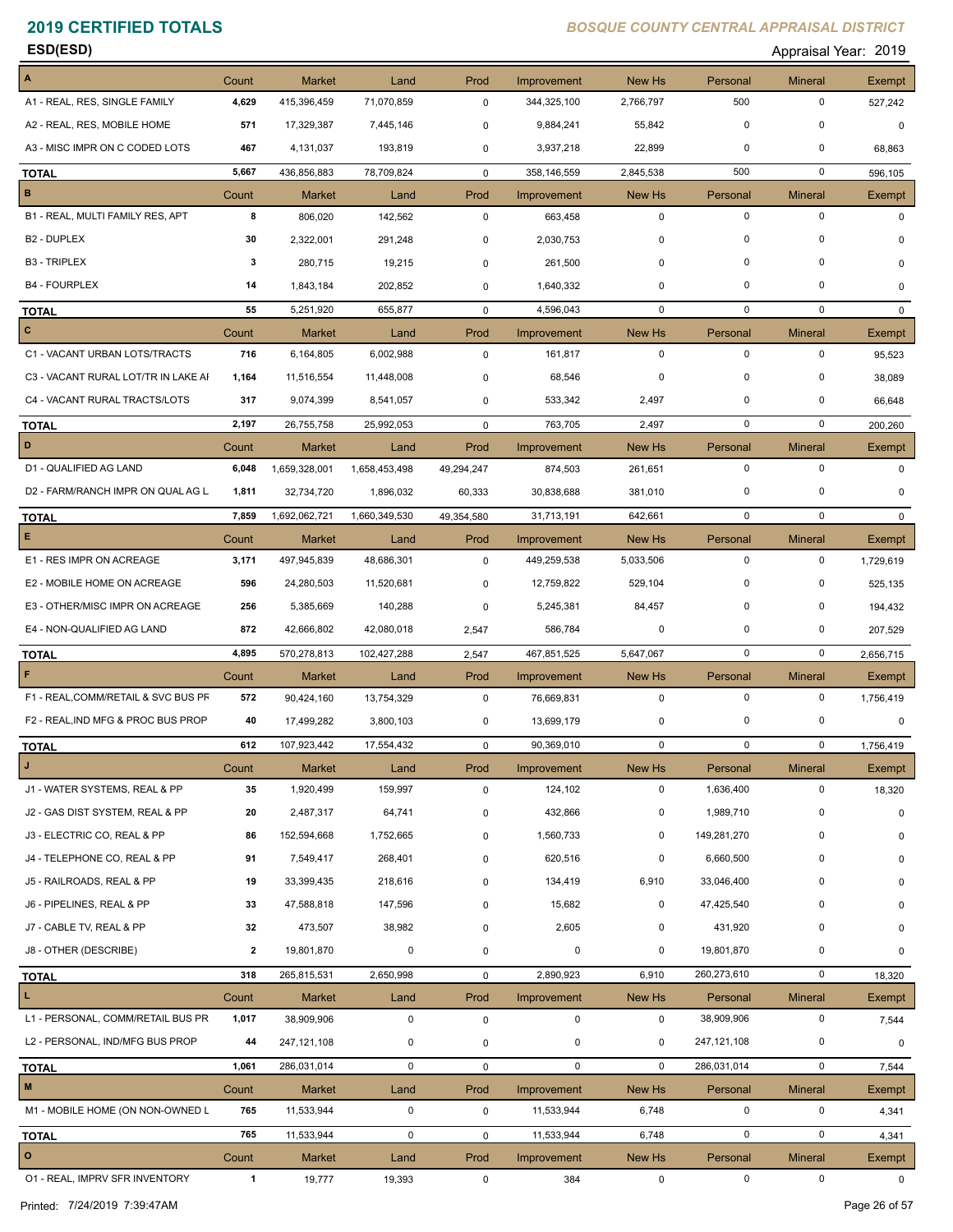| ESD(ESD)                            |              |               |               |             |               |              |             |                | Appraisal Year: 2019 |
|-------------------------------------|--------------|---------------|---------------|-------------|---------------|--------------|-------------|----------------|----------------------|
| 03 - REAL, VACANT LOTS (INV FOR SFF | 115          | 1,726,197     | 1,726,197     | $\Omega$    | $\mathbf 0$   | $\Omega$     | 0           | 0              | 0                    |
| <b>TOTAL</b>                        | 116          | 1,745,974     | 1,745,590     | $\mathbf 0$ | 384           | $\Omega$     | $\mathbf 0$ | $\mathbf 0$    | $\Omega$             |
| s                                   | Count        | <b>Market</b> | Land          | Prod        | Improvement   | New Hs       | Personal    | <b>Mineral</b> | Exempt               |
| S - SPECIAL INVENTORY               | 9            | 720,762       | 0             | $\mathbf 0$ | $\mathbf 0$   | $\mathbf{0}$ | 720,762     | 0              | $\Omega$             |
| <b>TOTAL</b>                        | 9            | 720,762       | $\Omega$      | $\Omega$    | $\Omega$      | $\Omega$     | 720,762     | $\Omega$       | $\Omega$             |
| x                                   | Count        | <b>Market</b> | Land          | Prod        | Improvement   | New Hs       | Personal    | <b>Mineral</b> | Exempt               |
| X1 - SCHOOLS                        | $\mathbf{2}$ | 4,500         | 4,500         | $\mathbf 0$ | $\mathbf 0$   | $\mathbf 0$  | 0           | 0              | 2,250                |
| X2 - RELIGIOUS ORGANIZATION         | 1            | 78,289        | 0             | 0           | 78,289        | 0            | 0           | 0              | 86,414               |
| X3 - FED & STATE GOV                | $\mathbf{1}$ | 500           | 500           | $\Omega$    | $\mathbf 0$   | $\Omega$     | 0           | $\mathbf 0$    | 500                  |
| X4 - CHARITABLE ORGANIZATIONS       | $\mathbf{1}$ | 91,112        | 0             | $\Omega$    | 91,112        | 0            | $\mathbf 0$ | 0              | 99,512               |
| XB - BPP UNDER \$500 [11.145]       | 22           | 16,494        | 0             | 0           | $\mathbf 0$   | 0            | 16,494      | 0              | 3,632                |
| XE - CHAR HOUS DVLP ORG [11.182]    | 14           | 3,841,722     | 229,312       | $\Omega$    | 3,612,410     | 0            | 0           | 0              | 3,841,722            |
| XG - PRIMARILY CHARITABLE [11.184]  | 1            | 199,542       | 6,325         | 0           | 193,217       | 0            | 0           | 0              | 199,542              |
| XI - YOUTH DEVELOPMENT [11.19]      | 5            | 7,233,795     | 642,571       | 0           | 6,591,224     | 0            | 0           | 0              | 7,233,795            |
| XL - ECONOMIC DEVELOPMENT [11.231   | 1            | 218,649       | 7,680         | $\Omega$    | 210,969       | 0            | 0           | 0              | 218,649              |
| XR - NONPROFIT WATER [11.30]        | 37           | 919,523       | 281,503       | 0           | 341,020       | $\Omega$     | 297,000     | 0              | 919,523              |
| XV - OTHER EXEMPTIONS               | 574          | 182, 143, 688 | 55,406,561    | 0           | 126,737,127   | 0            | 0           | 0              | 181,217,369          |
| <b>TOTAL</b>                        | 659          | 194,747,814   | 56,578,952    | $\mathbf 0$ | 137,855,368   | 0            | 313,494     | $\mathbf 0$    | 193,822,908          |
| <b>ALL PTD TOTAL</b>                | 21,502       | 3,599,724,576 | 1,946,664,544 | 49,357,127  | 1,105,720,652 | 9,151,421    | 547,339,380 | $\mathbf{0}$   | 199,062,612          |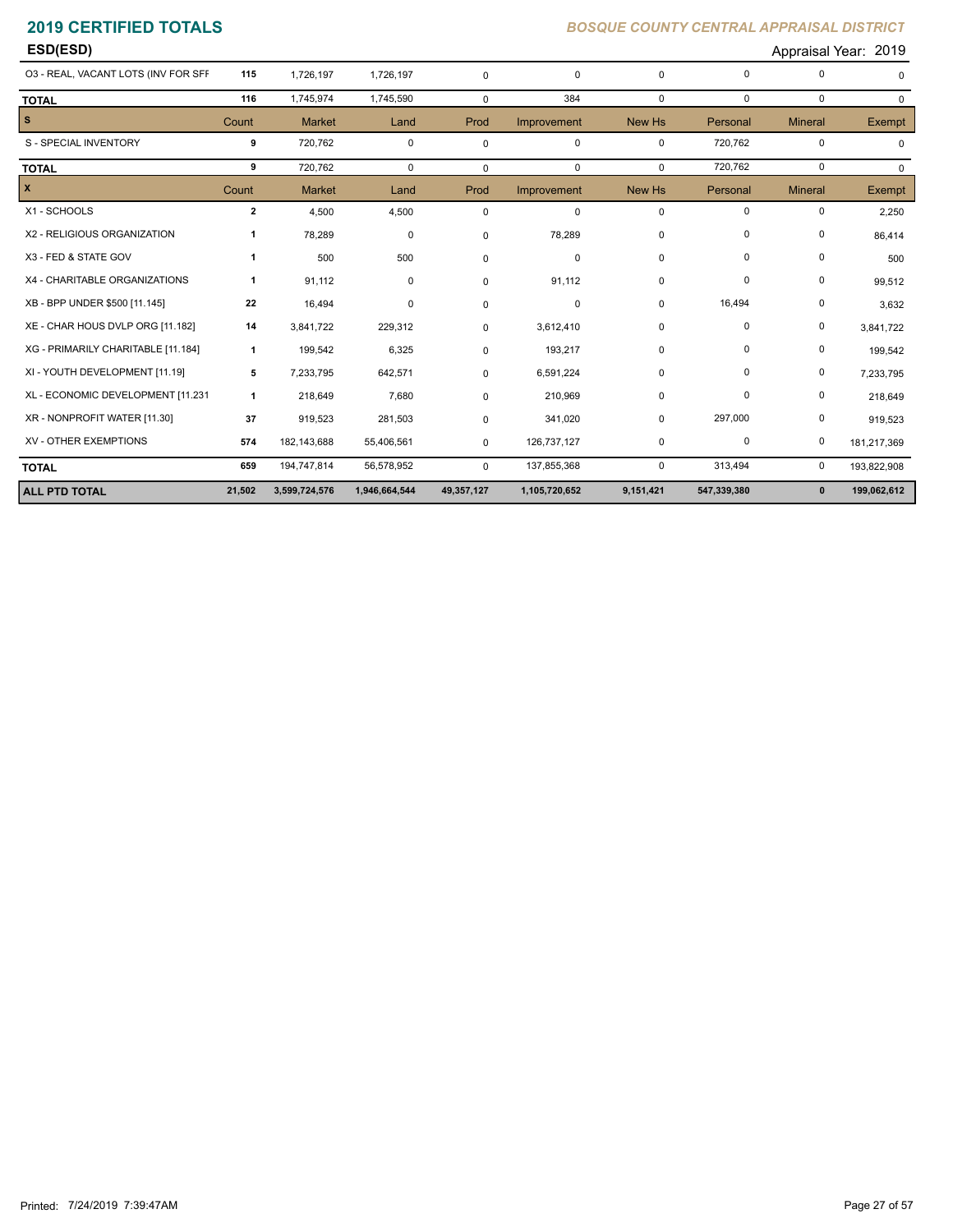### **Improvements Count Value** Homesite New Homesite Non Homesite New Non Homesite **TOTAL IMPROVEMENTS** 1 3,298 30 2,079,221 1 77,257 49,518 1 61 2,200,926 **Land Count Value** (318.869 acres) Homesite New Homesite Non Homesite New Non Homesite **TOTAL 1** 1 and 1 and 1 and 1 and 1 and 1 and 1 and 1 and 1 and 1 and 1 and 1 and 1 and 1 and 1 and 1 and 1 and 1 and 1 and 1 and 1 and 1 and 1 and 1 and 1 and 1 and 1 and 1 and 1 and 1 and 1 and 1 and 1 a 25 305,606 39 979,560 **Prod Count Value** (5,241.947 acres) Productivity 59 16,735,387<br>
Inventory 0 0 0 Inventory 0 0 **Other Count Value** Minerals Personal Property 16,735,387 7 2,323,310

| <b>Prod. Use</b> | Count | <b>Value</b> | Loss       |
|------------------|-------|--------------|------------|
| Productivity     | 59    | 410,771      | 16,324,616 |
| Inventory        |       |              |            |
| Timber           |       |              |            |
| <b>Totals</b>    | 59    | 410,771      | 16,324,616 |

|                              |                |                    |             |                    | $=$ ) | 8,190,828 | <b>TOTAL ASSESSED</b>               |                |
|------------------------------|----------------|--------------------|-------------|--------------------|-------|-----------|-------------------------------------|----------------|
| <b>Exemptions/Deductions</b> |                | *** Non-Frozen *** |             | ***** Frozen ***** |       |           |                                     | (135 accounts) |
|                              | Count          | Value              | Count       | Value              |       |           |                                     |                |
| Homestead                    | 12             | 272,590            | 12          | 258,023            |       |           |                                     |                |
| <b>Homestead Local</b>       | 0              | 0                  | $\mathbf 0$ | 0                  |       |           | 530,613 TOTAL HOMESTEAD             |                |
| Over <sub>65</sub>           | $\mathbf 1$    | 10,000             | 11          | 99,400             |       |           |                                     |                |
| Over 65 Local                | 0              | 0                  | 0           | 0                  |       |           | 109,400 TOTAL OVER 65               |                |
| <b>Disabled</b>              | $\mathbf 0$    | $\mathbf 0$        | $\pmb{0}$   | 0                  |       |           |                                     |                |
| <b>Disabled Local</b>        | 0              | 0                  | 0           | 0                  |       | 0         | <b>TOTAL DISABLED</b>               |                |
| <b>Disabled Veteran</b>      | $\overline{2}$ | 22,000             | $\mathbf 0$ | 0                  |       | 22,000    | <b>TOTAL DISABLED VETERAN</b>       |                |
| Disabled Vet HS              | 0              | 0                  | $\mathbf 0$ | 0                  |       | 0         | <b>TOTAL DISABLED VETERAN HS</b>    |                |
| Surv Sp (FR & DSM)           | 0              | 0                  | $\mathbf 0$ | 0                  |       | 0         | <b>TOTAL SURV SP (FR &amp; DSM)</b> |                |
| Abatements                   | $\mathbf 0$    | 0                  |             |                    |       |           |                                     |                |
| <b>Pollution Control</b>     | $\Omega$       | <sup>0</sup>       |             |                    |       |           |                                     |                |
| Freeport                     | O              | <sup>0</sup>       |             |                    |       |           |                                     |                |
| Goods In Transit             | O              | <sup>0</sup>       |             |                    |       |           |                                     |                |
| Historic                     | $\Omega$       | $\Omega$           | $\pmb{0}$   | 0                  |       |           |                                     |                |
| Low Income Housing           | O              | <sup>0</sup>       |             |                    |       |           |                                     |                |
| Solar / Wind Power           | O              | <sup>0</sup>       | 0           | 0                  |       |           |                                     |                |
| <b>Tot Exempt Proration</b>  | 0              | 0                  | 0           | 0                  |       | 0         | <b>TOTAL OTHER DEDUCTIONS</b>       |                |
|                              |                |                    |             |                    |       | 662,013   | <b>TOTAL EXEMPTIONS/DEDUCTIONS</b>  |                |
| Taxable Non Frozen           |                |                    |             | 6,849,839          |       |           |                                     |                |
| Taxable Frozen               |                |                    |             | 678,976            |       |           |                                     |                |
| Taxable New HS Frozen        |                |                    |             | 0                  |       |           | 7,528,815 TOTAL TAXABLE             |                |
| Tax Non Frozen               |                |                    |             | 93,157.80          |       |           |                                     |                |
| <b>Tax Frozen</b>            |                |                    |             | 6,676.15           |       |           |                                     |                |
| Toy Now HR Erozon            |                |                    |             | 0.00               |       |           | 99 833 95 TOTAL TAY                 |                |

| Tax Non Frozen                |          | 93,157.80  |     |
|-------------------------------|----------|------------|-----|
| Tax Frozen                    |          | 6,676.15   |     |
| Tax New HS Frozen             |          | 0.00       | 9   |
| Total Tax w/o Ceiling         |          | 102,391.87 |     |
| Tax Frozen Loss               |          | 2.557.92   | 0.0 |
| <b>Total Vet HS Proration</b> | $\Omega$ | 0.00       |     |
| Total Surv Spouse Ex Amt      | $\Omega$ | 0.00       |     |

### **2019 CERTIFIED TOTALS** *BOSQUE COUNTY CENTRAL APPRAISAL DISTRICT*

**HICO ISD(SHI)** Appraisal Year: 2019

| <b>Improvements</b>                   | Count | Value      |                       |                                        |
|---------------------------------------|-------|------------|-----------------------|----------------------------------------|
| Homesite                              | 30    | 2,079,221  |                       |                                        |
| New Homesite                          |       | 77,257     |                       |                                        |
| Non Homesite                          | 61    | 2,200,926  |                       |                                        |
| New Non Homesite                      |       | 3,298      | 4,360,702<br>$(+)$    | <b>TOTAL IMPROVEMENTS</b>              |
| <b>Land</b> $(318.869 \text{ acres})$ | Count | Value      |                       |                                        |
| Homesite                              | 25    | 305,606    |                       |                                        |
| New Homesite                          |       | 49,518     |                       |                                        |
| Non Homesite                          | 39    | 979,560    |                       |                                        |
| New Non Homesite                      |       | 86,409     | 1,421,093<br>$(+)$    | <b>TOTAL LAND MARKET</b>               |
| <b>Prod</b> (5,241.947 acres)         | Count | Value      |                       |                                        |
| Productivity                          | 59    | 16,735,387 |                       |                                        |
| Inventory                             |       |            |                       |                                        |
| Timber                                | 0     | 0          | 16,735,387<br>$(+)$   | <b>TOTAL PROD MARKET</b>               |
| Other                                 | Count | Value      |                       | 18,156,480<br><b>TOTAL LAND</b>        |
| Personal Property                     |       | 2,323,310  |                       |                                        |
| Minerals                              |       | 0          | 2,323,310<br>$(+)$    | <b>TOTAL OTHER</b>                     |
|                                       |       |            | 24,840,492<br>$( = )$ | <b>TOTAL MARKET VALUE</b>              |
|                                       |       |            | 7,497<br>$(-)$        | TOTAL EXEMPT PROPERTY (INCL HB366)     |
|                                       |       |            | 24,832,995<br>$( = )$ | TOTAL MARKET VALUE OF TAXABLE PROPERTY |
|                                       |       |            |                       |                                        |

| 16,324,616 | $( - )$       | <b>16,324,616 TOTAL PRODUCTION LOSS</b> |
|------------|---------------|-----------------------------------------|
|            | $( - )$       | 317,551 CAPPED HOMESTEAD LOSS           |
|            | $=$ $\lambda$ | 8,190,828 TOTAL ASSESSED                |

 **99,833.95 TOTAL TAX**

 **0.01360000 TAX RATE**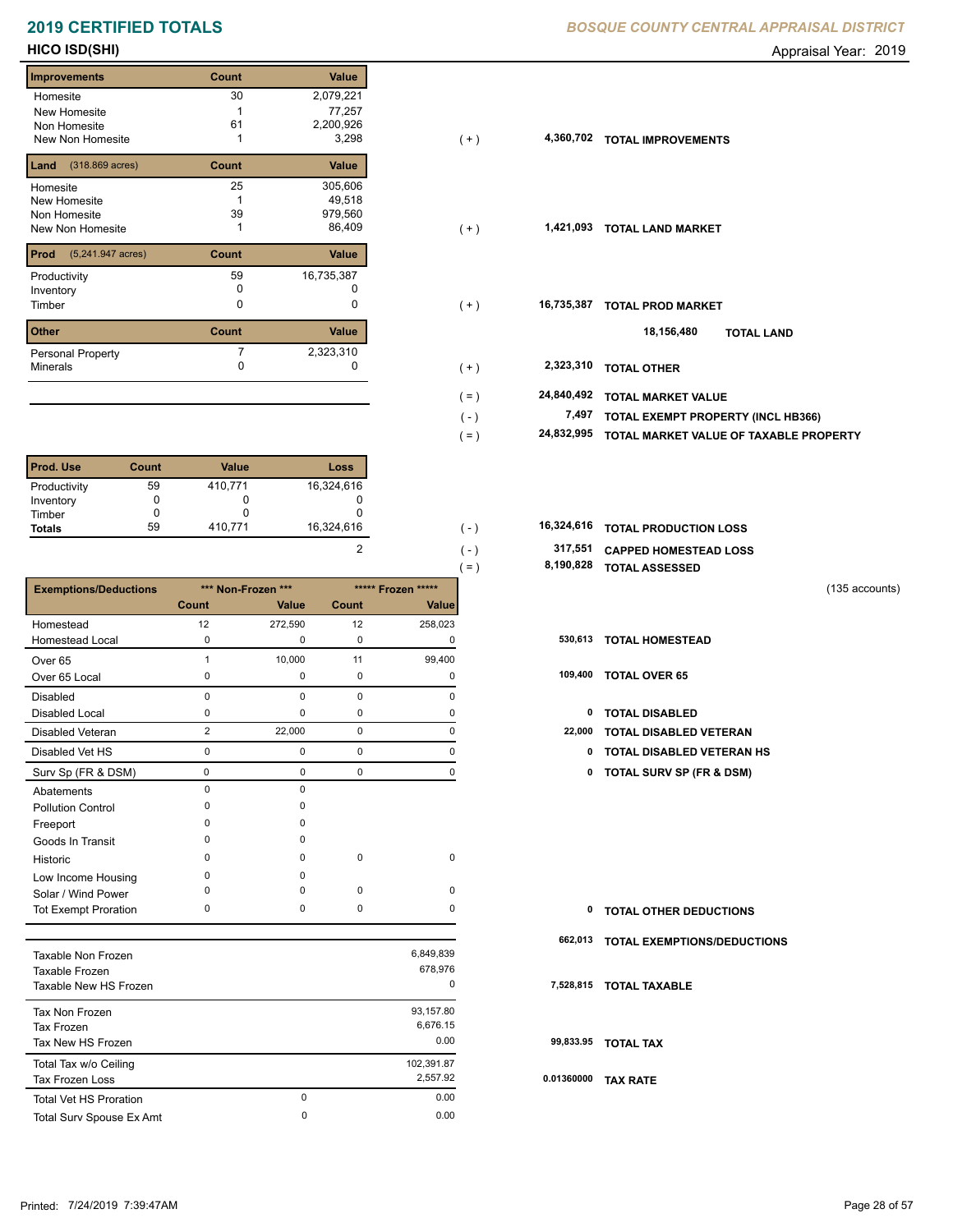**HICO ISD(SHI)** Appraisal Year: 2019

| D                                 | Count          | <b>Market</b> | Land        | Prod        | Improvement | New Hs      | Personal    | <b>Mineral</b> | <b>Exempt</b> |
|-----------------------------------|----------------|---------------|-------------|-------------|-------------|-------------|-------------|----------------|---------------|
| D1 - QUALIFIED AG LAND            | 60             | 16,768,338    | 16,768,338  | 410,771     | $\mathbf 0$ | $\Omega$    | $\mathbf 0$ | 0              | <sup>0</sup>  |
| D2 - FARM/RANCH IMPR ON QUAL AG L | 25             | 435,873       | 0           | $\mathbf 0$ | 435,873     | 77,257      | 0           | 0              | $\Omega$      |
| <b>TOTAL</b>                      | 85             | 17,204,211    | 16,768,338  | 410,771     | 435,873     | 77,257      | $\Omega$    | $\Omega$       | $\Omega$      |
| E.                                | Count          | <b>Market</b> | Land        | Prod        | Improvement | New Hs      | Personal    | <b>Mineral</b> | Exempt        |
| E1 - RES IMPR ON ACREAGE          | 30             | 4,038,587     | 480,299     | $\Omega$    | 3,558,288   | $\Omega$    | $\mathbf 0$ | $\mathbf 0$    |               |
| E2 - MOBILE HOME ON ACREAGE       | 17             | 494,872       | 271,715     | 0           | 223,157     | 49,518      | 0           | 0              |               |
| E3 - OTHER/MISC IMPR ON ACREAGE   | 9              | 39,402        | 0           | $\Omega$    | 39,402      | 0           | $\Omega$    | 0              | O             |
| E4 - NON-QUALIFIED AG LAND        | 15             | 628,861       | 628,861     | 0           | 0           | 0           | 0           | 0              | $\Omega$      |
| <b>TOTAL</b>                      | 71             | 5,201,722     | 1,380,875   | $\Omega$    | 3,820,847   | 49,518      | $\Omega$    | $\mathbf 0$    | $\Omega$      |
| J.                                | Count          | <b>Market</b> | Land        | Prod        | Improvement | New Hs      | Personal    | <b>Mineral</b> | Exempt        |
| J3 - ELECTRIC CO, REAL & PP       | 3              | 2,294,300     | $\mathbf 0$ | $\Omega$    | $\mathbf 0$ | $\Omega$    | 2,294,300   | $\mathbf 0$    |               |
| J4 - TELEPHONE CO, REAL & PP      | 1              | 8,080         | $\mathbf 0$ | 0           | 0           | $\mathbf 0$ | 8,080       | 0              | n             |
| J7 - CABLE TV, REAL & PP          | $\mathbf{1}$   | 80            | 0           | 0           | 0           | 0           | 80          | 0              | 80            |
| <b>TOTAL</b>                      | 5              | 2,302,460     | $\mathbf 0$ | $\Omega$    | $\mathbf 0$ | $\mathbf 0$ | 2,302,460   | $\mathbf 0$    | 80            |
|                                   | Count          | <b>Market</b> | Land        | Prod        | Improvement | New Hs      | Personal    | <b>Mineral</b> | Exempt        |
| L1 - PERSONAL, COMM/RETAIL BUS PR | $\overline{2}$ | 20,850        | $\mathbf 0$ | $\mathbf 0$ | $\mathbf 0$ | $\mathbf 0$ | 20,850      | $\mathbf 0$    | 150           |
| <b>TOTAL</b>                      | $\overline{2}$ | 20.850        | $\mathbf 0$ | $\Omega$    | $\mathbf 0$ | $\Omega$    | 20,850      | $\Omega$       | 150           |
| M                                 | Count          | <b>Market</b> | Land        | Prod        | Improvement | New Hs      | Personal    | <b>Mineral</b> | Exempt        |
| M1 - MOBILE HOME (ON NON-OWNED L  | $\overline{7}$ | 103,982       | $\mathbf 0$ | $\mathbf 0$ | 103,982     | $\mathbf 0$ | $\mathbf 0$ | $\mathbf 0$    | $\Omega$      |
| <b>TOTAL</b>                      | $\overline{7}$ | 103,982       | $\mathbf 0$ | $\Omega$    | 103,982     | $\mathbf 0$ | $\mathbf 0$ | $\Omega$       | $\Omega$      |
| $\mathbf{x}$                      | Count          | <b>Market</b> | Land        | Prod        | Improvement | New Hs      | Personal    | <b>Mineral</b> | Exempt        |
| XV - OTHER EXEMPTIONS             | $\mathbf{1}$   | 7,267         | 7,267       | 0           | 0           | $\mathbf 0$ | $\pmb{0}$   | $\mathbf 0$    | 7,267         |
| <b>TOTAL</b>                      | $\mathbf{1}$   | 7,267         | 7,267       | $\Omega$    | $\mathbf 0$ | $\Omega$    | $\mathbf 0$ | 0              | 7,267         |
| <b>ALL PTD TOTAL</b>              | 135            | 24,840,492    | 18,156,480  | 410,771     | 4,360,702   | 126,775     | 2,323,310   | $\mathbf{0}$   | 7,497         |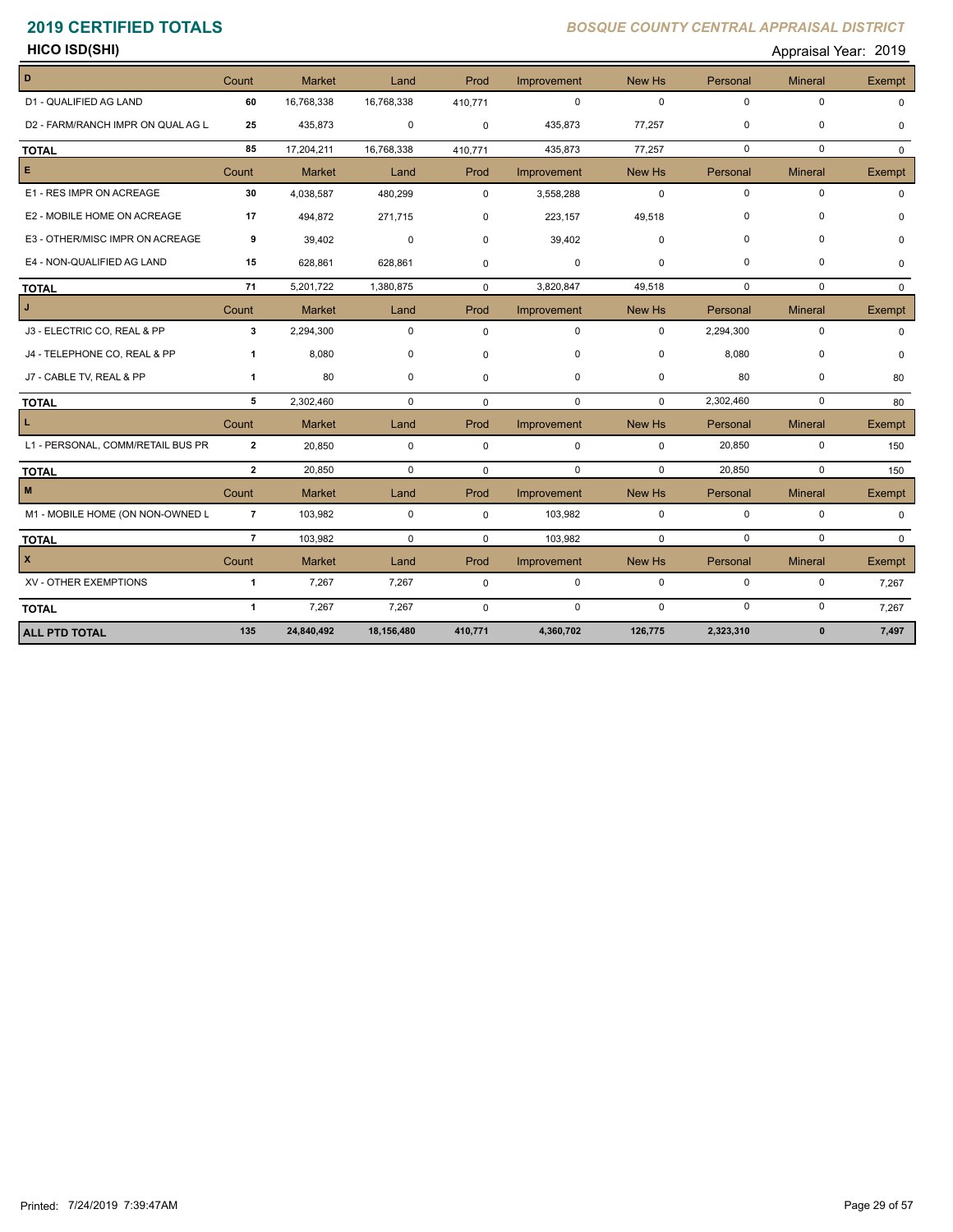# **2019 CERTIFIED TOTALS BOSQUE COUNTY CENTRAL APPRAISAL DISTRICTION CONTRACT CONTRACT CONTRACT CONTRACT CONTRACT CONTRACT CONTRACT CONTRACT CONTRACT CONTRACT CONTRACT CONTRACT CONTRACT CONTRACT CONTRACT CONTRACT CONTRACT**

### **Improvements Count Value** Homesite New Homesite Non Homesite New Non Homesite **T**<sub>7</sub> 107 6,343,621 5 25,000 137 6,538,261 7 1,132,645 **14,039,527 Land Count Value** (109.945 acres) Homesite New Homesite Non Homesite New Non Homesite **TOTAL CONSUMING** O 100 947,903  $\overline{0}$  c 195 1,463,615 **Prod Count Value** (40.251 acres) Productivity 188,988 Inventory 0 0 **Other Count Value** Minerals Personal Property 188,988 28 1,001,230

| <b>Prod. Use</b> | Count | <b>Value</b> | Loss    |
|------------------|-------|--------------|---------|
| Productivity     | 9     | 3,300        | 185,688 |
| Inventory        |       | O            |         |
| Timber           |       |              |         |
| <b>Totals</b>    | 9     | 3,300        | 185,688 |

|                                 |                |                    |       |                    | $( = )$    | 12,441,297 TOTAL ASSESSED           |                |
|---------------------------------|----------------|--------------------|-------|--------------------|------------|-------------------------------------|----------------|
| <b>Exemptions/Deductions</b>    |                | *** Non-Frozen *** |       | ***** Frozen ***** |            |                                     | (338 accounts) |
|                                 | <b>Count</b>   | Value              | Count | Value              |            |                                     |                |
| Homestead                       | 0              | $\pmb{0}$          | 0     | 0                  |            |                                     |                |
| <b>Homestead Local</b>          | 0              | 0                  | 0     | 0                  | 0          | <b>TOTAL HOMESTEAD</b>              |                |
| Over <sub>65</sub>              | $\mathbf 0$    | $\pmb{0}$          | 0     | $\mathbf 0$        |            |                                     |                |
| Over 65 Local                   | 0              | $\mathbf 0$        | 0     | 0                  | 0          | <b>TOTAL OVER 65</b>                |                |
| <b>Disabled</b>                 | 0              | $\pmb{0}$          | 0     | 0                  |            |                                     |                |
| <b>Disabled Local</b>           | 0              | 0                  | 0     | 0                  | 0          | <b>TOTAL DISABLED</b>               |                |
| <b>Disabled Veteran</b>         | $\overline{2}$ | 24,000             | 3     | 36,000             | 60,000     | <b>TOTAL DISABLED VETERAN</b>       |                |
| Disabled Vet HS                 | 0              | 0                  | 3     | 163,802            | 163,802    | TOTAL DISABLED VETERAN HS           |                |
| Surv Sp (FR & DSM)              | 0              | $\pmb{0}$          | 0     | 0                  | 0          | <b>TOTAL SURV SP (FR &amp; DSM)</b> |                |
| Abatements                      | $\pmb{0}$      | $\pmb{0}$          |       |                    |            |                                     |                |
| <b>Pollution Control</b>        | 0              | 0                  |       |                    |            |                                     |                |
| Freeport                        | U              | $\Omega$           |       |                    |            |                                     |                |
| Goods In Transit                | 0              | 0                  |       |                    |            |                                     |                |
| Historic                        | 0              | $\Omega$           | 0     | $\mathbf 0$        |            |                                     |                |
| Low Income Housing              | 0              | 0                  |       |                    |            |                                     |                |
| Solar / Wind Power              | 0              | 0                  | 0     | $\mathbf 0$        |            |                                     |                |
| <b>Tot Exempt Proration</b>     | 0              | 0                  | 0     | 0                  | 0          | <b>TOTAL OTHER DEDUCTIONS</b>       |                |
|                                 |                |                    |       |                    | 223,802    | <b>TOTAL EXEMPTIONS/DEDUCTIONS</b>  |                |
| <b>Taxable Non Frozen</b>       |                |                    |       | 9,013,868          |            |                                     |                |
| Taxable Frozen                  |                |                    |       | 3,202,063          |            |                                     |                |
| Taxable New HS Frozen           |                |                    |       | 1,564              | 12,217,495 | <b>TOTAL TAXABLE</b>                |                |
| Tax Non Frozen                  |                |                    |       | 36,116.44          |            |                                     |                |
| <b>Tax Frozen</b>               |                |                    |       | 9,203.01           |            |                                     |                |
| Tax New HS Frozen               |                |                    |       | 6.27               |            | 45,325.72 TOTAL TAX                 |                |
| Total Tax w/o Ceiling           |                |                    |       | 48,953.35          |            |                                     |                |
| <b>Tax Frozen Loss</b>          |                |                    |       | 3,627.63           | 0.00400700 | <b>TAX RATE</b>                     |                |
| <b>Total Vet HS Proration</b>   |                | 0                  |       | 0.00               |            |                                     |                |
| <b>Total Sury Spouse Ex Amt</b> |                | 0                  |       | 0.00               |            |                                     |                |

|  | BOSQUE COUNTY CENTRAL APPRAISAL DISTRICT |  |
|--|------------------------------------------|--|

**IREDELL CITY(CIR)** Appraisal Year: 2019

| <b>Improvements</b>                      | Count           | Value                            |         |            |                                        |
|------------------------------------------|-----------------|----------------------------------|---------|------------|----------------------------------------|
| Homesite<br>New Homesite<br>Non Homesite | 107<br>5<br>137 | 6,343,621<br>25,000<br>6,538,261 |         |            |                                        |
| New Non Homesite                         |                 | 1,132,645                        | $(+)$   | 14,039,527 | <b>TOTAL IMPROVEMENTS</b>              |
| <b>Land</b> $(109.945 \text{ acres})$    | Count           | Value                            |         |            |                                        |
| Homesite                                 | 100             | 947,903                          |         |            |                                        |
| New Homesite                             | 0               | 0                                |         |            |                                        |
| Non Homesite<br>New Non Homesite         | 195<br>0        | 1,463,615<br>0                   | $(+)$   |            | 2,411,518 TOTAL LAND MARKET            |
|                                          |                 |                                  |         |            |                                        |
| <b>Prod</b> $(40.251 \text{ acres})$     | Count           | Value                            |         |            |                                        |
| Productivity                             | 9               | 188,988                          |         |            |                                        |
| Inventory                                | 0               | 0                                |         |            |                                        |
| Timber                                   | 0               | 0                                | $(+)$   | 188,988    | <b>TOTAL PROD MARKET</b>               |
| Other                                    | Count           | Value                            |         |            | 2,600,506<br><b>TOTAL LAND</b>         |
| Personal Property                        | 28              | 1,001,230                        |         |            |                                        |
| Minerals                                 | 0               | 0                                | $(+)$   | 1,001,230  | <b>TOTAL OTHER</b>                     |
|                                          |                 |                                  | $( = )$ | 17,641,263 | <b>TOTAL MARKET VALUE</b>              |
|                                          |                 |                                  | $(-)$   | 4,995,497  | TOTAL EXEMPT PROPERTY (INCL HB366)     |
|                                          |                 |                                  | $( = )$ | 12,645,766 | TOTAL MARKET VALUE OF TAXABLE PROPERTY |
|                                          |                 |                                  |         |            |                                        |

| 185.688 | . ـ ۱         | <b>185,688 TOTAL PRODUCTION LOSS</b> |
|---------|---------------|--------------------------------------|
|         | ( – )         | 18,781 CAPPED HOMESTEAD LOSS         |
|         | $=$ $\lambda$ | 12,441,297 TOTAL ASSESSED            |

- 
- 
- 

| <b>0 TOTAL OTHER DEDUCTIONS</b> |  |
|---------------------------------|--|
|---------------------------------|--|

- **223,802 TOTAL EXEMPTIONS/DEDUCTIONS**
- **12,217,495 TOTAL TAXABLE**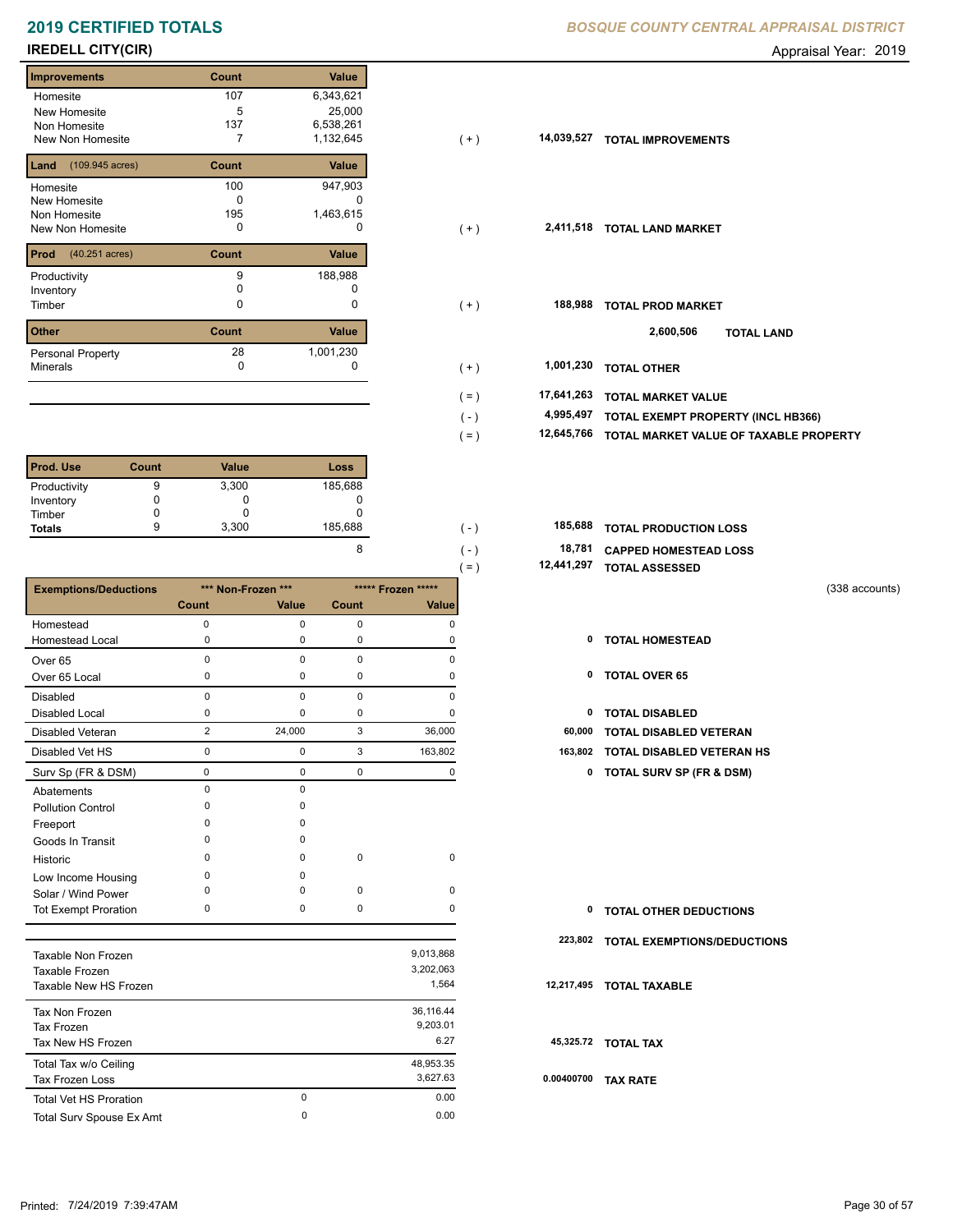| <b>IREDELL CITY(CIR)</b>            |                |               |             |             |             |             |             | Appraisal Year: 2019 |               |
|-------------------------------------|----------------|---------------|-------------|-------------|-------------|-------------|-------------|----------------------|---------------|
| A                                   | Count          | <b>Market</b> | Land        | Prod        | Improvement | New Hs      | Personal    | <b>Mineral</b>       | Exempt        |
| A1 - REAL, RES, SINGLE FAMILY       | 141            | 8,736,499     | 1,122,357   | 0           | 7,614,142   | 25,000      | $\pmb{0}$   | $\pmb{0}$            | $\Omega$      |
| A2 - REAL, RES, MOBILE HOME         | 19             | 627,846       | 292,292     | 0           | 335,554     | 0           | 0           | 0                    | 0             |
| A3 - MISC IMPR ON C CODED LOTS      | 12             | 53,600        | 3,375       | 0           | 50,225      | 0           | 0           | 0                    | 0             |
| <b>TOTAL</b>                        | 172            | 9,417,945     | 1,418,024   | 0           | 7,999,921   | 25,000      | $\pmb{0}$   | $\pmb{0}$            | $\mathbf{0}$  |
| B                                   | Count          | <b>Market</b> | Land        | Prod        | Improvement | New Hs      | Personal    | <b>Mineral</b>       | <b>Exempt</b> |
| <b>B4 - FOURPLEX</b>                | $\mathbf{1}$   | 12,381        | 12,381      | $\mathbf 0$ | $\mathbf 0$ | $\mathbf 0$ | $\pmb{0}$   | $\pmb{0}$            | $\Omega$      |
| <b>TOTAL</b>                        | $\mathbf{1}$   | 12,381        | 12,381      | $\mathbf 0$ | $\mathbf 0$ | $\mathbf 0$ | $\pmb{0}$   | $\mathbf 0$          | $\Omega$      |
| C                                   | Count          | <b>Market</b> | Land        | Prod        | Improvement | New Hs      | Personal    | <b>Mineral</b>       | Exempt        |
| C1 - VACANT URBAN LOTS/TRACTS       | 56             | 384,272       | 367,832     | $\mathsf 0$ | 16,440      | $\mathbf 0$ | $\pmb{0}$   | $\pmb{0}$            | 1,375         |
| C3 - VACANT RURAL LOT/TR IN LAKE AI | 2              | 7,524         | 4,538       | 0           | 2,986       | 0           | 0           | $\mathbf 0$          | $\Omega$      |
| C4 - VACANT RURAL TRACTS/LOTS       | 1              | 39,998        | 39,998      | 0           | 0           | 0           | 0           | $\pmb{0}$            | 0             |
| <b>TOTAL</b>                        | 59             | 431,794       | 412,368     | 0           | 19,426      | $\mathbf 0$ | $\pmb{0}$   | $\mathbf 0$          | 1,375         |
| D                                   | Count          | <b>Market</b> | Land        | Prod        | Improvement | New Hs      | Personal    | <b>Mineral</b>       | Exempt        |
| D1 - QUALIFIED AG LAND              | 11             | 204,380       | 204,380     | 3,300       | 0           | $\mathbf 0$ | $\pmb{0}$   | $\pmb{0}$            | 0             |
| D2 - FARM/RANCH IMPR ON QUAL AG L   | 1              | 1,043         | 0           | 0           | 1,043       | 0           | 0           | $\mathbf 0$          | $\Omega$      |
| <b>TOTAL</b>                        | 12             | 205,423       | 204,380     | 3,300       | 1,043       | $\mathbf 0$ | $\mathbf 0$ | $\mathbf 0$          | $\mathbf{0}$  |
| E                                   | Count          | <b>Market</b> | Land        | Prod        | Improvement | New Hs      | Personal    | <b>Mineral</b>       | Exempt        |
| E1 - RES IMPR ON ACREAGE            | 4              | 239,246       | 21,172      | 0           | 218,074     | $\mathbf 0$ | $\pmb{0}$   | $\pmb{0}$            | 0             |
| E4 - NON-QUALIFIED AG LAND          | 3              | 100,384       | 100,384     | 0           | 0           | 0           | 0           | 0                    | O             |
| <b>TOTAL</b>                        | $\overline{7}$ | 339,630       | 121,556     | $\mathbf 0$ | 218,074     | $\mathbf 0$ | $\mathbf 0$ | $\mathbf 0$          | $\Omega$      |
| F                                   | Count          | <b>Market</b> | Land        | Prod        | Improvement | New Hs      | Personal    | <b>Mineral</b>       | Exempt        |
| F1 - REAL, COMM/RETAIL & SVC BUS PF | 28             | 958,486       | 109,154     | $\mathbf 0$ | 849,332     | $\mathbf 0$ | $\pmb{0}$   | $\pmb{0}$            | 15,139        |
| <b>TOTAL</b>                        | 28             | 958,486       | 109,154     | $\mathbf 0$ | 849,332     | $\mathbf 0$ | $\pmb{0}$   | $\pmb{0}$            | 15,139        |
|                                     | Count          | <b>Market</b> | Land        | Prod        | Improvement | New Hs      | Personal    | <b>Mineral</b>       | Exempt        |
| J2 - GAS DIST SYSTEM, REAL & PP     | $\mathbf{2}$   | 98,245        | 1,375       | 0           | 0           | $\mathbf 0$ | 96,870      | $\pmb{0}$            | $\Omega$      |
| J3 - ELECTRIC CO, REAL & PP         | 2              | 401,620       | 2,250       | 0           | 2,890       | 0           | 396,480     | $\mathbf 0$          | <sup>0</sup>  |
| J4 - TELEPHONE CO, REAL & PP        | 2              | 228,635       | 2,250       | $\mathbf 0$ | 12,255      | 0           | 214,130     | 0                    | $\Omega$      |
| J7 - CABLE TV, REAL & PP            | 3              | 14,370        | 0           | 0           | $\mathbf 0$ | 0           | 14,370      | $\pmb{0}$            | 430           |
| <b>TOTAL</b>                        | 9              | 742,870       | 5,875       | 0           | 15,145      | $\pmb{0}$   | 721,850     | $\pmb{0}$            | 430           |
| Ц.                                  | Count          | <b>Market</b> | Land        | Prod        | Improvement | New Hs      | Personal    | <b>Mineral</b>       | <b>Exempt</b> |
| L1 - PERSONAL, COMM/RETAIL BUS PR   | 21             | 279,230       | 0           | 0           | 0           | 0           | 279,230     | 0                    | 758           |
| L2 - PERSONAL, IND/MFG BUS PROP     | $\mathbf{1}$   | 150           | 0           | 0           | 0           | 0           | 150         | 0                    | 150           |
| <b>TOTAL</b>                        | 22             | 279,380       | 0           | $\mathbf 0$ | $\mathbf 0$ | $\mathbf 0$ | 279,380     | $\pmb{0}$            | 908           |
| $\mathsf{M}\xspace$                 | Count          | <b>Market</b> | Land        | Prod        | Improvement | New Hs      | Personal    | <b>Mineral</b>       | Exempt        |
| M1 - MOBILE HOME (ON NON-OWNED L    | 13             | 273,985       | $\mathbf 0$ | $\mathbf 0$ | 273,985     | 0           | 0           | $\pmb{0}$            | 0             |
| <b>TOTAL</b>                        | 13             | 273,985       | $\mathbf 0$ | $\mathbf 0$ | 273,985     | $\mathbf 0$ | $\pmb{0}$   | $\pmb{0}$            | $\mathbf 0$   |
| $\pmb{\mathsf{x}}$                  | Count          | <b>Market</b> | Land        | Prod        | Improvement | New Hs      | Personal    | <b>Mineral</b>       | Exempt        |
| XV - OTHER EXEMPTIONS               | 33             | 4,979,369     | 316,768     | $\mathbf 0$ | 4,662,601   | 0           | 0           | 0                    | 4,977,645     |
| <b>TOTAL</b>                        | 33             | 4,979,369     | 316,768     | $\mathbf 0$ | 4,662,601   | 0           | $\pmb{0}$   | $\pmb{0}$            | 4,977,645     |
| <b>ALL PTD TOTAL</b>                | 338            | 17,641,263    | 2,600,506   | 3,300       | 14,039,527  | 25,000      | 1,001,230   | $\pmb{0}$            | 4,995,497     |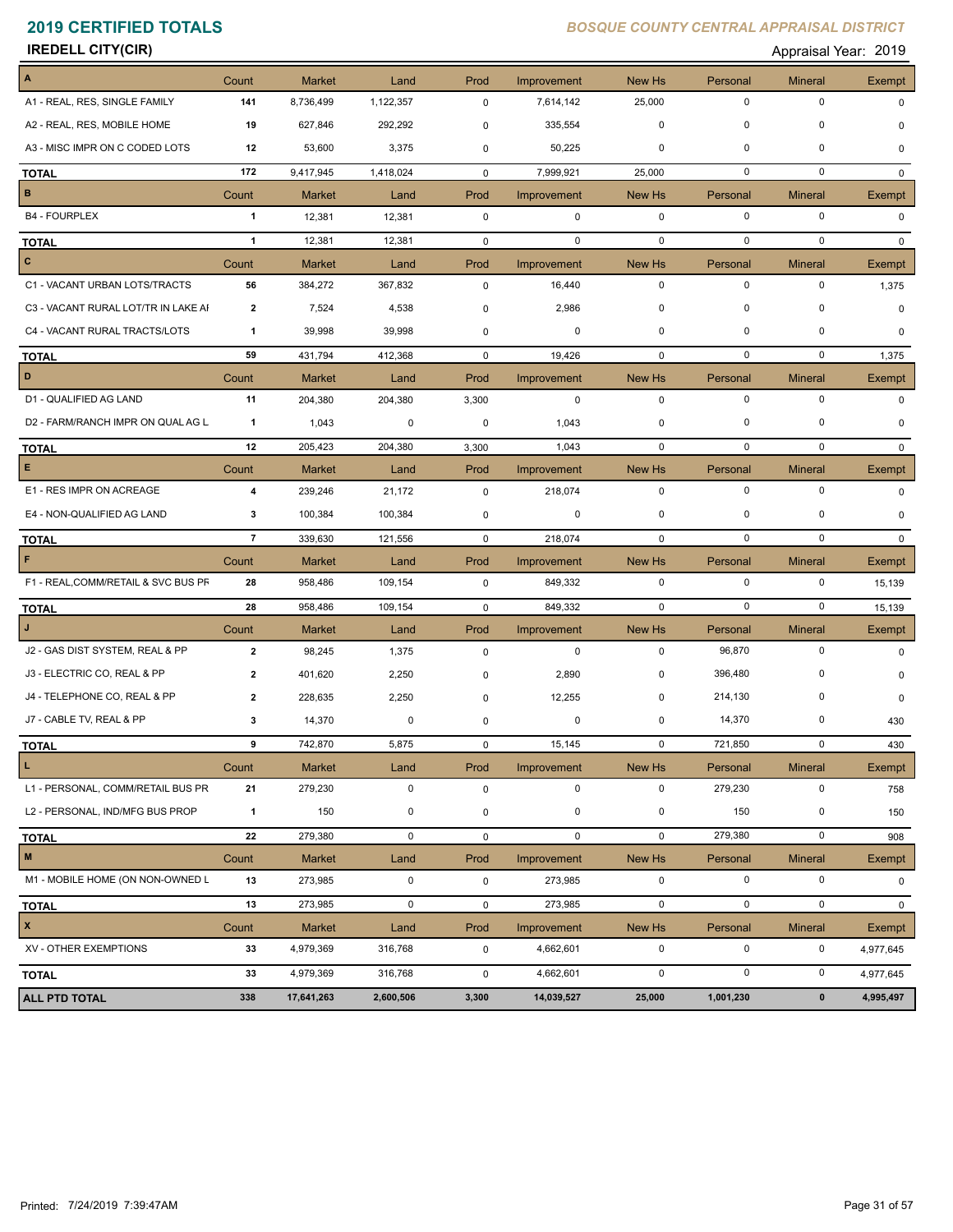# **2019 CERTIFIED TOTALS** *BOSQUE CENTRAL**BOSQUE CENTRAL CENTRAL APPROX*

## **IREDELL ISD(SIR)** Appraisal Year: 2019

| <b>Improvements</b>                 | Count | Value       |
|-------------------------------------|-------|-------------|
| Homesite                            | 340   | 29,461,966  |
| New Homesite                        | 11    | 169,238     |
| Non Homesite                        | 646   | 30,249,741  |
| New Non Homesite                    | 20    | 2,319,806   |
| $(2,824.978 \text{ acres})$<br>Land | Count | Value       |
| Homesite                            | 312   | 4,597,612   |
| <b>New Homesite</b>                 | O     |             |
| Non Homesite                        | 543   | 13,640,618  |
| New Non Homesite                    | 0     | $\Omega$    |
| Prod<br>(79,718.428 acres)          | Count | Value       |
| Productivity                        | 735   | 239,092,533 |
| Inventory                           | O     |             |
| Timber                              | 0     | 0           |
| <b>Other</b>                        | Count | Value       |
| Personal Property                   | 62    | 39,412,091  |
| <b>Minerals</b>                     | 0     | 0           |

| <b>Prod. Use</b> | <b>Count</b> | Value     | Loss        |
|------------------|--------------|-----------|-------------|
| Productivity     | 735          | 6,597,256 | 232,495,277 |
| Inventory        |              |           |             |
| Timber           |              |           |             |
| <b>Totals</b>    | 735          | 6,597,256 | 232,495,277 |

|                              |                |                    |                |                    | $( = )$ | 120,712,263 | <b>TOTAL ASSESSED</b>               |                    |
|------------------------------|----------------|--------------------|----------------|--------------------|---------|-------------|-------------------------------------|--------------------|
| <b>Exemptions/Deductions</b> |                | *** Non-Frozen *** |                | ***** Frozen ***** |         |             |                                     | $(1,687$ accounts) |
|                              | <b>Count</b>   | Value              | Count          | Value              |         |             |                                     |                    |
| Homestead                    | 118            | 2,694,659          | 161            | 3,741,393          |         |             |                                     |                    |
| <b>Homestead Local</b>       | 0              | 0                  | 0              | 0                  |         |             | 6,436,052 TOTAL HOMESTEAD           |                    |
| Over <sub>65</sub>           | $\overline{7}$ | 70,000             | 144            | 1,324,944          |         |             |                                     |                    |
| Over 65 Local                | 0              | 0                  | 0              | 0                  |         | 1,394,944   | <b>TOTAL OVER 65</b>                |                    |
| <b>Disabled</b>              | $\Omega$       | $\Omega$           | $\overline{7}$ | 60,000             |         |             |                                     |                    |
| <b>Disabled Local</b>        | 0              | 0                  | 0              | 0                  |         | 60,000      | <b>TOTAL DISABLED</b>               |                    |
| <b>Disabled Veteran</b>      | 15             | 114,554            | $\overline{7}$ | 80,572             |         | 195,126     | <b>TOTAL DISABLED VETERAN</b>       |                    |
| Disabled Vet HS              | 3              | 700,693            | 9              | 989,932            |         | 1,690,625   | <b>TOTAL DISABLED VETERAN HS</b>    |                    |
| Surv Sp (FR & DSM)           | 0              | 0                  | 0              | 0                  |         | 0           | <b>TOTAL SURV SP (FR &amp; DSM)</b> |                    |
| Abatements                   | $\mathbf 0$    | 0                  |                |                    |         |             |                                     |                    |
| <b>Pollution Control</b>     | 0              | 0                  |                |                    |         |             |                                     |                    |
| Freeport                     | O              | 0                  |                |                    |         |             |                                     |                    |
| Goods In Transit             | O              | 0                  |                |                    |         |             |                                     |                    |
| Historic                     | $\Omega$       | $\Omega$           | $\mathbf 0$    | 0                  |         |             |                                     |                    |
| Low Income Housing           | $\Omega$       | $\Omega$           |                |                    |         |             |                                     |                    |
| Solar / Wind Power           | O              | 0                  | $\mathbf 0$    | 0                  |         |             |                                     |                    |
| <b>Tot Exempt Proration</b>  | 0              | 0                  | $\mathbf 0$    | 0                  |         | 0           | <b>TOTAL OTHER DEDUCTIONS</b>       |                    |
|                              |                |                    |                |                    |         | 9,776,747   | <b>TOTAL EXEMPTIONS/DEDUCTIONS</b>  |                    |
| Taxable Non Frozen           |                |                    |                | 100,301,785        |         |             |                                     |                    |
| Taxable Frozen               |                |                    |                | 10,528,965         |         |             |                                     |                    |
| Taxable New HS Frozen        |                |                    |                | 104,766            |         | 110,935,516 | <b>TOTAL TAXABLE</b>                |                    |

| Tax Non Frozen                |          | 1,260,184.82 |      |
|-------------------------------|----------|--------------|------|
| Tax Frozen                    |          | 86,439.08    |      |
| Tax New HS Frozen             |          | 1.316.28     | 1.34 |
| Total Tax w/o Ceiling         |          | 1,393,787.01 |      |
| <b>Tax Frozen Loss</b>        |          | 45.846.83    | 0.0  |
| <b>Total Vet HS Proration</b> | $\Omega$ | 0.00         |      |
| Total Surv Spouse Ex Amt      | 0        | 0.00         |      |

|  | BOSQUE COUNTY CENTRAL APPRAISAL DISTRICT |  |
|--|------------------------------------------|--|
|  |                                          |  |

| <b>Improvements</b>                     | Count | Value       |         |             |                                        |
|-----------------------------------------|-------|-------------|---------|-------------|----------------------------------------|
| Homesite                                | 340   | 29,461,966  |         |             |                                        |
| New Homesite                            | 11    | 169,238     |         |             |                                        |
| Non Homesite                            | 646   | 30,249,741  |         |             |                                        |
| New Non Homesite                        | 20    | 2,319,806   | $(+)$   | 62,200,751  | <b>TOTAL IMPROVEMENTS</b>              |
| <b>Land</b> $(2,824.978 \text{ acres})$ | Count | Value       |         |             |                                        |
| Homesite                                | 312   | 4,597,612   |         |             |                                        |
| New Homesite                            | 0     |             |         |             |                                        |
| Non Homesite                            | 543   | 13,640,618  |         |             |                                        |
| New Non Homesite                        | 0     | 0           | $(+)$   |             | 18,238,230 TOTAL LAND MARKET           |
| <b>Prod</b> (79,718.428 acres)          | Count | Value       |         |             |                                        |
| Productivity                            | 735   | 239,092,533 |         |             |                                        |
| Inventory                               | 0     |             |         |             |                                        |
| Timber                                  | 0     | 0           | $(+)$   | 239,092,533 | <b>TOTAL PROD MARKET</b>               |
| Other                                   | Count | Value       |         |             | 257,330,763<br><b>TOTAL LAND</b>       |
| Personal Property                       | 62    | 39,412,091  |         |             |                                        |
| Minerals                                | 0     | 0           | $(+)$   | 39,412,091  | <b>TOTAL OTHER</b>                     |
|                                         |       |             | $( = )$ | 358,943,605 | <b>TOTAL MARKET VALUE</b>              |
|                                         |       |             | $(-)$   | 5,532,234   | TOTAL EXEMPT PROPERTY (INCL HB366)     |
|                                         |       |             |         | 353,411,371 |                                        |
|                                         |       |             | $( = )$ |             | TOTAL MARKET VALUE OF TAXABLE PROPERTY |
|                                         |       |             |         |             |                                        |

| 232.495.277 | $( - )$       | 232,495,277 TOTAL PRODUCTION LOSS |
|-------------|---------------|-----------------------------------|
|             | $( - )$       | 203,831 CAPPED HOMESTEAD LOSS     |
|             | $=$ $\lambda$ | 120,712,263 TOTAL ASSESSED        |

|  | 6,436,052 TOTAL HOMESTEAD |  |
|--|---------------------------|--|
|--|---------------------------|--|

| 1,394,944 | <b>TOTAL OVER 65</b> |  |  |
|-----------|----------------------|--|--|
|-----------|----------------------|--|--|

|  | 60,000 TOTAL DISABLED |  |
|--|-----------------------|--|

- 
- 3 700,693 9 989,932 **1,690,625 TOTAL DISABLED VETERAN HS**
	- Surv Sp (FR & DSM) 0 0 0 0 **0 TOTAL SURV SP (FR & DSM)**

| <b>0 TOTAL OTHER DEDUCTIONS</b> |  |
|---------------------------------|--|
|---------------------------------|--|

### **110,935,516 TOTAL TAXABLE**

 **1,347,940.18 TOTAL TAX**

 **0.01256400 TAX RATE**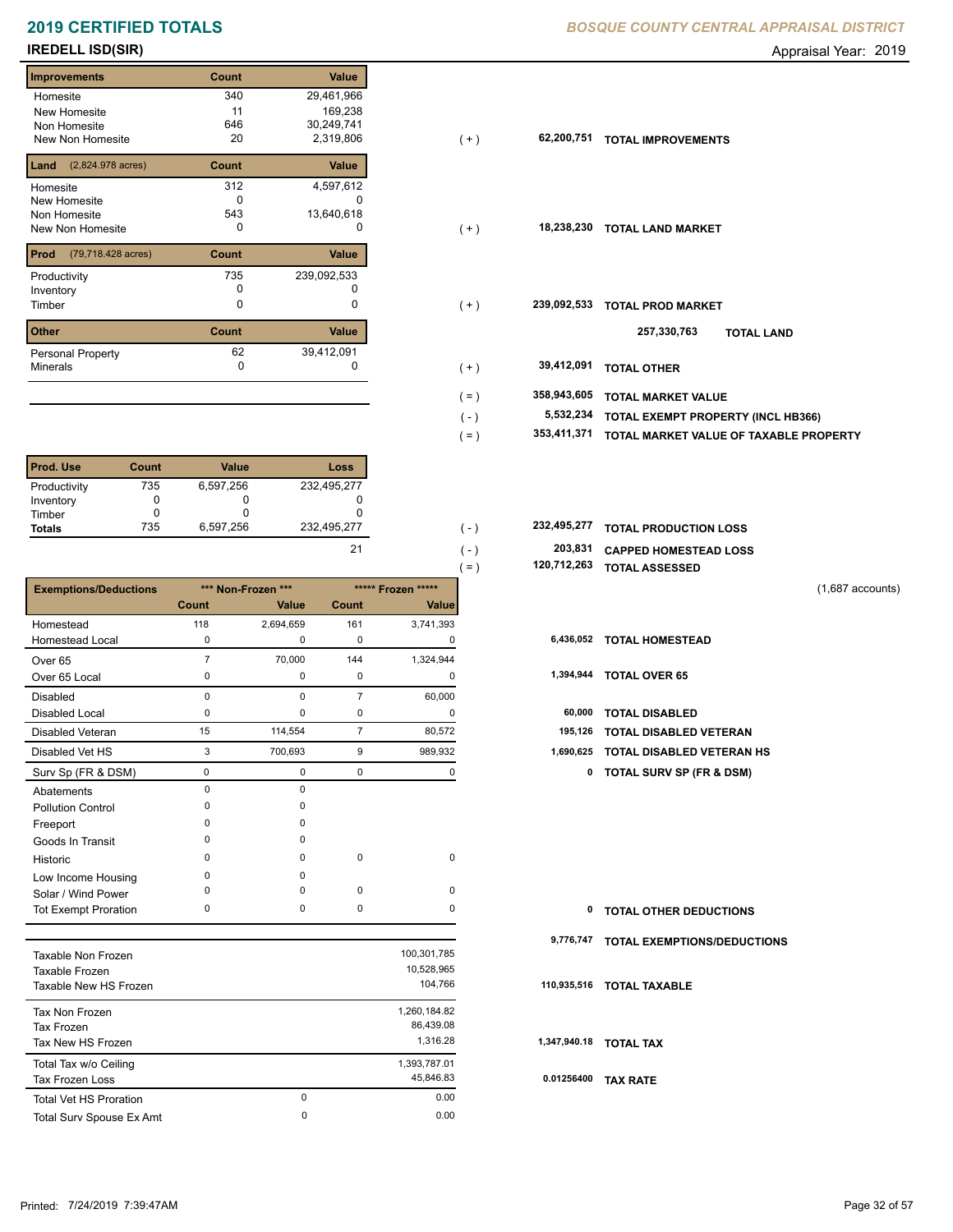**IREDELL ISD(SIR)** Appraisal Year: 2019

| $\vert$ A                           | Count        | <b>Market</b>          | Land               | Prod             | Improvement            | New Hs      | Personal        | <b>Mineral</b>         | Exempt                 |
|-------------------------------------|--------------|------------------------|--------------------|------------------|------------------------|-------------|-----------------|------------------------|------------------------|
| A1 - REAL, RES, SINGLE FAMILY       | 142          | 8,921,987              | 1,259,001          | $\mathbf 0$      | 7,662,986              | 25,000      | $\mathbf 0$     | 0                      | $\Omega$               |
| A2 - REAL, RES, MOBILE HOME         | 22           | 767,687                | 359,320            | 0                | 408,367                | 0           | $\mathbf 0$     | 0                      | O                      |
| A3 - MISC IMPR ON C CODED LOTS      | 18           | 175,457                | 3,375              | 0                | 172,082                | 0           | $\mathbf 0$     | 0                      | $\Omega$               |
| <b>TOTAL</b>                        | 182          | 9,865,131              | 1,621,696          | $\mathbf{0}$     | 8,243,435              | 25,000      | $\mathbf 0$     | 0                      | $\Omega$               |
| B                                   | Count        | <b>Market</b>          | Land               | Prod             | Improvement            | New Hs      | Personal        | <b>Mineral</b>         | Exempt                 |
| <b>B4 - FOURPLEX</b>                | 1            | 12,381                 | 12,381             | $\mathbf 0$      | 0                      | $\mathbf 0$ | $\mathbf 0$     | $\pmb{0}$              | $\mathbf 0$            |
| <b>TOTAL</b>                        | $\mathbf{1}$ | 12,381                 | 12,381             | $\mathbf 0$      | $\mathbf 0$            | $\mathbf 0$ | $\mathbf 0$     | $\mathbf 0$            | $\Omega$               |
| $\overline{c}$                      | Count        | <b>Market</b>          | Land               | Prod             | Improvement            | New Hs      | Personal        | <b>Mineral</b>         | Exempt                 |
| C1 - VACANT URBAN LOTS/TRACTS       | 58           | 387,606                | 371,166            | $\mathbf 0$      | 16,440                 | $\mathbf 0$ | $\mathbf 0$     | $\pmb{0}$              | 1,375                  |
| C3 - VACANT RURAL LOT/TR IN LAKE AI | 2            | 7,524                  | 4,538              | 0                | 2,986                  | $\mathbf 0$ | $\mathbf 0$     | $\mathbf 0$            | $\Omega$               |
| C4 - VACANT RURAL TRACTS/LOTS       | 60           | 4,267,384              | 4,267,384          | 0                | 0                      | 0           | 0               | 0                      | 66,648                 |
| <b>TOTAL</b>                        | 120          | 4,662,514              | 4,643,088          | $\mathbf 0$      | 19,426                 | $\mathbf 0$ | $\mathbf 0$     | $\mathbf 0$            | 68,023                 |
| D                                   | Count        | <b>Market</b>          | Land               | Prod             | Improvement            | New Hs      | Personal        | <b>Mineral</b>         | <b>Exempt</b>          |
| D1 - QUALIFIED AG LAND              | 738          | 238,772,652            | 238,772,652        | 6,566,352        | $\mathbf 0$            | $\mathbf 0$ | $\mathbf 0$     | $\mathbf 0$            | $\Omega$               |
| D2 - FARM/RANCH IMPR ON QUAL AG L   | 232          | 4,761,328              | 910,401            | 30,904           | 3,850,927              | 0           | 0               | $\mathbf 0$            | $\Omega$               |
| <b>TOTAL</b>                        | 970          | 243,533,980            | 239,683,053        | 6,597,256        | 3,850,927              | $\mathbf 0$ | $\mathbf 0$     | $\mathbf 0$            | 0                      |
| $\mathbf{E}$                        | Count        | Market                 | Land               | Prod             | Improvement            | New Hs      | Personal        | <b>Mineral</b>         | Exempt                 |
| E1 - RES IMPR ON ACREAGE            | 335          | 46,735,416             | 4,783,048          | 0                | 41,952,368             | 144,238     | 0               | 0                      | $\Omega$               |
| E2 - MOBILE HOME ON ACREAGE         | 63           | 2,131,860              | 1,069,702          | 0                | 1,062,158              | $\mathbf 0$ | $\mathbf 0$     | 0                      | O                      |
| E3 - OTHER/MISC IMPR ON ACREAGE     | 43           | 348,824                | 0                  | 0                | 348,824                | 0           | $\mathbf 0$     | 0                      | $\Omega$               |
| E4 - NON-QUALIFIED AG LAND          | 87           | 4,731,488              | 4,707,441          | 0                | 24,047                 | 0           | $\mathbf 0$     | 0                      | 12,162                 |
| <b>TOTAL</b>                        | 528          | 53,947,588             | 10,560,191         | $\mathbf 0$      | 43,387,397             | 144,238     | $\mathbf 0$     | 0                      | 12,162                 |
| $\mathsf F$                         | Count        | <b>Market</b>          | Land               | Prod             | Improvement            | New Hs      | Personal        | <b>Mineral</b>         | Exempt                 |
| F1 - REAL, COMM/RETAIL & SVC BUS PF | 30           | 1,148,748              | 132,664            | $\mathbf 0$      | 1,016,084              | $\mathbf 0$ | $\mathbf 0$     | $\mathbf 0$            | 15,139                 |
| <b>TOTAL</b>                        | 30           | 1,148,748              | 132,664            | $\mathbf 0$      | 1,016,084              | $\mathbf 0$ | $\mathbf 0$     | $\mathbf 0$            | 15,139                 |
| IJ                                  | Count        | <b>Market</b>          | Land               | Prod             | Improvement            | New Hs      | Personal        | <b>Mineral</b>         | Exempt                 |
| J2 - GAS DIST SYSTEM, REAL & PP     | 4            | 109,905                | 6,415              | $\mathbf 0$      | 3,400                  | $\mathbf 0$ | 100,090         | 0                      | 0                      |
| J3 - ELECTRIC CO, REAL & PP         | 6            | 29,170,960             | 13,500             | 0                | 6,690                  | 0           | 29,150,770      | 0                      | 0                      |
| J4 - TELEPHONE CO, REAL & PP        | 8            | 454,955                | 2,250              | 0                | 12,255                 | $\mathbf 0$ | 440,450         | 0                      | 310                    |
| J6 - PIPELINES, REAL & PP           | 4            | 9,074,390              | 0                  | 0                | 0                      | 0           | 9,074,390       | $\pmb{0}$              | 0                      |
| J7 - CABLE TV, REAL & PP            | 3            | 14,370                 | 0                  | 0                | 0                      | 0           | 14,370          | 0                      | 430                    |
| <b>TOTAL</b>                        | 25           | 38,824,580             | 22,165             | 0                | 22,345                 | $\mathbf 0$ | 38,780,070      | $\pmb{0}$              | 740                    |
| L                                   | Count        | <b>Market</b>          | Land               | Prod             | Improvement            | New Hs      | Personal        | <b>Mineral</b>         | Exempt                 |
| L1 - PERSONAL, COMM/RETAIL BUS PR   | 40           | 631,806                | $\mathbf 0$        | $\mathbf 0$      | $\mathbf 0$            | $\mathbf 0$ | 631,806         | 0                      | 1,109                  |
| L2 - PERSONAL, IND/MFG BUS PROP     | $\mathbf{1}$ | 150                    | 0                  | 0                | 0                      | $\mathbf 0$ | 150             | 0                      | 150                    |
| <b>TOTAL</b>                        | 41           | 631,956                | 0                  | 0                | $\mathbf 0$            | $\mathbf 0$ | 631,956         | $\pmb{0}$              | 1,259                  |
| M                                   | Count        | <b>Market</b>          | Land               | Prod             | Improvement            | New Hs      | Personal        | <b>Mineral</b>         | Exempt                 |
| M1 - MOBILE HOME (ON NON-OWNED L    | 53           | 880,092                | $\mathbf 0$        | $\mathbf 0$      | 880,092                | 0           | $\pmb{0}$       | $\pmb{0}$              | 0                      |
| <b>TOTAL</b>                        | 53           | 880,092                | 0                  | 0                | 880,092                | $\mathbf 0$ | $\mathbf 0$     | $\mathbf 0$            | 0                      |
| $\mathbf{x}$                        | Count        | <b>Market</b>          | Land               | Prod             | Improvement            | New Hs      | Personal        | <b>Mineral</b>         | Exempt                 |
| XB - BPP UNDER \$500 [11.145]       | 1            | 65                     | 0                  | 0                | $\pmb{0}$              | $\mathbf 0$ | 65              | $\pmb{0}$              | 65                     |
| XR - NONPROFIT WATER [11.30]        | 1            | 12,691                 | 6,770              | 0                | 5,921                  | 0           | $\pmb{0}$       | 0                      | 12,691                 |
|                                     |              |                        |                    |                  |                        |             |                 |                        |                        |
| XV - OTHER EXEMPTIONS               |              |                        |                    |                  |                        | $\mathbf 0$ |                 |                        |                        |
| <b>TOTAL</b>                        | 43<br>45     | 5,423,879<br>5,436,635 | 648,755<br>655,525 | 0<br>$\mathbf 0$ | 4,775,124<br>4,781,045 | $\mathbf 0$ | $\pmb{0}$<br>65 | $\pmb{0}$<br>$\pmb{0}$ | 5,422,155<br>5,434,911 |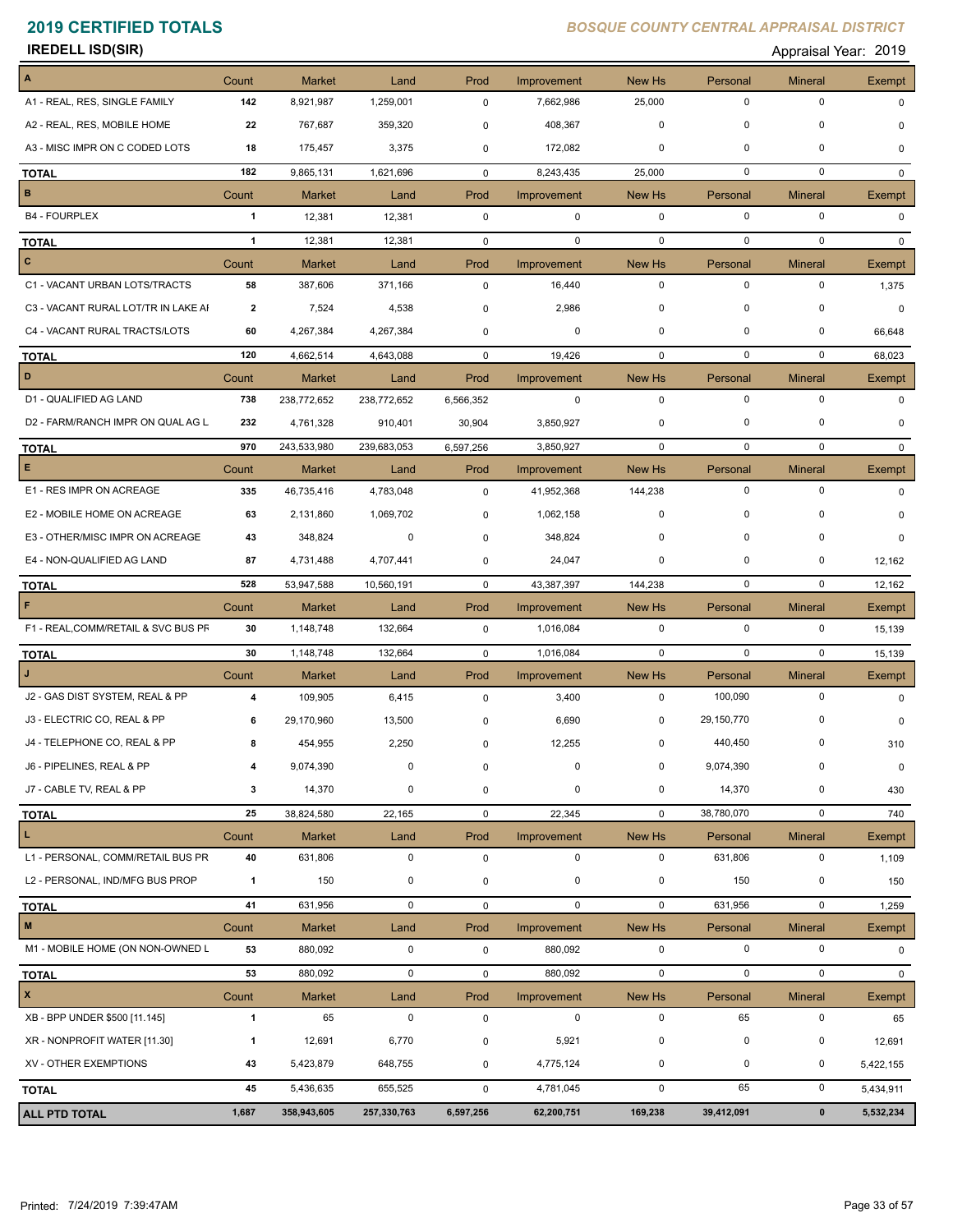## **JONESBORO ISD(SJO) Appraisal Year: 2019 Appraisal Year: 2019**

Е

| <b>Improvements</b>                 | Count        | Value        |
|-------------------------------------|--------------|--------------|
| Homesite                            | 5            | 429,148      |
| New Homesite                        | O            |              |
| Non Homesite                        | 5            | 176,848      |
| New Non Homesite                    | 0            | 0            |
| $(5.000 \text{ acres})$<br>Land     | Count        | Value        |
| Homesite                            | 3            | 8,203        |
| New Homesite                        | O            |              |
| Non Homesite                        | 2            | 9,029        |
| New Non Homesite                    | 0            | O            |
| Prod<br>$(1,047.390 \text{ acres})$ | Count        | <b>Value</b> |
| Productivity                        | 12           | 2,844,970    |
| Inventory                           | <sup>0</sup> |              |
| Timber                              | 0            | 0            |
| <b>Other</b>                        | Count        | <b>Value</b> |
| <b>Personal Property</b>            |              | 41,955       |
| <b>Minerals</b>                     |              | 0            |
|                                     |              |              |

| <b>Prod. Use</b> | Count | <b>Value</b> | Loss      |
|------------------|-------|--------------|-----------|
| Productivity     | 12    | 88,998       | 2,755,972 |
| Inventory        |       |              |           |
| Timber           |       |              |           |
| <b>Totals</b>    | 12    | 88,998       | 2,755,972 |

|                               |              |                    |              |                    | $( = )$ |        | 754,181 TOTAL ASSESSED              |               |
|-------------------------------|--------------|--------------------|--------------|--------------------|---------|--------|-------------------------------------|---------------|
| <b>Exemptions/Deductions</b>  |              | *** Non-Frozen *** |              | ***** Frozen ***** |         |        |                                     | (18 accounts) |
|                               | Count        | Value              | Count        | Value              |         |        |                                     |               |
| Homestead                     | $\mathbf{1}$ | 25,000             | $\mathbf{1}$ | 16,750             |         |        |                                     |               |
| <b>Homestead Local</b>        | 0            | 0                  | 0            | 0                  |         |        | 41,750 TOTAL HOMESTEAD              |               |
| Over <sub>65</sub>            | $\mathbf 0$  | $\mathbf 0$        | $\mathbf{1}$ | 6,700              |         |        |                                     |               |
| Over 65 Local                 | 0            | $\mathbf 0$        | 0            | 0                  |         |        | 6,700 TOTAL OVER 65                 |               |
| <b>Disabled</b>               | $\mathbf 0$  | $\mathbf 0$        | $\mathbf 0$  | 0                  |         |        |                                     |               |
| <b>Disabled Local</b>         | 0            | 0                  | $\pmb{0}$    | 0                  |         | 0      | <b>TOTAL DISABLED</b>               |               |
| <b>Disabled Veteran</b>       | 0            | $\mathbf 0$        | $\mathsf 0$  | 0                  |         | 0      | <b>TOTAL DISABLED VETERAN</b>       |               |
| Disabled Vet HS               | 0            | $\mathbf 0$        | $\pmb{0}$    | $\mathbf 0$        |         | 0      | <b>TOTAL DISABLED VETERAN HS</b>    |               |
| Surv Sp (FR & DSM)            | 0            | $\mathbf 0$        | $\mathbf 0$  | 0                  |         | 0      | <b>TOTAL SURV SP (FR &amp; DSM)</b> |               |
| Abatements                    | $\mathbf 0$  | $\Omega$           |              |                    |         |        |                                     |               |
| <b>Pollution Control</b>      | $\Omega$     | $\Omega$           |              |                    |         |        |                                     |               |
| Freeport                      | $\Omega$     | $\Omega$           |              |                    |         |        |                                     |               |
| Goods In Transit              | O            | $\Omega$           |              |                    |         |        |                                     |               |
| Historic                      | n            | $\Omega$           | $\mathbf 0$  | 0                  |         |        |                                     |               |
| Low Income Housing            | O            | O                  |              |                    |         |        |                                     |               |
| Solar / Wind Power            | O            | $\Omega$           | 0            | 0                  |         |        |                                     |               |
| <b>Tot Exempt Proration</b>   | 0            | 0                  | $\mathbf 0$  | 0                  |         | 0      | <b>TOTAL OTHER DEDUCTIONS</b>       |               |
|                               |              |                    |              |                    |         | 48,450 | TOTAL EXEMPTIONS/DEDUCTIONS         |               |
| Taxable Non Frozen            |              |                    |              | 652,726            |         |        |                                     |               |
| Taxable Frozen                |              |                    |              | 53,005             |         |        |                                     |               |
| Taxable New HS Frozen         |              |                    |              | 0                  |         |        | 705,731 TOTAL TAXABLE               |               |
| Tax Non Frozen                |              |                    |              | 8,133.70           |         |        |                                     |               |
| Tax Frozen                    |              |                    |              | 660.50             |         |        |                                     |               |
| Tax New HS Frozen             |              |                    |              | 0.00               |         |        | 8,794.20 TOTAL TAX                  |               |
| Total Tax w/o Ceiling         |              |                    |              | 8,794.20           |         |        |                                     |               |
| Tax Frozen Loss               |              |                    |              | 0.00               |         |        | 0.01246110 TAX RATE                 |               |
| <b>Total Vet HS Proration</b> |              | $\mathbf 0$        |              | 0.00               |         |        |                                     |               |

Total Surv Spouse Ex Amt 0.00

0

| <b>Improvements</b>                 | Count | Value     |                      |                                         |
|-------------------------------------|-------|-----------|----------------------|-----------------------------------------|
| Homesite                            | 5     | 429,148   |                      |                                         |
| New Homesite                        |       | 0         |                      |                                         |
| Non Homesite                        |       | 176,848   |                      |                                         |
| New Non Homesite                    | 0     | 0         | 605,996<br>$(+)$     | <b>TOTAL IMPROVEMENTS</b>               |
| <b>Land</b> $(5.000 \text{ acres})$ | Count | Value     |                      |                                         |
| Homesite                            | 3     | 8,203     |                      |                                         |
| New Homesite                        |       | 0         |                      |                                         |
| Non Homesite                        |       | 9,029     |                      |                                         |
| New Non Homesite                    | U     | 0         | 17,232<br>$(+)$      | <b>TOTAL LAND MARKET</b>                |
| <b>Prod</b> (1,047.390 acres)       | Count | Value     |                      |                                         |
| Productivity                        | 12    | 2,844,970 |                      |                                         |
| Inventory                           | 0     |           |                      |                                         |
| Timber                              | 0     | 0         | 2,844,970<br>$(+)$   | <b>TOTAL PROD MARKET</b>                |
| <b>Other</b>                        | Count | Value     |                      | 2,862,202<br><b>TOTAL LAND</b>          |
| Personal Property                   |       | 41,955    |                      |                                         |
| Minerals                            |       | 0         | 41,955<br>$(+)$      | <b>TOTAL OTHER</b>                      |
|                                     |       |           | 3,510,153<br>$( = )$ | <b>TOTAL MARKET VALUE</b>               |
|                                     |       |           | $(-)$                | 0<br>TOTAL EXEMPT PROPERTY (INCL HB366) |
|                                     |       |           | 3,510,153            | TOTAL MARKET VALUE OF TAXABLE PROPERTY  |
|                                     |       |           | $( = )$              |                                         |

**TOTAL PRODUCTION LOSS** 2,755,972 **2,755,972**

 $( - )$ 

| $\Omega$ | ( – )      | <sup>0</sup> CAPPED HOMESTEAD LOSS |
|----------|------------|------------------------------------|
|          | $\ell = 1$ | 754,181 TOTAL ASSESSED             |

- -
	-
	- 0 0 0 0 **0 TOTAL DISABLED VETERAN HS**
	- Surv Sp (FR & DSM) 0 0 0 0 **0 TOTAL SURV SP (FR & DSM)**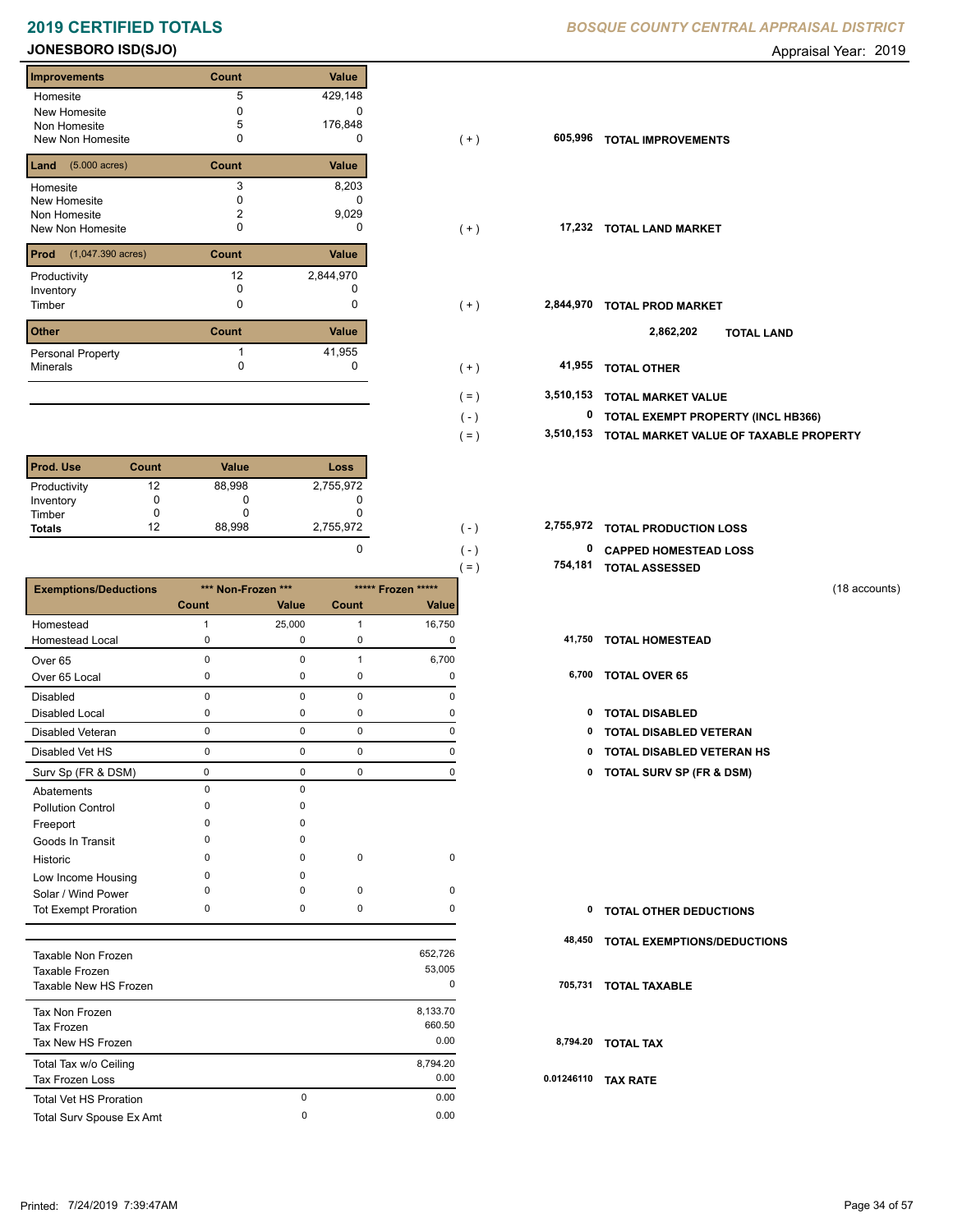**JONESBORO ISD(SJO)** Appraisal Year: 2019

|                                   |       |               |             |             |             |              |             | . .            |               |
|-----------------------------------|-------|---------------|-------------|-------------|-------------|--------------|-------------|----------------|---------------|
| D                                 | Count | <b>Market</b> | Land        | Prod        | Improvement | New Hs       | Personal    | <b>Mineral</b> | <b>Exempt</b> |
| D1 - QUALIFIED AG LAND            | 12    | 2,844,970     | 2,844,970   | 88,998      | 0           | $\mathbf 0$  | $\mathbf 0$ | 0              |               |
| D2 - FARM/RANCH IMPR ON QUAL AG L | 5     | 134,168       | 0           | $\mathbf 0$ | 134,168     | 0            | $\mathbf 0$ | 0              | $\Omega$      |
| <b>TOTAL</b>                      | 17    | 2,979,138     | 2,844,970   | 88,998      | 134,168     | 0            | $\mathbf 0$ | 0              |               |
| Е                                 | Count | <b>Market</b> | Land        | Prod        | Improvement | New Hs       | Personal    | <b>Mineral</b> | Exempt        |
| E1 - RES IMPR ON ACREAGE          | 5     | 482,404       | 10,576      | 0           | 471,828     | $\Omega$     | $\mathbf 0$ | 0              |               |
| E2 - MOBILE HOME ON ACREAGE       |       | 6,656         | 6,656       | $\Omega$    | 0           | 0            | 0           | $\mathbf 0$    | $\Omega$      |
| <b>TOTAL</b>                      | 6     | 489,060       | 17,232      | $\Omega$    | 471,828     | 0            | $\Omega$    | 0              |               |
| L.                                | Count | <b>Market</b> | Land        | Prod        | Improvement | New Hs       | Personal    | <b>Mineral</b> | <b>Exempt</b> |
| L1 - PERSONAL, COMM/RETAIL BUS PR |       | 41,955        | $\mathbf 0$ | 0           | 0           | $\Omega$     | 41,955      | 0              |               |
| <b>TOTAL</b>                      |       | 41,955        | 0           | 0           | 0           | 0            | 41,955      | $\mathbf 0$    |               |
| <b>ALL PTD TOTAL</b>              | 18    | 3,510,153     | 2,862,202   | 88,998      | 605,996     | $\mathbf{0}$ | 41,955      | $\mathbf{0}$   |               |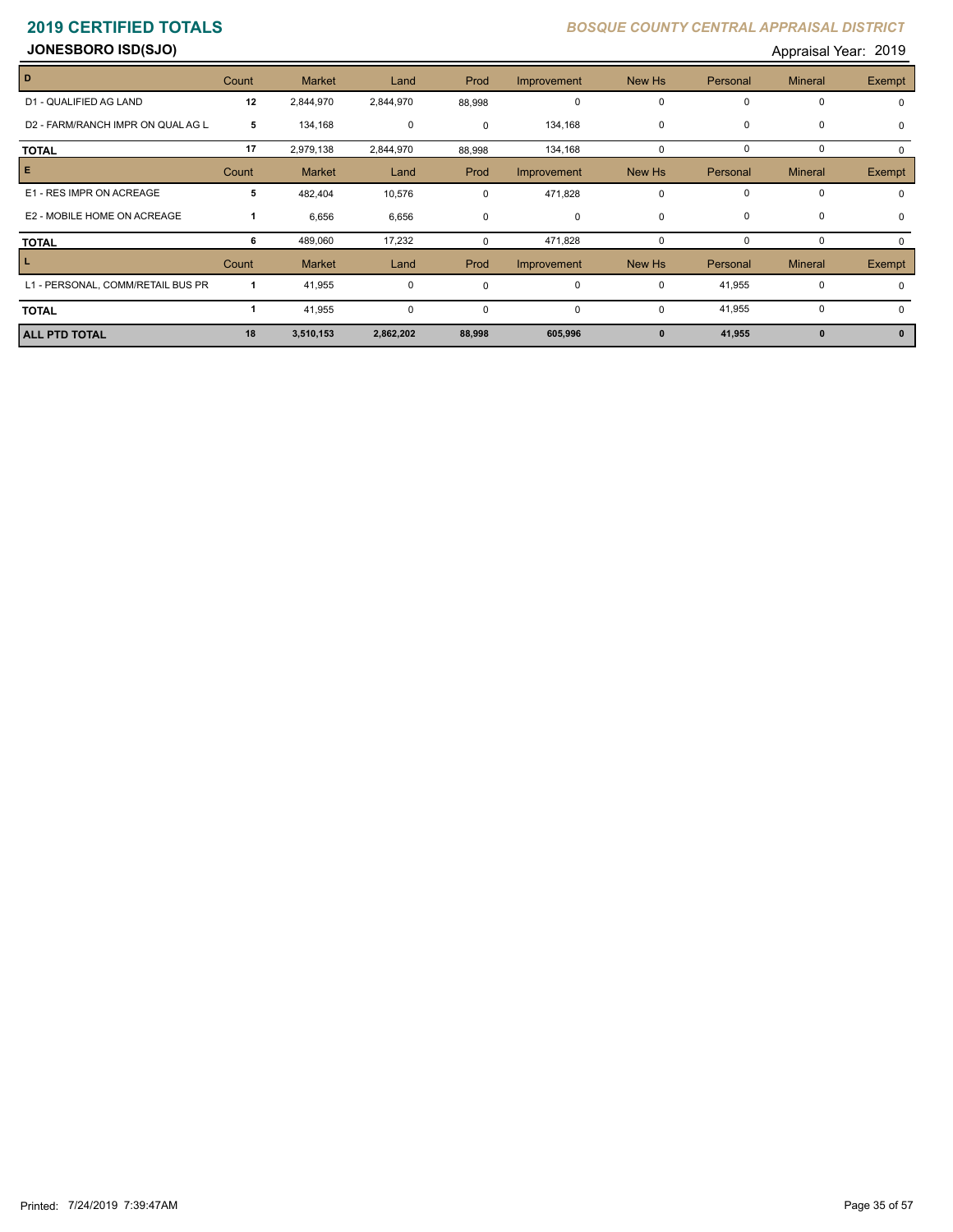# **KOPPERL ISD(SKO)** Appraisal Year: 2019

### **Improvements Count Value Homesite** New Homesite Non Homesite New Non Homesite **TOTAL IMPROVEMENTS** 20 797,604 719 51,999,861 16 575,379 132,221 4 907 45,134,526 **Land** (14,114.065 acres) **Count Value** Homesite New Homesite Non Homesite New Non Homesite **TOTAL CONSUMING MARKET**  669 13,158,447 1,054 45,094,877 **Prod Count Value** (53,160.325 acres) Productivity 140,230,309 463 Inventory 0 0 **Other Count Value** Minerals Personal Property 91 68,532,133

| l Prod. Use   | Count | <b>Value</b> | Loss        |
|---------------|-------|--------------|-------------|
| Productivity  | 463   | 4.494.297    | 135,736,012 |
| Inventory     |       |              |             |
| Timber        |       |              |             |
| <b>Totals</b> | 463   | 4.494.297    | 135,736,012 |

|                              |                |                    |             |                    | ( = )<br>190,379,939 | <b>TOTAL ASSESSED</b>               |                    |
|------------------------------|----------------|--------------------|-------------|--------------------|----------------------|-------------------------------------|--------------------|
| <b>Exemptions/Deductions</b> |                | *** Non-Frozen *** |             | ***** Frozen ***** |                      |                                     | $(2,373$ accounts) |
|                              | Count          | Value              | Count       | Value              |                      |                                     |                    |
| Homestead                    | 258            | 5,744,184          | 358         | 8,276,496          |                      |                                     |                    |
| <b>Homestead Local</b>       | $\mathbf 0$    | 0                  | 0           | 0                  | 14,020,680           | <b>TOTAL HOMESTEAD</b>              |                    |
| Over <sub>65</sub>           | 18             | 170,000            | 300         | 2,799,834          |                      |                                     |                    |
| Over 65 Local                | 0              | 0                  | 0           | 0                  | 2,969,834            | <b>TOTAL OVER 65</b>                |                    |
| <b>Disabled</b>              | $\overline{2}$ | 20,000             | 22          | 197,270            |                      |                                     |                    |
| Disabled Local               | 0              | 0                  | 0           | 0                  | 217,270              | <b>TOTAL DISABLED</b>               |                    |
| <b>Disabled Veteran</b>      | 12             | 103,577            | 15          | 142,497            | 246,074              | TOTAL DISABLED VETERAN              |                    |
| Disabled Vet HS              | $\overline{1}$ | 10,343             | 14          | 1,304,544          | 1,314,887            | <b>TOTAL DISABLED VETERAN HS</b>    |                    |
| Surv Sp (FR & DSM)           | 0              | 0                  | 0           | 0                  | 0                    | <b>TOTAL SURV SP (FR &amp; DSM)</b> |                    |
| Abatements                   | $\mathbf 0$    | 0                  |             |                    |                      |                                     |                    |
| <b>Pollution Control</b>     | $\Omega$       | 0                  |             |                    |                      |                                     |                    |
| Freeport                     | ŋ              | 0                  |             |                    |                      |                                     |                    |
| Goods In Transit             | <sup>0</sup>   | 0                  |             |                    |                      |                                     |                    |
| Historic                     | <sup>0</sup>   | 0                  | $\mathbf 0$ | 0                  |                      |                                     |                    |
| Low Income Housing           | $\Omega$       | 0                  |             |                    |                      |                                     |                    |
| Solar / Wind Power           | $\Omega$       | 0                  | 0           | 0                  |                      |                                     |                    |
| <b>Tot Exempt Proration</b>  | 0              | 0                  | 0           | 0                  | 0                    | <b>TOTAL OTHER DEDUCTIONS</b>       |                    |
|                              |                |                    |             |                    | 18,768,745           | <b>TOTAL EXEMPTIONS/DEDUCTIONS</b>  |                    |
| <b>Taxable Non Frozen</b>    |                |                    |             | 160,218,125        |                      |                                     |                    |
| Taxable Frozen               |                |                    |             | 19,299,538         |                      |                                     |                    |
| Taxable New HS Frozen        |                |                    |             | 93,531             | 179,611,194          | <b>TOTAL TAXABLE</b>                |                    |
| Tax Non Frozen               |                |                    |             | 1,688,538.86       |                      |                                     |                    |

| TAX INUIT FIUZEIT             |   | 1,000,000.00 |      |  |
|-------------------------------|---|--------------|------|--|
| Tax Frozen                    |   | 144.764.04   |      |  |
| Tax New HS Frozen             |   | 985.73       | 1.83 |  |
| Total Tax w/o Ceiling         |   | 1.892.922.42 |      |  |
| <b>Tax Frozen Loss</b>        |   | 58.633.79    | 0.0  |  |
| <b>Total Vet HS Proration</b> | 0 | 0.00         |      |  |
| Total Surv Spouse Ex Amt      | 0 | 0.00         |      |  |

| <b>Improvements</b>                       | Count | Value       |         |             |                                        |
|-------------------------------------------|-------|-------------|---------|-------------|----------------------------------------|
| Homesite                                  | 719   | 51,999,861  |         |             |                                        |
| New Homesite                              | 16    | 575,379     |         |             |                                        |
| Non Homesite                              | 907   | 45,134,526  |         |             |                                        |
| New Non Homesite                          | 20    | 797,604     | $(+)$   | 98,507,370  | <b>TOTAL IMPROVEMENTS</b>              |
| <b>Land</b> $(14, 114.065 \text{ acres})$ | Count | Value       |         |             |                                        |
| Homesite                                  | 669   | 13,158,447  |         |             |                                        |
| New Homesite                              |       | 132,221     |         |             |                                        |
| Non Homesite                              | 1,054 | 45,094,877  |         |             |                                        |
| New Non Homesite                          | 0     | 0           | $(+)$   | 58,385,545  | <b>TOTAL LAND MARKET</b>               |
| <b>Prod</b> $(53, 160.325 \text{ acres})$ | Count | Value       |         |             |                                        |
| Productivity                              | 463   | 140,230,309 |         |             |                                        |
| Inventory                                 | 0     | 0           |         |             |                                        |
| Timber                                    | 0     | 0           | $(+)$   | 140,230,309 | <b>TOTAL PROD MARKET</b>               |
| Other                                     | Count | Value       |         |             | 198,615,854<br><b>TOTAL LAND</b>       |
| Personal Property                         | 91    | 68,532,133  |         |             |                                        |
| Minerals                                  | 0     |             | $(+)$   | 68,532,133  | <b>TOTAL OTHER</b>                     |
|                                           |       |             | $( = )$ | 365,655,357 | <b>TOTAL MARKET VALUE</b>              |
|                                           |       |             | $(-)$   | 30,980,053  | TOTAL EXEMPT PROPERTY (INCL HB366)     |
|                                           |       |             |         |             |                                        |
|                                           |       |             | $( = )$ | 334,675,304 | TOTAL MARKET VALUE OF TAXABLE PROPERTY |

| 135.736.012 | $( - )$       | 135,736,012 TOTAL PRODUCTION LOSS |
|-------------|---------------|-----------------------------------|
| 83          | $($ - $)$     | 559,353 CAPPED HOMESTEAD LOSS     |
|             | $=$ $\lambda$ | 198,379,939 TOTAL ASSESSED        |

| 198,379,939 TOTAL ASSESSED |  |
|----------------------------|--|
|                            |  |

| 217,270 TOTAL DISABLED |  |
|------------------------|--|

| <b>0 TOTAL OTHER DEDUCTIONS</b> |  |
|---------------------------------|--|
|---------------------------------|--|

 **1,834,288.63 TOTAL TAX**

 **0.01053900 TAX RATE**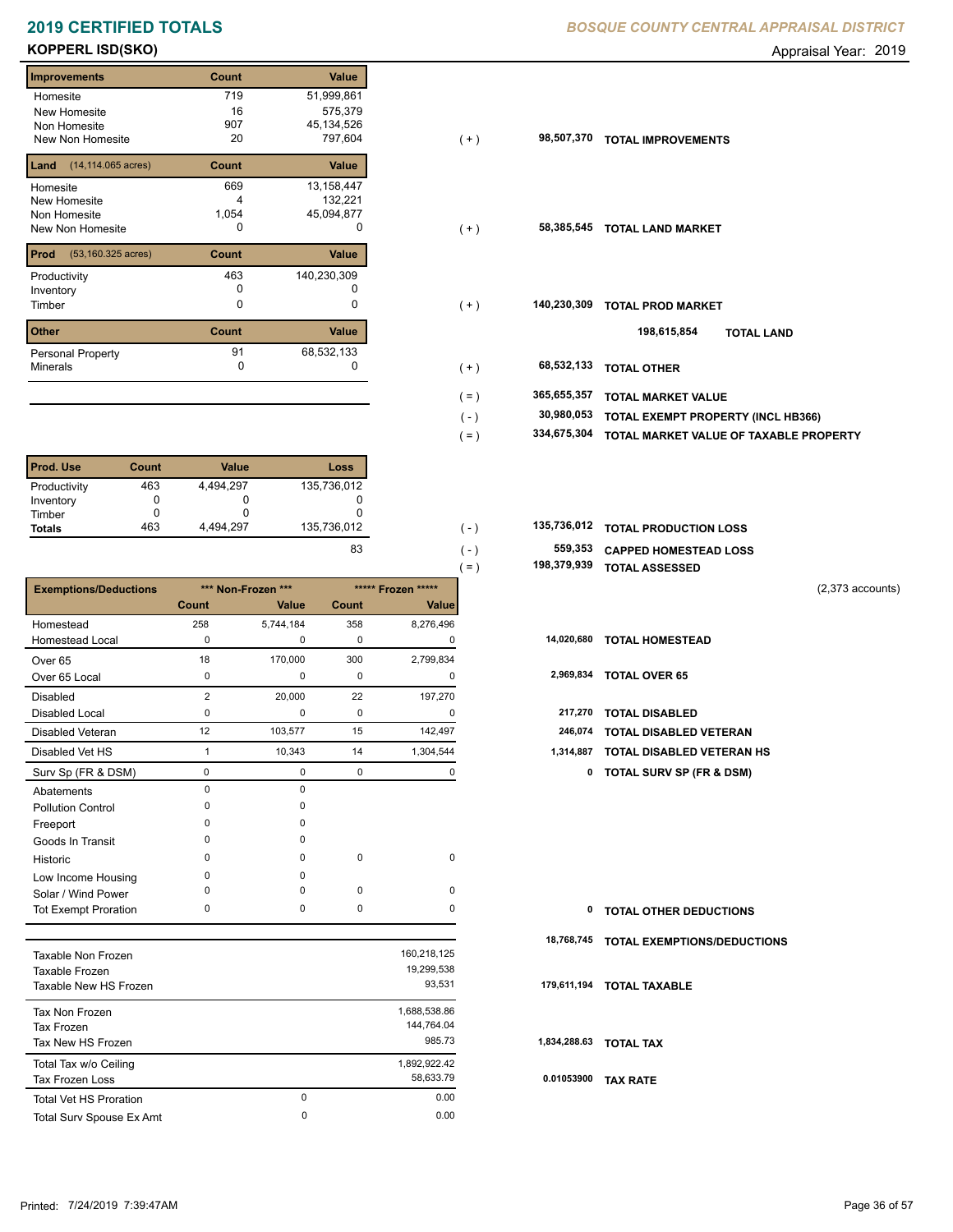**KOPPERL ISD(SKO)** Appraisal Year: 2019

| A                                   | Count          | <b>Market</b>        | Land              | Prod        | Improvement               | New Hs            | Personal    | <b>Mineral</b>                | Exempt        |
|-------------------------------------|----------------|----------------------|-------------------|-------------|---------------------------|-------------------|-------------|-------------------------------|---------------|
| A1 - REAL, RES, SINGLE FAMILY       | 500            | 37, 111, 453         | 8,040,224         | 0           | 29,071,229                | 166,541           | $\pmb{0}$   | $\pmb{0}$                     | 0             |
| A2 - REAL, RES, MOBILE HOME         | 146            | 4,424,730            | 1,982,813         | 0           | 2,441,917                 | 2,162             | 0           | 0                             | 0             |
| A3 - MISC IMPR ON C CODED LOTS      | 113            | 907,356              | 39,210            | 0           | 868,146                   | 0                 | 0           | 0                             | 0             |
| <b>TOTAL</b>                        | 759            | 42,443,539           | 10,062,247        | 0           | 32,381,292                | 168,703           | $\pmb{0}$   | $\mathbf 0$                   | 0             |
| c                                   | Count          | <b>Market</b>        | Land              | Prod        | Improvement               | New Hs            | Personal    | <b>Mineral</b>                | Exempt        |
| C1 - VACANT URBAN LOTS/TRACTS       | 5              | 88,285               | 34,082            | $\mathbf 0$ | 54,203                    | $\mathbf 0$       | $\pmb{0}$   | $\pmb{0}$                     | $\Omega$      |
| C3 - VACANT RURAL LOT/TR IN LAKE AI | 282            | 3,126,792            | 3,118,625         | $\mathbf 0$ | 8,167                     | 0                 | 0           | 0                             | <sup>0</sup>  |
| C4 - VACANT RURAL TRACTS/LOTS       | 61             | 858,229              | 858,229           | $\mathbf 0$ | 0                         | 0                 | 0           | 0                             | 0             |
| <b>TOTAL</b>                        | 348            | 4,073,306            | 4,010,936         | $\mathbf 0$ | 62,370                    | 0                 | $\mathbf 0$ | $\mathbf 0$                   | $\Omega$      |
| D                                   | Count          | <b>Market</b>        | Land              | Prod        | Improvement               | New Hs            | Personal    | <b>Mineral</b>                | <b>Exempt</b> |
| D1 - QUALIFIED AG LAND              | 467            | 140,472,077          | 140,472,077       | 4,493,268   | 0                         | $\mathbf 0$       | $\mathbf 0$ | $\pmb{0}$                     | $\Omega$      |
| D2 - FARM/RANCH IMPR ON QUAL AG L   | 147            | 2,953,704            | 3,507             | 0           | 2,950,197                 | 0                 | 0           | 0                             | 0             |
|                                     | 614            | 143,425,781          |                   |             | 2,950,197                 | 0                 | 0           | $\mathbf 0$                   | 0             |
| <b>TOTAL</b><br>E                   |                |                      | 140,475,584       | 4,493,268   |                           |                   | Personal    |                               |               |
| E1 - RES IMPR ON ACREAGE            | Count<br>356   | Market<br>55,821,793 | Land<br>8,399,748 | Prod<br>0   | Improvement<br>47,422,045 | New Hs<br>368,281 | $\mathbf 0$ | <b>Mineral</b><br>$\mathbf 0$ | Exempt        |
|                                     |                |                      |                   |             |                           |                   | 0           |                               | 1,175,664     |
| E2 - MOBILE HOME ON ACREAGE         | 90             | 3,499,661            | 1,805,370         | 0           | 1,694,291                 | 96,735            |             | 0                             | $\Omega$      |
| E3 - OTHER/MISC IMPR ON ACREAGE     | 44             | 2,669,321            | 84,056            | 0           | 2,585,265                 | 73,881            | $\Omega$    | $\mathbf 0$                   | $\Omega$      |
| E4 - NON-QUALIFIED AG LAND          | 142            | 7,172,484            | 6,771,669         | 1,029       | 400,815                   | 0                 | 0           | $\mathbf 0$                   | 0             |
| <b>TOTAL</b>                        | 632            | 69,163,259           | 17,060,843        | 1,029       | 52,102,416                | 538,897           | 0           | $\mathbf 0$                   | 1,175,664     |
| F                                   | Count          | <b>Market</b>        | Land              | Prod        | Improvement               | New Hs            | Personal    | <b>Mineral</b>                | Exempt        |
| F1 - REAL, COMM/RETAIL & SVC BUS PF | 25             | 4,180,343            | 950,735           | 0           | 3,229,608                 | 0                 | 0           | 0                             | 8,419         |
| F2 - REAL, IND MFG & PROC BUS PROP  | 4              | 335,633              | 335,138           | 0           | 495                       | 0                 | 0           | $\mathbf 0$                   | 0             |
| <b>TOTAL</b>                        | 29             | 4,515,976            | 1,285,873         | $\mathbf 0$ | 3,230,103                 | $\mathbf 0$       | $\mathbf 0$ | $\pmb{0}$                     | 8,419         |
|                                     | Count          | <b>Market</b>        | Land              | Prod        | Improvement               | New Hs            | Personal    | <b>Mineral</b>                | Exempt        |
| J1 - WATER SYSTEMS, REAL & PP       | 5              | 195,663              | 32,659            | 0           | 5,004                     | 0                 | 158,000     | $\pmb{0}$                     | 0             |
| J3 - ELECTRIC CO, REAL & PP         | 8              | 15,981,762           | 320,042           | 0           | 0                         | 0                 | 15,661,720  | 0                             | 0             |
| J4 - TELEPHONE CO, REAL & PP        | 6              | 469,175              | 6,390             | $\mathbf 0$ | 38,465                    | 0                 | 424,320     | 0                             | 280           |
| J5 - RAILROADS, REAL & PP           | $\mathbf{2}$   | 6,216,406            | 66,796            | 0           | 0                         | 0                 | 6,149,610   | $\mathbf 0$                   | 0             |
| J6 - PIPELINES, REAL & PP           | 6              | 16,021,033           | 5,500             | $\mathbf 0$ | 8,843                     | 0                 | 16,006,690  | $\mathbf 0$                   | 0             |
| J7 - CABLE TV, REAL & PP            | $\mathbf{2}$   | 12,910               | 0                 | $\mathsf 0$ | $\pmb{0}$                 | 0                 | 12,910      | $\pmb{0}$                     | 0             |
| J8 - OTHER (DESCRIBE)               | $\mathbf{1}$   | 19,551,870           | 0                 | $\mathbf 0$ | 0                         | 0                 | 19,551,870  | $\pmb{0}$                     | 0             |
| <b>TOTAL</b>                        | 30             | 58,448,819           | 431,387           | $\mathsf 0$ | 52,312                    | $\mathbf 0$       | 57,965,120  | $\mathbf 0$                   | 280           |
| L.                                  | Count          | <b>Market</b>        | Land              | Prod        | Improvement               | New Hs            | Personal    | <b>Mineral</b>                | Exempt        |
| L1 - PERSONAL, COMM/RETAIL BUS PR   | 66             | 2,460,672            | $\mathbf 0$       | $\mathsf 0$ | 0                         | 0                 | 2,460,672   | $\pmb{0}$                     | 2,613         |
| L2 - PERSONAL, IND/MFG BUS PROP     | $\mathbf{2}$   | 8,006,140            | 0                 | $\mathsf 0$ | 0                         | 0                 | 8,006,140   | $\pmb{0}$                     | 310           |
| <b>TOTAL</b>                        | 68             | 10,466,812           | $\mathbf 0$       | $\mathsf 0$ | $\mathsf 0$               | $\mathbf 0$       | 10,466,812  | $\pmb{0}$                     | 2,923         |
| M                                   | Count          | <b>Market</b>        | Land              | Prod        | Improvement               | New Hs            | Personal    | <b>Mineral</b>                | Exempt        |
| M1 - MOBILE HOME (ON NON-OWNED L    | 151            | 2,374,311            | $\mathbf 0$       | $\mathbf 0$ | 2,374,311                 | 0                 | $\pmb{0}$   | $\pmb{0}$                     | 0             |
|                                     | 151            | 2,374,311            | $\mathbf 0$       |             |                           | $\mathbf 0$       | $\mathbf 0$ | $\pmb{0}$                     |               |
| <b>TOTAL</b><br>$\pmb{\mathsf{x}}$  |                |                      |                   | 0           | 2,374,311                 |                   |             |                               | 0             |
|                                     | Count          | <b>Market</b>        | Land              | Prod        | Improvement               | New Hs            | Personal    | <b>Mineral</b>                | Exempt        |
| XB - BPP UNDER \$500 [11.145]       | $\mathbf{2}$   | 201                  | $\mathbf 0$       | $\mathbf 0$ | $\mathbf 0$               | 0                 | 201         | $\pmb{0}$                     | 201           |
| XR - NONPROFIT WATER [11.30]        | $\overline{7}$ | 224,002              | 52,044            | 0           | 71,958                    | 0                 | 100,000     | 0                             | 224,002       |
| XV - OTHER EXEMPTIONS               | 69             | 30,519,351           | 25,236,940        | 0           | 5,282,411                 | 0                 | 0           | 0                             | 29,568,564    |
| <b>TOTAL</b>                        | 78             | 30,743,554           | 25,288,984        | 0           | 5,354,369                 | $\mathbf 0$       | 100,201     | $\pmb{0}$                     | 29,792,767    |
| ALL PTD TOTAL                       | 2,373          | 365,655,357          | 198,615,854       | 4,494,297   | 98,507,370                | 707,600           | 68,532,133  | $\pmb{0}$                     | 30,980,053    |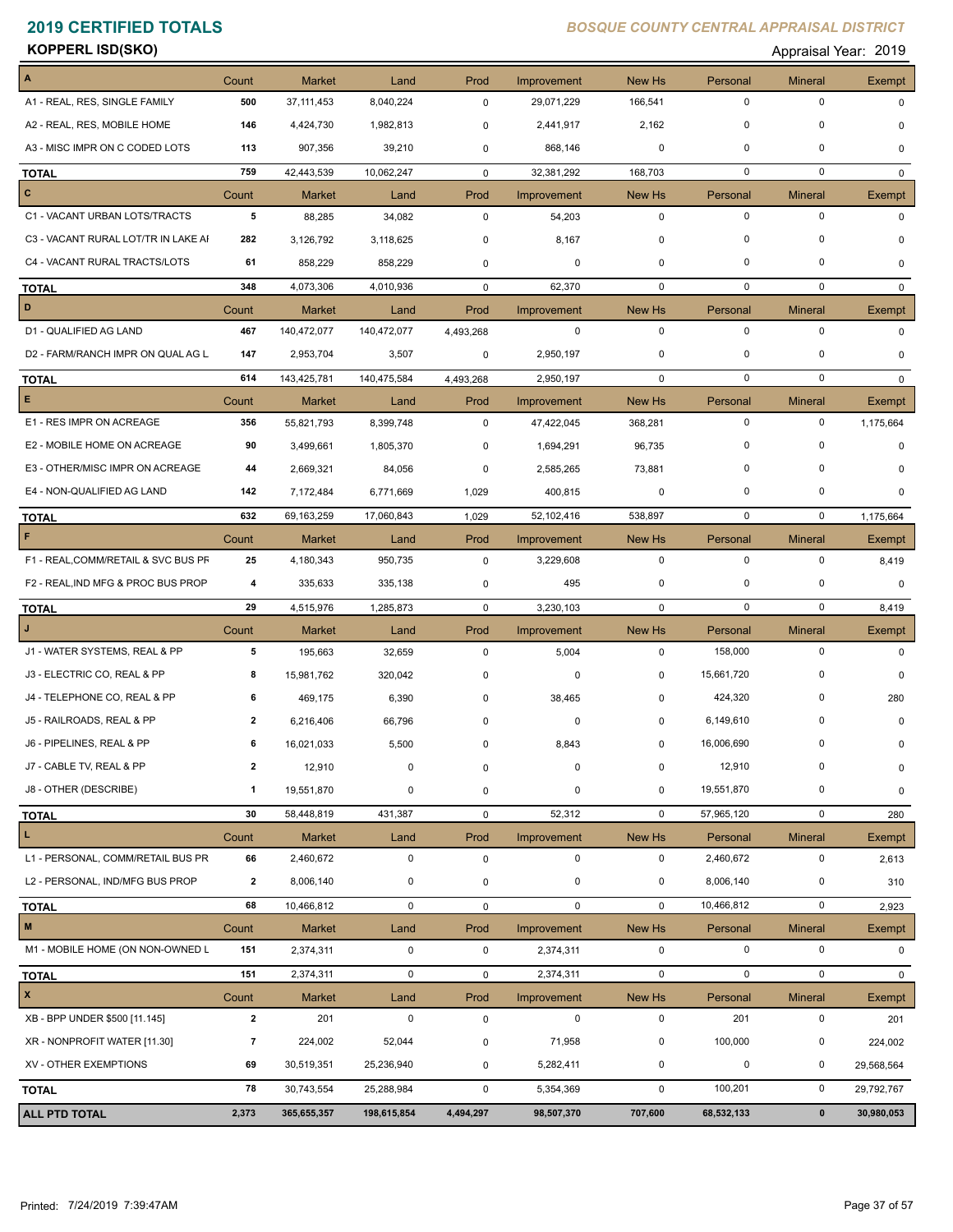# **2019 CERTIFIED TOTALS**

## **MERIDIAN CITY(CME)** Appraisal Year: 2019

### **Improvements Count Value** Homesite New Homesite Non Homesite New Non Homesite **TOTAL IMPROVEMENTS** 5 353,791 309 22,590,201 7 156,914 362 54,141,889 **Land Count Value** (385.940 acres) Homesite New Homesite Non Homesite New Non Homesite **TOTAL CONSUMING MARKET**  307 2,955,899  $\overline{0}$  c 454 6,128,667 **Prod Count Value** (530.038 acres) Productivity 21 1,885,633<br>
Inventory 0 0 0 Inventory<br>Timber 0 0 **Other Count Value** Minerals Personal Property **Exercise 152** 1,885,633 152 19,839,255

| <b>Prod. Use</b> | Count | <b>Value</b> | Loss      |
|------------------|-------|--------------|-----------|
| Productivity     | 21    | 49,371       | 1,836,262 |
| Inventory        |       |              |           |
| Timber           |       |              |           |
| <b>Totals</b>    | 21    | 49,371       | 1,836,262 |

|                               |              |                    |             |                    | $( = )$   | 73,963,518 TOTAL ASSESSED           |                |
|-------------------------------|--------------|--------------------|-------------|--------------------|-----------|-------------------------------------|----------------|
| <b>Exemptions/Deductions</b>  |              | *** Non-Frozen *** |             | ***** Frozen ***** |           |                                     | (947 accounts) |
|                               | <b>Count</b> | Value              | Count       | Value              |           |                                     |                |
| Homestead                     | 0            | $\mathbf 0$        | $\mathbf 0$ | $\mathbf 0$        |           |                                     |                |
| <b>Homestead Local</b>        | $\Omega$     | $\Omega$           | 0           | 0                  | 0         | <b>TOTAL HOMESTEAD</b>              |                |
| Over <sub>65</sub>            | $\mathbf 0$  | $\Omega$           | $\pmb{0}$   | $\Omega$           |           |                                     |                |
| Over 65 Local                 | 0            | 0                  | 0           | 0                  | 0         | <b>TOTAL OVER 65</b>                |                |
| Disabled                      | $\mathbf 0$  | $\Omega$           | $\mathbf 0$ | $\Omega$           |           |                                     |                |
| <b>Disabled Local</b>         | $\mathbf 0$  | 0                  | 0           | 0                  | 0         | <b>TOTAL DISABLED</b>               |                |
| <b>Disabled Veteran</b>       | 5            | 38,993             | 5           | 52,507             | 91,500    | <b>TOTAL DISABLED VETERAN</b>       |                |
| Disabled Vet HS               | 3            | 326,495            | 3           | 243,672            | 570,167   | <b>TOTAL DISABLED VETERAN HS</b>    |                |
| Surv Sp (FR & DSM)            | 0            | $\mathbf 0$        | $\mathbf 0$ | 0                  | 0         | <b>TOTAL SURV SP (FR &amp; DSM)</b> |                |
| Abatements                    | $\mathbf{1}$ | 5,607,288          |             |                    |           |                                     |                |
| <b>Pollution Control</b>      | $\Omega$     | 0                  |             |                    |           |                                     |                |
| Freeport                      | $\Omega$     | $\Omega$           |             |                    |           |                                     |                |
| Goods In Transit              | $\Omega$     | $\Omega$           |             |                    |           |                                     |                |
| Historic                      | O            | $\Omega$           | $\pmb{0}$   | $\pmb{0}$          |           |                                     |                |
| Low Income Housing            | 0            | <sup>0</sup>       |             |                    |           |                                     |                |
| Solar / Wind Power            | O            | $\Omega$           | 0           | 0                  |           |                                     |                |
| <b>Tot Exempt Proration</b>   | 0            | 0                  | 0           | 0                  | 5,607,288 | <b>TOTAL OTHER DEDUCTIONS</b>       |                |
|                               |              |                    |             |                    | 6,268,955 | TOTAL EXEMPTIONS/DEDUCTIONS         |                |
| <b>Taxable Non Frozen</b>     |              |                    |             | 56,760,374         |           |                                     |                |
| Taxable Frozen                |              |                    |             | 10,930,189         |           |                                     |                |
| Taxable New HS Frozen         |              |                    |             | 4,000              |           | 67,694,563 TOTAL TAXABLE            |                |
| Tax Non Frozen                |              |                    |             | 308,256.42         |           |                                     |                |
| <b>Tax Frozen</b>             |              |                    |             | 50,432.44          |           |                                     |                |
| Tax New HS Frozen             |              |                    |             | 21.73              |           | 358,710.59 TOTAL TAX                |                |
| Total Tax w/o Ceiling         |              |                    |             | 367,650.94         |           |                                     |                |
| Tax Frozen Loss               |              |                    |             | 8,940.35           |           | 0.00543200 TAX RATE                 |                |
| <b>Total Vet HS Proration</b> |              | $\mathbf{1}$       |             | 65.87              |           |                                     |                |

Total Surv Spouse Ex Amt 0.00

0

|  | BOSQUE COUNTY CENTRAL APPRAISAL DISTRICT |  |
|--|------------------------------------------|--|

| <b>Improvements</b>                   | Count | Value      |                        |                                         |
|---------------------------------------|-------|------------|------------------------|-----------------------------------------|
| Homesite                              | 309   | 22,590,201 |                        |                                         |
| New Homesite                          |       | 156,914    |                        |                                         |
| Non Homesite                          | 362   | 54,141,889 |                        |                                         |
| New Non Homesite                      | 5     | 353,791    | $(+)$                  | 77,242,795<br><b>TOTAL IMPROVEMENTS</b> |
| <b>Land</b> $(385.940 \text{ acres})$ | Count | Value      |                        |                                         |
| Homesite                              | 307   | 2,955,899  |                        |                                         |
| New Homesite                          | 0     | 0          |                        |                                         |
| Non Homesite                          | 454   | 6,128,667  |                        |                                         |
| New Non Homesite                      | 0     | 0          | $(+)$                  | 9,084,566<br><b>TOTAL LAND MARKET</b>   |
| <b>Prod</b> (530.038 acres)           | Count | Value      |                        |                                         |
| Productivity                          | 21    | 1,885,633  |                        |                                         |
| Inventory                             |       |            |                        |                                         |
| Timber                                | 0     | 0          | $(+)$                  | 1,885,633<br><b>TOTAL PROD MARKET</b>   |
| Other                                 | Count | Value      |                        | 10,970,199<br><b>TOTAL LAND</b>         |
| Personal Property                     | 152   | 19,839,255 |                        |                                         |
| Minerals                              | 0     | 0          | 19,839,255<br>$(+)$    | <b>TOTAL OTHER</b>                      |
|                                       |       |            | 108,052,249<br>$( = )$ | <b>TOTAL MARKET VALUE</b>               |
|                                       |       |            | 32,168,061<br>$(-)$    | TOTAL EXEMPT PROPERTY (INCL HB366)      |
|                                       |       |            | 75,884,188<br>$( = )$  | TOTAL MARKET VALUE OF TAXABLE PROPERTY  |
|                                       |       |            |                        |                                         |

| 1.836.262 | $\sim$                   |          | 1,836,262 TOTAL PRODUCTION LOSS |  |
|-----------|--------------------------|----------|---------------------------------|--|
| 10        | $\overline{\phantom{a}}$ |          | 84,408 CAPPED HOMESTEAD LOSS    |  |
|           |                          | -------- |                                 |  |

| 73,963,518 TOTAL ASSESSED |
|---------------------------|
|                           |

- 
- 
- 
- 3 326,495 3 243,672 **570,167 TOTAL DISABLED VETERAN HS**
	- Surv Sp (FR & DSM) 0 0 0 0 **0 TOTAL SURV SP (FR & DSM)**

|            | 5,607,288 TOTAL OTHER DEDUCTIONS      |
|------------|---------------------------------------|
|            | 6,268,955 TOTAL EXEMPTIONS/DEDUCTIONS |
|            | 67,694,563 TOTAL TAXABLE              |
|            | 358,710.59 TOTAL TAX                  |
| 0.00543200 | <b>TAX RATE</b>                       |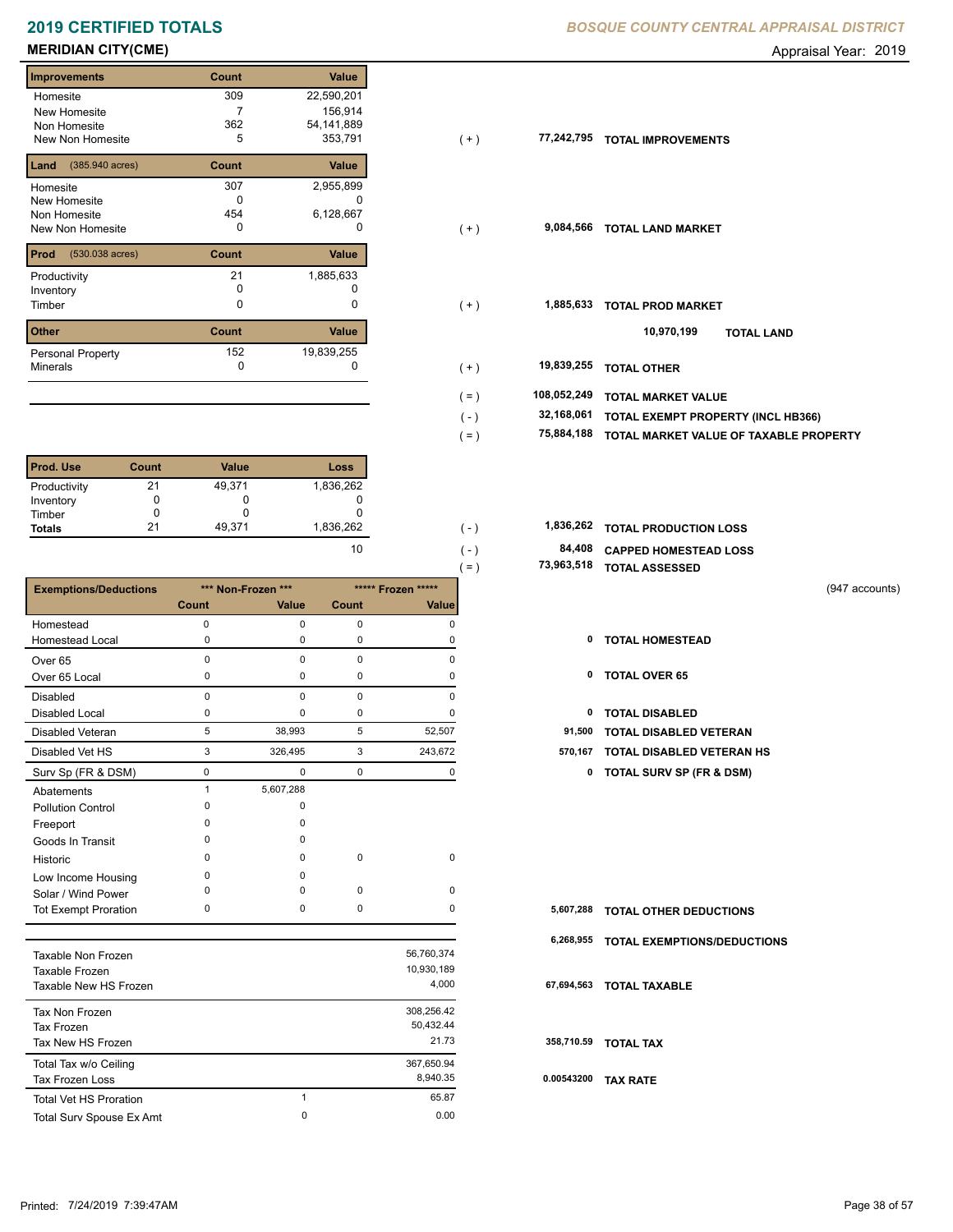**MERIDIAN CITY(CME)** Appraisal Year: 2019

| $\overline{\mathbf{A}}$             | Count          | <b>Market</b> | Land        | Prod        | Improvement | New Hs      | Personal    | <b>Mineral</b> | Exempt        |
|-------------------------------------|----------------|---------------|-------------|-------------|-------------|-------------|-------------|----------------|---------------|
| A1 - REAL, RES, SINGLE FAMILY       | 446            | 32,707,545    | 4,009,694   | 0           | 28,697,851  | 156,914     | $\mathbf 0$ | $\mathbf 0$    | 109,961       |
| A2 - REAL, RES, MOBILE HOME         | 15             | 328,150       | 109,041     | 0           | 219,109     | $\mathbf 0$ | $\pmb{0}$   | $\mathbf 0$    | $\Omega$      |
| A3 - MISC IMPR ON C CODED LOTS      | 25             | 103,367       | 14,635      | 0           | 88,732      | 0           | 0           | 0              | 0             |
| <b>TOTAL</b>                        | 486            | 33,139,062    | 4,133,370   | $\mathbf 0$ | 29,005,692  | 156,914     | $\mathbf 0$ | $\mathbf 0$    | 109,961       |
| $\mathbf B$                         | Count          | <b>Market</b> | Land        | Prod        | Improvement | New Hs      | Personal    | <b>Mineral</b> | Exempt        |
| B1 - REAL, MULTI FAMILY RES, APT    | $\mathbf{1}$   | 133,475       | $\pmb{0}$   | 0           | 133,475     | $\mathbf 0$ | $\mathbf 0$ | $\mathbf 0$    | $\Omega$      |
| B <sub>2</sub> - DUPLEX             | 3              | 312,211       | 15,744      | 0           | 296,467     | 0           | $\mathbf 0$ | $\Omega$       |               |
| <b>B3 - TRIPLEX</b>                 | $\mathbf 1$    | 85,866        | 4,950       | 0           | 80,916      | 0           | $\mathbf 0$ | $\mathbf 0$    | 0             |
| <b>TOTAL</b>                        | 5              | 531,552       | 20,694      | 0           | 510,858     | 0           | 0           | $\mathbf 0$    | $\Omega$      |
| $\mathbf{C}$                        | Count          | Market        | Land        | Prod        | Improvement | New Hs      | Personal    | <b>Mineral</b> | Exempt        |
| C1 - VACANT URBAN LOTS/TRACTS       | 112            | 948,264       | 948,264     | 0           | $\mathbf 0$ | $\mathbf 0$ | $\mathbf 0$ | $\mathbf 0$    | 4,400         |
| C4 - VACANT RURAL TRACTS/LOTS       | $\mathbf{1}$   | 9,000         | 9,000       | 0           | 0           | 0           | 0           | 0              | $\mathbf 0$   |
| <b>TOTAL</b>                        | 113            | 957,264       | 957,264     | $\mathbf 0$ | $\mathbf 0$ | $\mathbf 0$ | $\mathbf 0$ | $\mathbf 0$    | 4,400         |
| D                                   | Count          | <b>Market</b> | Land        | Prod        | Improvement | New Hs      | Personal    | <b>Mineral</b> | Exempt        |
| D1 - QUALIFIED AG LAND              | 21             | 1,885,633     | 1,885,633   | 49,371      | $\mathbf 0$ | $\mathbf 0$ | $\mathbf 0$ | $\mathbf 0$    | $\Omega$      |
| D2 - FARM/RANCH IMPR ON QUAL AG L   | 7              | 97,876        | 0           | 0           | 97,876      | 0           | $\mathbf 0$ | $\Omega$       | 0             |
| <b>TOTAL</b>                        | 28             | 1,983,509     | 1,885,633   | 49,371      | 97,876      | $\mathbf 0$ | $\mathbf 0$ | $\mathbf 0$    | $\mathbf{0}$  |
| E                                   | Count          | Market        | Land        | Prod        | Improvement | New Hs      | Personal    | <b>Mineral</b> | <b>Exempt</b> |
| E1 - RES IMPR ON ACREAGE            | 11             | 1,304,874     | 236,204     | $\mathbf 0$ | 1,068,670   | $\mathbf 0$ | $\mathbf 0$ | $\mathbf 0$    | 0             |
| E2 - MOBILE HOME ON ACREAGE         | $\mathbf{1}$   | 102,113       | 86,270      | 0           | 15,843      | 0           | $\mathbf 0$ | 0              | O             |
| E4 - NON-QUALIFIED AG LAND          | 5              | 153,912       | 153,912     | 0           | 0           | 0           | $\mathbf 0$ | 0              | 0             |
| <b>TOTAL</b>                        | 17             | 1,560,899     | 476,386     | $\mathbf 0$ | 1,084,513   | $\mathbf 0$ | $\mathbf 0$ | $\mathbf 0$    | $\Omega$      |
| F                                   | Count          | <b>Market</b> | Land        | Prod        | Improvement | New Hs      | Personal    | <b>Mineral</b> | Exempt        |
| F1 - REAL, COMM/RETAIL & SVC BUS PF | 82             | 14,338,318    | 1,366,164   | 0           | 12,972,154  | $\mathbf 0$ | $\mathbf 0$ | 0              | 27,263        |
| F2 - REAL, IND MFG & PROC BUS PROP  | 6              | 2,977,802     | 248,588     | 0           | 2,729,214   | 0           | 0           | 0              | 0             |
| <b>TOTAL</b>                        | 88             | 17,316,120    | 1,614,752   | $\mathbf 0$ | 15,701,368  | $\mathbf 0$ | $\mathbf 0$ | $\mathbf 0$    | 27,263        |
|                                     | Count          | <b>Market</b> | Land        | Prod        | Improvement | New Hs      | Personal    | <b>Mineral</b> | Exempt        |
| J2 - GAS DIST SYSTEM, REAL & PP     | $\mathbf{1}$   | 709,560       | $\mathbf 0$ | 0           | $\mathbf 0$ | $\mathbf 0$ | 709,560     | $\mathbf 0$    |               |
| J3 - ELECTRIC CO, REAL & PP         | 6              | 2,237,725     | 388,263     | 0           | 62,572      | 0           | 1,786,890   | $\mathbf 0$    | O             |
| J4 - TELEPHONE CO, REAL & PP        | 3              | 305,890       | 4,225       | $\pmb{0}$   | 59,445      | 0           | 242,220     | 0              | 0             |
| J5 - RAILROADS, REAL & PP           | $\overline{2}$ | 1,205,665     | 52,870      | $\mathbf 0$ | 295         | 0           | 1,152,500   | $\Omega$       | $\mathbf 0$   |
| J6 - PIPELINES, REAL & PP           | $\mathbf{1}$   | 160,580       | $\pmb{0}$   | 0           | $\mathbf 0$ | $\mathbf 0$ | 160,580     | 0              | 0             |
| J7 - CABLE TV, REAL & PP            | 3              | 41,150        | 0           | 0           | 0           | 0           | 41,150      | 0              | 0             |
| <b>TOTAL</b>                        | 16             | 4,660,570     | 445,358     | $\mathbf 0$ | 122,312     | $\mathbf 0$ | 4,092,900   | $\mathbf 0$    | $\mathbf{0}$  |
| $\mathbf L$                         | Count          | <b>Market</b> | Land        | Prod        | Improvement | New Hs      | Personal    | <b>Mineral</b> | Exempt        |
| L1 - PERSONAL, COMM/RETAIL BUS PR   | 133            | 4,168,358     | 0           | 0           | 0           | $\mathbf 0$ | 4,168,358   | $\mathbf 0$    | 3,412         |
| L2 - PERSONAL, IND/MFG BUS PROP     | 4              | 11,557,126    | 0           | 0           | 0           | 0           | 11,557,126  | 0              | 370           |
| <b>TOTAL</b>                        | 137            | 15,725,484    | $\mathsf 0$ | 0           | $\mathbf 0$ | $\mathbf 0$ | 15,725,484  | $\mathbf 0$    | 3,782         |
| $\mathbf M$                         | Count          | <b>Market</b> | Land        | Prod        | Improvement | New Hs      | Personal    | <b>Mineral</b> | Exempt        |
| M1 - MOBILE HOME (ON NON-OWNED L    | 18             | 134,273       | $\mathsf 0$ | 0           | 134,273     | $\mathbf 0$ | $\mathbf 0$ | $\mathbf 0$    | $\mathbf{0}$  |
| <b>TOTAL</b>                        | 18             | 134,273       | $\mathbf 0$ | 0           | 134,273     | $\mathbf 0$ | $\pmb{0}$   | $\mathbf 0$    | $\mathbf{0}$  |
| $\mathbf{s}$                        | Count          | Market        | Land        | Prod        | Improvement | New Hs      | Personal    | <b>Mineral</b> | Exempt        |
| S - SPECIAL INVENTORY               | $\mathbf{2}$   | 14,539        | $\pmb{0}$   | $\mathbf 0$ | 0           | $\mathbf 0$ | 14,539      | 0              | 0             |
| <b>TOTAL</b>                        | $\mathbf{2}$   | 14,539        | $\mathbf 0$ | $\mathbf 0$ | $\mathbf 0$ | $\mathbf 0$ | 14,539      | $\mathbf 0$    | $\mathbf{0}$  |
| $\mathbf{x}$                        | Count          | Market        | Land        | Prod        | Improvement | New Hs      | Personal    | <b>Mineral</b> | Exempt        |
| XB - BPP UNDER \$500 [11.145]       | $\overline{2}$ | 6,332         | $\mathbf 0$ | $\mathsf 0$ | 0           | $\mathbf 0$ | 6,332       | $\mathsf 0$    | 10            |
| XE - CHAR HOUS DVLP ORG [11.182]    | 8              | 1,508,725     | 102,682     | 0           | 1,406,043   | 0           | 0           | 0              | 1,508,725     |
| XV - OTHER EXEMPTIONS               | 62             | 30,513,920    | 1,334,060   | $\mathbf 0$ | 29,179,860  | $\mathbf 0$ | 0           | 0              | 30,513,920    |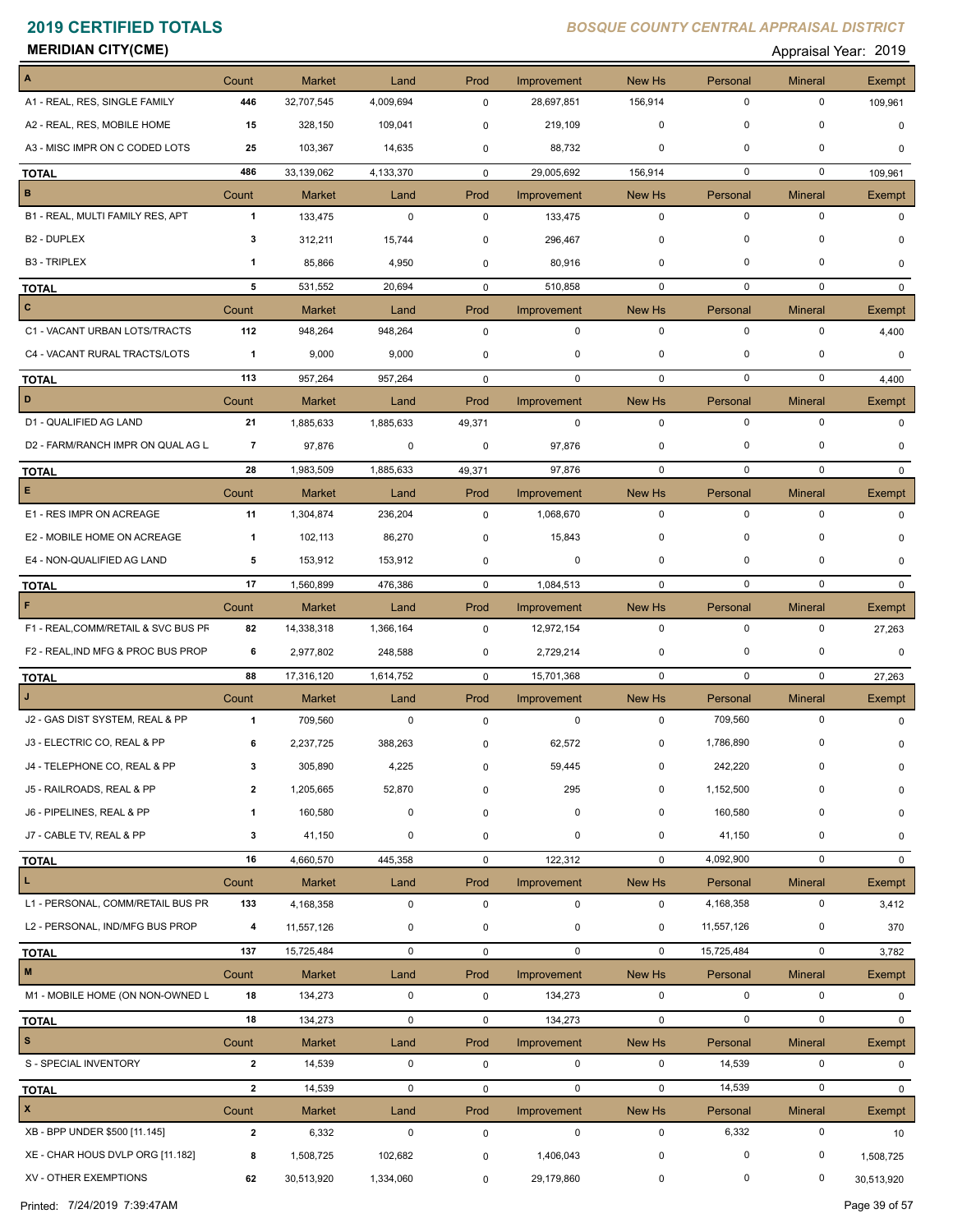| <b>MERIDIAN CITY(CME)</b> |     |             |            |        |            |         |            | Appraisal Year: | 2019       |
|---------------------------|-----|-------------|------------|--------|------------|---------|------------|-----------------|------------|
| <b>TOTAL</b>              | 72  | 32.028.977  | .436.742   |        | 30,585,903 |         | 6,332      |                 | 32,022,655 |
| <b>ALL PTD TOTAL</b>      | 947 | 108,052,249 | 10,970,199 | 49,371 | 77.242.795 | 156,914 | 19,839,255 |                 | 32,168,061 |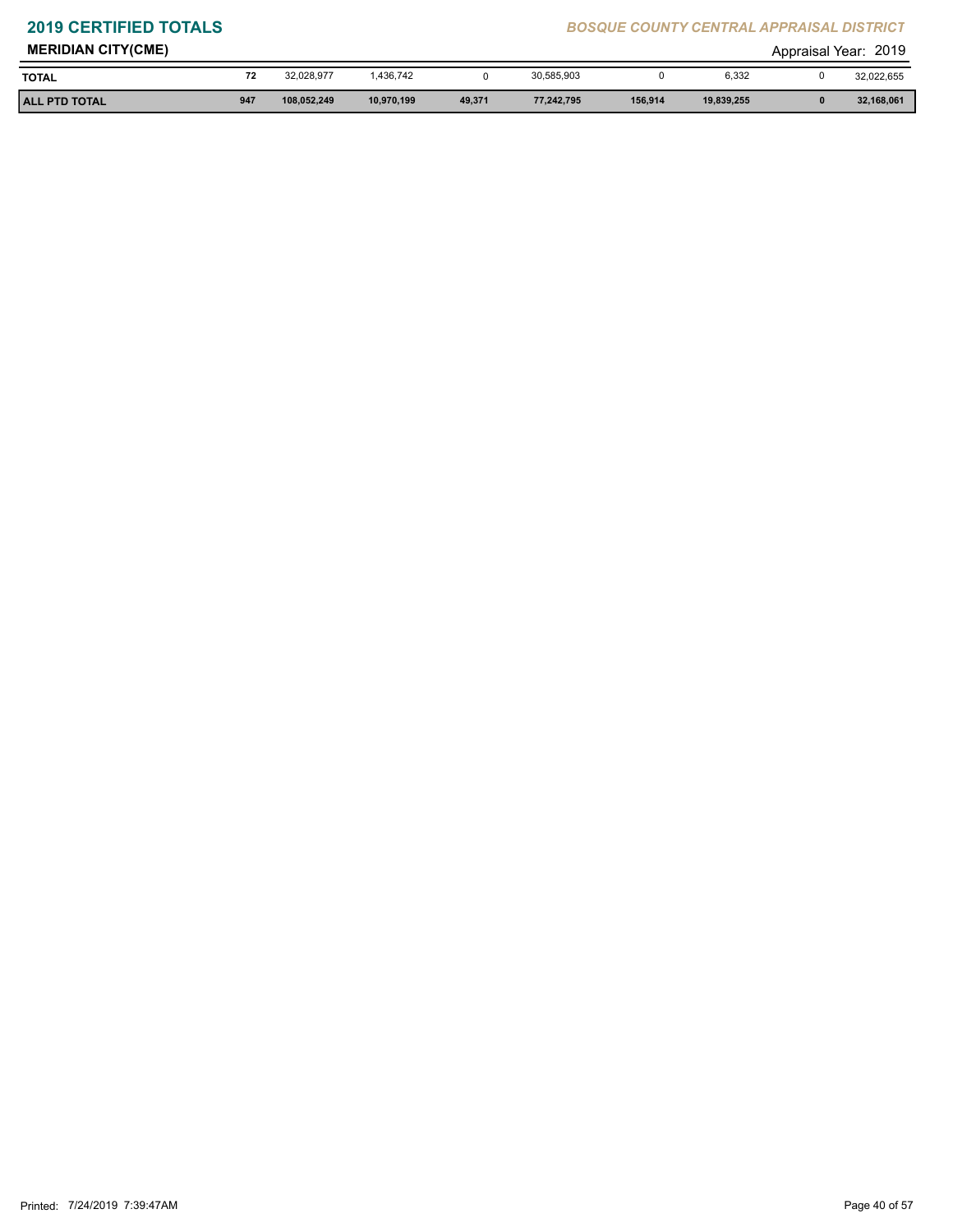# **MERIDIAN ISD(SME)** Appraisal Year: 2019

| <b>Improvements</b>        | Count | <b>Value</b> |
|----------------------------|-------|--------------|
| Homesite                   | 749   | 77,745,337   |
| New Homesite               | 17    | 1,011,473    |
| Non Homesite               | 1,139 | 103,988,367  |
| New Non Homesite           | 28    | 2,479,141    |
| (4,783.195 acres)<br>Land  | Count | Value        |
| Homesite                   | 727   | 10,781,026   |
| <b>New Homesite</b>        | 3     | 166,089      |
| Non Homesite               | 1,177 | 25,708,977   |
| <b>New Non Homesite</b>    | 0     | 0            |
| Prod<br>(85,938.377 acres) | Count | Value        |
| Productivity               | 945   | 266,338,514  |
| Inventory                  |       |              |
| Timber                     | 0     | 0            |
| <b>Other</b>               | Count | Value        |
| Personal Property          | 239   | 42,737,234   |
| <b>Minerals</b>            | 0     | O            |

| l Prod. Use   | Count | Value     | Loss        |
|---------------|-------|-----------|-------------|
| Productivity  | 945   | 7,076,495 | 259,262,019 |
| Inventory     |       |           |             |
| Timber        |       |           |             |
| <b>Totals</b> | 945   | 7,076,495 | 259,262,019 |

|                              |                |                    |             |                    | $( = )$ | 231,107,510 | <b>TOTAL ASSESSED</b>               |                     |
|------------------------------|----------------|--------------------|-------------|--------------------|---------|-------------|-------------------------------------|---------------------|
| <b>Exemptions/Deductions</b> |                | *** Non-Frozen *** |             | ***** Frozen ***** |         |             |                                     | $(3, 113$ accounts) |
|                              | Count          | Value              | Count       | Value              |         |             |                                     |                     |
| Homestead                    | 273            | 6,703,542          | 370         | 9,011,345          |         |             |                                     |                     |
| <b>Homestead Local</b>       | $\mathbf 0$    | 0                  | 0           | 0                  |         |             | 15,714,887 TOTAL HOMESTEAD          |                     |
| Over <sub>65</sub>           | 20             | 185,000            | 335         | 3,274,974          |         |             |                                     |                     |
| Over 65 Local                | 0              | 0                  | 0           | 0                  |         |             | 3,459,974 TOTAL OVER 65             |                     |
| <b>Disabled</b>              | $\overline{2}$ | 20,000             | 21          | 180,656            |         |             |                                     |                     |
| <b>Disabled Local</b>        | 0              | 0                  | 0           | 0                  |         | 200,656     | <b>TOTAL DISABLED</b>               |                     |
| <b>Disabled Veteran</b>      | 13             | 95,152             | 16          | 167,729            |         | 262,881     | <b>TOTAL DISABLED VETERAN</b>       |                     |
| Disabled Vet HS              | $\overline{7}$ | 792,306            | 17          | 1,619,482          |         | 2,411,788   | <b>TOTAL DISABLED VETERAN HS</b>    |                     |
| Surv Sp (FR & DSM)           | 0              | 0                  | 0           | 0                  |         | 0           | <b>TOTAL SURV SP (FR &amp; DSM)</b> |                     |
| Abatements                   | $\mathbf 0$    | $\Omega$           |             |                    |         |             |                                     |                     |
| <b>Pollution Control</b>     | $\Omega$       | 0                  |             |                    |         |             |                                     |                     |
| Freeport                     | $\Omega$       | 0                  |             |                    |         |             |                                     |                     |
| Goods In Transit             | $\Omega$       | 0                  |             |                    |         |             |                                     |                     |
| Historic                     | $\Omega$       | 0                  | $\mathbf 0$ | $\mathbf 0$        |         |             |                                     |                     |
| Low Income Housing           | $\Omega$       | 0                  |             |                    |         |             |                                     |                     |
| Solar / Wind Power           | 0              | 0                  | $\mathbf 0$ | 0                  |         |             |                                     |                     |
| <b>Tot Exempt Proration</b>  | 0              | 0                  | $\mathbf 0$ | 0                  |         | 0           | <b>TOTAL OTHER DEDUCTIONS</b>       |                     |
|                              |                |                    |             |                    |         | 22,050,186  | <b>TOTAL EXEMPTIONS/DEDUCTIONS</b>  |                     |
| <b>Taxable Non Frozen</b>    |                |                    |             | 174,887,991        |         |             |                                     |                     |
| Taxable Frozen               |                |                    |             | 33,793,041         |         |             |                                     |                     |
| Taxable New HS Frozen        |                |                    |             | 376,292            |         | 209,057,324 | <b>TOTAL TAXABLE</b>                |                     |
| Tax Non Frozen               |                |                    |             | 2,413,342.90       |         |             |                                     |                     |
| <b>Tax Frozen</b>            |                |                    |             | 335,781.92         |         |             |                                     |                     |
| Tax New HS Frozen            |                |                    |             | 5,088.75           |         |             | 2,754,213.57 TOTAL TAX              |                     |
| Total Tax w/o Ceiling        |                |                    |             | 2,884,879.77       |         |             |                                     |                     |
| <b>Tax Frozen Loss</b>       |                |                    |             | 130,666.20         |         |             | 0.01380000 TAX RATE                 |                     |

Total Surv Spouse Ex Amt 0.00

1 111.57 0

| <b>Improvements</b>                     | Count | Value       |         |             |                                        |
|-----------------------------------------|-------|-------------|---------|-------------|----------------------------------------|
| Homesite                                | 749   | 77,745,337  |         |             |                                        |
| New Homesite                            | 17    | 1,011,473   |         |             |                                        |
| Non Homesite                            | 1,139 | 103,988,367 |         |             |                                        |
| New Non Homesite                        | 28    | 2,479,141   | $(+)$   | 185,224,318 | <b>TOTAL IMPROVEMENTS</b>              |
| <b>Land</b> $(4,783.195 \text{ acres})$ | Count | Value       |         |             |                                        |
| Homesite                                | 727   | 10,781,026  |         |             |                                        |
| New Homesite                            | 3     | 166,089     |         |             |                                        |
| Non Homesite                            | 1,177 | 25,708,977  |         |             |                                        |
| New Non Homesite                        | 0     | 0           | $(+)$   | 36,656,092  | <b>TOTAL LAND MARKET</b>               |
| <b>Prod</b> (85,938.377 acres)          | Count | Value       |         |             |                                        |
| Productivity                            | 945   | 266,338,514 |         |             |                                        |
| Inventory                               | 0     | 0           |         |             |                                        |
| Timber                                  | 0     | 0           | $(+)$   | 266,338,514 | <b>TOTAL PROD MARKET</b>               |
| Other                                   | Count | Value       |         |             | 302,994,606<br><b>TOTAL LAND</b>       |
| Personal Property                       | 239   | 42,737,234  |         |             |                                        |
| Minerals                                | 0     |             | $(+)$   | 42,737,234  | <b>TOTAL OTHER</b>                     |
|                                         |       |             | $( = )$ | 530,956,158 | <b>TOTAL MARKET VALUE</b>              |
|                                         |       |             | $(-)$   | 40,308,916  | TOTAL EXEMPT PROPERTY (INCL HB366)     |
|                                         |       |             |         | 490,647,242 | TOTAL MARKET VALUE OF TAXABLE PROPERTY |
|                                         |       |             | $( = )$ |             |                                        |

| 259.262.019 | $( - )$       | 259,262,019 TOTAL PRODUCTION LOSS |
|-------------|---------------|-----------------------------------|
| 29          | ( – )         | 277,713 CAPPED HOMESTEAD LOSS     |
|             | $=$ $\lambda$ | 231,107,510 TOTAL ASSESSED        |

```
(3,113 accounts)
```

| 15,714,887 TOTAL HOMESTEAD |  |
|----------------------------|--|
|                            |  |

| 3,459,974 | <b>TOTAL OVER 65</b> |  |
|-----------|----------------------|--|
|-----------|----------------------|--|

| 200,656 TOTAL DISABLED |  |
|------------------------|--|

| 262,881 | <b>TOTAL DISABLED VETERAN</b> |
|---------|-------------------------------|
|---------|-------------------------------|

- 7 792,306 17 1,619,482 **2,411,788 TOTAL DISABLED VETERAN HS**
	- Surv Sp (FR & DSM) 0 0 0 0 **0 TOTAL SURV SP (FR & DSM)**

|  | <b>0 TOTAL OTHER DEDUCTIONS</b> |  |
|--|---------------------------------|--|
|--|---------------------------------|--|

```
 0.01380000 TAX RATE
```
Total Vet HS Proration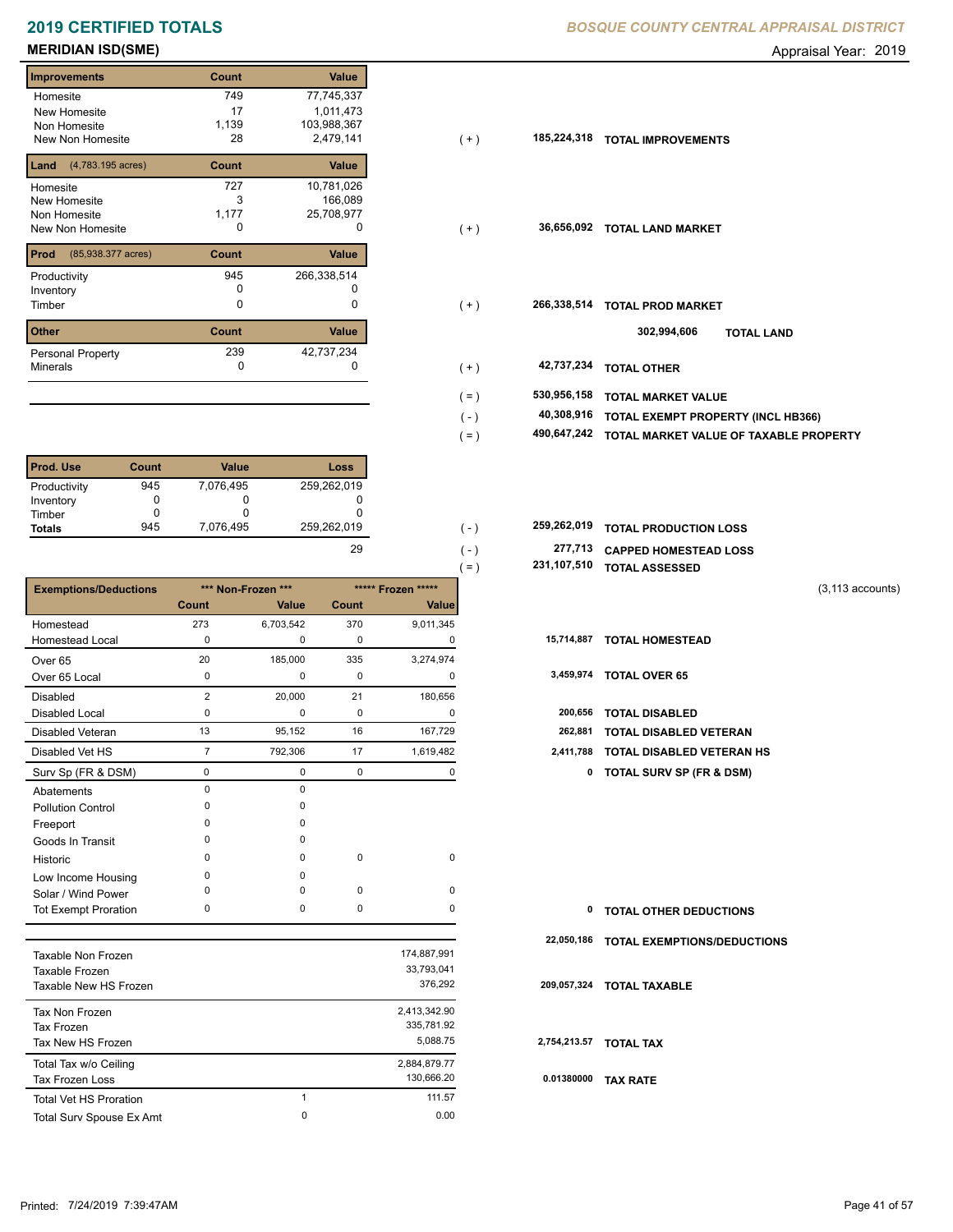**MERIDIAN ISD(SME)** Appraisal Year: 2019

| A                                                                                                                                                                      | Count          | <b>Market</b>           | Land         | Prod                | Improvement      | <b>New Hs</b>         | Personal           | <b>Mineral</b>      | Exempt             |
|------------------------------------------------------------------------------------------------------------------------------------------------------------------------|----------------|-------------------------|--------------|---------------------|------------------|-----------------------|--------------------|---------------------|--------------------|
| A1 - REAL, RES, SINGLE FAMILY                                                                                                                                          | 708            | 65,897,718              | 10,806,969   | $\mathbf 0$         | 55,090,749       | 286,813               | 0                  | 0                   | 109,961            |
| A2 - REAL, RES, MOBILE HOME                                                                                                                                            | 36             | 835,587                 | 318,998      | 0                   | 516,589          | 0                     | 0                  | 0                   | 0                  |
| A3 - MISC IMPR ON C CODED LOTS                                                                                                                                         | 49             | 331,911                 | 18,788       | 0                   | 313,123          | 0                     | $\Omega$           | 0                   | 0                  |
| <b>TOTAL</b>                                                                                                                                                           | 793            | 67,065,216              | 11, 144, 755 | 0                   | 55,920,461       | 286,813               | 0                  | 0                   | 109,961            |
| в                                                                                                                                                                      | Count          | Market                  | Land         | Prod                | Improvement      | New Hs                | Personal           | <b>Mineral</b>      | <b>Exempt</b>      |
| B1 - REAL, MULTI FAMILY RES, APT                                                                                                                                       | $\mathbf{1}$   | 133,475                 | 0            | 0                   | 133,475          | 0                     | 0                  | $\mathbf 0$         | 0                  |
| B <sub>2</sub> - DUPLEX                                                                                                                                                | 5              | 522,964                 | 27,477       | 0                   | 495,487          | 0                     | 0                  | 0                   | 0                  |
| <b>B3 - TRIPLEX</b>                                                                                                                                                    | 1              | 85,866                  | 4,950        | 0                   | 80,916           | $\mathbf 0$           | 0                  | 0                   | 0                  |
| <b>TOTAL</b>                                                                                                                                                           | $\overline{7}$ | 742,305                 | 32,427       | $\mathbf 0$         | 709,878          | 0                     | 0                  | $\mathbf 0$         | $\mathbf{0}$       |
| $\mathbf{C}$                                                                                                                                                           | Count          | Market                  | Land         | Prod                | Improvement      | New Hs                | Personal           | <b>Mineral</b>      | Exempt             |
| C1 - VACANT URBAN LOTS/TRACTS                                                                                                                                          | 114            | 999,421                 | 999,421      | $\mathbf 0$         | 0                | 0                     | 0                  | 0                   | 4,400              |
| C3 - VACANT RURAL LOT/TR IN LAKE AI                                                                                                                                    | 150            | 1,680,167               | 1,680,167    | 0                   | 0                | $\mathbf 0$           | 0                  | 0                   | 3,600              |
| C4 - VACANT RURAL TRACTS/LOTS                                                                                                                                          | 30             | 431,165                 | 398,309      | 0                   | 32,856           | 0                     | 0                  | 0                   | 0                  |
| <b>TOTAL</b>                                                                                                                                                           | 294            | 3,110,753               | 3,077,897    | $\mathbf 0$         | 32,856           | $\mathbf 0$           | $\mathbf 0$        | 0                   | 8,000              |
| D                                                                                                                                                                      | Count          | Market                  | Land         | Prod                | Improvement      | <b>New Hs</b>         | Personal           | <b>Mineral</b>      | Exempt             |
| D1 - QUALIFIED AG LAND                                                                                                                                                 | 943            | 266,011,761             | 266,011,761  | 7,065,930           | 0                | $\mathbf 0$           | $\pmb{0}$          | $\mathbf 0$         | 0                  |
| D2 - FARM/RANCH IMPR ON QUAL AG L                                                                                                                                      | 275            | 4,710,800               | 382,037      | 9,047               | 4,328,763        | 0                     | 0                  | 0                   | 0                  |
| <b>TOTAL</b>                                                                                                                                                           | 1,218          | 270,722,561             | 266,393,798  | 7,074,977           | 4,328,763        | $\mathbf 0$           | $\pmb{0}$          | $\mathbf 0$         | 0                  |
| Е                                                                                                                                                                      | Count          | Market                  | Land         | Prod                | Improvement      | New Hs                | Personal           | <b>Mineral</b>      | Exempt             |
| E1 - RES IMPR ON ACREAGE                                                                                                                                               | 441            | 77,716,465              | 6,968,036    | $\mathbf 0$         | 70,748,429       | 777,677               | 0                  | $\mathbf 0$         | 0                  |
| E2 - MOBILE HOME ON ACREAGE                                                                                                                                            | 55             | 2,224,485               | 956,111      | 0                   | 1,268,374        | 113,072               | 0                  | 0                   | 0                  |
| E3 - OTHER/MISC IMPR ON ACREAGE                                                                                                                                        | 29             | 546,348                 | 3,248        | 0                   | 543,100          | 0                     | 0                  | 0                   | 194,432            |
| E4 - NON-QUALIFIED AG LAND                                                                                                                                             | 107            | 4,550,186               | 4,549,539    | 1,518               | 647              | 0                     | 0                  | 0                   | 113,727            |
| <b>TOTAL</b>                                                                                                                                                           | 632            | 85,037,484              | 12,476,934   | 1,518               | 72,560,550       | 890,749               | 0                  | $\mathbf 0$         | 308,159            |
| F                                                                                                                                                                      | Count          | Market                  | Land         | Prod                | Improvement      | New Hs                | Personal           | <b>Mineral</b>      | Exempt             |
| F1 - REAL, COMM/RETAIL & SVC BUS PF                                                                                                                                    | 105            | 16,779,779              | 1,922,608    | 0                   | 14,857,171       | $\mathbf 0$           | $\pmb{0}$          | $\mathbf 0$         | 27,263             |
| F2 - REAL, IND MFG & PROC BUS PROP                                                                                                                                     | 10             | 3,640,071               | 315,296      | 0                   | 3,324,775        | 0                     | 0                  | 0                   | 0                  |
| TOTAL                                                                                                                                                                  | 115            | 20,419,850              | 2,237,904    | 0                   | 18,181,946       | 0                     | 0                  | $\mathbf 0$         | 27,263             |
| J                                                                                                                                                                      | Count          | Market                  | Land         | Prod                | Improvement      | New Hs                | Personal           | <b>Mineral</b>      | Exempt             |
| J1 - WATER SYSTEMS, REAL & PP                                                                                                                                          | 6              |                         |              |                     |                  |                       |                    |                     |                    |
| J2 - GAS DIST SYSTEM, REAL & PP                                                                                                                                        |                | 154,877                 | 10,200       | 0                   | 3,677            | 0                     | 141,000            | 0                   | 0                  |
|                                                                                                                                                                        | 3              | 739,349                 | 2,599        | 0                   | 3,430            | 0                     | 733,320            | 0                   | 0                  |
|                                                                                                                                                                        | 13             | 13,979,823              | 410,010      | 0                   | 79,373           | 0                     | 13,490,440         | 0                   | 0                  |
|                                                                                                                                                                        | 10             | 1,242,733               | 35,725       | 0                   | 74,878           | 0                     | 1,132,130          | 0                   | 250                |
|                                                                                                                                                                        | 3              | 7,929,845               | 52,870       | 0                   | 295              | 0                     | 7,876,680          | 0                   | 0                  |
|                                                                                                                                                                        | $\mathbf{2}$   | 1,253,080               | 0            | 0                   | 0                | 0                     | 1,253,080          | 0                   | 0                  |
|                                                                                                                                                                        | 4              | 75,790                  | 0            | 0                   | 0                | 0                     | 75,790             | 0                   | 0                  |
|                                                                                                                                                                        | 41             | 25,375,497              | 511,404      | 0                   | 161,653          | 0                     | 24,702,440         | $\mathbf 0$         | 250                |
| J3 - ELECTRIC CO, REAL & PP<br>J4 - TELEPHONE CO, REAL & PP<br>J5 - RAILROADS, REAL & PP<br>J6 - PIPELINES, REAL & PP<br>J7 - CABLE TV, REAL & PP<br><b>TOTAL</b><br>L | Count          | Market                  | Land         | Prod                | Improvement      | New Hs                | Personal           | <b>Mineral</b>      | Exempt             |
|                                                                                                                                                                        | 194            | 5,292,935               | 0            | $\pmb{0}$           | 0                | $\mathbf 0$           | 5,292,935          | 0                   | 3,062              |
|                                                                                                                                                                        | 8              | 12,609,346              | 0            | 0                   | 0                | 0                     | 12,609,346         | 0                   | 370                |
|                                                                                                                                                                        | 202            | 17,902,281              | $\mathbf 0$  | 0                   | $\mathbf 0$      | 0                     | 17,902,281         | $\mathbf 0$         | 3,432              |
| L1 - PERSONAL, COMM/RETAIL BUS PR<br>L2 - PERSONAL, IND/MFG BUS PROP<br><b>TOTAL</b><br>M                                                                              | Count          | <b>Market</b>           | Land         | Prod                | Improvement      | New Hs                | Personal           | <b>Mineral</b>      | Exempt             |
| M1 - MOBILE HOME (ON NON-OWNED L                                                                                                                                       | 59             | 692,857                 | 0            | $\mathbf 0$         | 692,857          | 0                     | 0                  | $\mathsf 0$         | 0                  |
|                                                                                                                                                                        | 59             | 692,857                 | $\mathbf 0$  | 0                   | 692,857          | $\mathbf 0$           | 0                  | $\mathbf 0$         | 0                  |
| <b>TOTAL</b><br>s                                                                                                                                                      |                |                         |              |                     |                  |                       |                    |                     |                    |
| S - SPECIAL INVENTORY                                                                                                                                                  | Count<br>4     | <b>Market</b><br>29,181 | Land<br>0    | Prod<br>$\mathbf 0$ | Improvement<br>0 | New Hs<br>$\mathbf 0$ | Personal<br>29,181 | <b>Mineral</b><br>0 | <b>Exempt</b><br>0 |
| <b>TOTAL</b>                                                                                                                                                           | 4              | 29,181                  | 0            | $\mathbf 0$         | 0                | $\mathbf 0$           | 29,181             | 0                   | 0                  |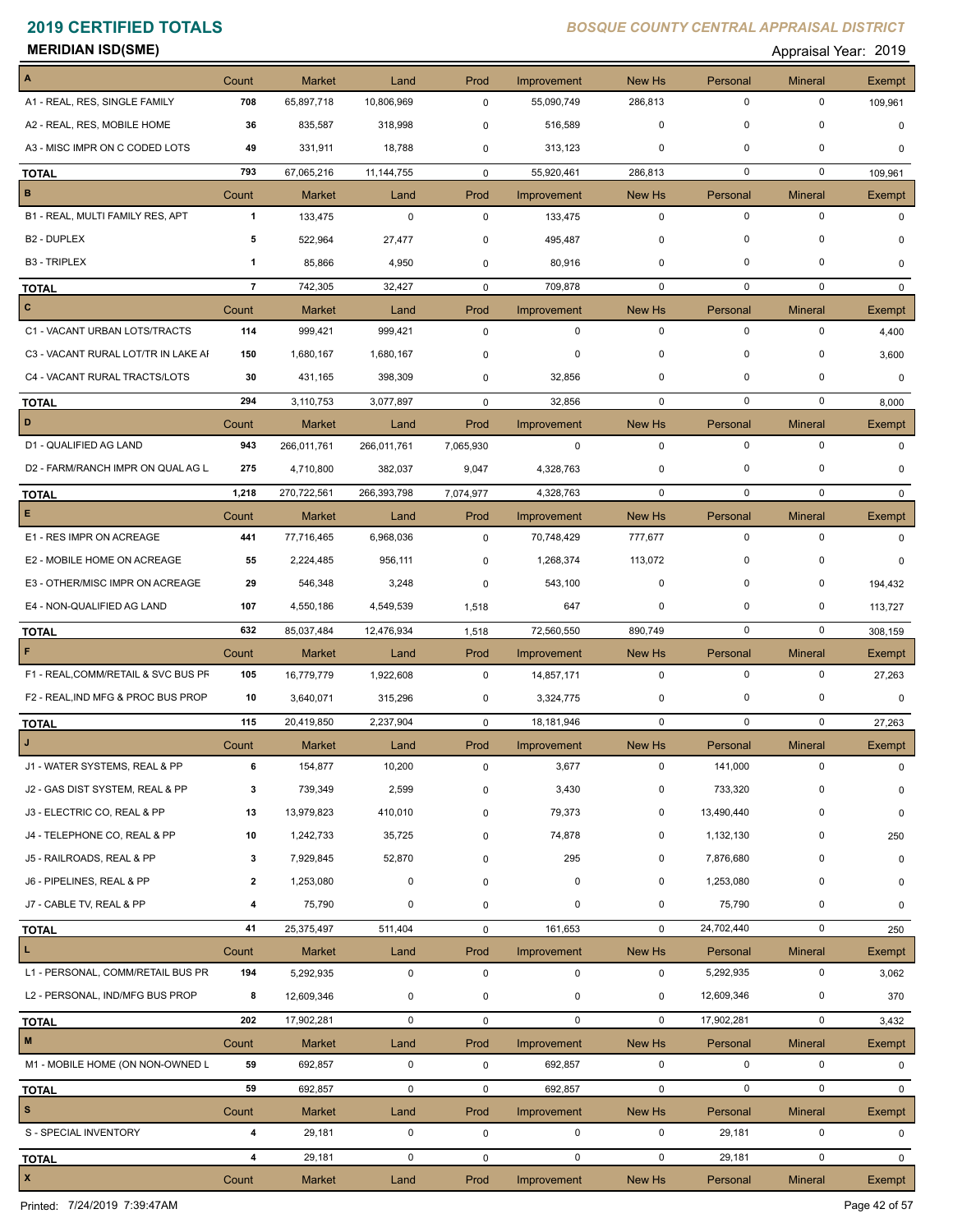| <b>MERIDIAN ISD(SME)</b>         |       |             |             |           |             |           |            |   | Appraisal Year: 2019 |
|----------------------------------|-------|-------------|-------------|-----------|-------------|-----------|------------|---|----------------------|
| XB - BPP UNDER \$500 [11.145]    |       | 6,332       | 0           | 0         | 0           | U         | 6,332      |   | 10                   |
| XE - CHAR HOUS DVLP ORG [11.182] | 8     | 1,508,725   | 102,682     | $\Omega$  | 1,406,043   | 0         | 0          | 0 | 1,508,725            |
| XR - NONPROFIT WATER [11.30]     |       | 182.810     | 48,544      | 0         | 37,266      | υ         | 97,000     | 0 | 182,810              |
| XV - OTHER EXEMPTIONS            | 97    | 38,160,306  | 6,968,261   | $\Omega$  | 31.192.045  | 0         | 0          |   | 38,160,306           |
| <b>TOTAL</b>                     | 114   | 39,858,173  | 7.119.487   | $\Omega$  | 32,635,354  | υ         | 103.332    |   | 39,851,851           |
| ALL PTD TOTAL                    | 3,113 | 530,956,158 | 302,994,606 | 7,076,495 | 185,224,318 | 1,177,562 | 42,737,234 |   | 40,308,916           |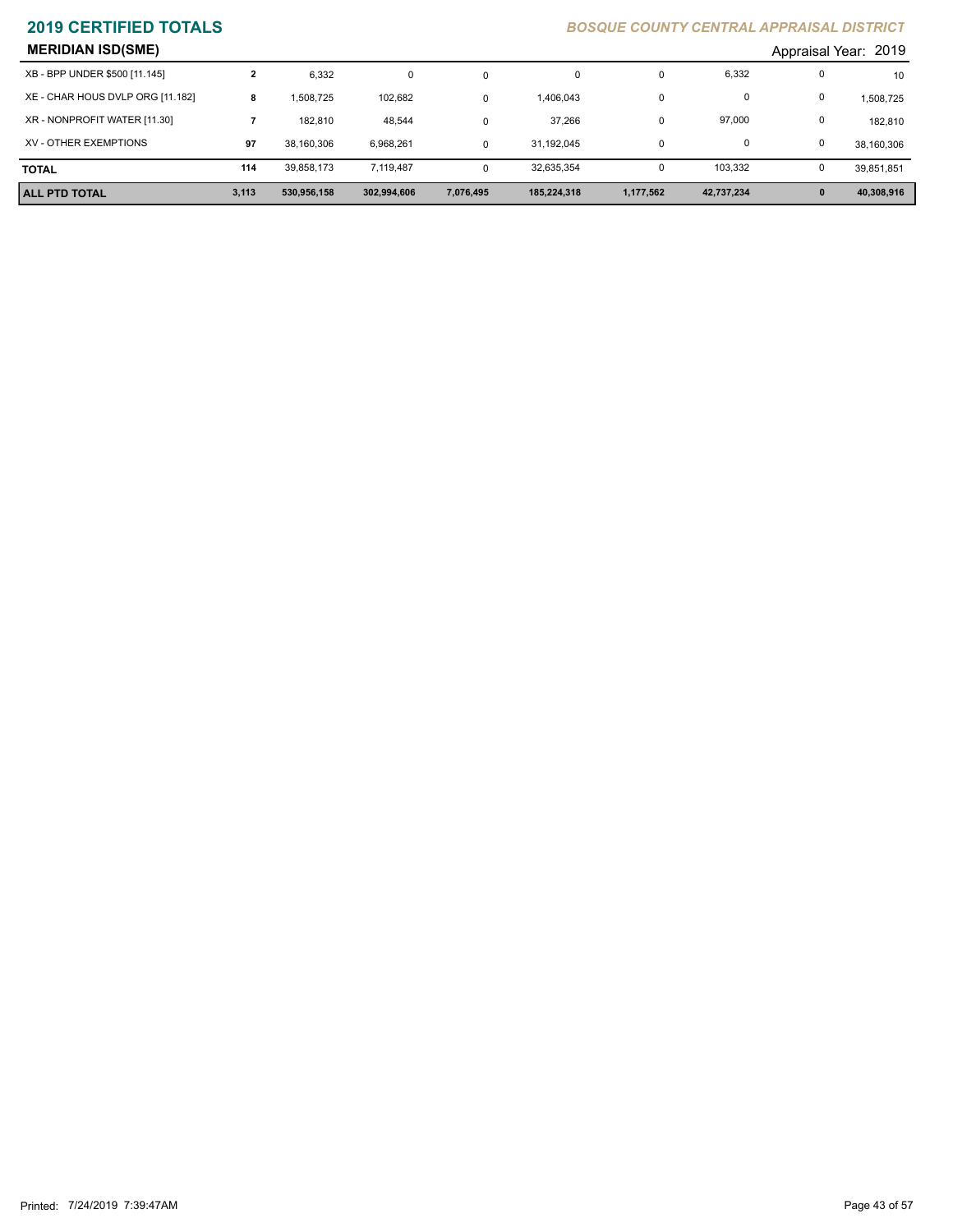### **MORGAN CITY(CMO)** Appraisal Year: 2019

### **Improvements Count Value Homesite** New Homesite Non Homesite New Non Homesite **TOTAL IMPROVEMENTS** 3 15,548 86 3,311,419 2 14,908 55,176 1 164 6,662,257 **Land Count Value** (71.499 acres) Homesite New Homesite Non Homesite New Non Homesite **TOTAL CONSUMING MARKET**  84 634,860 290 1,945,138 **Prod Count Value** (156.568 acres) Productivity 13 537,191<br>
Inventory 0 0 Inventory 0 0 **Other Count Value** Minerals Personal Property 537,191 32 1,386,650

| <b>Prod. Use</b> | Count | <b>Value</b> | Loss    |
|------------------|-------|--------------|---------|
| Productivity     | 13    | 17,264       | 519,927 |
| Inventory        |       | U            |         |
| Timber           |       |              |         |
| <b>Totals</b>    | 13    | 17.264       | 519,927 |

|                                 |                |                    |             |                    | 10,053,079<br>$( = )$ | <b>TOTAL ASSESSED</b>               |                |
|---------------------------------|----------------|--------------------|-------------|--------------------|-----------------------|-------------------------------------|----------------|
| <b>Exemptions/Deductions</b>    |                | *** Non-Frozen *** |             | ***** Frozen ***** |                       |                                     | (452 accounts) |
|                                 | <b>Count</b>   | Value              | Count       | Value              |                       |                                     |                |
| Homestead                       | $\pmb{0}$      | $\mathbf 0$        | $\mathbf 0$ | 0                  |                       |                                     |                |
| <b>Homestead Local</b>          | 0              | 0                  | 0           | $\Omega$           | $\mathbf 0$           | <b>TOTAL HOMESTEAD</b>              |                |
| Over <sub>65</sub>              | 0              | $\mathbf 0$        | $\mathbf 0$ | 0                  |                       |                                     |                |
| Over 65 Local                   | 0              | $\mathbf 0$        | $\mathbf 0$ | $\Omega$           | 0                     | <b>TOTAL OVER 65</b>                |                |
| <b>Disabled</b>                 | 0              | $\mathbf 0$        | $\mathbf 0$ | 0                  |                       |                                     |                |
| <b>Disabled Local</b>           | 0              | $\mathbf 0$        | 0           | 0                  | $\mathbf 0$           | <b>TOTAL DISABLED</b>               |                |
| <b>Disabled Veteran</b>         | $\overline{2}$ | 18,435             | $\mathbf 0$ | 0                  |                       | 18,435 TOTAL DISABLED VETERAN       |                |
| Disabled Vet HS                 | 3              | 113,078            | $\mathbf 0$ | 0                  | 113,078               | TOTAL DISABLED VETERAN HS           |                |
| Surv Sp (FR & DSM)              | 0              | $\mathbf 0$        | $\mathbf 0$ | 0                  |                       | 0 TOTAL SURV SP (FR & DSM)          |                |
| Abatements                      | 0              | $\mathbf 0$        |             |                    |                       |                                     |                |
| <b>Pollution Control</b>        | 0              | $\Omega$           |             |                    |                       |                                     |                |
| Freeport                        | 0              | 0                  |             |                    |                       |                                     |                |
| Goods In Transit                | 0              | $\Omega$           |             |                    |                       |                                     |                |
| Historic                        | $\Omega$       | $\Omega$           | $\mathbf 0$ | $\mathbf 0$        |                       |                                     |                |
| Low Income Housing              | 0              | 0                  |             |                    |                       |                                     |                |
| Solar / Wind Power              | 0              | 0                  | 0           | 0                  |                       |                                     |                |
| <b>Tot Exempt Proration</b>     | 0              | $\mathbf 0$        | $\mathbf 0$ | 0                  | 0                     | <b>TOTAL OTHER DEDUCTIONS</b>       |                |
|                                 |                |                    |             |                    |                       | 131,513 TOTAL EXEMPTIONS/DEDUCTIONS |                |
| <b>Taxable Non Frozen</b>       |                |                    |             | 9,921,566          |                       |                                     |                |
| Taxable Frozen                  |                |                    |             | 0                  |                       |                                     |                |
| Taxable New HS Frozen           |                |                    |             | 0                  |                       | 9,921,566 TOTAL TAXABLE             |                |
| Tax Non Frozen                  |                |                    |             | 34,722.94          |                       |                                     |                |
| <b>Tax Frozen</b>               |                |                    |             | 0.00               |                       |                                     |                |
| Tax New HS Frozen               |                |                    |             | 0.00               |                       | 34,722.94 TOTAL TAX                 |                |
| Total Tax w/o Ceiling           |                |                    |             | 34,722.94          |                       |                                     |                |
| <b>Tax Frozen Loss</b>          |                |                    |             | 0.00               |                       | 0.00350000 TAX RATE                 |                |
| <b>Total Vet HS Proration</b>   |                | $\mathbf 0$        |             | 0.00               |                       |                                     |                |
| <b>Total Sury Spouse Ex Amt</b> |                | 0                  |             | 0.00               |                       |                                     |                |

### **2019 CERTIFIED TOTALS** *BOSQUE COUNTY CENTRAL APPRAISAL DISTRICT*

| Count | Value     |         |            |                                        |
|-------|-----------|---------|------------|----------------------------------------|
| 86    | 3,311,419 |         |            |                                        |
| 2     | 14,908    |         |            |                                        |
| 164   | 6,662,257 |         |            |                                        |
|       |           | $(+)$   |            | <b>TOTAL IMPROVEMENTS</b>              |
| Count | Value     |         |            |                                        |
| 84    | 634,860   |         |            |                                        |
|       | 55,176    |         |            |                                        |
|       | 1,945,138 |         |            |                                        |
| 0     | 0         | $(+)$   |            | 2,635,174 TOTAL LAND MARKET            |
| Count | Value     |         |            |                                        |
| 13    | 537,191   |         |            |                                        |
| 0     |           |         |            |                                        |
| 0     | 0         | $(+)$   | 537,191    | <b>TOTAL PROD MARKET</b>               |
| Count | Value     |         |            | 3,172,365<br><b>TOTAL LAND</b>         |
| 32    | 1,386,650 |         |            |                                        |
| 0     | 0         | $(+)$   | 1,386,650  | <b>TOTAL OTHER</b>                     |
|       |           | $( = )$ | 14,563,147 | <b>TOTAL MARKET VALUE</b>              |
|       |           | $(-)$   | 3,981,560  | TOTAL EXEMPT PROPERTY (INCL HB366)     |
|       |           | $( = )$ | 10,581,587 | TOTAL MARKET VALUE OF TAXABLE PROPERTY |
|       | 3<br>290  | 15,548  |            | 10,004,132                             |

| 519,927 | ( – )         | 519,927 TOTAL PRODUCTION LOSS |
|---------|---------------|-------------------------------|
|         | ( – )         | 8,581 CAPPED HOMESTEAD LOSS   |
|         | $=$ $\lambda$ | 10,053,079 TOTAL ASSESSED     |

- 
- 
- 
- 3 113,078 0 0 **113,078 TOTAL DISABLED VETERAN HS**
	- Surv Sp (FR & DSM) 0 0 0 0 **0 TOTAL SURV SP (FR & DSM)**

| <b>0 TOTAL OTHER DEDUCTIONS</b> |  |
|---------------------------------|--|
|---------------------------------|--|

- **131,513 TOTAL EXEMPTIONS/DEDUCTIONS**
- **9,921,566 TOTAL TAXABLE**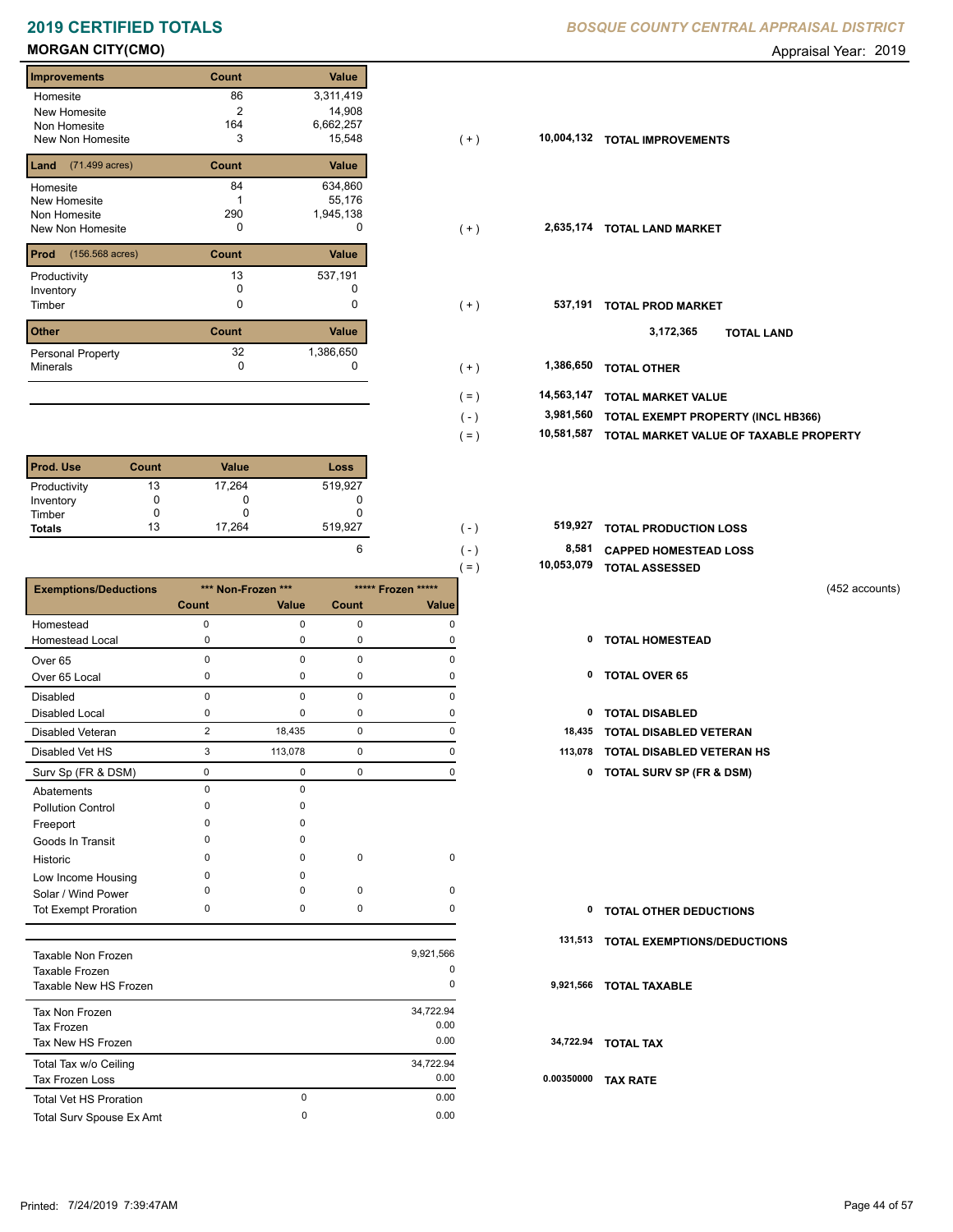**MORGAN CITY(CMO)** Appraisal Year: 2019

| $\boldsymbol{\mathsf{A}}$           | Count                   | <b>Market</b>            | Land        | Prod           | Improvement                | New Hs                | Personal            | <b>Mineral</b>              | Exempt             |
|-------------------------------------|-------------------------|--------------------------|-------------|----------------|----------------------------|-----------------------|---------------------|-----------------------------|--------------------|
| A1 - REAL, RES, SINGLE FAMILY       | 120                     | 4,899,664                | 854,289     | $\mathbf 0$    | 4,044,875                  | 13,153                | 500                 | $\pmb{0}$                   | 0                  |
| A2 - REAL, RES, MOBILE HOME         | 33                      | 552,572                  | 203,067     | 0              | 349,505                    | $\mathbf 0$           | $\mathbf 0$         | $\mathbf 0$                 | O                  |
| A3 - MISC IMPR ON C CODED LOTS      | 29                      | 192,863                  | 15,300      | 0              | 177,563                    | 0                     | 0                   | $\mathbf 0$                 |                    |
| <b>TOTAL</b>                        | 182                     | 5,645,099                | 1,072,656   | $\overline{0}$ | 4,571,943                  | 13,153                | 500                 | $\mathbf 0$                 | $\Omega$           |
| $\, {\bf B}$                        | Count                   | <b>Market</b>            | Land        | Prod           | Improvement                | New Hs                | Personal            | <b>Mineral</b>              | Exempt             |
| B <sub>2</sub> - DUPLEX             | $\mathbf{1}$            | 71,023                   | 2,250       | 0              | 68,773                     | $\mathbf 0$           | 0                   | $\pmb{0}$                   | $\Omega$           |
| <b>B4 - FOURPLEX</b>                | 4                       | 226,306                  | 14,250      | 0              | 212,056                    | 0                     | 0                   | $\pmb{0}$                   | $\Omega$           |
| <b>TOTAL</b>                        | 5                       | 297,329                  | 16,500      | $\mathbf 0$    | 280,829                    | $\mathbf 0$           | 0                   | $\pmb{0}$                   | 0                  |
| $\overline{c}$                      | Count                   | <b>Market</b>            | Land        | Prod           | Improvement                | New Hs                | Personal            | <b>Mineral</b>              | Exempt             |
| C1 - VACANT URBAN LOTS/TRACTS       | 149                     | 880,468                  | 878,838     | $\mathsf{O}$   | 1,630                      | $\mathbf 0$           | $\mathbf 0$         | $\pmb{0}$                   | 11,765             |
| <b>TOTAL</b>                        | 149                     | 880,468                  | 878,838     | $\overline{0}$ | 1,630                      | $\mathbf 0$           | $\mathbf 0$         | $\mathbf 0$                 | 11,765             |
| D                                   | Count                   | <b>Market</b>            | Land        | Prod           | Improvement                | New Hs                | Personal            | <b>Mineral</b>              | Exempt             |
| D1 - QUALIFIED AG LAND              | 13                      | 537,191                  | 537,191     | 17,264         | $\mathbf 0$                | $\mathsf 0$           | $\mathbf 0$         | $\pmb{0}$                   | $\Omega$           |
| D2 - FARM/RANCH IMPR ON QUAL AG L   | $\overline{2}$          | 8,547                    | 0           | 0              | 8,547                      | 0                     | 0                   | $\mathbf 0$                 |                    |
| <b>TOTAL</b>                        | 15                      | 545,738                  | 537,191     | 17,264         | 8,547                      | $\mathbf 0$           | $\mathbf 0$         | $\mathbf 0$                 | $\Omega$           |
| E.                                  | Count                   | <b>Market</b>            | Land        | Prod           | Improvement                | New Hs                | Personal            | <b>Mineral</b>              | Exempt             |
| E1 - RES IMPR ON ACREAGE            | $\mathbf{3}$            | 412,185                  | 98,037      | $\mathbf 0$    | 314,148                    | 56,931                | $\mathbf 0$         | $\pmb{0}$                   | $\Omega$           |
| E2 - MOBILE HOME ON ACREAGE         | 1                       | 19,928                   | 0           | 0              | 19,928                     | 0                     | 0                   | $\pmb{0}$                   | 19,928             |
| E4 - NON-QUALIFIED AG LAND          | $\overline{2}$          | 55,139                   | 55,139      | 0              | 0                          | 0                     | 0                   | $\pmb{0}$                   | 0                  |
| <b>TOTAL</b>                        | 6                       | 487,252                  | 153,176     | $\mathbf 0$    | 334,076                    | 56,931                | $\mathbf 0$         | $\mathbf 0$                 | 19,928             |
| F                                   | Count                   | <b>Market</b>            | Land        | Prod           | Improvement                | New Hs                | Personal            | <b>Mineral</b>              | Exempt             |
| F1 - REAL, COMM/RETAIL & SVC BUS PF | $\overline{7}$          | 944,913                  | 73,863      | $\mathsf 0$    | 871,050                    | $\mathbf 0$           | $\mathbf 0$         | $\pmb{0}$                   | $\Omega$           |
|                                     | $\overline{7}$          | 944,913                  | 73,863      |                | 871,050                    | $\mathbf 0$           | $\mathbf 0$         | $\mathbf 0$                 |                    |
| <b>TOTAL</b><br>$\mathbf{J}$        |                         |                          |             | $\mathbf 0$    |                            |                       |                     |                             | $\mathbf{0}$       |
| J2 - GAS DIST SYSTEM, REAL & PP     | Count<br>$\mathbf{1}$   | <b>Market</b><br>103,490 | Land<br>0   | Prod<br>0      | Improvement<br>$\mathbf 0$ | New Hs<br>$\mathbf 0$ | Personal<br>103,490 | <b>Mineral</b><br>$\pmb{0}$ | Exempt<br>$\Omega$ |
| J3 - ELECTRIC CO, REAL & PP         |                         |                          | 0           |                |                            | 0                     | 487,470             | 0                           |                    |
|                                     | 1                       | 487,470                  |             | 0              | 0                          |                       |                     |                             | O                  |
| J4 - TELEPHONE CO, REAL & PP        |                         | 86,825                   | 6,500       | 0              | 12,555                     | 0                     | 67,770              | 0                           | O                  |
| J5 - RAILROADS, REAL & PP           |                         | 606,528                  | 50,218      | $\mathbf 0$    | 0                          | 0                     | 556,310             | 0                           | <sup>0</sup>       |
| J7 - CABLE TV, REAL & PP            | 3                       | 21,650                   | 0           | $\mathbf 0$    | 0                          | 0                     | 21,650              | $\mathbf 0$                 | 0                  |
| <b>TOTAL</b>                        | 13                      | 1,305,963                | 56,718      | 0              | 12,555                     | $\mathbf 0$           | 1,236,690           | $\pmb{0}$                   | 0                  |
| $\mathbf L$                         | Count                   | <b>Market</b>            | Land        | Prod           | Improvement                | New Hs                | Personal            | <b>Mineral</b>              | Exempt             |
| L1 - PERSONAL, COMM/RETAIL BUS PR   | 20                      | 148,740                  | $\mathbf 0$ | $\mathsf{O}$   | $\mathbf 0$                | $\mathsf 0$           | 148,740             | $\pmb{0}$                   | 529                |
| L2 - PERSONAL, IND/MFG BUS PROP     | $\mathbf{1}$            | 270                      | 0           | 0              | 0                          | $\pmb{0}$             | 270                 | $\pmb{0}$                   | 270                |
| <b>TOTAL</b>                        | 21                      | 149,010                  | 0           | $\mathbf 0$    | $\mathbf 0$                | 0                     | 149,010             | $\pmb{0}$                   | 799                |
| ${\bf M}$                           | Count                   | <b>Market</b>            | Land        | Prod           | Improvement                | New Hs                | Personal            | <b>Mineral</b>              | Exempt             |
| M1 - MOBILE HOME (ON NON-OWNED L    | 36                      | 356,057                  | $\mathbf 0$ | $\mathsf{O}$   | 356,057                    | $\mathbf 0$           | $\mathbf 0$         | $\pmb{0}$                   | 0                  |
| <b>TOTAL</b>                        | 36                      | 356,057                  | 0           | 0              | 356,057                    | 0                     | $\mathbf 0$         | $\pmb{0}$                   | 0                  |
| $\pmb{\mathsf{x}}$                  | Count                   | <b>Market</b>            | Land        | Prod           | Improvement                | New Hs                | Personal            | <b>Mineral</b>              | Exempt             |
| X1 - SCHOOLS                        | $\overline{\mathbf{2}}$ | 4,500                    | 4,500       | $\mathsf 0$    | $\mathbf 0$                | 0                     | $\mathbf 0$         | $\pmb{0}$                   | 2,250              |
| X2 - RELIGIOUS ORGANIZATION         | $\mathbf{1}$            | 78,289                   | 0           | 0              | 78,289                     | 0                     | 0                   | 0                           | 86,414             |
| XB - BPP UNDER \$500 [11.145]       | $\mathbf{1}$            | 450                      | 0           | 0              | 0                          | $\pmb{0}$             | 450                 | $\pmb{0}$                   | 450                |
| XV - OTHER EXEMPTIONS               | 46                      | 3,868,079                | 378,923     | 0              | 3,489,156                  | $\pmb{0}$             | $\pmb{0}$           | $\pmb{0}$                   | 3,859,954          |
| <b>TOTAL</b>                        | 50                      | 3,951,318                | 383,423     | $\mathbf 0$    | 3,567,445                  | 0                     | 450                 | $\pmb{0}$                   | 3,949,068          |
| <b>ALL PTD TOTAL</b>                | 452                     | 14,563,147               | 3,172,365   | 17,264         | 10,004,132                 | 70,084                | 1,386,650           | $\pmb{0}$                   | 3,981,560          |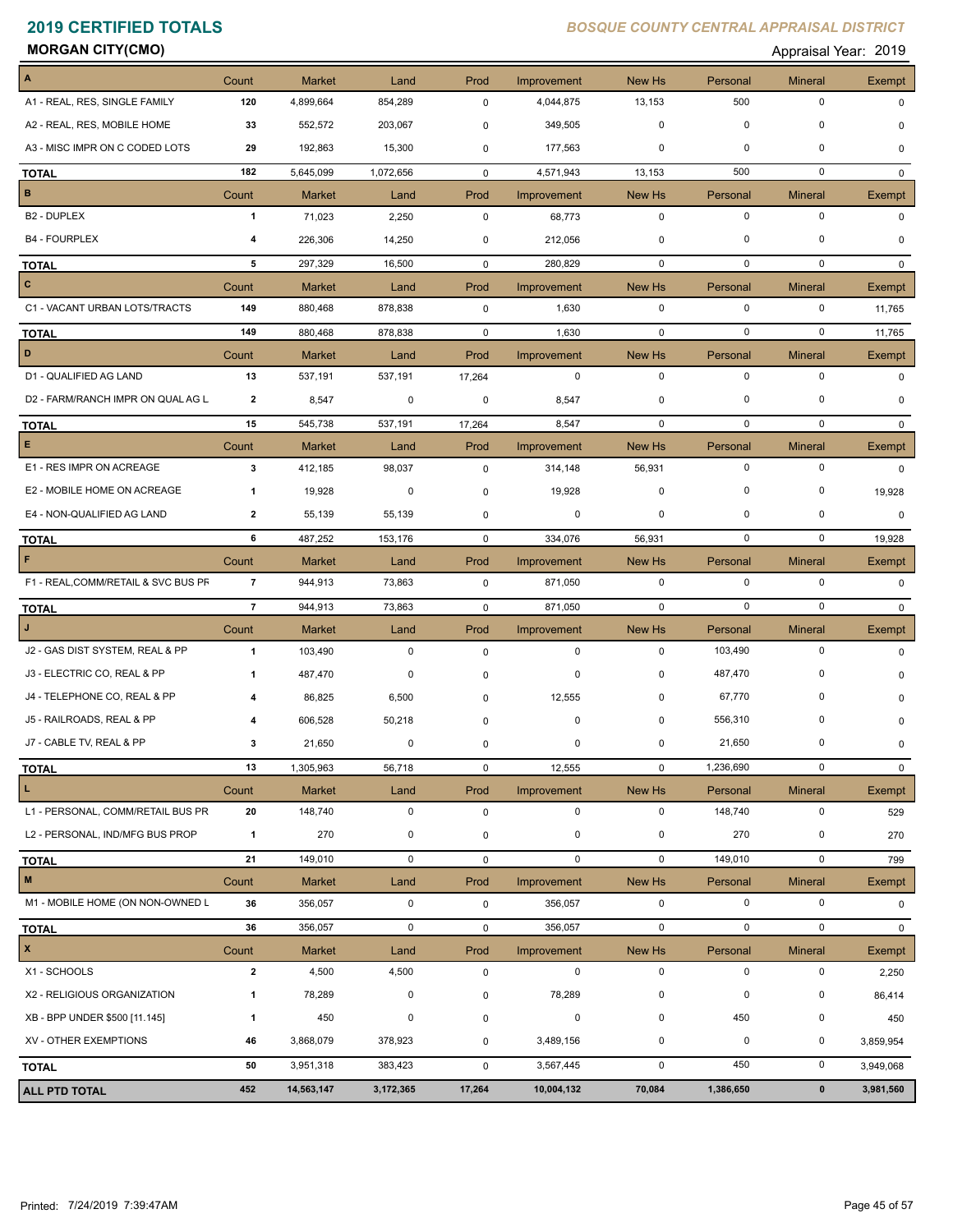| <b>Improvements</b>                  | Count | Value        |
|--------------------------------------|-------|--------------|
| Homesite                             | 286   | 23,925,106   |
| New Homesite                         | 10    | 320,587      |
| Non Homesite                         | 514   | 31,838,846   |
| New Non Homesite                     | 10    | 414,213      |
| $(5,930.321 \text{ acres})$<br>Land  | Count | <b>Value</b> |
| Homesite                             | 276   | 5,201,270    |
| <b>New Homesite</b>                  |       | 55,176       |
| Non Homesite                         | 897   | 25,539,432   |
| New Non Homesite                     | ŋ     | <sup>0</sup> |
| Prod<br>$(34,535.439 \text{ acres})$ | Count | Value        |
| Productivity                         | 291   | 89,512,258   |
| Inventory                            | O     |              |
| Timber                               | 0     | 0            |
| <b>Other</b>                         | Count | Value        |
| <b>Personal Property</b>             | 61    | 9,305,970    |
| <b>Minerals</b>                      | 0     | 0            |
|                                      |       |              |

| <b>Prod. Use</b> | Count | <b>Value</b> | Loss       |
|------------------|-------|--------------|------------|
| Productivity     | 291   | 2,830,650    | 86,681,608 |
| Inventory        |       |              |            |
| Timber           |       |              |            |
| <b>Totals</b>    | 291   | 2,830,650    | 86,681,608 |

|                               |              |                    |             |                    | $( = )$ |            | 78,426,136 TOTAL ASSESSED           |                    |
|-------------------------------|--------------|--------------------|-------------|--------------------|---------|------------|-------------------------------------|--------------------|
| <b>Exemptions/Deductions</b>  |              | *** Non-Frozen *** |             | ***** Frozen ***** |         |            |                                     | $(1,556$ accounts) |
|                               | <b>Count</b> | Value              | Count       | Value              |         |            |                                     |                    |
| Homestead                     | 106          | 2,537,046          | 146         | 3,392,332          |         |            |                                     |                    |
| <b>Homestead Local</b>        | 0            | 0                  | $\mathbf 0$ | 0                  |         |            | 5,929,378 TOTAL HOMESTEAD           |                    |
| Over <sub>65</sub>            | 5            | 50,000             | 123         | 1,162,013          |         |            |                                     |                    |
| Over 65 Local                 | 0            | 0                  | $\pmb{0}$   | 0                  |         |            | 1,212,013 TOTAL OVER 65             |                    |
| <b>Disabled</b>               | $\mathbf 0$  | 0                  | 5           | 48,758             |         |            |                                     |                    |
| <b>Disabled Local</b>         | 0            | 0                  | 0           | 0                  |         | 48,758     | <b>TOTAL DISABLED</b>               |                    |
| Disabled Veteran              | 8            | 72,526             | 3           | 36,000             |         | 108,526    | TOTAL DISABLED VETERAN              |                    |
| Disabled Vet HS               | $\mathbf{1}$ | 324                | 6           | 247,742            |         | 248,066    | <b>TOTAL DISABLED VETERAN HS</b>    |                    |
| Surv Sp (FR & DSM)            | 0            | 0                  | $\mathsf 0$ | 0                  |         | 0          | <b>TOTAL SURV SP (FR &amp; DSM)</b> |                    |
| Abatements                    | $\mathbf 0$  | $\mathbf 0$        |             |                    |         |            |                                     |                    |
| <b>Pollution Control</b>      | $\Omega$     | 0                  |             |                    |         |            |                                     |                    |
| Freeport                      | $\Omega$     | 0                  |             |                    |         |            |                                     |                    |
| Goods In Transit              | $\Omega$     | 0                  |             |                    |         |            |                                     |                    |
| Historic                      | $\Omega$     | 0                  | $\pmb{0}$   | $\pmb{0}$          |         |            |                                     |                    |
| Low Income Housing            | $\Omega$     | 0                  |             |                    |         |            |                                     |                    |
| Solar / Wind Power            | $\Omega$     | 0                  | 0           | 0                  |         |            |                                     |                    |
| <b>Tot Exempt Proration</b>   | 0            | 0                  | 0           | 0                  |         | 0          | <b>TOTAL OTHER DEDUCTIONS</b>       |                    |
|                               |              |                    |             |                    |         | 7,546,741  | <b>TOTAL EXEMPTIONS/DEDUCTIONS</b>  |                    |
| <b>Taxable Non Frozen</b>     |              |                    |             | 60,133,539         |         |            |                                     |                    |
| Taxable Frozen                |              |                    |             | 10,703,475         |         |            |                                     |                    |
| Taxable New HS Frozen         |              |                    |             | 42,381             |         | 70,879,395 | <b>TOTAL TAXABLE</b>                |                    |
| Tax Non Frozen                |              |                    |             | 625,367.98         |         |            |                                     |                    |
| <b>Tax Frozen</b>             |              |                    |             | 79,924.82          |         |            |                                     |                    |
| Tax New HS Frozen             |              |                    |             | 440.76             |         |            | 705,733.56 TOTAL TAX                |                    |
| Total Tax w/o Ceiling         |              |                    |             | 737,124.92         |         |            |                                     |                    |
| <b>Tax Frozen Loss</b>        |              |                    |             | 31,391.36          |         |            | 0.01040000 TAX RATE                 |                    |
| <b>Total Vet HS Proration</b> |              | 0                  |             | 0.00               |         |            |                                     |                    |

Total Surv Spouse Ex Amt 0.00

 $\pmb{0}$ 

**MORGAN ISD(SMO)** Appraisal Year: 2019

| Improvements                             | Count | <b>Value</b> |                        |                                        |
|------------------------------------------|-------|--------------|------------------------|----------------------------------------|
| Homesite                                 | 286   | 23,925,106   |                        |                                        |
| New Homesite                             | 10    | 320,587      |                        |                                        |
| Non Homesite                             | 514   | 31,838,846   |                        |                                        |
| New Non Homesite                         | 10    | 414,213      | 56,498,752<br>$(+)$    | <b>TOTAL IMPROVEMENTS</b>              |
| <b>Land</b> $(5,930.321 \text{ acres})$  | Count | Value        |                        |                                        |
| Homesite                                 | 276   | 5,201,270    |                        |                                        |
| New Homesite                             |       | 55,176       |                        |                                        |
| Non Homesite                             | 897   | 25,539,432   |                        |                                        |
| New Non Homesite                         | 0     | 0            | 30,795,878<br>$(+)$    | <b>TOTAL LAND MARKET</b>               |
|                                          |       |              |                        |                                        |
| <b>Prod</b> $(34,535.439 \text{ acres})$ | Count | Value        |                        |                                        |
| Productivity                             | 291   | 89,512,258   |                        |                                        |
| Inventory                                | 0     |              |                        |                                        |
| Timber                                   | 0     | 0            | 89,512,258<br>$(+)$    | <b>TOTAL PROD MARKET</b>               |
|                                          |       |              |                        |                                        |
| Other                                    | Count | Value        |                        | 120,308,136<br><b>TOTAL LAND</b>       |
| Personal Property                        | 61    | 9,305,970    |                        |                                        |
| Minerals                                 | 0     | 0            | 9,305,970<br>$(+)$     | <b>TOTAL OTHER</b>                     |
|                                          |       |              |                        |                                        |
|                                          |       |              | 186,112,858<br>$( = )$ | <b>TOTAL MARKET VALUE</b>              |
|                                          |       |              | 20,763,692<br>$(-)$    | TOTAL EXEMPT PROPERTY (INCL HB366)     |
|                                          |       |              | 165,349,166<br>$( = )$ | TOTAL MARKET VALUE OF TAXABLE PROPERTY |
|                                          |       |              |                        |                                        |

| 86,681,608 | $(-)$   | 86,681,608 TOTAL PRODUCTION LOSS |
|------------|---------|----------------------------------|
| 24         | $( - )$ | 241,422 CAPPED HOMESTEAD LOSS    |
|            | $(=\)$  | 78,426,136 TOTAL ASSESSED        |

| 1,212,013 | <b>TOTAL OVER 65</b> |  |  |
|-----------|----------------------|--|--|
|-----------|----------------------|--|--|

| 48,758 TOTAL DISABLED |  |
|-----------------------|--|

| <b>0 TOTAL OTHER DEDUCTIONS</b> |  |
|---------------------------------|--|
|---------------------------------|--|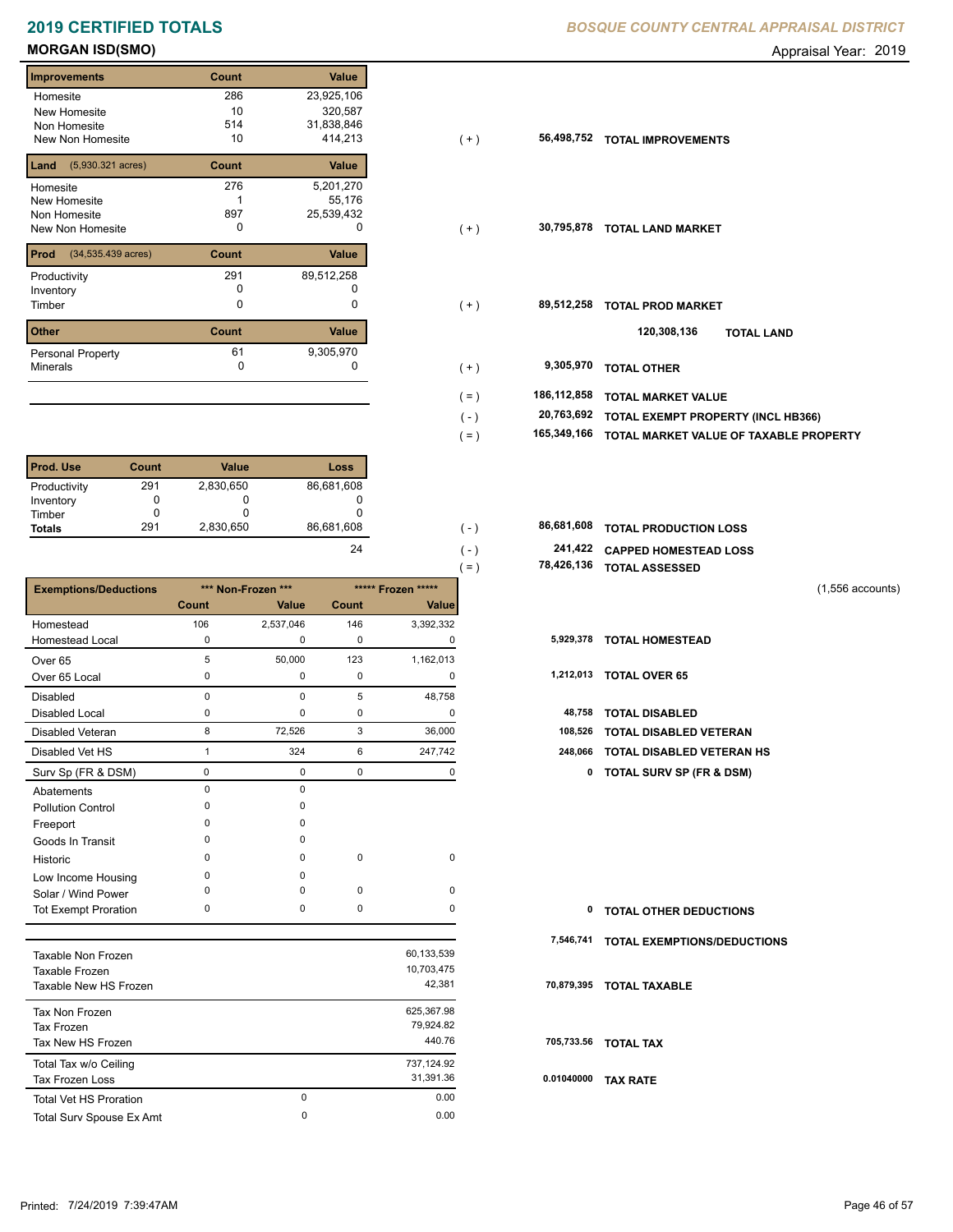**MORGAN ISD(SMO)** Appraisal Year: 2019

| $\overline{A}$                      | Count          | <b>Market</b>            | Land       | Prod                | Improvement                | New Hs                | Personal              | <b>Mineral</b>              | Exempt          |
|-------------------------------------|----------------|--------------------------|------------|---------------------|----------------------------|-----------------------|-----------------------|-----------------------------|-----------------|
| A1 - REAL, RES, SINGLE FAMILY       | 324            | 30,856,709               | 7,019,328  | 0                   | 23,836,881                 | 71,701                | 500                   | $\pmb{0}$                   | $\Omega$        |
| A2 - REAL, RES, MOBILE HOME         | 36             | 649,430                  | 247,788    | 0                   | 401,642                    | 0                     | 0                     | 0                           | 0               |
| A3 - MISC IMPR ON C CODED LOTS      | 35             | 222,757                  | 15,300     | 0                   | 207,457                    | 0                     | 0                     | $\pmb{0}$                   | 0               |
| <b>TOTAL</b>                        | 395            | 31,728,896               | 7,282,416  | $\mathbf 0$         | 24,445,980                 | 71,701                | 500                   | $\mathbf 0$                 | 0               |
| $\, {\bf B}$                        | Count          | <b>Market</b>            | Land       | Prod                | Improvement                | New Hs                | Personal              | <b>Mineral</b>              | Exempt          |
| B <sub>2</sub> - DUPLEX             | $\mathbf{1}$   | 71,023                   | 2,250      | $\mathbf 0$         | 68,773                     | $\mathbf 0$           | $\mathbf 0$           | $\pmb{0}$                   | 0               |
| <b>B4 - FOURPLEX</b>                | 4              | 226,306                  | 14,250     | 0                   | 212,056                    | 0                     | 0                     | 0                           | $\Omega$        |
| <b>TOTAL</b>                        | 5              | 297,329                  | 16,500     | $\mathbf 0$         | 280,829                    | 0                     | 0                     | $\mathbf 0$                 | $\mathbf{0}$    |
| $\mathbf{C}$                        | Count          | <b>Market</b>            | Land       | Prod                | Improvement                | New Hs                | Personal              | <b>Mineral</b>              | Exempt          |
| C1 - VACANT URBAN LOTS/TRACTS       | 150            | 883,718                  | 882,088    | $\mathbf 0$         | 1,630                      | 0                     | 0                     | 0                           | 11,765          |
| C3 - VACANT RURAL LOT/TR IN LAKE AI | 201            | 2,344,098                | 2,344,098  | 0                   | 0                          | 0                     | 0                     | 0                           | 2,438           |
| C4 - VACANT RURAL TRACTS/LOTS       | $\overline{2}$ | 60,225                   | 60,225     | 0                   | 0                          | 0                     | 0                     | 0                           | 0               |
| <b>TOTAL</b>                        | 353            | 3,288,041                | 3,286,411  | $\mathbf 0$         | 1,630                      | 0                     | 0                     | 0                           | 14,203          |
| D                                   | Count          | <b>Market</b>            | Land       | Prod                | Improvement                | New Hs                | Personal              | <b>Mineral</b>              | <b>Exempt</b>   |
| D1 - QUALIFIED AG LAND              | 292            | 89,842,430               | 89,842,430 | 2,830,650           | 0                          | $\mathbf 0$           | $\mathbf 0$           | $\pmb{0}$                   | 0               |
| D2 - FARM/RANCH IMPR ON QUAL AG L   | 95             | 1,527,165                | 0          | 0                   | 1,527,165                  | 0                     | 0                     | 0                           | $\Omega$        |
| <b>TOTAL</b>                        | 387            | 91,369,595               | 89,842,430 | 2,830,650           | 1,527,165                  | 0                     | 0                     | $\mathbf 0$                 | $\Omega$        |
| E.                                  | Count          | <b>Market</b>            | Land       | Prod                | Improvement                | New Hs                | Personal              | <b>Mineral</b>              | Exempt          |
| E1 - RES IMPR ON ACREAGE            | 137            | 19,553,765               | 2,186,849  | $\mathbf 0$         | 17,366,916                 | 304,062               | $\mathbf 0$           | $\pmb{0}$                   | $\Omega$        |
| E2 - MOBILE HOME ON ACREAGE         | 39             | 1,811,165                | 988,775    | $\mathbf 0$         | 822,390                    | 0                     | 0                     | 0                           | 19,928          |
| E3 - OTHER/MISC IMPR ON ACREAGE     | 17             | 449,529                  | 0          | 0                   | 449,529                    | 0                     | 0                     | $\mathbf 0$                 | 0               |
| E4 - NON-QUALIFIED AG LAND          | 57             | 3,851,917                | 3,851,917  | 0                   | 0                          | 0                     | 0                     | 0                           | 0               |
| <b>TOTAL</b>                        | 250            | 25,666,376               | 7,027,541  | $\mathbf 0$         | 18,638,835                 | 304,062               | $\mathbf 0$           | $\mathbf 0$                 | 19,928          |
| F                                   | Count          | <b>Market</b>            | Land       | Prod                | Improvement                | New Hs                | Personal              | <b>Mineral</b>              | <b>Exempt</b>   |
| F1 - REAL, COMM/RETAIL & SVC BUS PF | 10             | 1,227,785                | 120,016    | $\mathbf 0$         | 1,107,769                  | $\mathbf 0$           | $\mathbf 0$           | $\pmb{0}$                   | 0               |
| <b>TOTAL</b>                        | 10             | 1,227,785                | 120,016    | $\mathbf 0$         | 1,107,769                  | 0                     | 0                     | 0                           | 0               |
| $\mathbf{J}$                        | Count          | <b>Market</b>            | Land       | Prod                | Improvement                | New Hs                | Personal              | <b>Mineral</b>              | Exempt          |
| J1 - WATER SYSTEMS, REAL & PP       | $\overline{2}$ | 164,525                  | 17,628     | $\mathbf 0$         | 4,497                      | $\mathbf 0$           | 142,400               | $\mathbf 0$                 | 0               |
| J2 - GAS DIST SYSTEM, REAL & PP     | 3              | 111,040                  | 4,550      | 0                   | 0                          | 0                     | 106,490               | 0                           | 0               |
| J3 - ELECTRIC CO, REAL & PP         | 5              | 2,657,390                | 0          | 0                   | $\pmb{0}$                  | 0                     | 2,657,390             | $\mathbf 0$                 | 0               |
| J4 - TELEPHONE CO, REAL & PP        | 11             | 472,765                  | 9,650      | $\Omega$            | 12,555                     | 0                     | 450,560               | 0                           | 0               |
| J5 - RAILROADS, REAL & PP           | 6              | 4,562,036                | 72,556     | 0                   | $\mathbf 0$                | 0                     | 4,489,480             | 0                           | 0               |
| J6 - PIPELINES, REAL & PP           | $\mathbf{2}$   | 475,150                  | 0          | $\mathbf 0$         | 0                          | 0                     | 475,150               | 0                           | 0               |
| J7 - CABLE TV, REAL & PP            | 3              | 21,650                   | 0          | 0                   | 0                          | 0                     | 21,650                | 0                           | 0               |
| J8 - OTHER (DESCRIBE)               | 1              | 250,000                  | 0          | 0                   | 0                          | 0                     | 250,000               | 0                           | 0               |
|                                     | 33             | 8,714,556                | 104,384    | $\mathbf 0$         | 17,052                     | 0                     | 8,593,120             | $\pmb{0}$                   | 0               |
| <b>TOTAL</b><br>L                   |                |                          |            |                     |                            |                       | Personal              |                             |                 |
| L1 - PERSONAL, COMM/RETAIL BUS PR   | Count<br>32    | <b>Market</b><br>583,960 | Land<br>0  | Prod<br>$\mathsf 0$ | Improvement<br>$\mathbf 0$ | New Hs<br>$\mathbf 0$ | 583,960               | <b>Mineral</b><br>$\pmb{0}$ | Exempt<br>1,456 |
| L2 - PERSONAL, IND/MFG BUS PROP     | $\overline{2}$ | 127,940                  | 0          | 0                   | $\mathbf 0$                | 0                     | 127,940               | $\pmb{0}$                   | 270             |
|                                     |                |                          |            |                     |                            |                       |                       |                             |                 |
| <b>TOTAL</b><br>${\bf M}$           | 34             | 711,900                  | 0          | $\mathsf{O}$        | $\mathsf 0$                | $\mathbf 0$           | 711,900               | $\pmb{0}$                   | 1,726           |
| M1 - MOBILE HOME (ON NON-OWNED L    | Count<br>56    | <b>Market</b>            | Land       | Prod                | Improvement                | New Hs                | Personal<br>$\pmb{0}$ | <b>Mineral</b><br>$\pmb{0}$ | Exempt          |
|                                     |                | 629,071                  | $\pmb{0}$  | $\mathbf 0$         | 629,071                    | 0                     |                       |                             | 0               |
| <b>TOTAL</b>                        | 56             | 629,071                  | 0          | $\mathbf 0$         | 629,071                    | 0                     | 0                     | $\pmb{0}$                   | 0               |
| $\mathbf{o}$                        | Count          | <b>Market</b>            | Land       | Prod                | Improvement                | New Hs                | Personal              | <b>Mineral</b>              | Exempt          |
| 01 - REAL, IMPRV SFR INVENTORY      | $\mathbf{1}$   | 19,777                   | 19,393     | $\mathbf 0$         | 384                        | 0                     | $\pmb{0}$             | $\pmb{0}$                   | 0               |
| 03 - REAL, VACANT LOTS (INV FOR SFF | 115            | 1,726,197                | 1,726,197  | 0                   | 0                          | 0                     | 0                     | 0                           | 0               |
| <b>TOTAL</b>                        | 116            | 1,745,974                | 1,745,590  | $\mathbf 0$         | 384                        | 0                     | 0                     | $\pmb{0}$                   | 0               |
| $\mathbf{x}$                        | Count          | <b>Market</b>            | Land       | Prod                | Improvement                | New Hs                | Personal              | <b>Mineral</b>              | Exempt          |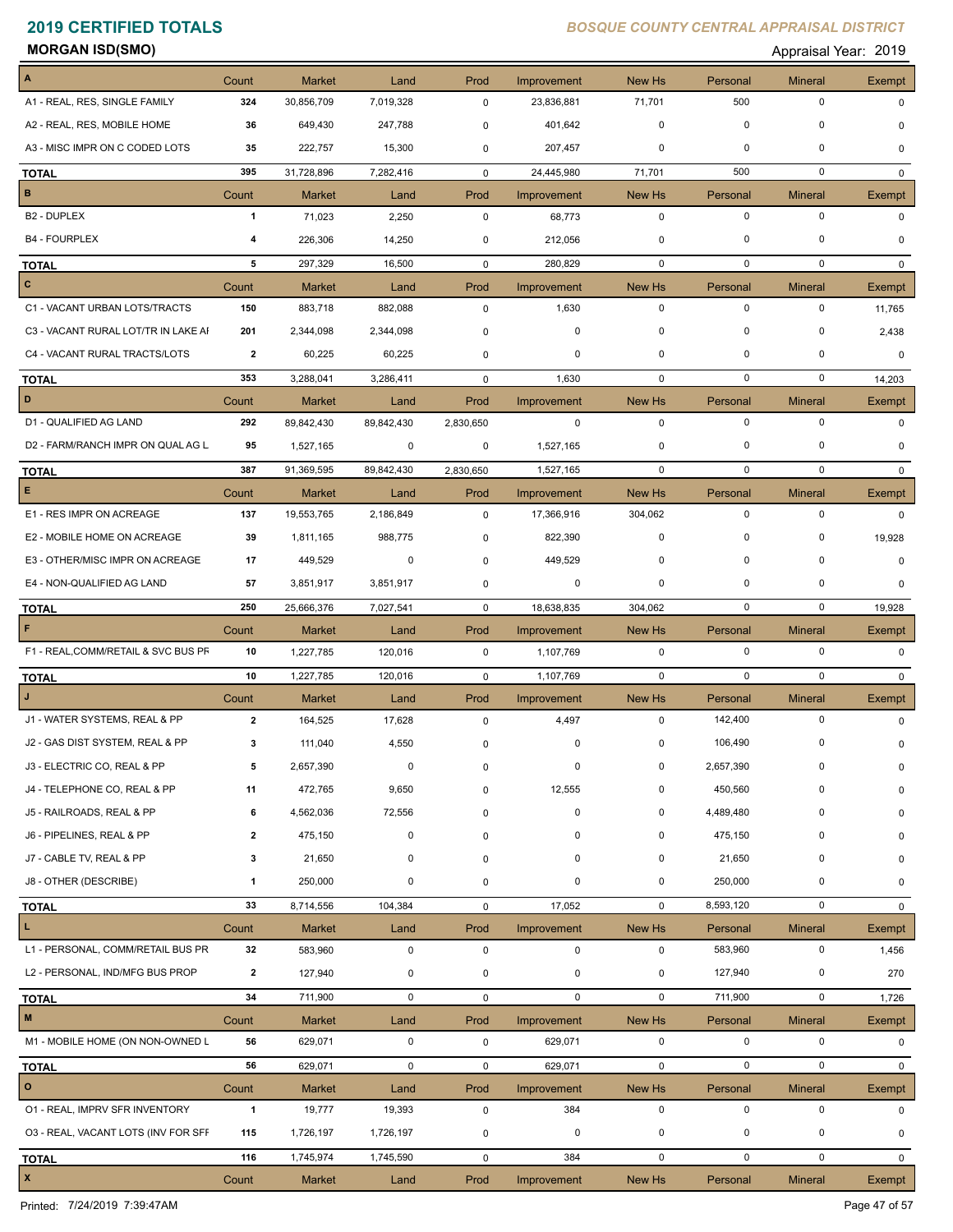| <b>MORGAN ISD(SMO)</b>         |              |             |             |           |            |          |              |              | Appraisal Year: 2019 |
|--------------------------------|--------------|-------------|-------------|-----------|------------|----------|--------------|--------------|----------------------|
| X1 - SCHOOLS                   | $\mathbf{2}$ | 4,500       | 4,500       | $\Omega$  | 0          | 0        | 0            | 0            | 2,250                |
| X2 - RELIGIOUS ORGANIZATION    |              | 78.289      | 0           | 0         | 78,289     | 0        | 0            | 0            | 86,414               |
| XB - BPP UNDER \$500 [11.145]  |              | 450         | 0           | 0         | 0          | $\Omega$ | 450          | $\mathbf 0$  | 450                  |
| XI - YOUTH DEVELOPMENT [11.19] | $\mathbf{2}$ | 6.415.360   | 494,136     | $\Omega$  | 5,921,224  | $\Omega$ | 0            | $\mathbf 0$  | 6,415,360            |
| XV - OTHER EXEMPTIONS          | 63           | 14.234.736  | 10,384,212  | $\Omega$  | 3,850,524  | $\Omega$ | $\mathbf{0}$ | 0            | 14.223.361           |
| <b>TOTAL</b>                   | 69           | 20.733.335  | 10.882.848  | $\Omega$  | 9,850,037  |          | 450          | 0            | 20.727.835           |
| <b>ALL PTD TOTAL</b>           | 1,556        | 186,112,858 | 120,308,136 | 2,830,650 | 56,498,752 | 375,763  | 9,305,970    | $\mathbf{0}$ | 20,763,692           |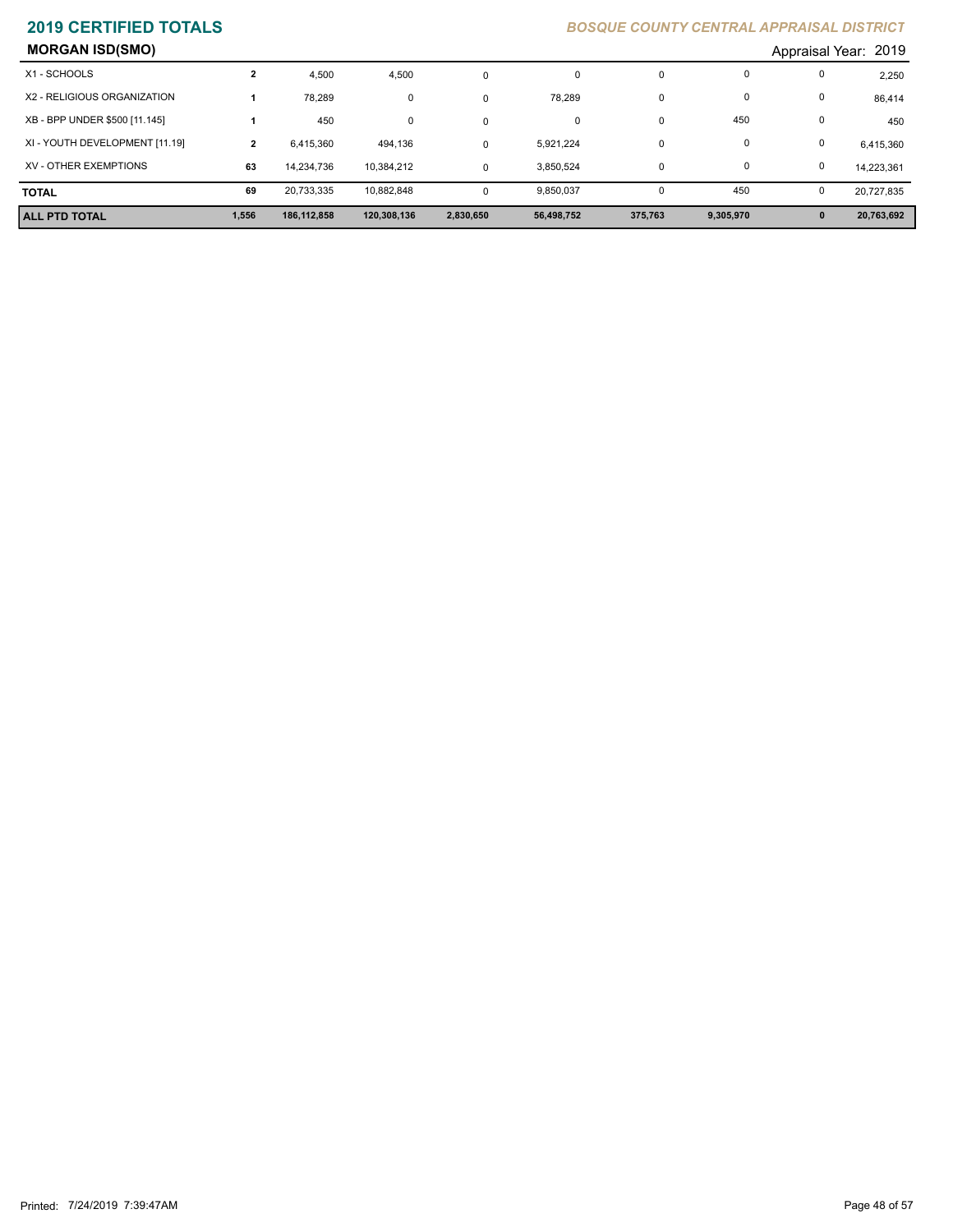## **VALLEY MILLS CITY(CVM) CONSUMER ADDITIONAL CONSUMING A CONSUMING A CONSUMING A CONSUMING A CONSUMING A CONSUMING A CONSUMING A CONSUMING A CONSUMING A CONSUMING A CONSUMING A CONSUMING A CONSUMING A CONSUMING A CONSUMIN**

п

| <b>Improvements</b>               | Count | <b>Value</b> |
|-----------------------------------|-------|--------------|
| Homesite                          | 313   | 24,697,861   |
| New Homesite                      | 58    | 401,416      |
| Non Homesite                      | 271   | 18,051,888   |
| New Non Homesite                  | 48    | 339,995      |
| $(132.400 \text{ acres})$<br>Land | Count | Value        |
| Homesite                          | 302   | 3,557,551    |
| New Homesite                      | O     |              |
| Non Homesite                      | 298   | 3,814,555    |
| <b>New Non Homesite</b>           | 0     | O            |
| Prod<br>$(61.000 \text{ acres})$  | Count | <b>Value</b> |
| Productivity                      | 6     | 195,740      |
| Inventory                         | o     |              |
| Timber                            | 0     | 0            |
| <b>Other</b>                      | Count | <b>Value</b> |
| <b>Personal Property</b>          | 108   | 5,584,408    |
| <b>Minerals</b>                   | 0     | 0            |

| l Prod. Use   | Count | <b>Value</b> | Loss    |
|---------------|-------|--------------|---------|
| Productivity  | 6     | 5,889        | 189,851 |
| Inventory     |       | U            |         |
| Timber        |       |              |         |
| <b>Totals</b> | 6     | 5,889        | 189,851 |

|                              |              |                    |                |                    | $( = )$    | 50,686,125 TOTAL ASSESSED           |                |
|------------------------------|--------------|--------------------|----------------|--------------------|------------|-------------------------------------|----------------|
| <b>Exemptions/Deductions</b> |              | *** Non-Frozen *** |                | ***** Frozen ***** |            |                                     | (754 accounts) |
|                              | <b>Count</b> | Value              | <b>Count</b>   | <b>Value</b>       |            |                                     |                |
| Homestead                    | $\pmb{0}$    | $\mathbf 0$        | $\mathbf 0$    | $\mathbf 0$        |            |                                     |                |
| <b>Homestead Local</b>       | 0            | $\Omega$           | 0              | 0                  | 0          | <b>TOTAL HOMESTEAD</b>              |                |
| Over <sub>65</sub>           | 3            | 9,000              | 105            | 312,000            |            |                                     |                |
| Over 65 Local                | 0            | 0                  | 0              | 0                  | 321,000    | <b>TOTAL OVER 65</b>                |                |
| <b>Disabled</b>              | 0            | $\mathbf 0$        | $\mathbf 0$    | 0                  |            |                                     |                |
| <b>Disabled Local</b>        | 0            | 0                  | 0              | 0                  | 0          | <b>TOTAL DISABLED</b>               |                |
| Disabled Veteran             | 3            | 20,000             | $\overline{4}$ | 34,000             | 54,000     | <b>TOTAL DISABLED VETERAN</b>       |                |
| Disabled Vet HS              | 2            | 154,104            | $\mathbf{1}$   | 35,277             | 189,381    | <b>TOTAL DISABLED VETERAN HS</b>    |                |
| Surv Sp (FR & DSM)           | $\pmb{0}$    | $\mathbf 0$        | $\mathbf 0$    | 0                  | 0          | <b>TOTAL SURV SP (FR &amp; DSM)</b> |                |
| Abatements                   | 0            | $\mathbf 0$        |                |                    |            |                                     |                |
| <b>Pollution Control</b>     | 0            | $\Omega$           |                |                    |            |                                     |                |
| Freeport                     | 0            | $\Omega$           |                |                    |            |                                     |                |
| Goods In Transit             | $\Omega$     | $\Omega$           |                |                    |            |                                     |                |
| Historic                     | 0            | 0                  | 0              | 0                  |            |                                     |                |
| Low Income Housing           | 0            | 0                  |                |                    |            |                                     |                |
| Solar / Wind Power           | $\Omega$     | $\Omega$           | $\mathbf 0$    | 0                  |            |                                     |                |
| <b>Tot Exempt Proration</b>  | 0            | $\mathbf 0$        | 0              | 0                  | 0          | <b>TOTAL OTHER DEDUCTIONS</b>       |                |
|                              |              |                    |                |                    | 564,381    | <b>TOTAL EXEMPTIONS/DEDUCTIONS</b>  |                |
| <b>Taxable Non Frozen</b>    |              |                    |                | 40,324,715         |            |                                     |                |
| Taxable Frozen               |              |                    |                | 9,590,681          |            |                                     |                |
| Taxable New HS Frozen        |              |                    |                | 206,348            | 50,121,744 | <b>TOTAL TAXABLE</b>                |                |
| Tax Non Frozen               |              |                    |                | 193,518.33         |            |                                     |                |
| <b>Tax Frozen</b>            |              |                    |                | 32,399.11          |            |                                     |                |
| Tax New HS Frozen            |              |                    |                | 990.25             | 226,907.69 | <b>TOTAL TAX</b>                    |                |
| Total Tax w/o Ceiling        |              |                    |                | 240,534.26         |            |                                     |                |
| <b>Tax Frozen Loss</b>       |              |                    |                | 13,626.57          |            | 0.00479900 TAX RATE                 |                |

Total Surv Spouse Ex Amt 0.00

 $\pmb{0}$ 

### **2019 CERTIFIED TOTALS** *BOSQUE COUNTY CENTRAL APPRAISAL DISTRICT*

| <b>Improvements</b>                   | Count | Value      |         |            |                                        |
|---------------------------------------|-------|------------|---------|------------|----------------------------------------|
| Homesite                              | 313   | 24,697,861 |         |            |                                        |
| New Homesite                          | 58    | 401,416    |         |            |                                        |
| Non Homesite                          | 271   | 18,051,888 |         |            |                                        |
| New Non Homesite                      | 48    | 339,995    | $(+)$   | 43,491,160 | <b>TOTAL IMPROVEMENTS</b>              |
| <b>Land</b> $(132.400 \text{ acres})$ | Count | Value      |         |            |                                        |
| Homesite                              | 302   | 3,557,551  |         |            |                                        |
| New Homesite                          | 0     | 0          |         |            |                                        |
| Non Homesite                          | 298   | 3,814,555  |         |            |                                        |
| New Non Homesite                      | 0     | 0          | $(+)$   |            | 7,372,106 TOTAL LAND MARKET            |
| <b>Prod</b> $(61.000 \text{ acres})$  | Count | Value      |         |            |                                        |
| Productivity                          | 6     | 195,740    |         |            |                                        |
| Inventory                             | 0     | 0          |         |            |                                        |
| Timber                                | 0     | 0          | $(+)$   | 195,740    | <b>TOTAL PROD MARKET</b>               |
| Other                                 | Count | Value      |         |            | 7,567,846<br><b>TOTAL LAND</b>         |
| Personal Property                     | 108   | 5,584,408  |         |            |                                        |
| Minerals                              | 0     |            | $(+)$   | 5,584,408  | <b>TOTAL OTHER</b>                     |
|                                       |       |            | $( = )$ | 56,643,414 | <b>TOTAL MARKET VALUE</b>              |
|                                       |       |            | $(-)$   | 5,687,702  | TOTAL EXEMPT PROPERTY (INCL HB366)     |
|                                       |       |            | (=)     | 50,955,712 | TOTAL MARKET VALUE OF TAXABLE PROPERTY |
|                                       |       |            |         |            |                                        |

| 189.851 | ' - 1 | <b>189,851 TOTAL PRODUCTION LOSS</b>    |
|---------|-------|-----------------------------------------|
| 13      | ( – ) | <sup>79,736</sup> CAPPED HOMESTEAD LOSS |
|         | $= 1$ | 50,686,125 TOTAL ASSESSED               |

0 0.00

- -
- 
- 2 154,104 1 35,277 **189,381 TOTAL DISABLED VETERAN HS**
	- Surv Sp (FR & DSM) 0 0 0 0 **0 TOTAL SURV SP (FR & DSM)**

| <b>0 TOTAL OTHER DEDUCTIONS</b> |  |
|---------------------------------|--|
|---------------------------------|--|

### **50,121,744 TOTAL TAXABLE**

Total Vet HS Proration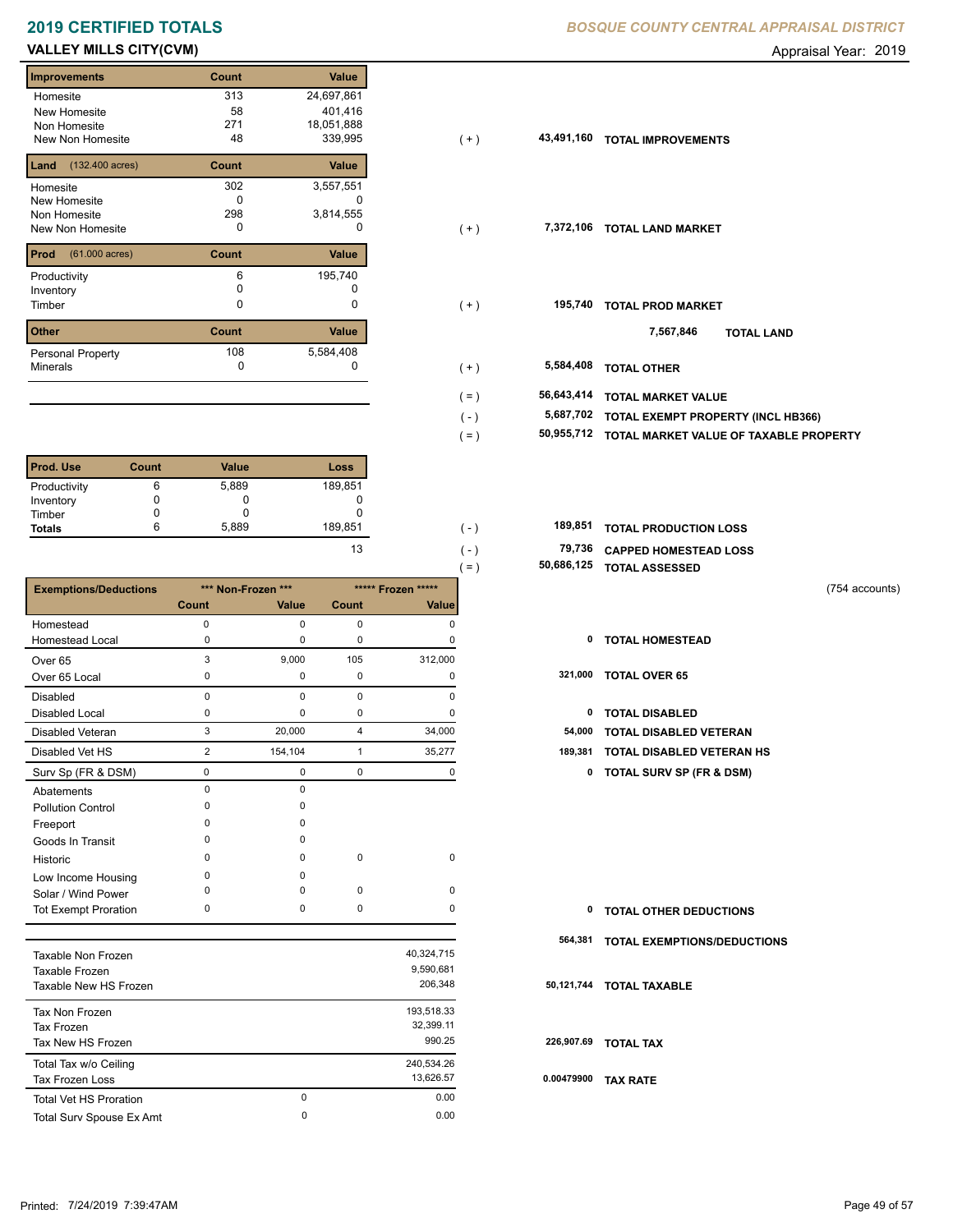|  |  | <b>VALLEY MILLS CITY(CVM)</b> |
|--|--|-------------------------------|
|--|--|-------------------------------|

Appraisal Year: 2019

| A<br>Count<br><b>Market</b><br>Prod<br>New Hs<br>Personal<br><b>Mineral</b><br>Land<br>Improvement<br>A1 - REAL, RES, SINGLE FAMILY<br>$\mathbf 0$<br>$\mathbf 0$<br>424<br>36,499,372<br>353,715<br>4,819,513<br>$\mathbf 0$<br>31,679,859<br>$\mathbf 0$<br>$\mathbf 0$<br>A2 - REAL, RES, MOBILE HOME<br>5<br>86,978<br>32,300<br>54,678<br>3,927<br>0<br>$\mathbf 0$<br>$\mathbf 0$<br>A3 - MISC IMPR ON C CODED LOTS<br>36,342<br>0<br>36,342<br>0<br>13<br>0<br>442<br>36,622,692<br>0<br>$\mathbf 0$<br>4,851,813<br>0<br>31,770,879<br>357,642<br><b>TOTAL</b><br>$\mathbf B$<br>Count<br><b>Market</b><br>Land<br>Prod<br>Improvement<br>New Hs<br><b>Mineral</b><br>Personal<br>$\mathbf 0$<br>$\mathbf 0$<br>$\mathbf 0$<br>B1 - REAL, MULTI FAMILY RES, APT<br>$\overline{2}$<br>350,091<br>46,480<br>303,611<br>0<br>0<br>0<br>B <sub>2</sub> - DUPLEX<br>266,400<br>47,401<br>218,999<br>0<br>0<br>4<br><b>B4 - FOURPLEX</b><br>137,809<br>95,165<br>0<br>0<br>0<br>2<br>42,644<br>0<br>754,300<br>$\mathbf 0$<br>0<br>0<br>8<br>136,525<br>0<br>617,775<br><b>TOTAL</b><br>$\mathbf{C}$<br>Count<br><b>Market</b><br>Land<br>Prod<br>Improvement<br>New Hs<br>Personal<br><b>Mineral</b><br>$\mathbf 0$<br>C1 - VACANT URBAN LOTS/TRACTS<br>70<br>696,373<br>609,700<br>$\mathbf 0$<br>0<br>0<br>86,673<br>C4 - VACANT RURAL TRACTS/LOTS<br>34,646<br>34,646<br>0<br>$\mathbf 0$<br>0<br>0<br>$\mathbf{2}$<br>0<br>$\mathbf 0$<br>72<br>731,019<br>644,346<br>86,673<br>$\mathbf 0$<br>0<br>0<br><b>TOTAL</b><br>D<br>Count<br><b>Market</b><br>Prod<br>New Hs<br><b>Mineral</b><br>Land<br>Improvement<br>Personal<br>$\mathbf 0$<br>$\mathbf 0$<br>D1 - QUALIFIED AG LAND<br>6<br>195,740<br>$\mathbf 0$<br>$\mathbf 0$<br>195,740<br>5,889<br>D2 - FARM/RANCH IMPR ON QUAL AG L<br>14,016<br>0<br>0<br>14,016<br>0<br>0<br>0<br>$\mathbf{1}$<br>$\overline{7}$<br>14,016<br>$\mathbf 0$<br>$\mathbf 0$<br>209,756<br>195,740<br>$\mathbf 0$<br>5,889<br><b>TOTAL</b><br>E<br>Count<br><b>Market</b><br>Prod<br>Improvement<br>New Hs<br><b>Mineral</b><br>Land<br>Personal<br>E1 - RES IMPR ON ACREAGE<br>$\mathbf 0$<br>$\mathbf 0$<br>4<br>397,678<br>63,225<br>0<br>334,453<br>40,350<br>334,453<br>$\mathbf 0$<br>$\mathbf 0$<br>$\overline{\mathbf{4}}$<br>397,678<br>63,225<br>40,350<br>$\mathbf 0$<br><b>TOTAL</b><br>$\mathsf F$<br><b>Market</b><br>Prod<br>New Hs<br><b>Mineral</b><br>Count<br>Land<br>Improvement<br>Personal<br>$\mathbf 0$<br>$\mathbf 0$<br>F1 - REAL, COMM/RETAIL & SVC BUS PF<br>57<br>6,901,846<br>1,072,144<br>0<br>5,829,702<br>0<br>57<br>$\mathbf 0$<br>$\mathbf 0$<br>1,072,144<br>5,829,702<br>$\mathbf{0}$<br>6,901,846<br>$\mathbf 0$<br><b>TOTAL</b><br>$\mathbf{J}$<br>Count<br>Prod<br>New Hs<br>Personal<br>Market<br>Land<br>Improvement<br><b>Mineral</b><br>$\mathbf 0$<br>J2 - GAS DIST SYSTEM, REAL & PP<br>$\mathbf{1}$<br>$\mathbf 0$<br>$\mathbf 0$<br>$\mathbf 0$<br>255,350<br>255,350<br>$\mathbf 0$<br>J3 - ELECTRIC CO, REAL & PP<br>0<br>1,092,746<br>28,350<br>0<br>30,666<br>0<br>1,033,730<br>4 | Exempt<br>147,981<br>$\Omega$<br>$\Omega$<br>147,981<br>Exempt<br>0<br>$\Omega$<br>0<br>$\mathbf{0}$<br><b>Exempt</b><br>28,500<br>$\mathbf 0$<br>28,500<br>Exempt<br>$\mathbf 0$<br>0<br>$\Omega$<br>Exempt<br>$\Omega$<br>$\mathbf{0}$<br>Exempt |
|-----------------------------------------------------------------------------------------------------------------------------------------------------------------------------------------------------------------------------------------------------------------------------------------------------------------------------------------------------------------------------------------------------------------------------------------------------------------------------------------------------------------------------------------------------------------------------------------------------------------------------------------------------------------------------------------------------------------------------------------------------------------------------------------------------------------------------------------------------------------------------------------------------------------------------------------------------------------------------------------------------------------------------------------------------------------------------------------------------------------------------------------------------------------------------------------------------------------------------------------------------------------------------------------------------------------------------------------------------------------------------------------------------------------------------------------------------------------------------------------------------------------------------------------------------------------------------------------------------------------------------------------------------------------------------------------------------------------------------------------------------------------------------------------------------------------------------------------------------------------------------------------------------------------------------------------------------------------------------------------------------------------------------------------------------------------------------------------------------------------------------------------------------------------------------------------------------------------------------------------------------------------------------------------------------------------------------------------------------------------------------------------------------------------------------------------------------------------------------------------------------------------------------------------------------------------------------------------------------------------------------------------------------------------------------------------------------------------------------------------------------------------------------------------------------------------------------------------------------------------------------------------------------------------------------------------------------------------------------------------------------------------------------------------------------------------------------------|----------------------------------------------------------------------------------------------------------------------------------------------------------------------------------------------------------------------------------------------------|
|                                                                                                                                                                                                                                                                                                                                                                                                                                                                                                                                                                                                                                                                                                                                                                                                                                                                                                                                                                                                                                                                                                                                                                                                                                                                                                                                                                                                                                                                                                                                                                                                                                                                                                                                                                                                                                                                                                                                                                                                                                                                                                                                                                                                                                                                                                                                                                                                                                                                                                                                                                                                                                                                                                                                                                                                                                                                                                                                                                                                                                                                                   |                                                                                                                                                                                                                                                    |
|                                                                                                                                                                                                                                                                                                                                                                                                                                                                                                                                                                                                                                                                                                                                                                                                                                                                                                                                                                                                                                                                                                                                                                                                                                                                                                                                                                                                                                                                                                                                                                                                                                                                                                                                                                                                                                                                                                                                                                                                                                                                                                                                                                                                                                                                                                                                                                                                                                                                                                                                                                                                                                                                                                                                                                                                                                                                                                                                                                                                                                                                                   |                                                                                                                                                                                                                                                    |
|                                                                                                                                                                                                                                                                                                                                                                                                                                                                                                                                                                                                                                                                                                                                                                                                                                                                                                                                                                                                                                                                                                                                                                                                                                                                                                                                                                                                                                                                                                                                                                                                                                                                                                                                                                                                                                                                                                                                                                                                                                                                                                                                                                                                                                                                                                                                                                                                                                                                                                                                                                                                                                                                                                                                                                                                                                                                                                                                                                                                                                                                                   |                                                                                                                                                                                                                                                    |
|                                                                                                                                                                                                                                                                                                                                                                                                                                                                                                                                                                                                                                                                                                                                                                                                                                                                                                                                                                                                                                                                                                                                                                                                                                                                                                                                                                                                                                                                                                                                                                                                                                                                                                                                                                                                                                                                                                                                                                                                                                                                                                                                                                                                                                                                                                                                                                                                                                                                                                                                                                                                                                                                                                                                                                                                                                                                                                                                                                                                                                                                                   |                                                                                                                                                                                                                                                    |
|                                                                                                                                                                                                                                                                                                                                                                                                                                                                                                                                                                                                                                                                                                                                                                                                                                                                                                                                                                                                                                                                                                                                                                                                                                                                                                                                                                                                                                                                                                                                                                                                                                                                                                                                                                                                                                                                                                                                                                                                                                                                                                                                                                                                                                                                                                                                                                                                                                                                                                                                                                                                                                                                                                                                                                                                                                                                                                                                                                                                                                                                                   |                                                                                                                                                                                                                                                    |
|                                                                                                                                                                                                                                                                                                                                                                                                                                                                                                                                                                                                                                                                                                                                                                                                                                                                                                                                                                                                                                                                                                                                                                                                                                                                                                                                                                                                                                                                                                                                                                                                                                                                                                                                                                                                                                                                                                                                                                                                                                                                                                                                                                                                                                                                                                                                                                                                                                                                                                                                                                                                                                                                                                                                                                                                                                                                                                                                                                                                                                                                                   |                                                                                                                                                                                                                                                    |
|                                                                                                                                                                                                                                                                                                                                                                                                                                                                                                                                                                                                                                                                                                                                                                                                                                                                                                                                                                                                                                                                                                                                                                                                                                                                                                                                                                                                                                                                                                                                                                                                                                                                                                                                                                                                                                                                                                                                                                                                                                                                                                                                                                                                                                                                                                                                                                                                                                                                                                                                                                                                                                                                                                                                                                                                                                                                                                                                                                                                                                                                                   |                                                                                                                                                                                                                                                    |
|                                                                                                                                                                                                                                                                                                                                                                                                                                                                                                                                                                                                                                                                                                                                                                                                                                                                                                                                                                                                                                                                                                                                                                                                                                                                                                                                                                                                                                                                                                                                                                                                                                                                                                                                                                                                                                                                                                                                                                                                                                                                                                                                                                                                                                                                                                                                                                                                                                                                                                                                                                                                                                                                                                                                                                                                                                                                                                                                                                                                                                                                                   |                                                                                                                                                                                                                                                    |
|                                                                                                                                                                                                                                                                                                                                                                                                                                                                                                                                                                                                                                                                                                                                                                                                                                                                                                                                                                                                                                                                                                                                                                                                                                                                                                                                                                                                                                                                                                                                                                                                                                                                                                                                                                                                                                                                                                                                                                                                                                                                                                                                                                                                                                                                                                                                                                                                                                                                                                                                                                                                                                                                                                                                                                                                                                                                                                                                                                                                                                                                                   |                                                                                                                                                                                                                                                    |
|                                                                                                                                                                                                                                                                                                                                                                                                                                                                                                                                                                                                                                                                                                                                                                                                                                                                                                                                                                                                                                                                                                                                                                                                                                                                                                                                                                                                                                                                                                                                                                                                                                                                                                                                                                                                                                                                                                                                                                                                                                                                                                                                                                                                                                                                                                                                                                                                                                                                                                                                                                                                                                                                                                                                                                                                                                                                                                                                                                                                                                                                                   |                                                                                                                                                                                                                                                    |
|                                                                                                                                                                                                                                                                                                                                                                                                                                                                                                                                                                                                                                                                                                                                                                                                                                                                                                                                                                                                                                                                                                                                                                                                                                                                                                                                                                                                                                                                                                                                                                                                                                                                                                                                                                                                                                                                                                                                                                                                                                                                                                                                                                                                                                                                                                                                                                                                                                                                                                                                                                                                                                                                                                                                                                                                                                                                                                                                                                                                                                                                                   |                                                                                                                                                                                                                                                    |
|                                                                                                                                                                                                                                                                                                                                                                                                                                                                                                                                                                                                                                                                                                                                                                                                                                                                                                                                                                                                                                                                                                                                                                                                                                                                                                                                                                                                                                                                                                                                                                                                                                                                                                                                                                                                                                                                                                                                                                                                                                                                                                                                                                                                                                                                                                                                                                                                                                                                                                                                                                                                                                                                                                                                                                                                                                                                                                                                                                                                                                                                                   |                                                                                                                                                                                                                                                    |
|                                                                                                                                                                                                                                                                                                                                                                                                                                                                                                                                                                                                                                                                                                                                                                                                                                                                                                                                                                                                                                                                                                                                                                                                                                                                                                                                                                                                                                                                                                                                                                                                                                                                                                                                                                                                                                                                                                                                                                                                                                                                                                                                                                                                                                                                                                                                                                                                                                                                                                                                                                                                                                                                                                                                                                                                                                                                                                                                                                                                                                                                                   |                                                                                                                                                                                                                                                    |
|                                                                                                                                                                                                                                                                                                                                                                                                                                                                                                                                                                                                                                                                                                                                                                                                                                                                                                                                                                                                                                                                                                                                                                                                                                                                                                                                                                                                                                                                                                                                                                                                                                                                                                                                                                                                                                                                                                                                                                                                                                                                                                                                                                                                                                                                                                                                                                                                                                                                                                                                                                                                                                                                                                                                                                                                                                                                                                                                                                                                                                                                                   |                                                                                                                                                                                                                                                    |
|                                                                                                                                                                                                                                                                                                                                                                                                                                                                                                                                                                                                                                                                                                                                                                                                                                                                                                                                                                                                                                                                                                                                                                                                                                                                                                                                                                                                                                                                                                                                                                                                                                                                                                                                                                                                                                                                                                                                                                                                                                                                                                                                                                                                                                                                                                                                                                                                                                                                                                                                                                                                                                                                                                                                                                                                                                                                                                                                                                                                                                                                                   |                                                                                                                                                                                                                                                    |
|                                                                                                                                                                                                                                                                                                                                                                                                                                                                                                                                                                                                                                                                                                                                                                                                                                                                                                                                                                                                                                                                                                                                                                                                                                                                                                                                                                                                                                                                                                                                                                                                                                                                                                                                                                                                                                                                                                                                                                                                                                                                                                                                                                                                                                                                                                                                                                                                                                                                                                                                                                                                                                                                                                                                                                                                                                                                                                                                                                                                                                                                                   |                                                                                                                                                                                                                                                    |
|                                                                                                                                                                                                                                                                                                                                                                                                                                                                                                                                                                                                                                                                                                                                                                                                                                                                                                                                                                                                                                                                                                                                                                                                                                                                                                                                                                                                                                                                                                                                                                                                                                                                                                                                                                                                                                                                                                                                                                                                                                                                                                                                                                                                                                                                                                                                                                                                                                                                                                                                                                                                                                                                                                                                                                                                                                                                                                                                                                                                                                                                                   |                                                                                                                                                                                                                                                    |
|                                                                                                                                                                                                                                                                                                                                                                                                                                                                                                                                                                                                                                                                                                                                                                                                                                                                                                                                                                                                                                                                                                                                                                                                                                                                                                                                                                                                                                                                                                                                                                                                                                                                                                                                                                                                                                                                                                                                                                                                                                                                                                                                                                                                                                                                                                                                                                                                                                                                                                                                                                                                                                                                                                                                                                                                                                                                                                                                                                                                                                                                                   |                                                                                                                                                                                                                                                    |
|                                                                                                                                                                                                                                                                                                                                                                                                                                                                                                                                                                                                                                                                                                                                                                                                                                                                                                                                                                                                                                                                                                                                                                                                                                                                                                                                                                                                                                                                                                                                                                                                                                                                                                                                                                                                                                                                                                                                                                                                                                                                                                                                                                                                                                                                                                                                                                                                                                                                                                                                                                                                                                                                                                                                                                                                                                                                                                                                                                                                                                                                                   |                                                                                                                                                                                                                                                    |
|                                                                                                                                                                                                                                                                                                                                                                                                                                                                                                                                                                                                                                                                                                                                                                                                                                                                                                                                                                                                                                                                                                                                                                                                                                                                                                                                                                                                                                                                                                                                                                                                                                                                                                                                                                                                                                                                                                                                                                                                                                                                                                                                                                                                                                                                                                                                                                                                                                                                                                                                                                                                                                                                                                                                                                                                                                                                                                                                                                                                                                                                                   |                                                                                                                                                                                                                                                    |
|                                                                                                                                                                                                                                                                                                                                                                                                                                                                                                                                                                                                                                                                                                                                                                                                                                                                                                                                                                                                                                                                                                                                                                                                                                                                                                                                                                                                                                                                                                                                                                                                                                                                                                                                                                                                                                                                                                                                                                                                                                                                                                                                                                                                                                                                                                                                                                                                                                                                                                                                                                                                                                                                                                                                                                                                                                                                                                                                                                                                                                                                                   |                                                                                                                                                                                                                                                    |
|                                                                                                                                                                                                                                                                                                                                                                                                                                                                                                                                                                                                                                                                                                                                                                                                                                                                                                                                                                                                                                                                                                                                                                                                                                                                                                                                                                                                                                                                                                                                                                                                                                                                                                                                                                                                                                                                                                                                                                                                                                                                                                                                                                                                                                                                                                                                                                                                                                                                                                                                                                                                                                                                                                                                                                                                                                                                                                                                                                                                                                                                                   |                                                                                                                                                                                                                                                    |
|                                                                                                                                                                                                                                                                                                                                                                                                                                                                                                                                                                                                                                                                                                                                                                                                                                                                                                                                                                                                                                                                                                                                                                                                                                                                                                                                                                                                                                                                                                                                                                                                                                                                                                                                                                                                                                                                                                                                                                                                                                                                                                                                                                                                                                                                                                                                                                                                                                                                                                                                                                                                                                                                                                                                                                                                                                                                                                                                                                                                                                                                                   | 699,190                                                                                                                                                                                                                                            |
|                                                                                                                                                                                                                                                                                                                                                                                                                                                                                                                                                                                                                                                                                                                                                                                                                                                                                                                                                                                                                                                                                                                                                                                                                                                                                                                                                                                                                                                                                                                                                                                                                                                                                                                                                                                                                                                                                                                                                                                                                                                                                                                                                                                                                                                                                                                                                                                                                                                                                                                                                                                                                                                                                                                                                                                                                                                                                                                                                                                                                                                                                   | 699,190                                                                                                                                                                                                                                            |
|                                                                                                                                                                                                                                                                                                                                                                                                                                                                                                                                                                                                                                                                                                                                                                                                                                                                                                                                                                                                                                                                                                                                                                                                                                                                                                                                                                                                                                                                                                                                                                                                                                                                                                                                                                                                                                                                                                                                                                                                                                                                                                                                                                                                                                                                                                                                                                                                                                                                                                                                                                                                                                                                                                                                                                                                                                                                                                                                                                                                                                                                                   | Exempt                                                                                                                                                                                                                                             |
|                                                                                                                                                                                                                                                                                                                                                                                                                                                                                                                                                                                                                                                                                                                                                                                                                                                                                                                                                                                                                                                                                                                                                                                                                                                                                                                                                                                                                                                                                                                                                                                                                                                                                                                                                                                                                                                                                                                                                                                                                                                                                                                                                                                                                                                                                                                                                                                                                                                                                                                                                                                                                                                                                                                                                                                                                                                                                                                                                                                                                                                                                   | $\Omega$                                                                                                                                                                                                                                           |
|                                                                                                                                                                                                                                                                                                                                                                                                                                                                                                                                                                                                                                                                                                                                                                                                                                                                                                                                                                                                                                                                                                                                                                                                                                                                                                                                                                                                                                                                                                                                                                                                                                                                                                                                                                                                                                                                                                                                                                                                                                                                                                                                                                                                                                                                                                                                                                                                                                                                                                                                                                                                                                                                                                                                                                                                                                                                                                                                                                                                                                                                                   |                                                                                                                                                                                                                                                    |
| J4 - TELEPHONE CO, REAL & PP<br>865,970<br>0<br>1,036,193<br>35,150<br>135,073<br>0<br>8<br>0                                                                                                                                                                                                                                                                                                                                                                                                                                                                                                                                                                                                                                                                                                                                                                                                                                                                                                                                                                                                                                                                                                                                                                                                                                                                                                                                                                                                                                                                                                                                                                                                                                                                                                                                                                                                                                                                                                                                                                                                                                                                                                                                                                                                                                                                                                                                                                                                                                                                                                                                                                                                                                                                                                                                                                                                                                                                                                                                                                                     | O                                                                                                                                                                                                                                                  |
| J5 - RAILROADS, REAL & PP<br>867,265<br>3,875<br>0<br>0<br>863,390<br>$\Omega$<br>$\overline{\mathbf{2}}$<br>0                                                                                                                                                                                                                                                                                                                                                                                                                                                                                                                                                                                                                                                                                                                                                                                                                                                                                                                                                                                                                                                                                                                                                                                                                                                                                                                                                                                                                                                                                                                                                                                                                                                                                                                                                                                                                                                                                                                                                                                                                                                                                                                                                                                                                                                                                                                                                                                                                                                                                                                                                                                                                                                                                                                                                                                                                                                                                                                                                                    | O                                                                                                                                                                                                                                                  |
| J6 - PIPELINES, REAL & PP<br>1,990<br>0<br>1,990<br>0<br>0<br>0<br>-1<br>0                                                                                                                                                                                                                                                                                                                                                                                                                                                                                                                                                                                                                                                                                                                                                                                                                                                                                                                                                                                                                                                                                                                                                                                                                                                                                                                                                                                                                                                                                                                                                                                                                                                                                                                                                                                                                                                                                                                                                                                                                                                                                                                                                                                                                                                                                                                                                                                                                                                                                                                                                                                                                                                                                                                                                                                                                                                                                                                                                                                                        | $\mathbf 0$                                                                                                                                                                                                                                        |
| $\pmb{0}$<br>J7 - CABLE TV, REAL & PP<br>$\pmb{0}$<br>0<br>$\pmb{0}$<br>$\mathbf 0$<br>45,950<br>4<br>45,950                                                                                                                                                                                                                                                                                                                                                                                                                                                                                                                                                                                                                                                                                                                                                                                                                                                                                                                                                                                                                                                                                                                                                                                                                                                                                                                                                                                                                                                                                                                                                                                                                                                                                                                                                                                                                                                                                                                                                                                                                                                                                                                                                                                                                                                                                                                                                                                                                                                                                                                                                                                                                                                                                                                                                                                                                                                                                                                                                                      | 0                                                                                                                                                                                                                                                  |
| 20<br>$\mathbf 0$<br>3,066,380<br>$\mathbf 0$<br>3,299,494<br>67,375<br>0<br>165,739<br><b>TOTAL</b>                                                                                                                                                                                                                                                                                                                                                                                                                                                                                                                                                                                                                                                                                                                                                                                                                                                                                                                                                                                                                                                                                                                                                                                                                                                                                                                                                                                                                                                                                                                                                                                                                                                                                                                                                                                                                                                                                                                                                                                                                                                                                                                                                                                                                                                                                                                                                                                                                                                                                                                                                                                                                                                                                                                                                                                                                                                                                                                                                                              | $\mathbf 0$                                                                                                                                                                                                                                        |
| $\mathbf{L}$<br>Count<br><b>Market</b><br>Land<br>Prod<br>Improvement<br>New Hs<br>Personal<br><b>Mineral</b>                                                                                                                                                                                                                                                                                                                                                                                                                                                                                                                                                                                                                                                                                                                                                                                                                                                                                                                                                                                                                                                                                                                                                                                                                                                                                                                                                                                                                                                                                                                                                                                                                                                                                                                                                                                                                                                                                                                                                                                                                                                                                                                                                                                                                                                                                                                                                                                                                                                                                                                                                                                                                                                                                                                                                                                                                                                                                                                                                                     | Exempt                                                                                                                                                                                                                                             |
| L1 - PERSONAL, COMM/RETAIL BUS PR<br>2,304,686<br>$\pmb{0}$<br>0<br>$\mathbf 0$<br>$\mathsf 0$<br>90<br>2,304,686<br>0                                                                                                                                                                                                                                                                                                                                                                                                                                                                                                                                                                                                                                                                                                                                                                                                                                                                                                                                                                                                                                                                                                                                                                                                                                                                                                                                                                                                                                                                                                                                                                                                                                                                                                                                                                                                                                                                                                                                                                                                                                                                                                                                                                                                                                                                                                                                                                                                                                                                                                                                                                                                                                                                                                                                                                                                                                                                                                                                                            | 3,704                                                                                                                                                                                                                                              |
| 212,682<br>L2 - PERSONAL, IND/MFG BUS PROP<br>$\pmb{0}$<br>0<br>3<br>212,682<br>0<br>0<br>0                                                                                                                                                                                                                                                                                                                                                                                                                                                                                                                                                                                                                                                                                                                                                                                                                                                                                                                                                                                                                                                                                                                                                                                                                                                                                                                                                                                                                                                                                                                                                                                                                                                                                                                                                                                                                                                                                                                                                                                                                                                                                                                                                                                                                                                                                                                                                                                                                                                                                                                                                                                                                                                                                                                                                                                                                                                                                                                                                                                       | 380                                                                                                                                                                                                                                                |
| 93<br>$\mathbf 0$<br>2,517,368<br>$\mathbf 0$<br>2,517,368<br>$\mathsf 0$<br>$\mathbf 0$<br>$\mathbf 0$<br><b>TOTAL</b>                                                                                                                                                                                                                                                                                                                                                                                                                                                                                                                                                                                                                                                                                                                                                                                                                                                                                                                                                                                                                                                                                                                                                                                                                                                                                                                                                                                                                                                                                                                                                                                                                                                                                                                                                                                                                                                                                                                                                                                                                                                                                                                                                                                                                                                                                                                                                                                                                                                                                                                                                                                                                                                                                                                                                                                                                                                                                                                                                           | 4,084                                                                                                                                                                                                                                              |
| $\mathbf M$<br>Personal<br>Count<br>Market<br>Land<br>Prod<br>Improvement<br>New Hs<br><b>Mineral</b>                                                                                                                                                                                                                                                                                                                                                                                                                                                                                                                                                                                                                                                                                                                                                                                                                                                                                                                                                                                                                                                                                                                                                                                                                                                                                                                                                                                                                                                                                                                                                                                                                                                                                                                                                                                                                                                                                                                                                                                                                                                                                                                                                                                                                                                                                                                                                                                                                                                                                                                                                                                                                                                                                                                                                                                                                                                                                                                                                                             | Exempt                                                                                                                                                                                                                                             |
| M1 - MOBILE HOME (ON NON-OWNED L<br>44<br>401,314<br>$\mathbf 0$<br>3,424<br>0<br>$\mathbf 0$<br>$\mathsf 0$<br>401,314                                                                                                                                                                                                                                                                                                                                                                                                                                                                                                                                                                                                                                                                                                                                                                                                                                                                                                                                                                                                                                                                                                                                                                                                                                                                                                                                                                                                                                                                                                                                                                                                                                                                                                                                                                                                                                                                                                                                                                                                                                                                                                                                                                                                                                                                                                                                                                                                                                                                                                                                                                                                                                                                                                                                                                                                                                                                                                                                                           | $\mathbf 0$                                                                                                                                                                                                                                        |
| $\pmb{0}$<br>44<br>$\pmb{0}$<br>$\mathbf 0$<br>401,314<br>0<br>401,314<br>3,424<br><b>TOTAL</b>                                                                                                                                                                                                                                                                                                                                                                                                                                                                                                                                                                                                                                                                                                                                                                                                                                                                                                                                                                                                                                                                                                                                                                                                                                                                                                                                                                                                                                                                                                                                                                                                                                                                                                                                                                                                                                                                                                                                                                                                                                                                                                                                                                                                                                                                                                                                                                                                                                                                                                                                                                                                                                                                                                                                                                                                                                                                                                                                                                                   | 0                                                                                                                                                                                                                                                  |
| $\mathbf{x}$<br>Count<br><b>Market</b><br>Prod<br>New Hs<br>Land<br>Improvement<br>Personal<br><b>Mineral</b>                                                                                                                                                                                                                                                                                                                                                                                                                                                                                                                                                                                                                                                                                                                                                                                                                                                                                                                                                                                                                                                                                                                                                                                                                                                                                                                                                                                                                                                                                                                                                                                                                                                                                                                                                                                                                                                                                                                                                                                                                                                                                                                                                                                                                                                                                                                                                                                                                                                                                                                                                                                                                                                                                                                                                                                                                                                                                                                                                                     | Exempt                                                                                                                                                                                                                                             |
| XB - BPP UNDER \$500 [11.145]<br>$\overline{2}$<br>660<br>$\mathbf 0$<br>660<br>$\pmb{0}$<br>$\mathbf 0$<br>$\mathbf 0$<br>0                                                                                                                                                                                                                                                                                                                                                                                                                                                                                                                                                                                                                                                                                                                                                                                                                                                                                                                                                                                                                                                                                                                                                                                                                                                                                                                                                                                                                                                                                                                                                                                                                                                                                                                                                                                                                                                                                                                                                                                                                                                                                                                                                                                                                                                                                                                                                                                                                                                                                                                                                                                                                                                                                                                                                                                                                                                                                                                                                      | 660                                                                                                                                                                                                                                                |
| XV - OTHER EXEMPTIONS<br>4,270,609<br>$\mathbf 0$<br>$\pmb{0}$<br>21<br>4,807,287<br>536,678<br>0<br>0                                                                                                                                                                                                                                                                                                                                                                                                                                                                                                                                                                                                                                                                                                                                                                                                                                                                                                                                                                                                                                                                                                                                                                                                                                                                                                                                                                                                                                                                                                                                                                                                                                                                                                                                                                                                                                                                                                                                                                                                                                                                                                                                                                                                                                                                                                                                                                                                                                                                                                                                                                                                                                                                                                                                                                                                                                                                                                                                                                            |                                                                                                                                                                                                                                                    |
|                                                                                                                                                                                                                                                                                                                                                                                                                                                                                                                                                                                                                                                                                                                                                                                                                                                                                                                                                                                                                                                                                                                                                                                                                                                                                                                                                                                                                                                                                                                                                                                                                                                                                                                                                                                                                                                                                                                                                                                                                                                                                                                                                                                                                                                                                                                                                                                                                                                                                                                                                                                                                                                                                                                                                                                                                                                                                                                                                                                                                                                                                   | 4,807,287                                                                                                                                                                                                                                          |
| $\mathbf 0$<br>660<br>$\mathsf 0$<br>23<br>4,807,947<br>536,678<br>0<br>4,270,609<br><b>TOTAL</b>                                                                                                                                                                                                                                                                                                                                                                                                                                                                                                                                                                                                                                                                                                                                                                                                                                                                                                                                                                                                                                                                                                                                                                                                                                                                                                                                                                                                                                                                                                                                                                                                                                                                                                                                                                                                                                                                                                                                                                                                                                                                                                                                                                                                                                                                                                                                                                                                                                                                                                                                                                                                                                                                                                                                                                                                                                                                                                                                                                                 | 4,807,947                                                                                                                                                                                                                                          |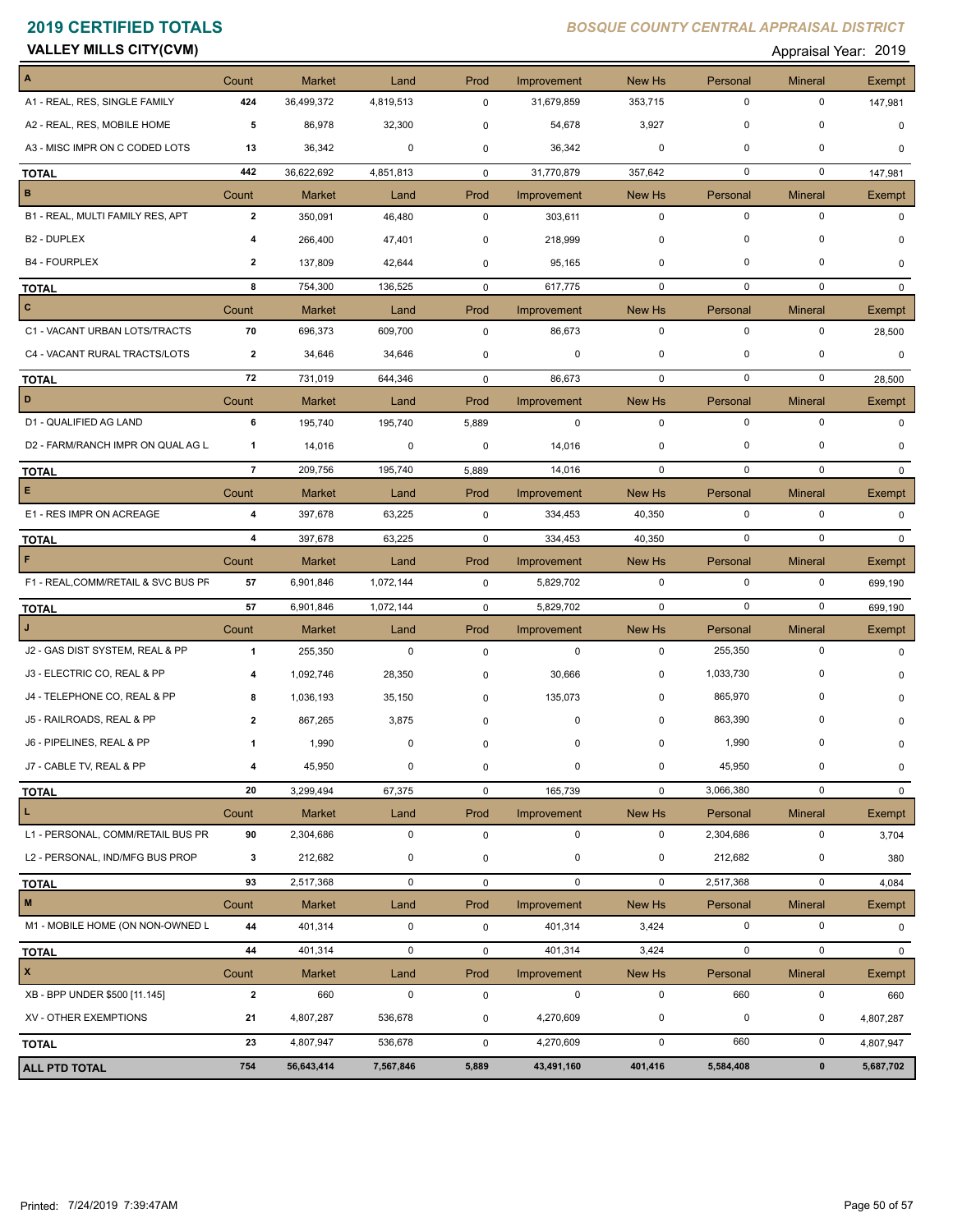## **VALLEY MILLS ISD(SVM) CONSUMER ADDITIONAL CONSUMING THE CONSUMING SET ASSESSED A POST APPRAISE A POINT ADDITIONAL COMPONER AND APPRAISE A POINT AND APPRAISE A POINT AND APPRAISE A POINT AND APPRAISE A POINT AND APPRAISE**

| <b>Improvements</b>                 | Count | <b>Value</b> |
|-------------------------------------|-------|--------------|
| Homesite                            | 753   | 71,210,707   |
| New Homesite                        | 137   | 1,177,900    |
| Non Homesite                        | 933   | 45,798,344   |
| New Non Homesite                    | 169   | 3,708,597    |
| $(5,265.152 \text{ acres})$<br>Land | Count | Value        |
| Homesite                            | 710   | 10,338,977   |
| New Homesite                        | 3     | 116,975      |
| Non Homesite                        | 833   | 17,676,098   |
| New Non Homesite                    | 0     | O            |
| (79,653.504 acres)<br>Prod          | Count | Value        |
| Productivity                        | 970   | 213,058,095  |
| Inventory                           | O     | O            |
| Timber                              | 0     | 0            |
| <b>Other</b>                        | Count | <b>Value</b> |
| <b>Personal Property</b>            | 182   | 59,839,675   |
| <b>Minerals</b>                     | 0     | 0            |

| <b>Prod. Use</b> | Count | <b>Value</b> | Loss        |
|------------------|-------|--------------|-------------|
| Productivity     | 970   | 6,934,107    | 206,123,988 |
| Inventory        |       |              |             |
| Timber           |       |              |             |
| <b>Totals</b>    | 970   | 6,934,107    | 206,123,988 |

|                               |             |                    |             |                    | $( = )$ |             | 207,669,102 TOTAL ASSESSED         |                    |
|-------------------------------|-------------|--------------------|-------------|--------------------|---------|-------------|------------------------------------|--------------------|
| <b>Exemptions/Deductions</b>  |             | *** Non-Frozen *** |             | ***** Frozen ***** |         |             |                                    | $(2,809$ accounts) |
|                               | Count       | <b>Value</b>       | Count       | Value              |         |             |                                    |                    |
| Homestead                     | 332         | 8,061,802          | 304         | 7,070,760          |         |             |                                    |                    |
| <b>Homestead Local</b>        | 0           | 0                  | 0           | 0                  |         |             | 15,132,562 TOTAL HOMESTEAD         |                    |
| Over <sub>65</sub>            | 10          | 84,723             | 267         | 2,522,627          |         |             |                                    |                    |
| Over 65 Local                 | 0           | 0                  | 0           | 0                  |         |             | 2,607,350 TOTAL OVER 65            |                    |
| <b>Disabled</b>               | $\mathbf 0$ | 0                  | 15          | 131,140            |         |             |                                    |                    |
| <b>Disabled Local</b>         | 0           | 0                  | $\pmb{0}$   | 0                  |         | 131,140     | <b>TOTAL DISABLED</b>              |                    |
| <b>Disabled Veteran</b>       | 9           | 59,620             | 10          | 83,418             |         | 143,038     | TOTAL DISABLED VETERAN             |                    |
| Disabled Vet HS               | 3           | 148,748            | 9           | 824,411            |         | 973,159     | TOTAL DISABLED VETERAN HS          |                    |
| Surv Sp (FR & DSM)            | 0           | 0                  | 0           | 0                  |         |             | 0 TOTAL SURV SP (FR & DSM)         |                    |
| Abatements                    | $\mathbf 0$ | $\Omega$           |             |                    |         |             |                                    |                    |
| <b>Pollution Control</b>      | 3           | 6,890,800          |             |                    |         |             |                                    |                    |
| Freeport                      | $\Omega$    | 0                  |             |                    |         |             |                                    |                    |
| Goods In Transit              | $\Omega$    | 0                  |             |                    |         |             |                                    |                    |
| Historic                      | $\Omega$    | 0                  | 0           | $\pmb{0}$          |         |             |                                    |                    |
| Low Income Housing            | $\Omega$    | 0                  |             |                    |         |             |                                    |                    |
| Solar / Wind Power            | $\Omega$    | 0                  | $\mathbf 0$ | 0                  |         |             |                                    |                    |
| <b>Tot Exempt Proration</b>   | 0           | 0                  | 0           | 0                  |         | 6,890,800   | <b>TOTAL OTHER DEDUCTIONS</b>      |                    |
|                               |             |                    |             |                    |         | 25,878,049  | <b>TOTAL EXEMPTIONS/DEDUCTIONS</b> |                    |
| Taxable Non Frozen            |             |                    |             | 159,123,012        |         |             |                                    |                    |
| Taxable Frozen                |             |                    |             | 22,234,484         |         |             |                                    |                    |
| Taxable New HS Frozen         |             |                    |             | 433,557            |         | 181,791,053 | <b>TOTAL TAXABLE</b>               |                    |
| Tax Non Frozen                |             |                    |             | 2,268,139.59       |         |             |                                    |                    |
| <b>Tax Frozen</b>             |             |                    |             | 212,239.33         |         |             |                                    |                    |
| Tax New HS Frozen             |             |                    |             | 6,179.91           |         |             | 2,486,558.83 TOTAL TAX             |                    |
| Total Tax w/o Ceiling         |             |                    |             | 2,591,249.90       |         |             |                                    |                    |
| Tax Frozen Loss               |             |                    |             | 104,691.07         |         | 0.01425400  | <b>TAX RATE</b>                    |                    |
| <b>Total Vet HS Proration</b> |             | $\mathbf 0$        |             | 0.00               |         |             |                                    |                    |

Total Surv Spouse Ex Amt 0.00

 $\pmb{0}$ 

| <b>Improvements</b>                      | Count        | Value       |                        |                                        |
|------------------------------------------|--------------|-------------|------------------------|----------------------------------------|
| Homesite                                 | 753          | 71,210,707  |                        |                                        |
| New Homesite                             | 137          | 1,177,900   |                        |                                        |
| Non Homesite                             | 933          | 45,798,344  |                        |                                        |
| New Non Homesite                         | 169          | 3,708,597   | 121,895,548<br>$(+)$   | <b>TOTAL IMPROVEMENTS</b>              |
| <b>Land</b> $(5,265.152 \text{ acres})$  | Count        | Value       |                        |                                        |
| Homesite                                 | 710          | 10,338,977  |                        |                                        |
| New Homesite                             | 3            | 116,975     |                        |                                        |
| Non Homesite                             | 833          | 17,676,098  |                        |                                        |
| New Non Homesite                         | 0            | $\Omega$    | 28,132,050<br>$(+)$    | <b>TOTAL LAND MARKET</b>               |
| <b>Prod</b> $(79,653.504 \text{ acres})$ | <b>Count</b> | Value       |                        |                                        |
| Productivity                             | 970          | 213,058,095 |                        |                                        |
| Inventory                                | 0            |             |                        |                                        |
| Timber                                   | 0            | 0           | 213,058,095<br>$(+)$   | <b>TOTAL PROD MARKET</b>               |
|                                          |              |             |                        |                                        |
| <b>Other</b>                             | Count        | Value       |                        | 241,190,145<br><b>TOTAL LAND</b>       |
| Personal Property                        | 182          | 59,839,675  |                        |                                        |
| Minerals                                 | 0            | 0           | 59,839,675<br>$(+)$    | <b>TOTAL OTHER</b>                     |
|                                          |              |             |                        |                                        |
|                                          |              |             | 422,925,368<br>$( = )$ | <b>TOTAL MARKET VALUE</b>              |
|                                          |              |             | 8,700,867<br>$(-)$     | TOTAL EXEMPT PROPERTY (INCL HB366)     |
|                                          |              |             | 414,224,501<br>$( = )$ | TOTAL MARKET VALUE OF TAXABLE PROPERTY |
|                                          |              |             |                        |                                        |

| 206.123.988 | $( - )$       | 206,123,988 TOTAL PRODUCTION LOSS |
|-------------|---------------|-----------------------------------|
|             | $( - )$       | 431,411 CAPPED HOMESTEAD LOSS     |
|             | $=$ $\lambda$ | 207,669,102 TOTAL ASSESSED        |

| $(2,809$ accounts) |  |  |  |
|--------------------|--|--|--|
|--------------------|--|--|--|

| 15,132,562 TOTAL HOMESTEAD |  |
|----------------------------|--|
|                            |  |

| 2,607,350 | <b>TOTAL OVER 65</b> |  |
|-----------|----------------------|--|
|-----------|----------------------|--|

| 131,140 TOTAL DISABLED |  |  |
|------------------------|--|--|

- 
- 3 148,748 9 824,411 **973,159 TOTAL DISABLED VETERAN HS**
	- Surv Sp (FR & DSM) 0 0 0 0 **0 TOTAL SURV SP (FR & DSM)**

| 6,890,800  | <b>TOTAL OTHER DEDUCTIONS</b>          |
|------------|----------------------------------------|
|            | 25,878,049 TOTAL EXEMPTIONS/DEDUCTIONS |
|            | 181,791,053 TOTAL TAXABLE              |
|            | 2,486,558.83 TOTAL TAX                 |
| 0.01425400 | TAX RATE                               |

Total Vet HS Proration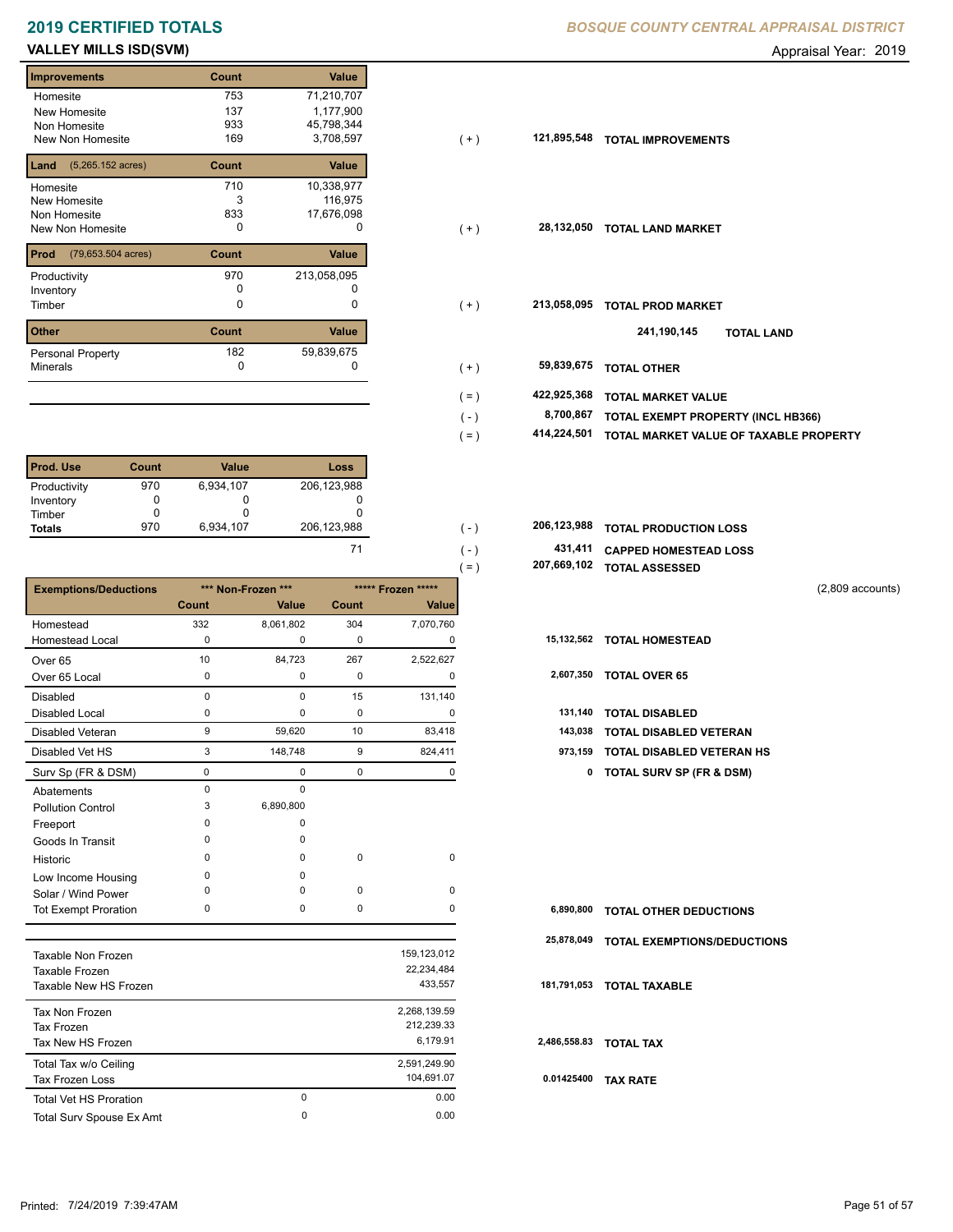**VALLEY MILLS ISD(SVM) CONSUMER ADDITIONAL CONSUMING THE CONSUMING SET A PROPORT APPRAISE APPRAISE A PROPORT 2019** 

| A1 - REAL, RES, SINGLE FAMILY<br>$\mathbf 0$<br>$\mathbf 0$<br>480<br>43,528,197<br>6,521,788<br>0<br>37,006,409<br>407,004<br>147,981<br>$\pmb{0}$<br>$\mathbf 0$<br>A2 - REAL, RES, MOBILE HOME<br>43<br>1,679,654<br>723,324<br>956,330<br>31,220<br>0<br>$\Omega$<br>A3 - MISC IMPR ON C CODED LOTS<br>0<br>0<br>365,045<br>0<br>365,045<br>3,070<br>36<br>0<br>0<br>$\mathbf 0$<br>$\mathbf 0$<br>559<br>7,245,112<br>38,327,784<br>45,572,896<br>$\mathbf 0$<br>441,294<br>147,981<br><b>TOTAL</b><br>$\mathbf B$<br>Count<br>Prod<br>New Hs<br><b>Mineral</b><br>Market<br>Land<br>Improvement<br>Personal<br>Exempt<br>B1 - REAL, MULTI FAMILY RES, APT<br>$\mathbf{2}$<br>$\mathbf 0$<br>$\mathbf 0$<br>$\mathbf 0$<br>350,091<br>46,480<br>303,611<br>0<br>$\Omega$<br>$\mathbf 0$<br>$\mathbf 0$<br>B <sub>2</sub> - DUPLEX<br>0<br>266,400<br>47,401<br>0<br>218,999<br>4<br>O<br>$\mathbf 0$<br><b>B4 - FOURPLEX</b><br>137,809<br>42,644<br>0<br>0<br>2<br>95,165<br>0<br>$\Omega$<br>$\mathbf 0$<br>0<br>8<br>754,300<br>136,525<br>0<br>617,775<br>0<br>$\Omega$<br>TOTAL<br>$\mathbf{C}$<br><b>Market</b><br>Count<br>Land<br>Prod<br>Improvement<br>New Hs<br>Personal<br><b>Mineral</b><br>Exempt<br>$\mathbf 0$<br>C1 - VACANT URBAN LOTS/TRACTS<br>72<br>$\mathbf 0$<br>0<br>701,779<br>615,106<br>0<br>86,673<br>28,500<br>0<br>0<br>0<br>0<br>C3 - VACANT RURAL LOT/TR IN LAKE AI<br>2<br>73,850<br>73,850<br>0<br>$\mathbf 0$<br>C4 - VACANT RURAL TRACTS/LOTS<br>0<br>0<br>70<br>808,994<br>796,661<br>12,333<br>0<br>0<br>0<br>$\mathbf 0$<br>144<br>1,584,623<br>1,485,617<br>99,006<br>0<br>0<br>$\mathbf 0$<br>28,500<br><b>TOTAL</b><br>D<br>Count<br>Prod<br>New Hs<br>Personal<br><b>Mineral</b><br><b>Market</b><br>Land<br>Improvement<br>Exempt<br>$\mathbf 0$<br>$\mathbf 0$<br>$\mathbf 0$<br>D1 - QUALIFIED AG LAND<br>974<br>213,436,907<br>213,056,733<br>6,929,560<br>380,174<br>0<br>D2 - FARM/RANCH IMPR ON QUAL AG L<br>0<br>0<br>258<br>4,851,581<br>159,294<br>4,692,287<br>303,753<br>4,547<br>$\Omega$<br>$\mathbf 0$<br>1,232<br>218,288,488<br>213,216,027<br>5,072,461<br>303,753<br>0<br>6,934,107<br><b>TOTAL</b><br>$\mathbf{0}$<br>E<br>Count<br>Market<br>Land<br>Prod<br>Improvement<br>New Hs<br>Personal<br><b>Mineral</b><br>Exempt<br>E1 - RES IMPR ON ACREAGE<br>$\mathbf 0$<br>445<br>61,121,633<br>5,144,971<br>0<br>55,976,662<br>440,098<br>0<br>430,169<br>E2 - MOBILE HOME ON ACREAGE<br>0<br>0<br>146<br>7,245,593<br>3,632,917<br>97,618<br>3,612,676<br>0<br>505,207<br>E3 - OTHER/MISC IMPR ON ACREAGE<br>$\mathbf 0$<br>$\mathbf 0$<br>388,245<br>52,984<br>6,672<br>30<br>0<br>335,261<br>$\mathbf 0$<br>0<br>0<br>E4 - NON-QUALIFIED AG LAND<br>132<br>5,362,608<br>5,340,562<br>22,046<br>0<br>0<br>0<br>753<br>59,966,886<br>544,388<br>$\mathbf 0$<br>74,118,079<br>14, 151, 193<br>$\mathbf 0$<br>$\mathbf 0$<br>935,376<br><b>TOTAL</b><br>F<br><b>Market</b><br>Prod<br>New Hs<br><b>Mineral</b><br>Count<br>Land<br>Improvement<br>Personal<br>Exempt<br>$\mathbf 0$<br>F1 - REAL, COMM/RETAIL & SVC BUS PF<br>$\mathbf 0$<br>0<br>63<br>7,914,309<br>1,721,051<br>0<br>6,193,258<br>699,190<br>F2 - REAL, IND MFG & PROC BUS PROP<br>0<br>0<br>6<br>5,529,216<br>1,686,573<br>3,842,643<br>0<br>0<br>0<br>69<br>13,443,525<br>3,407,624<br>10,035,901<br>$\mathbf 0$<br>$\mathbf 0$<br>$\mathbf 0$<br>0<br>699,190<br><b>TOTAL</b><br>J<br>Count<br><b>Market</b><br>Land<br>Prod<br>New Hs<br>Improvement<br>Personal<br><b>Mineral</b><br><b>Exempt</b><br>J1 - WATER SYSTEMS, REAL & PP<br>190,648<br>25,240<br>$\pmb{0}$<br>1,408<br>0<br>164,000<br>0<br>4<br>0<br>269,350<br>6,600<br>2,380<br>0<br>260,370<br>J2 - GAS DIST SYSTEM, REAL & PP<br>$\Omega$<br>3<br>$\mathbf 0$<br>0<br>J3 - ELECTRIC CO, REAL & PP<br>41,388<br>30,666<br>0<br>5,884,120<br>0<br>10<br>5,956,174<br>0<br>0<br>J4 - TELEPHONE CO, REAL & PP<br>37,040<br>135,073<br>0<br>1,533,310<br>0<br>15<br>1,705,423<br>0<br>0<br>J5 - RAILROADS, REAL & PP<br>4,599,050<br>0<br>3<br>4,602,925<br>3,875<br>0<br>0<br>0<br>0<br>J6 - PIPELINES, REAL & PP<br>506,459<br>28,160<br>6,839<br>0<br>471,460<br>0<br>4<br>0<br>0<br>45,950<br>0<br>J7 - CABLE TV, REAL & PP<br>4<br>45,950<br>0<br>0<br>0<br>0<br>0<br>$\mathbf 0$<br>$\pmb{0}$<br>43<br>13,276,929<br>142,303<br>176,366<br>12,958,260<br>0<br>$\mathbf 0$<br><b>TOTAL</b><br>$\mathbf L$<br>Count<br>Market<br>Land<br>Prod<br>Improvement<br>New Hs<br>Personal<br><b>Mineral</b><br>Exempt<br>$\pmb{0}$<br>$\pmb{0}$<br>$\mathbf 0$<br>$\pmb{0}$<br>L1 - PERSONAL, COMM/RETAIL BUS PR<br>138<br>8,968,392<br>$\pmb{0}$<br>8,968,392<br>3,524<br>L2 - PERSONAL, IND/MFG BUS PROP<br>0<br>11<br>37,812,012<br>0<br>0<br>0<br>0<br>37,812,012<br>380<br>149<br>46,780,404<br>$\mathbf 0$<br>$\mathbf 0$<br>$\mathbf 0$<br>46,780,404<br>$\mathbf 0$<br>0<br>3,904<br><b>TOTAL</b><br>$\mathbf M$<br>Count<br>Market<br>Land<br>Prod<br>Improvement<br>New Hs<br>Personal<br><b>Mineral</b><br>Exempt<br>M1 - MOBILE HOME (ON NON-OWNED L<br>$\pmb{0}$<br>0<br>134<br>2,224,549<br>$\pmb{0}$<br>2,224,549<br>5,440<br>0<br>4,341<br>134<br>$\mathbf 0$<br>$\mathbf 0$<br>0<br>2,224,549<br>0<br>2,224,549<br>5,440<br>4,341<br><b>TOTAL</b><br>$\mathbf{x}$<br>Count<br><b>Market</b><br>Land<br>Prod<br>Improvement<br>New Hs<br>Personal<br><b>Mineral</b><br>Exempt<br>XB - BPP UNDER \$500 [11.145]<br>$\pmb{0}$<br>3<br>1,011<br>$\pmb{0}$<br>$\mathbf 0$<br>$\mathbf 0$<br>1,011<br>0<br>1,011<br>XI - YOUTH DEVELOPMENT [11.19]<br>0<br>0<br>$\mathbf{1}$<br>247,492<br>72,492<br>175,000<br>0<br>0<br>247,492 | $\boldsymbol{\mathsf{A}}$ | Count | <b>Market</b> | Land | Prod | Improvement | New Hs | Personal | <b>Mineral</b> | Exempt |
|------------------------------------------------------------------------------------------------------------------------------------------------------------------------------------------------------------------------------------------------------------------------------------------------------------------------------------------------------------------------------------------------------------------------------------------------------------------------------------------------------------------------------------------------------------------------------------------------------------------------------------------------------------------------------------------------------------------------------------------------------------------------------------------------------------------------------------------------------------------------------------------------------------------------------------------------------------------------------------------------------------------------------------------------------------------------------------------------------------------------------------------------------------------------------------------------------------------------------------------------------------------------------------------------------------------------------------------------------------------------------------------------------------------------------------------------------------------------------------------------------------------------------------------------------------------------------------------------------------------------------------------------------------------------------------------------------------------------------------------------------------------------------------------------------------------------------------------------------------------------------------------------------------------------------------------------------------------------------------------------------------------------------------------------------------------------------------------------------------------------------------------------------------------------------------------------------------------------------------------------------------------------------------------------------------------------------------------------------------------------------------------------------------------------------------------------------------------------------------------------------------------------------------------------------------------------------------------------------------------------------------------------------------------------------------------------------------------------------------------------------------------------------------------------------------------------------------------------------------------------------------------------------------------------------------------------------------------------------------------------------------------------------------------------------------------------------------------------------------------------------------------------------------------------------------------------------------------------------------------------------------------------------------------------------------------------------------------------------------------------------------------------------------------------------------------------------------------------------------------------------------------------------------------------------------------------------------------------------------------------------------------------------------------------------------------------------------------------------------------------------------------------------------------------------------------------------------------------------------------------------------------------------------------------------------------------------------------------------------------------------------------------------------------------------------------------------------------------------------------------------------------------------------------------------------------------------------------------------------------------------------------------------------------------------------------------------------------------------------------------------------------------------------------------------------------------------------------------------------------------------------------------------------------------------------------------------------------------------------------------------------------------------------------------------------------------------------------------------------------------------------------------------------------------------------------------------------------------------------------------------------------------------------------------------------------------------------------------------------------------------------------------------------------------------------------------------------------------------------------------------------------------------------------------------------------------------------------------------------------------------------------------------------------------------------------------------------------------------------------------------------------------------------------------------------------------------------------------------------------------------------------------------------------------------------------------------------------------------------------------------------------------|---------------------------|-------|---------------|------|------|-------------|--------|----------|----------------|--------|
|                                                                                                                                                                                                                                                                                                                                                                                                                                                                                                                                                                                                                                                                                                                                                                                                                                                                                                                                                                                                                                                                                                                                                                                                                                                                                                                                                                                                                                                                                                                                                                                                                                                                                                                                                                                                                                                                                                                                                                                                                                                                                                                                                                                                                                                                                                                                                                                                                                                                                                                                                                                                                                                                                                                                                                                                                                                                                                                                                                                                                                                                                                                                                                                                                                                                                                                                                                                                                                                                                                                                                                                                                                                                                                                                                                                                                                                                                                                                                                                                                                                                                                                                                                                                                                                                                                                                                                                                                                                                                                                                                                                                                                                                                                                                                                                                                                                                                                                                                                                                                                                                                                                                                                                                                                                                                                                                                                                                                                                                                                                                                                                                                                                |                           |       |               |      |      |             |        |          |                |        |
|                                                                                                                                                                                                                                                                                                                                                                                                                                                                                                                                                                                                                                                                                                                                                                                                                                                                                                                                                                                                                                                                                                                                                                                                                                                                                                                                                                                                                                                                                                                                                                                                                                                                                                                                                                                                                                                                                                                                                                                                                                                                                                                                                                                                                                                                                                                                                                                                                                                                                                                                                                                                                                                                                                                                                                                                                                                                                                                                                                                                                                                                                                                                                                                                                                                                                                                                                                                                                                                                                                                                                                                                                                                                                                                                                                                                                                                                                                                                                                                                                                                                                                                                                                                                                                                                                                                                                                                                                                                                                                                                                                                                                                                                                                                                                                                                                                                                                                                                                                                                                                                                                                                                                                                                                                                                                                                                                                                                                                                                                                                                                                                                                                                |                           |       |               |      |      |             |        |          |                |        |
|                                                                                                                                                                                                                                                                                                                                                                                                                                                                                                                                                                                                                                                                                                                                                                                                                                                                                                                                                                                                                                                                                                                                                                                                                                                                                                                                                                                                                                                                                                                                                                                                                                                                                                                                                                                                                                                                                                                                                                                                                                                                                                                                                                                                                                                                                                                                                                                                                                                                                                                                                                                                                                                                                                                                                                                                                                                                                                                                                                                                                                                                                                                                                                                                                                                                                                                                                                                                                                                                                                                                                                                                                                                                                                                                                                                                                                                                                                                                                                                                                                                                                                                                                                                                                                                                                                                                                                                                                                                                                                                                                                                                                                                                                                                                                                                                                                                                                                                                                                                                                                                                                                                                                                                                                                                                                                                                                                                                                                                                                                                                                                                                                                                |                           |       |               |      |      |             |        |          |                |        |
|                                                                                                                                                                                                                                                                                                                                                                                                                                                                                                                                                                                                                                                                                                                                                                                                                                                                                                                                                                                                                                                                                                                                                                                                                                                                                                                                                                                                                                                                                                                                                                                                                                                                                                                                                                                                                                                                                                                                                                                                                                                                                                                                                                                                                                                                                                                                                                                                                                                                                                                                                                                                                                                                                                                                                                                                                                                                                                                                                                                                                                                                                                                                                                                                                                                                                                                                                                                                                                                                                                                                                                                                                                                                                                                                                                                                                                                                                                                                                                                                                                                                                                                                                                                                                                                                                                                                                                                                                                                                                                                                                                                                                                                                                                                                                                                                                                                                                                                                                                                                                                                                                                                                                                                                                                                                                                                                                                                                                                                                                                                                                                                                                                                |                           |       |               |      |      |             |        |          |                |        |
|                                                                                                                                                                                                                                                                                                                                                                                                                                                                                                                                                                                                                                                                                                                                                                                                                                                                                                                                                                                                                                                                                                                                                                                                                                                                                                                                                                                                                                                                                                                                                                                                                                                                                                                                                                                                                                                                                                                                                                                                                                                                                                                                                                                                                                                                                                                                                                                                                                                                                                                                                                                                                                                                                                                                                                                                                                                                                                                                                                                                                                                                                                                                                                                                                                                                                                                                                                                                                                                                                                                                                                                                                                                                                                                                                                                                                                                                                                                                                                                                                                                                                                                                                                                                                                                                                                                                                                                                                                                                                                                                                                                                                                                                                                                                                                                                                                                                                                                                                                                                                                                                                                                                                                                                                                                                                                                                                                                                                                                                                                                                                                                                                                                |                           |       |               |      |      |             |        |          |                |        |
|                                                                                                                                                                                                                                                                                                                                                                                                                                                                                                                                                                                                                                                                                                                                                                                                                                                                                                                                                                                                                                                                                                                                                                                                                                                                                                                                                                                                                                                                                                                                                                                                                                                                                                                                                                                                                                                                                                                                                                                                                                                                                                                                                                                                                                                                                                                                                                                                                                                                                                                                                                                                                                                                                                                                                                                                                                                                                                                                                                                                                                                                                                                                                                                                                                                                                                                                                                                                                                                                                                                                                                                                                                                                                                                                                                                                                                                                                                                                                                                                                                                                                                                                                                                                                                                                                                                                                                                                                                                                                                                                                                                                                                                                                                                                                                                                                                                                                                                                                                                                                                                                                                                                                                                                                                                                                                                                                                                                                                                                                                                                                                                                                                                |                           |       |               |      |      |             |        |          |                |        |
|                                                                                                                                                                                                                                                                                                                                                                                                                                                                                                                                                                                                                                                                                                                                                                                                                                                                                                                                                                                                                                                                                                                                                                                                                                                                                                                                                                                                                                                                                                                                                                                                                                                                                                                                                                                                                                                                                                                                                                                                                                                                                                                                                                                                                                                                                                                                                                                                                                                                                                                                                                                                                                                                                                                                                                                                                                                                                                                                                                                                                                                                                                                                                                                                                                                                                                                                                                                                                                                                                                                                                                                                                                                                                                                                                                                                                                                                                                                                                                                                                                                                                                                                                                                                                                                                                                                                                                                                                                                                                                                                                                                                                                                                                                                                                                                                                                                                                                                                                                                                                                                                                                                                                                                                                                                                                                                                                                                                                                                                                                                                                                                                                                                |                           |       |               |      |      |             |        |          |                |        |
|                                                                                                                                                                                                                                                                                                                                                                                                                                                                                                                                                                                                                                                                                                                                                                                                                                                                                                                                                                                                                                                                                                                                                                                                                                                                                                                                                                                                                                                                                                                                                                                                                                                                                                                                                                                                                                                                                                                                                                                                                                                                                                                                                                                                                                                                                                                                                                                                                                                                                                                                                                                                                                                                                                                                                                                                                                                                                                                                                                                                                                                                                                                                                                                                                                                                                                                                                                                                                                                                                                                                                                                                                                                                                                                                                                                                                                                                                                                                                                                                                                                                                                                                                                                                                                                                                                                                                                                                                                                                                                                                                                                                                                                                                                                                                                                                                                                                                                                                                                                                                                                                                                                                                                                                                                                                                                                                                                                                                                                                                                                                                                                                                                                |                           |       |               |      |      |             |        |          |                |        |
|                                                                                                                                                                                                                                                                                                                                                                                                                                                                                                                                                                                                                                                                                                                                                                                                                                                                                                                                                                                                                                                                                                                                                                                                                                                                                                                                                                                                                                                                                                                                                                                                                                                                                                                                                                                                                                                                                                                                                                                                                                                                                                                                                                                                                                                                                                                                                                                                                                                                                                                                                                                                                                                                                                                                                                                                                                                                                                                                                                                                                                                                                                                                                                                                                                                                                                                                                                                                                                                                                                                                                                                                                                                                                                                                                                                                                                                                                                                                                                                                                                                                                                                                                                                                                                                                                                                                                                                                                                                                                                                                                                                                                                                                                                                                                                                                                                                                                                                                                                                                                                                                                                                                                                                                                                                                                                                                                                                                                                                                                                                                                                                                                                                |                           |       |               |      |      |             |        |          |                |        |
|                                                                                                                                                                                                                                                                                                                                                                                                                                                                                                                                                                                                                                                                                                                                                                                                                                                                                                                                                                                                                                                                                                                                                                                                                                                                                                                                                                                                                                                                                                                                                                                                                                                                                                                                                                                                                                                                                                                                                                                                                                                                                                                                                                                                                                                                                                                                                                                                                                                                                                                                                                                                                                                                                                                                                                                                                                                                                                                                                                                                                                                                                                                                                                                                                                                                                                                                                                                                                                                                                                                                                                                                                                                                                                                                                                                                                                                                                                                                                                                                                                                                                                                                                                                                                                                                                                                                                                                                                                                                                                                                                                                                                                                                                                                                                                                                                                                                                                                                                                                                                                                                                                                                                                                                                                                                                                                                                                                                                                                                                                                                                                                                                                                |                           |       |               |      |      |             |        |          |                |        |
|                                                                                                                                                                                                                                                                                                                                                                                                                                                                                                                                                                                                                                                                                                                                                                                                                                                                                                                                                                                                                                                                                                                                                                                                                                                                                                                                                                                                                                                                                                                                                                                                                                                                                                                                                                                                                                                                                                                                                                                                                                                                                                                                                                                                                                                                                                                                                                                                                                                                                                                                                                                                                                                                                                                                                                                                                                                                                                                                                                                                                                                                                                                                                                                                                                                                                                                                                                                                                                                                                                                                                                                                                                                                                                                                                                                                                                                                                                                                                                                                                                                                                                                                                                                                                                                                                                                                                                                                                                                                                                                                                                                                                                                                                                                                                                                                                                                                                                                                                                                                                                                                                                                                                                                                                                                                                                                                                                                                                                                                                                                                                                                                                                                |                           |       |               |      |      |             |        |          |                |        |
|                                                                                                                                                                                                                                                                                                                                                                                                                                                                                                                                                                                                                                                                                                                                                                                                                                                                                                                                                                                                                                                                                                                                                                                                                                                                                                                                                                                                                                                                                                                                                                                                                                                                                                                                                                                                                                                                                                                                                                                                                                                                                                                                                                                                                                                                                                                                                                                                                                                                                                                                                                                                                                                                                                                                                                                                                                                                                                                                                                                                                                                                                                                                                                                                                                                                                                                                                                                                                                                                                                                                                                                                                                                                                                                                                                                                                                                                                                                                                                                                                                                                                                                                                                                                                                                                                                                                                                                                                                                                                                                                                                                                                                                                                                                                                                                                                                                                                                                                                                                                                                                                                                                                                                                                                                                                                                                                                                                                                                                                                                                                                                                                                                                |                           |       |               |      |      |             |        |          |                |        |
|                                                                                                                                                                                                                                                                                                                                                                                                                                                                                                                                                                                                                                                                                                                                                                                                                                                                                                                                                                                                                                                                                                                                                                                                                                                                                                                                                                                                                                                                                                                                                                                                                                                                                                                                                                                                                                                                                                                                                                                                                                                                                                                                                                                                                                                                                                                                                                                                                                                                                                                                                                                                                                                                                                                                                                                                                                                                                                                                                                                                                                                                                                                                                                                                                                                                                                                                                                                                                                                                                                                                                                                                                                                                                                                                                                                                                                                                                                                                                                                                                                                                                                                                                                                                                                                                                                                                                                                                                                                                                                                                                                                                                                                                                                                                                                                                                                                                                                                                                                                                                                                                                                                                                                                                                                                                                                                                                                                                                                                                                                                                                                                                                                                |                           |       |               |      |      |             |        |          |                |        |
|                                                                                                                                                                                                                                                                                                                                                                                                                                                                                                                                                                                                                                                                                                                                                                                                                                                                                                                                                                                                                                                                                                                                                                                                                                                                                                                                                                                                                                                                                                                                                                                                                                                                                                                                                                                                                                                                                                                                                                                                                                                                                                                                                                                                                                                                                                                                                                                                                                                                                                                                                                                                                                                                                                                                                                                                                                                                                                                                                                                                                                                                                                                                                                                                                                                                                                                                                                                                                                                                                                                                                                                                                                                                                                                                                                                                                                                                                                                                                                                                                                                                                                                                                                                                                                                                                                                                                                                                                                                                                                                                                                                                                                                                                                                                                                                                                                                                                                                                                                                                                                                                                                                                                                                                                                                                                                                                                                                                                                                                                                                                                                                                                                                |                           |       |               |      |      |             |        |          |                |        |
|                                                                                                                                                                                                                                                                                                                                                                                                                                                                                                                                                                                                                                                                                                                                                                                                                                                                                                                                                                                                                                                                                                                                                                                                                                                                                                                                                                                                                                                                                                                                                                                                                                                                                                                                                                                                                                                                                                                                                                                                                                                                                                                                                                                                                                                                                                                                                                                                                                                                                                                                                                                                                                                                                                                                                                                                                                                                                                                                                                                                                                                                                                                                                                                                                                                                                                                                                                                                                                                                                                                                                                                                                                                                                                                                                                                                                                                                                                                                                                                                                                                                                                                                                                                                                                                                                                                                                                                                                                                                                                                                                                                                                                                                                                                                                                                                                                                                                                                                                                                                                                                                                                                                                                                                                                                                                                                                                                                                                                                                                                                                                                                                                                                |                           |       |               |      |      |             |        |          |                |        |
|                                                                                                                                                                                                                                                                                                                                                                                                                                                                                                                                                                                                                                                                                                                                                                                                                                                                                                                                                                                                                                                                                                                                                                                                                                                                                                                                                                                                                                                                                                                                                                                                                                                                                                                                                                                                                                                                                                                                                                                                                                                                                                                                                                                                                                                                                                                                                                                                                                                                                                                                                                                                                                                                                                                                                                                                                                                                                                                                                                                                                                                                                                                                                                                                                                                                                                                                                                                                                                                                                                                                                                                                                                                                                                                                                                                                                                                                                                                                                                                                                                                                                                                                                                                                                                                                                                                                                                                                                                                                                                                                                                                                                                                                                                                                                                                                                                                                                                                                                                                                                                                                                                                                                                                                                                                                                                                                                                                                                                                                                                                                                                                                                                                |                           |       |               |      |      |             |        |          |                |        |
|                                                                                                                                                                                                                                                                                                                                                                                                                                                                                                                                                                                                                                                                                                                                                                                                                                                                                                                                                                                                                                                                                                                                                                                                                                                                                                                                                                                                                                                                                                                                                                                                                                                                                                                                                                                                                                                                                                                                                                                                                                                                                                                                                                                                                                                                                                                                                                                                                                                                                                                                                                                                                                                                                                                                                                                                                                                                                                                                                                                                                                                                                                                                                                                                                                                                                                                                                                                                                                                                                                                                                                                                                                                                                                                                                                                                                                                                                                                                                                                                                                                                                                                                                                                                                                                                                                                                                                                                                                                                                                                                                                                                                                                                                                                                                                                                                                                                                                                                                                                                                                                                                                                                                                                                                                                                                                                                                                                                                                                                                                                                                                                                                                                |                           |       |               |      |      |             |        |          |                |        |
|                                                                                                                                                                                                                                                                                                                                                                                                                                                                                                                                                                                                                                                                                                                                                                                                                                                                                                                                                                                                                                                                                                                                                                                                                                                                                                                                                                                                                                                                                                                                                                                                                                                                                                                                                                                                                                                                                                                                                                                                                                                                                                                                                                                                                                                                                                                                                                                                                                                                                                                                                                                                                                                                                                                                                                                                                                                                                                                                                                                                                                                                                                                                                                                                                                                                                                                                                                                                                                                                                                                                                                                                                                                                                                                                                                                                                                                                                                                                                                                                                                                                                                                                                                                                                                                                                                                                                                                                                                                                                                                                                                                                                                                                                                                                                                                                                                                                                                                                                                                                                                                                                                                                                                                                                                                                                                                                                                                                                                                                                                                                                                                                                                                |                           |       |               |      |      |             |        |          |                |        |
|                                                                                                                                                                                                                                                                                                                                                                                                                                                                                                                                                                                                                                                                                                                                                                                                                                                                                                                                                                                                                                                                                                                                                                                                                                                                                                                                                                                                                                                                                                                                                                                                                                                                                                                                                                                                                                                                                                                                                                                                                                                                                                                                                                                                                                                                                                                                                                                                                                                                                                                                                                                                                                                                                                                                                                                                                                                                                                                                                                                                                                                                                                                                                                                                                                                                                                                                                                                                                                                                                                                                                                                                                                                                                                                                                                                                                                                                                                                                                                                                                                                                                                                                                                                                                                                                                                                                                                                                                                                                                                                                                                                                                                                                                                                                                                                                                                                                                                                                                                                                                                                                                                                                                                                                                                                                                                                                                                                                                                                                                                                                                                                                                                                |                           |       |               |      |      |             |        |          |                |        |
|                                                                                                                                                                                                                                                                                                                                                                                                                                                                                                                                                                                                                                                                                                                                                                                                                                                                                                                                                                                                                                                                                                                                                                                                                                                                                                                                                                                                                                                                                                                                                                                                                                                                                                                                                                                                                                                                                                                                                                                                                                                                                                                                                                                                                                                                                                                                                                                                                                                                                                                                                                                                                                                                                                                                                                                                                                                                                                                                                                                                                                                                                                                                                                                                                                                                                                                                                                                                                                                                                                                                                                                                                                                                                                                                                                                                                                                                                                                                                                                                                                                                                                                                                                                                                                                                                                                                                                                                                                                                                                                                                                                                                                                                                                                                                                                                                                                                                                                                                                                                                                                                                                                                                                                                                                                                                                                                                                                                                                                                                                                                                                                                                                                |                           |       |               |      |      |             |        |          |                |        |
|                                                                                                                                                                                                                                                                                                                                                                                                                                                                                                                                                                                                                                                                                                                                                                                                                                                                                                                                                                                                                                                                                                                                                                                                                                                                                                                                                                                                                                                                                                                                                                                                                                                                                                                                                                                                                                                                                                                                                                                                                                                                                                                                                                                                                                                                                                                                                                                                                                                                                                                                                                                                                                                                                                                                                                                                                                                                                                                                                                                                                                                                                                                                                                                                                                                                                                                                                                                                                                                                                                                                                                                                                                                                                                                                                                                                                                                                                                                                                                                                                                                                                                                                                                                                                                                                                                                                                                                                                                                                                                                                                                                                                                                                                                                                                                                                                                                                                                                                                                                                                                                                                                                                                                                                                                                                                                                                                                                                                                                                                                                                                                                                                                                |                           |       |               |      |      |             |        |          |                |        |
|                                                                                                                                                                                                                                                                                                                                                                                                                                                                                                                                                                                                                                                                                                                                                                                                                                                                                                                                                                                                                                                                                                                                                                                                                                                                                                                                                                                                                                                                                                                                                                                                                                                                                                                                                                                                                                                                                                                                                                                                                                                                                                                                                                                                                                                                                                                                                                                                                                                                                                                                                                                                                                                                                                                                                                                                                                                                                                                                                                                                                                                                                                                                                                                                                                                                                                                                                                                                                                                                                                                                                                                                                                                                                                                                                                                                                                                                                                                                                                                                                                                                                                                                                                                                                                                                                                                                                                                                                                                                                                                                                                                                                                                                                                                                                                                                                                                                                                                                                                                                                                                                                                                                                                                                                                                                                                                                                                                                                                                                                                                                                                                                                                                |                           |       |               |      |      |             |        |          |                |        |
|                                                                                                                                                                                                                                                                                                                                                                                                                                                                                                                                                                                                                                                                                                                                                                                                                                                                                                                                                                                                                                                                                                                                                                                                                                                                                                                                                                                                                                                                                                                                                                                                                                                                                                                                                                                                                                                                                                                                                                                                                                                                                                                                                                                                                                                                                                                                                                                                                                                                                                                                                                                                                                                                                                                                                                                                                                                                                                                                                                                                                                                                                                                                                                                                                                                                                                                                                                                                                                                                                                                                                                                                                                                                                                                                                                                                                                                                                                                                                                                                                                                                                                                                                                                                                                                                                                                                                                                                                                                                                                                                                                                                                                                                                                                                                                                                                                                                                                                                                                                                                                                                                                                                                                                                                                                                                                                                                                                                                                                                                                                                                                                                                                                |                           |       |               |      |      |             |        |          |                |        |
|                                                                                                                                                                                                                                                                                                                                                                                                                                                                                                                                                                                                                                                                                                                                                                                                                                                                                                                                                                                                                                                                                                                                                                                                                                                                                                                                                                                                                                                                                                                                                                                                                                                                                                                                                                                                                                                                                                                                                                                                                                                                                                                                                                                                                                                                                                                                                                                                                                                                                                                                                                                                                                                                                                                                                                                                                                                                                                                                                                                                                                                                                                                                                                                                                                                                                                                                                                                                                                                                                                                                                                                                                                                                                                                                                                                                                                                                                                                                                                                                                                                                                                                                                                                                                                                                                                                                                                                                                                                                                                                                                                                                                                                                                                                                                                                                                                                                                                                                                                                                                                                                                                                                                                                                                                                                                                                                                                                                                                                                                                                                                                                                                                                |                           |       |               |      |      |             |        |          |                |        |
|                                                                                                                                                                                                                                                                                                                                                                                                                                                                                                                                                                                                                                                                                                                                                                                                                                                                                                                                                                                                                                                                                                                                                                                                                                                                                                                                                                                                                                                                                                                                                                                                                                                                                                                                                                                                                                                                                                                                                                                                                                                                                                                                                                                                                                                                                                                                                                                                                                                                                                                                                                                                                                                                                                                                                                                                                                                                                                                                                                                                                                                                                                                                                                                                                                                                                                                                                                                                                                                                                                                                                                                                                                                                                                                                                                                                                                                                                                                                                                                                                                                                                                                                                                                                                                                                                                                                                                                                                                                                                                                                                                                                                                                                                                                                                                                                                                                                                                                                                                                                                                                                                                                                                                                                                                                                                                                                                                                                                                                                                                                                                                                                                                                |                           |       |               |      |      |             |        |          |                |        |
|                                                                                                                                                                                                                                                                                                                                                                                                                                                                                                                                                                                                                                                                                                                                                                                                                                                                                                                                                                                                                                                                                                                                                                                                                                                                                                                                                                                                                                                                                                                                                                                                                                                                                                                                                                                                                                                                                                                                                                                                                                                                                                                                                                                                                                                                                                                                                                                                                                                                                                                                                                                                                                                                                                                                                                                                                                                                                                                                                                                                                                                                                                                                                                                                                                                                                                                                                                                                                                                                                                                                                                                                                                                                                                                                                                                                                                                                                                                                                                                                                                                                                                                                                                                                                                                                                                                                                                                                                                                                                                                                                                                                                                                                                                                                                                                                                                                                                                                                                                                                                                                                                                                                                                                                                                                                                                                                                                                                                                                                                                                                                                                                                                                |                           |       |               |      |      |             |        |          |                |        |
|                                                                                                                                                                                                                                                                                                                                                                                                                                                                                                                                                                                                                                                                                                                                                                                                                                                                                                                                                                                                                                                                                                                                                                                                                                                                                                                                                                                                                                                                                                                                                                                                                                                                                                                                                                                                                                                                                                                                                                                                                                                                                                                                                                                                                                                                                                                                                                                                                                                                                                                                                                                                                                                                                                                                                                                                                                                                                                                                                                                                                                                                                                                                                                                                                                                                                                                                                                                                                                                                                                                                                                                                                                                                                                                                                                                                                                                                                                                                                                                                                                                                                                                                                                                                                                                                                                                                                                                                                                                                                                                                                                                                                                                                                                                                                                                                                                                                                                                                                                                                                                                                                                                                                                                                                                                                                                                                                                                                                                                                                                                                                                                                                                                |                           |       |               |      |      |             |        |          |                |        |
|                                                                                                                                                                                                                                                                                                                                                                                                                                                                                                                                                                                                                                                                                                                                                                                                                                                                                                                                                                                                                                                                                                                                                                                                                                                                                                                                                                                                                                                                                                                                                                                                                                                                                                                                                                                                                                                                                                                                                                                                                                                                                                                                                                                                                                                                                                                                                                                                                                                                                                                                                                                                                                                                                                                                                                                                                                                                                                                                                                                                                                                                                                                                                                                                                                                                                                                                                                                                                                                                                                                                                                                                                                                                                                                                                                                                                                                                                                                                                                                                                                                                                                                                                                                                                                                                                                                                                                                                                                                                                                                                                                                                                                                                                                                                                                                                                                                                                                                                                                                                                                                                                                                                                                                                                                                                                                                                                                                                                                                                                                                                                                                                                                                |                           |       |               |      |      |             |        |          |                |        |
|                                                                                                                                                                                                                                                                                                                                                                                                                                                                                                                                                                                                                                                                                                                                                                                                                                                                                                                                                                                                                                                                                                                                                                                                                                                                                                                                                                                                                                                                                                                                                                                                                                                                                                                                                                                                                                                                                                                                                                                                                                                                                                                                                                                                                                                                                                                                                                                                                                                                                                                                                                                                                                                                                                                                                                                                                                                                                                                                                                                                                                                                                                                                                                                                                                                                                                                                                                                                                                                                                                                                                                                                                                                                                                                                                                                                                                                                                                                                                                                                                                                                                                                                                                                                                                                                                                                                                                                                                                                                                                                                                                                                                                                                                                                                                                                                                                                                                                                                                                                                                                                                                                                                                                                                                                                                                                                                                                                                                                                                                                                                                                                                                                                |                           |       |               |      |      |             |        |          |                |        |
|                                                                                                                                                                                                                                                                                                                                                                                                                                                                                                                                                                                                                                                                                                                                                                                                                                                                                                                                                                                                                                                                                                                                                                                                                                                                                                                                                                                                                                                                                                                                                                                                                                                                                                                                                                                                                                                                                                                                                                                                                                                                                                                                                                                                                                                                                                                                                                                                                                                                                                                                                                                                                                                                                                                                                                                                                                                                                                                                                                                                                                                                                                                                                                                                                                                                                                                                                                                                                                                                                                                                                                                                                                                                                                                                                                                                                                                                                                                                                                                                                                                                                                                                                                                                                                                                                                                                                                                                                                                                                                                                                                                                                                                                                                                                                                                                                                                                                                                                                                                                                                                                                                                                                                                                                                                                                                                                                                                                                                                                                                                                                                                                                                                |                           |       |               |      |      |             |        |          |                |        |
|                                                                                                                                                                                                                                                                                                                                                                                                                                                                                                                                                                                                                                                                                                                                                                                                                                                                                                                                                                                                                                                                                                                                                                                                                                                                                                                                                                                                                                                                                                                                                                                                                                                                                                                                                                                                                                                                                                                                                                                                                                                                                                                                                                                                                                                                                                                                                                                                                                                                                                                                                                                                                                                                                                                                                                                                                                                                                                                                                                                                                                                                                                                                                                                                                                                                                                                                                                                                                                                                                                                                                                                                                                                                                                                                                                                                                                                                                                                                                                                                                                                                                                                                                                                                                                                                                                                                                                                                                                                                                                                                                                                                                                                                                                                                                                                                                                                                                                                                                                                                                                                                                                                                                                                                                                                                                                                                                                                                                                                                                                                                                                                                                                                |                           |       |               |      |      |             |        |          |                |        |
|                                                                                                                                                                                                                                                                                                                                                                                                                                                                                                                                                                                                                                                                                                                                                                                                                                                                                                                                                                                                                                                                                                                                                                                                                                                                                                                                                                                                                                                                                                                                                                                                                                                                                                                                                                                                                                                                                                                                                                                                                                                                                                                                                                                                                                                                                                                                                                                                                                                                                                                                                                                                                                                                                                                                                                                                                                                                                                                                                                                                                                                                                                                                                                                                                                                                                                                                                                                                                                                                                                                                                                                                                                                                                                                                                                                                                                                                                                                                                                                                                                                                                                                                                                                                                                                                                                                                                                                                                                                                                                                                                                                                                                                                                                                                                                                                                                                                                                                                                                                                                                                                                                                                                                                                                                                                                                                                                                                                                                                                                                                                                                                                                                                |                           |       |               |      |      |             |        |          |                |        |
|                                                                                                                                                                                                                                                                                                                                                                                                                                                                                                                                                                                                                                                                                                                                                                                                                                                                                                                                                                                                                                                                                                                                                                                                                                                                                                                                                                                                                                                                                                                                                                                                                                                                                                                                                                                                                                                                                                                                                                                                                                                                                                                                                                                                                                                                                                                                                                                                                                                                                                                                                                                                                                                                                                                                                                                                                                                                                                                                                                                                                                                                                                                                                                                                                                                                                                                                                                                                                                                                                                                                                                                                                                                                                                                                                                                                                                                                                                                                                                                                                                                                                                                                                                                                                                                                                                                                                                                                                                                                                                                                                                                                                                                                                                                                                                                                                                                                                                                                                                                                                                                                                                                                                                                                                                                                                                                                                                                                                                                                                                                                                                                                                                                |                           |       |               |      |      |             |        |          |                |        |
|                                                                                                                                                                                                                                                                                                                                                                                                                                                                                                                                                                                                                                                                                                                                                                                                                                                                                                                                                                                                                                                                                                                                                                                                                                                                                                                                                                                                                                                                                                                                                                                                                                                                                                                                                                                                                                                                                                                                                                                                                                                                                                                                                                                                                                                                                                                                                                                                                                                                                                                                                                                                                                                                                                                                                                                                                                                                                                                                                                                                                                                                                                                                                                                                                                                                                                                                                                                                                                                                                                                                                                                                                                                                                                                                                                                                                                                                                                                                                                                                                                                                                                                                                                                                                                                                                                                                                                                                                                                                                                                                                                                                                                                                                                                                                                                                                                                                                                                                                                                                                                                                                                                                                                                                                                                                                                                                                                                                                                                                                                                                                                                                                                                |                           |       |               |      |      |             |        |          |                |        |
|                                                                                                                                                                                                                                                                                                                                                                                                                                                                                                                                                                                                                                                                                                                                                                                                                                                                                                                                                                                                                                                                                                                                                                                                                                                                                                                                                                                                                                                                                                                                                                                                                                                                                                                                                                                                                                                                                                                                                                                                                                                                                                                                                                                                                                                                                                                                                                                                                                                                                                                                                                                                                                                                                                                                                                                                                                                                                                                                                                                                                                                                                                                                                                                                                                                                                                                                                                                                                                                                                                                                                                                                                                                                                                                                                                                                                                                                                                                                                                                                                                                                                                                                                                                                                                                                                                                                                                                                                                                                                                                                                                                                                                                                                                                                                                                                                                                                                                                                                                                                                                                                                                                                                                                                                                                                                                                                                                                                                                                                                                                                                                                                                                                |                           |       |               |      |      |             |        |          |                |        |
|                                                                                                                                                                                                                                                                                                                                                                                                                                                                                                                                                                                                                                                                                                                                                                                                                                                                                                                                                                                                                                                                                                                                                                                                                                                                                                                                                                                                                                                                                                                                                                                                                                                                                                                                                                                                                                                                                                                                                                                                                                                                                                                                                                                                                                                                                                                                                                                                                                                                                                                                                                                                                                                                                                                                                                                                                                                                                                                                                                                                                                                                                                                                                                                                                                                                                                                                                                                                                                                                                                                                                                                                                                                                                                                                                                                                                                                                                                                                                                                                                                                                                                                                                                                                                                                                                                                                                                                                                                                                                                                                                                                                                                                                                                                                                                                                                                                                                                                                                                                                                                                                                                                                                                                                                                                                                                                                                                                                                                                                                                                                                                                                                                                |                           |       |               |      |      |             |        |          |                |        |
|                                                                                                                                                                                                                                                                                                                                                                                                                                                                                                                                                                                                                                                                                                                                                                                                                                                                                                                                                                                                                                                                                                                                                                                                                                                                                                                                                                                                                                                                                                                                                                                                                                                                                                                                                                                                                                                                                                                                                                                                                                                                                                                                                                                                                                                                                                                                                                                                                                                                                                                                                                                                                                                                                                                                                                                                                                                                                                                                                                                                                                                                                                                                                                                                                                                                                                                                                                                                                                                                                                                                                                                                                                                                                                                                                                                                                                                                                                                                                                                                                                                                                                                                                                                                                                                                                                                                                                                                                                                                                                                                                                                                                                                                                                                                                                                                                                                                                                                                                                                                                                                                                                                                                                                                                                                                                                                                                                                                                                                                                                                                                                                                                                                |                           |       |               |      |      |             |        |          |                |        |
|                                                                                                                                                                                                                                                                                                                                                                                                                                                                                                                                                                                                                                                                                                                                                                                                                                                                                                                                                                                                                                                                                                                                                                                                                                                                                                                                                                                                                                                                                                                                                                                                                                                                                                                                                                                                                                                                                                                                                                                                                                                                                                                                                                                                                                                                                                                                                                                                                                                                                                                                                                                                                                                                                                                                                                                                                                                                                                                                                                                                                                                                                                                                                                                                                                                                                                                                                                                                                                                                                                                                                                                                                                                                                                                                                                                                                                                                                                                                                                                                                                                                                                                                                                                                                                                                                                                                                                                                                                                                                                                                                                                                                                                                                                                                                                                                                                                                                                                                                                                                                                                                                                                                                                                                                                                                                                                                                                                                                                                                                                                                                                                                                                                |                           |       |               |      |      |             |        |          |                |        |
|                                                                                                                                                                                                                                                                                                                                                                                                                                                                                                                                                                                                                                                                                                                                                                                                                                                                                                                                                                                                                                                                                                                                                                                                                                                                                                                                                                                                                                                                                                                                                                                                                                                                                                                                                                                                                                                                                                                                                                                                                                                                                                                                                                                                                                                                                                                                                                                                                                                                                                                                                                                                                                                                                                                                                                                                                                                                                                                                                                                                                                                                                                                                                                                                                                                                                                                                                                                                                                                                                                                                                                                                                                                                                                                                                                                                                                                                                                                                                                                                                                                                                                                                                                                                                                                                                                                                                                                                                                                                                                                                                                                                                                                                                                                                                                                                                                                                                                                                                                                                                                                                                                                                                                                                                                                                                                                                                                                                                                                                                                                                                                                                                                                |                           |       |               |      |      |             |        |          |                |        |
|                                                                                                                                                                                                                                                                                                                                                                                                                                                                                                                                                                                                                                                                                                                                                                                                                                                                                                                                                                                                                                                                                                                                                                                                                                                                                                                                                                                                                                                                                                                                                                                                                                                                                                                                                                                                                                                                                                                                                                                                                                                                                                                                                                                                                                                                                                                                                                                                                                                                                                                                                                                                                                                                                                                                                                                                                                                                                                                                                                                                                                                                                                                                                                                                                                                                                                                                                                                                                                                                                                                                                                                                                                                                                                                                                                                                                                                                                                                                                                                                                                                                                                                                                                                                                                                                                                                                                                                                                                                                                                                                                                                                                                                                                                                                                                                                                                                                                                                                                                                                                                                                                                                                                                                                                                                                                                                                                                                                                                                                                                                                                                                                                                                |                           |       |               |      |      |             |        |          |                |        |
|                                                                                                                                                                                                                                                                                                                                                                                                                                                                                                                                                                                                                                                                                                                                                                                                                                                                                                                                                                                                                                                                                                                                                                                                                                                                                                                                                                                                                                                                                                                                                                                                                                                                                                                                                                                                                                                                                                                                                                                                                                                                                                                                                                                                                                                                                                                                                                                                                                                                                                                                                                                                                                                                                                                                                                                                                                                                                                                                                                                                                                                                                                                                                                                                                                                                                                                                                                                                                                                                                                                                                                                                                                                                                                                                                                                                                                                                                                                                                                                                                                                                                                                                                                                                                                                                                                                                                                                                                                                                                                                                                                                                                                                                                                                                                                                                                                                                                                                                                                                                                                                                                                                                                                                                                                                                                                                                                                                                                                                                                                                                                                                                                                                |                           |       |               |      |      |             |        |          |                |        |
|                                                                                                                                                                                                                                                                                                                                                                                                                                                                                                                                                                                                                                                                                                                                                                                                                                                                                                                                                                                                                                                                                                                                                                                                                                                                                                                                                                                                                                                                                                                                                                                                                                                                                                                                                                                                                                                                                                                                                                                                                                                                                                                                                                                                                                                                                                                                                                                                                                                                                                                                                                                                                                                                                                                                                                                                                                                                                                                                                                                                                                                                                                                                                                                                                                                                                                                                                                                                                                                                                                                                                                                                                                                                                                                                                                                                                                                                                                                                                                                                                                                                                                                                                                                                                                                                                                                                                                                                                                                                                                                                                                                                                                                                                                                                                                                                                                                                                                                                                                                                                                                                                                                                                                                                                                                                                                                                                                                                                                                                                                                                                                                                                                                |                           |       |               |      |      |             |        |          |                |        |
|                                                                                                                                                                                                                                                                                                                                                                                                                                                                                                                                                                                                                                                                                                                                                                                                                                                                                                                                                                                                                                                                                                                                                                                                                                                                                                                                                                                                                                                                                                                                                                                                                                                                                                                                                                                                                                                                                                                                                                                                                                                                                                                                                                                                                                                                                                                                                                                                                                                                                                                                                                                                                                                                                                                                                                                                                                                                                                                                                                                                                                                                                                                                                                                                                                                                                                                                                                                                                                                                                                                                                                                                                                                                                                                                                                                                                                                                                                                                                                                                                                                                                                                                                                                                                                                                                                                                                                                                                                                                                                                                                                                                                                                                                                                                                                                                                                                                                                                                                                                                                                                                                                                                                                                                                                                                                                                                                                                                                                                                                                                                                                                                                                                |                           |       |               |      |      |             |        |          |                |        |
|                                                                                                                                                                                                                                                                                                                                                                                                                                                                                                                                                                                                                                                                                                                                                                                                                                                                                                                                                                                                                                                                                                                                                                                                                                                                                                                                                                                                                                                                                                                                                                                                                                                                                                                                                                                                                                                                                                                                                                                                                                                                                                                                                                                                                                                                                                                                                                                                                                                                                                                                                                                                                                                                                                                                                                                                                                                                                                                                                                                                                                                                                                                                                                                                                                                                                                                                                                                                                                                                                                                                                                                                                                                                                                                                                                                                                                                                                                                                                                                                                                                                                                                                                                                                                                                                                                                                                                                                                                                                                                                                                                                                                                                                                                                                                                                                                                                                                                                                                                                                                                                                                                                                                                                                                                                                                                                                                                                                                                                                                                                                                                                                                                                |                           |       |               |      |      |             |        |          |                |        |
|                                                                                                                                                                                                                                                                                                                                                                                                                                                                                                                                                                                                                                                                                                                                                                                                                                                                                                                                                                                                                                                                                                                                                                                                                                                                                                                                                                                                                                                                                                                                                                                                                                                                                                                                                                                                                                                                                                                                                                                                                                                                                                                                                                                                                                                                                                                                                                                                                                                                                                                                                                                                                                                                                                                                                                                                                                                                                                                                                                                                                                                                                                                                                                                                                                                                                                                                                                                                                                                                                                                                                                                                                                                                                                                                                                                                                                                                                                                                                                                                                                                                                                                                                                                                                                                                                                                                                                                                                                                                                                                                                                                                                                                                                                                                                                                                                                                                                                                                                                                                                                                                                                                                                                                                                                                                                                                                                                                                                                                                                                                                                                                                                                                |                           |       |               |      |      |             |        |          |                |        |
|                                                                                                                                                                                                                                                                                                                                                                                                                                                                                                                                                                                                                                                                                                                                                                                                                                                                                                                                                                                                                                                                                                                                                                                                                                                                                                                                                                                                                                                                                                                                                                                                                                                                                                                                                                                                                                                                                                                                                                                                                                                                                                                                                                                                                                                                                                                                                                                                                                                                                                                                                                                                                                                                                                                                                                                                                                                                                                                                                                                                                                                                                                                                                                                                                                                                                                                                                                                                                                                                                                                                                                                                                                                                                                                                                                                                                                                                                                                                                                                                                                                                                                                                                                                                                                                                                                                                                                                                                                                                                                                                                                                                                                                                                                                                                                                                                                                                                                                                                                                                                                                                                                                                                                                                                                                                                                                                                                                                                                                                                                                                                                                                                                                |                           |       |               |      |      |             |        |          |                |        |
|                                                                                                                                                                                                                                                                                                                                                                                                                                                                                                                                                                                                                                                                                                                                                                                                                                                                                                                                                                                                                                                                                                                                                                                                                                                                                                                                                                                                                                                                                                                                                                                                                                                                                                                                                                                                                                                                                                                                                                                                                                                                                                                                                                                                                                                                                                                                                                                                                                                                                                                                                                                                                                                                                                                                                                                                                                                                                                                                                                                                                                                                                                                                                                                                                                                                                                                                                                                                                                                                                                                                                                                                                                                                                                                                                                                                                                                                                                                                                                                                                                                                                                                                                                                                                                                                                                                                                                                                                                                                                                                                                                                                                                                                                                                                                                                                                                                                                                                                                                                                                                                                                                                                                                                                                                                                                                                                                                                                                                                                                                                                                                                                                                                |                           |       |               |      |      |             |        |          |                |        |
| XR - NONPROFIT WATER [11.30]<br>10<br>182,728<br>75,093<br>7,635<br>$\mathbf 0$<br>100,000<br>0<br>182,728<br>0                                                                                                                                                                                                                                                                                                                                                                                                                                                                                                                                                                                                                                                                                                                                                                                                                                                                                                                                                                                                                                                                                                                                                                                                                                                                                                                                                                                                                                                                                                                                                                                                                                                                                                                                                                                                                                                                                                                                                                                                                                                                                                                                                                                                                                                                                                                                                                                                                                                                                                                                                                                                                                                                                                                                                                                                                                                                                                                                                                                                                                                                                                                                                                                                                                                                                                                                                                                                                                                                                                                                                                                                                                                                                                                                                                                                                                                                                                                                                                                                                                                                                                                                                                                                                                                                                                                                                                                                                                                                                                                                                                                                                                                                                                                                                                                                                                                                                                                                                                                                                                                                                                                                                                                                                                                                                                                                                                                                                                                                                                                                |                           |       |               |      |      |             |        |          |                |        |

Printed: 7/24/2019 7:39:47AM Page 52 of 57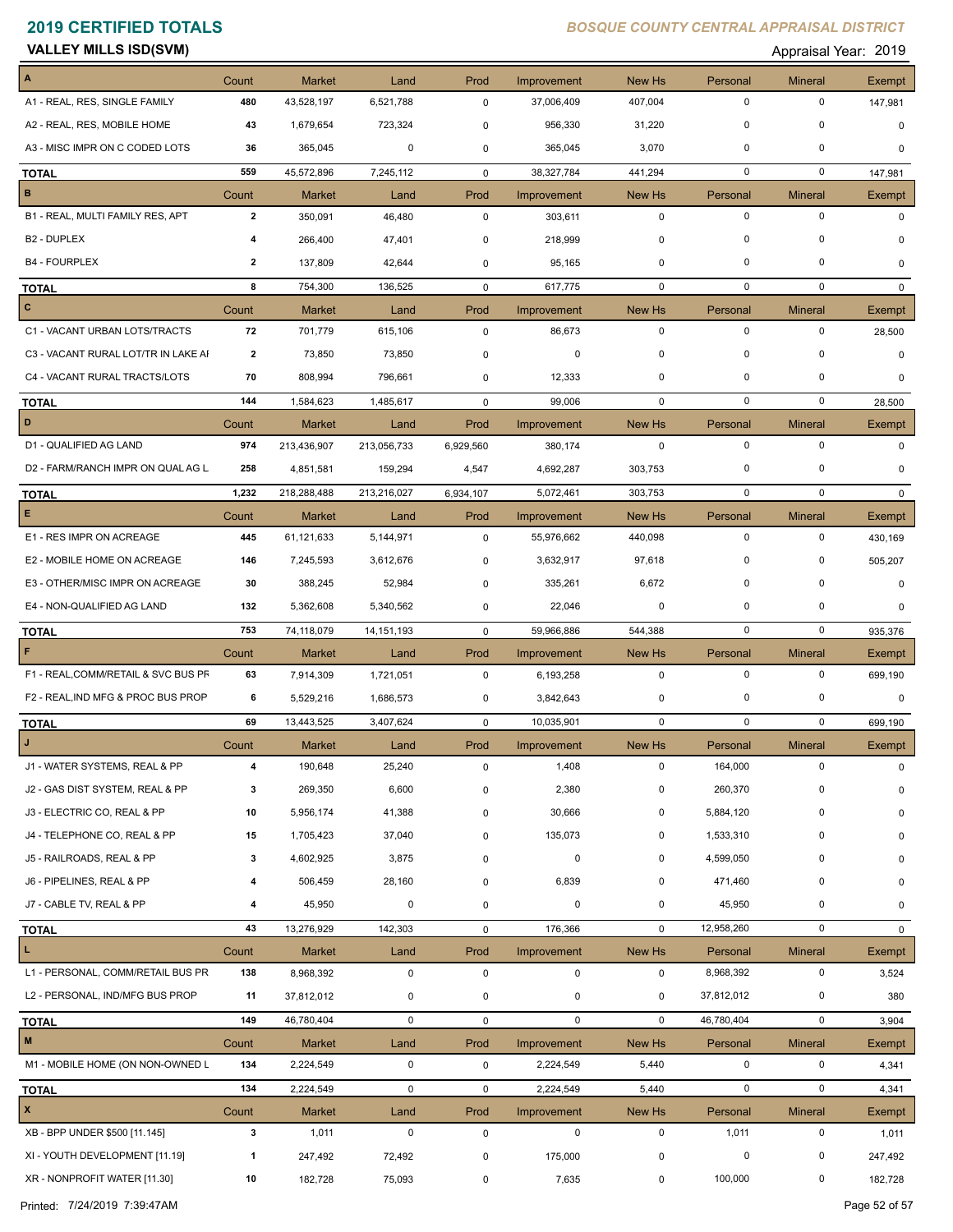| <b>ALL PTD TOTAL</b>         | 2,809 | 422,925,368 | 241,190,145 | 6.934.107 | 121,895,548 | 1,294,875 | 59,839,675 |                      | 8,700,867 |
|------------------------------|-------|-------------|-------------|-----------|-------------|-----------|------------|----------------------|-----------|
| <b>TOTAL</b>                 | 63    | 6,881,575   | 1,405,744   |           | 5,374,820   |           | 101,011    |                      | 6,881,575 |
| XV - OTHER EXEMPTIONS        | 49    | 6,450,344   | 1,258,159   |           | 5,192,185   |           |            |                      | 6,450,344 |
| <b>VALLEY MILLS ISD(SVM)</b> |       |             |             |           |             |           |            | Appraisal Year: 2019 |           |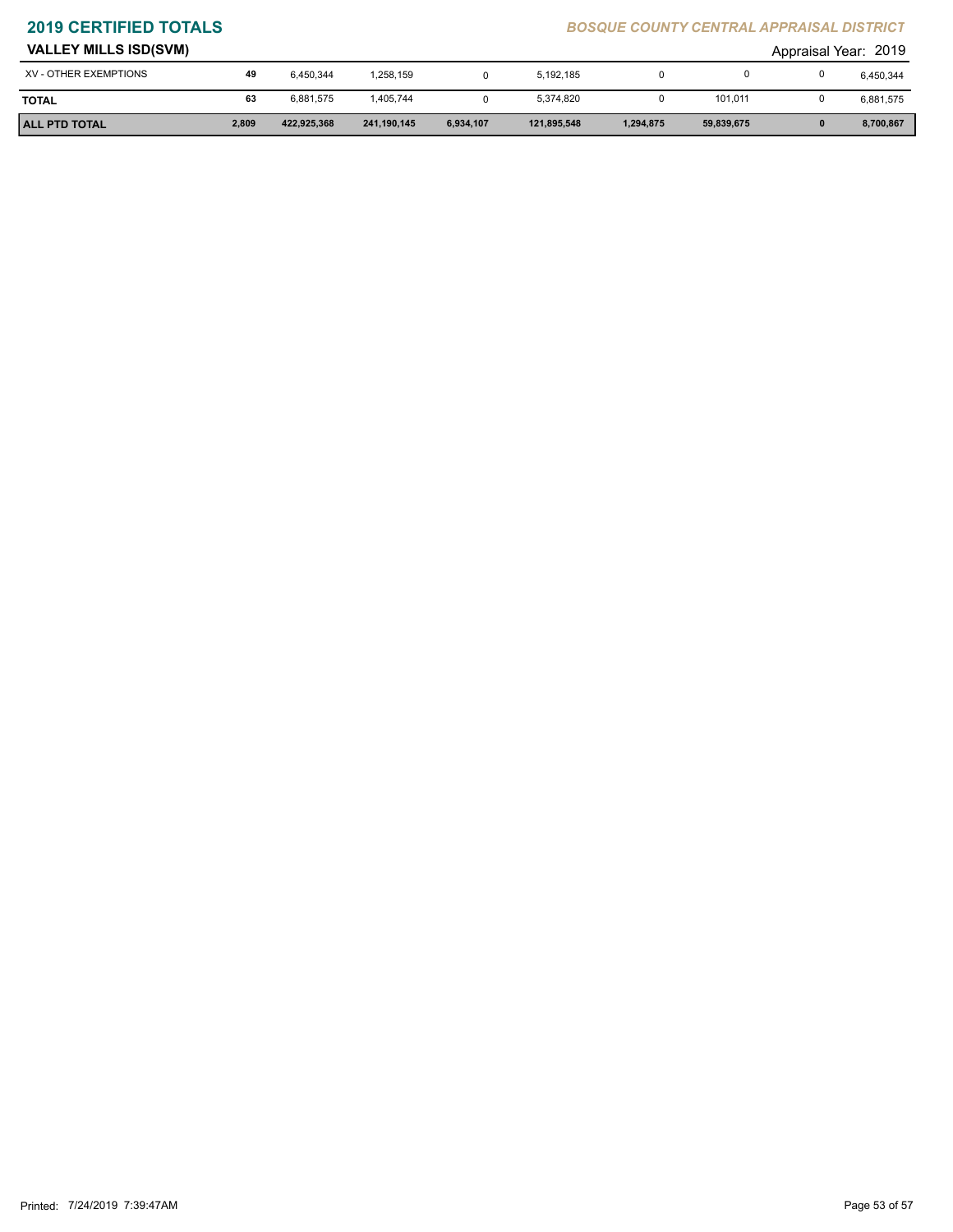# **WALNUT SPRINGS CITY(CWS) CONSERVERS CITY(CWS) Appraisal Year: 2019**

| <b>Improvements</b>      | Count | <b>Value</b> |
|--------------------------|-------|--------------|
| Homesite                 | 158   | 9,103,837    |
| New Homesite             | 9     | 111,236      |
| Non Homesite             | 248   | 13,275,039   |
| New Non Homesite         | 9     | 111,326      |
| (184.798 acres)<br>Land  | Count | Value        |
| Homesite                 | 147   | 1,397,458    |
| New Homesite             | n     |              |
| Non Homesite             | 358   | 3,025,042    |
| <b>New Non Homesite</b>  | O     |              |
| Prod<br>(248.783 acres)  | Count | <b>Value</b> |
| Productivity             | 34    | 1,070,948    |
| Inventory                | o     |              |
| Timber                   | 0     | 0            |
| <b>Other</b>             | Count | Value        |
| <b>Personal Property</b> | 68    | 1,682,501    |
| <b>Minerals</b>          | 0     | 0            |

| <b>Prod. Use</b> | <b>Count</b> | <b>Value</b> | Loss      |
|------------------|--------------|--------------|-----------|
| Productivity     | 34           | 26,127       | 1,044,821 |
| Inventory        |              |              |           |
| Timber           |              |              |           |
| <b>Totals</b>    | 34           | 26,127       | 1,044,821 |

|                               |              |                    |             |                    | 21,930,400<br>$( = )$ | <b>TOTAL ASSESSED</b>               |                |
|-------------------------------|--------------|--------------------|-------------|--------------------|-----------------------|-------------------------------------|----------------|
| <b>Exemptions/Deductions</b>  |              | *** Non-Frozen *** |             | ***** Frozen ***** |                       |                                     | (645 accounts) |
|                               | Count        | Value              | Count       | Value              |                       |                                     |                |
| Homestead                     | 0            | 0                  | 0           | $\mathbf 0$        |                       |                                     |                |
| <b>Homestead Local</b>        | 0            | $\mathbf 0$        | 0           | 0                  | 0                     | <b>TOTAL HOMESTEAD</b>              |                |
| Over <sub>65</sub>            | $\mathbf 0$  | $\mathbf 0$        | $\mathbf 0$ | $\mathbf 0$        |                       |                                     |                |
| Over 65 Local                 | 0            | 0                  | 0           | 0                  | 0                     | <b>TOTAL OVER 65</b>                |                |
| <b>Disabled</b>               | $\mathbf 0$  | $\pmb{0}$          | 0           | 0                  |                       |                                     |                |
| <b>Disabled Local</b>         | 0            | $\mathbf 0$        | 0           | 0                  | 0                     | <b>TOTAL DISABLED</b>               |                |
| <b>Disabled Veteran</b>       | 9            | 70,000             | 0           | 0                  | 70,000                | <b>TOTAL DISABLED VETERAN</b>       |                |
| Disabled Vet HS               | $\mathbf{1}$ | 97,740             | 0           | $\mathbf 0$        | 97,740                | TOTAL DISABLED VETERAN HS           |                |
| Surv Sp (FR & DSM)            | 0            | $\mathbf 0$        | 0           | $\mathbf 0$        | 0                     | <b>TOTAL SURV SP (FR &amp; DSM)</b> |                |
| Abatements                    | $\mathbf 0$  | $\mathbf 0$        |             |                    |                       |                                     |                |
| <b>Pollution Control</b>      | 0            | 0                  |             |                    |                       |                                     |                |
| Freeport                      | U            | $\Omega$           |             |                    |                       |                                     |                |
| Goods In Transit              | n            | $\Omega$           |             |                    |                       |                                     |                |
| Historic                      | 0            | 0                  | $\mathbf 0$ | $\mathbf 0$        |                       |                                     |                |
| Low Income Housing            | 0            | $\mathbf 0$        |             |                    |                       |                                     |                |
| Solar / Wind Power            | 0            | $\mathbf 0$        | 0           | 0                  |                       |                                     |                |
| <b>Tot Exempt Proration</b>   | 0            | 0                  | 0           | 0                  | $\mathbf 0$           | <b>TOTAL OTHER DEDUCTIONS</b>       |                |
|                               |              |                    |             |                    | 167,740               | TOTAL EXEMPTIONS/DEDUCTIONS         |                |
| Taxable Non Frozen            |              |                    |             | 21,762,660         |                       |                                     |                |
| Taxable Frozen                |              |                    |             | 0                  |                       |                                     |                |
| Taxable New HS Frozen         |              |                    |             | 0                  | 21,762,660            | <b>TOTAL TAXABLE</b>                |                |
| Tax Non Frozen                |              |                    |             | 103,167.42         |                       |                                     |                |
| <b>Tax Frozen</b>             |              |                    |             | 0.00               |                       |                                     |                |
| Tax New HS Frozen             |              |                    |             | 0.00               |                       | 103,167.42 TOTAL TAX                |                |
| Total Tax w/o Ceiling         |              |                    |             | 103,167.42         |                       |                                     |                |
| Tax Frozen Loss               |              |                    |             | 0.00               |                       | 0.00474100 TAX RATE                 |                |
| <b>Total Vet HS Proration</b> |              | 0                  |             | 0.00               |                       |                                     |                |
| Total Surv Spouse Ex Amt      |              | 0                  |             | 0.00               |                       |                                     |                |

**2019 CERTIFIED TOTALS** *BOSQUE COUNTY CENTRAL APPRAISAL DISTRICT*

| <b>Improvements</b>                   | Count    | Value      |                       |                                        |
|---------------------------------------|----------|------------|-----------------------|----------------------------------------|
| Homesite                              | 158      | 9,103,837  |                       |                                        |
| New Homesite                          | 9        | 111,236    |                       |                                        |
| Non Homesite                          | 248      | 13,275,039 |                       |                                        |
| New Non Homesite                      | 9        | 111,326    | 22,601,438<br>$(+)$   | <b>TOTAL IMPROVEMENTS</b>              |
| <b>Land</b> $(184.798 \text{ acres})$ | Count    | Value      |                       |                                        |
| Homesite                              | 147      | 1,397,458  |                       |                                        |
| New Homesite                          | $\Omega$ | $\Omega$   |                       |                                        |
| Non Homesite                          | 358      | 3,025,042  |                       |                                        |
| New Non Homesite                      | 0        | 0          | $(+)$                 | 4,422,500 TOTAL LAND MARKET            |
| <b>Prod</b> (248.783 acres)           | Count    | Value      |                       |                                        |
| Productivity                          | 34       | 1,070,948  |                       |                                        |
| Inventory                             | 0        |            |                       |                                        |
| Timber                                | 0        | 0          | 1,070,948<br>$(+)$    | <b>TOTAL PROD MARKET</b>               |
| Other                                 | Count    | Value      |                       | 5,493,448<br><b>TOTAL LAND</b>         |
| Personal Property                     | 68       | 1,682,501  |                       |                                        |
| Minerals                              | 0        | 0          | 1,682,501<br>$(+)$    | <b>TOTAL OTHER</b>                     |
|                                       |          |            | 29,777,387<br>$( = )$ | <b>TOTAL MARKET VALUE</b>              |
|                                       |          |            | 6,778,203<br>$(-)$    | TOTAL EXEMPT PROPERTY (INCL HB366)     |
|                                       |          |            | 22,999,184<br>$( = )$ | TOTAL MARKET VALUE OF TAXABLE PROPERTY |
|                                       |          |            |                       |                                        |

| 1.044.821 | ( – ) | 1,044,821 TOTAL PRODUCTION LOSS         |
|-----------|-------|-----------------------------------------|
|           | ( – ) | <sup>23,963</sup> CAPPED HOMESTEAD LOSS |

| 21,930,400 TOTAL ASSESSED |
|---------------------------|
|                           |

- 
- 
- 
- 1 97,740 0 0 **97,740 TOTAL DISABLED VETERAN HS**
	- Surv Sp (FR & DSM) 0 0 0 0 **0 TOTAL SURV SP (FR & DSM)**

| <b>0 TOTAL OTHER DEDUCTIONS</b> |  |
|---------------------------------|--|
|---------------------------------|--|

- **167,740 TOTAL EXEMPTIONS/DEDUCTIONS**
- **21,762,660 TOTAL TAXABLE**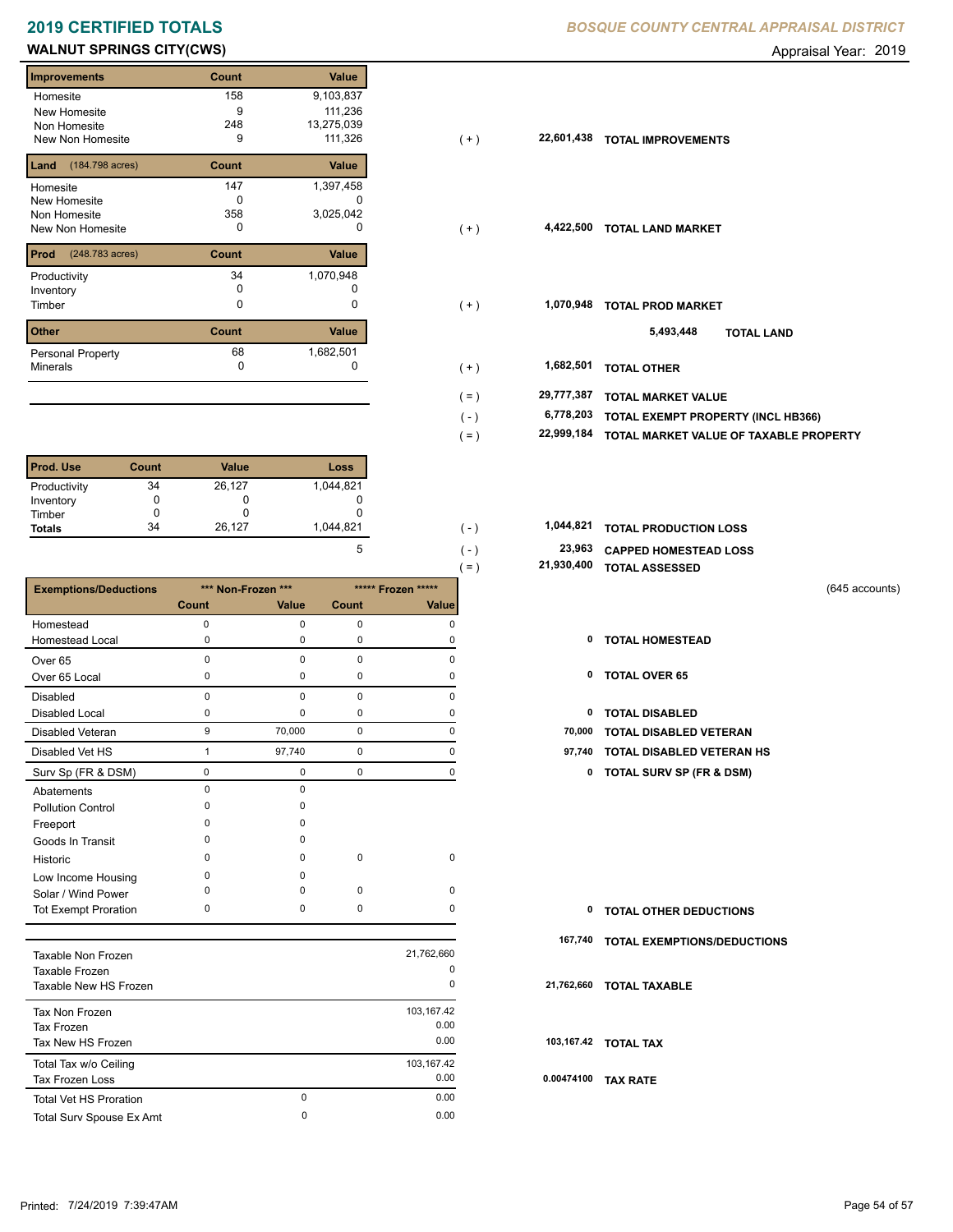| <b>WALNUT SPRINGS CITY(CWS)</b> | $\cdot$ 2019<br>Appraisal Year: |
|---------------------------------|---------------------------------|
|---------------------------------|---------------------------------|

| A                                   | Count          | <b>Market</b>     | Land                | Prod        | Improvement            | New Hs                | Personal                | <b>Mineral</b>                | <b>Exempt</b>         |
|-------------------------------------|----------------|-------------------|---------------------|-------------|------------------------|-----------------------|-------------------------|-------------------------------|-----------------------|
| A1 - REAL, RES, SINGLE FAMILY       | 220            | 12,762,708        | 1,914,463           | $\mathbf 0$ | 10,848,245             | 110,404               | 0                       | $\mathbf 0$                   | $\Omega$              |
| A2 - REAL, RES, MOBILE HOME         | 49             | 1,468,062         | 362,402             | $\mathbf 0$ | 1,105,660              | 832                   | $\mathbf 0$             | 0                             | 0                     |
| A3 - MISC IMPR ON C CODED LOTS      | 29             | 258,239           | 6,615               | $\mathbf 0$ | 251,624                | $\mathbf 0$           | $\mathbf 0$             | $\Omega$                      | 68,863                |
| <b>TOTAL</b>                        | 298            | 14,489,009        | 2,283,480           | $\mathbf 0$ | 12,205,529             | 111,236               | 0                       | $\mathbf 0$                   | 68,863                |
| $\mathbf B$                         | Count          | <b>Market</b>     | Land                | Prod        | Improvement            | New Hs                | Personal                | <b>Mineral</b>                | Exempt                |
| B1 - REAL, MULTI FAMILY RES, APT    | $\mathbf{1}$   | 34,362            | 34,362              | $\mathbf 0$ | $\mathbf 0$            | $\mathbf 0$           | $\mathbf 0$             | $\mathbf 0$                   | $\Omega$              |
| <b>B4 - FOURPLEX</b>                | $\mathbf{1}$   | 646,144           | 11,347              | $\mathbf 0$ | 634,797                | 0                     | $\Omega$                | $\Omega$                      | 0                     |
| <b>TOTAL</b>                        | $\overline{2}$ | 680,506           | 45,709              | $\mathbf 0$ | 634,797                | $\mathbf 0$           | $\mathbf 0$             | $\mathbf 0$                   | $\Omega$              |
| $\mathbf{C}$                        | Count          | <b>Market</b>     | Land                | Prod        | Improvement            | New Hs                | Personal                | Mineral                       | Exempt                |
| C1 - VACANT URBAN LOTS/TRACTS       | 147            | 1,007,982         | 1,007,982           | $\mathbf 0$ | $\mathbf 0$            | $\mathbf 0$           | $\mathbf 0$             | $\mathbf 0$                   | 34,758                |
| C3 - VACANT RURAL LOT/TR IN LAKE AI | $\overline{1}$ | 4,500             | 4,500               | $\mathbf 0$ | 0                      | $\mathbf 0$           | $\mathbf 0$             | $\mathbf 0$                   | $\Omega$              |
| C4 - VACANT RURAL TRACTS/LOTS       | 3              | 82,279            | 82,279              | $\mathbf 0$ | 0                      | $\mathbf 0$           | $\mathbf 0$             | 0                             | 0                     |
| <b>TOTAL</b>                        | 151            | 1,094,761         | 1,094,761           | $\mathbf 0$ | $\mathbf 0$            | $\mathbf 0$           | $\mathbf 0$             | $\mathbf 0$                   | 34,758                |
| D                                   | Count          | Market            | Land                | Prod        | Improvement            | New Hs                | Personal                | <b>Mineral</b>                | Exempt                |
| D1 - QUALIFIED AG LAND              | 36             | 1,118,679         | 1,118,679           | 26,127      | 0                      | $\mathbf 0$           | $\mathbf 0$             | $\mathbf 0$                   | $\Omega$              |
| D2 - FARM/RANCH IMPR ON QUAL AG L   | $\overline{7}$ | 45,131            | 0                   | 0           | 45,131                 | $\mathbf 0$           | $\mathbf 0$             | $\Omega$                      | $\Omega$              |
| <b>TOTAL</b>                        | 43             | 1,163,810         | 1,118,679           | 26,127      | 45,131                 | $\mathbf 0$           | $\mathbf 0$             | $\mathbf 0$                   | $\Omega$              |
| $\mathsf E$                         | Count          | <b>Market</b>     | Land                | Prod        | Improvement            | New Hs                | Personal                | <b>Mineral</b>                | Exempt                |
| E1 - RES IMPR ON ACREAGE            | $\overline{7}$ | 695,061           | 70,043              | $\mathbf 0$ | 625,018                | $\mathbf 0$           | $\mathbf 0$             | $\mathbf 0$                   | $\Omega$              |
| E2 - MOBILE HOME ON ACREAGE         | 3              | 95,228            | 10,933              | 0           | 84,295                 | $\mathbf 0$           | $\mathbf 0$             | $\Omega$                      | $\Omega$              |
| E3 - OTHER/MISC IMPR ON ACREAGE     | 1              | 3,117             | 0                   | 0           | 3,117                  | $\mathbf 0$           | $\mathbf 0$             | 0                             | $\Omega$              |
| E4 - NON-QUALIFIED AG LAND          | 5              | 202,238           | 202,238             | 0           | 0                      | 0                     | $\mathbf 0$             | 0                             | $\Omega$              |
| <b>TOTAL</b>                        | 16             | 995,644           | 283,214             | $\mathbf 0$ | 712,430                | 0                     | $\mathbf 0$             | $\mathbf 0$                   | $\mathbf{0}$          |
| $\mathsf F$                         | Count          | <b>Market</b>     | Land                | Prod        | Improvement            | New Hs                | Personal                | <b>Mineral</b>                | Exempt                |
| F1 - REAL, COMM/RETAIL & SVC BUS PF | 33             | 2,041,938         | 201,111             | $\mathbf 0$ | 1,840,827              | $\mathbf 0$           | $\mathbf 0$             | $\mathbf 0$                   | 180,085               |
| F2 - REAL, IND MFG & PROC BUS PROP  | $\mathbf{1}$   | 1,788             | 1,788               | 0           | 0                      | $\mathbf 0$           | 0                       | $\mathbf 0$                   | $\Omega$              |
| <b>TOTAL</b>                        | 34             | 2,043,726         | 202,899             | $\mathbf 0$ | 1,840,827              | $\mathbf 0$           | $\mathbf 0$             | 0                             | 180,085               |
|                                     | Count          | <b>Market</b>     | Land                | Prod        | Improvement            | New Hs                | Personal                | <b>Mineral</b>                | Exempt                |
| J2 - GAS DIST SYSTEM, REAL & PP     | $\overline{2}$ | 515,789           | $\mathbf 0$         | $\mathbf 0$ | 417,969                | $\mathbf 0$           | 97,820                  | $\mathbf 0$                   | $\mathbf 0$           |
| J3 - ELECTRIC CO, REAL & PP         | 1              | 720,990           | 0                   | 0           | 0                      | 0                     | 720,990                 | 0                             | 0                     |
| J4 - TELEPHONE CO, REAL & PP        | 3              | 108,379           | 2,250               | 0           | 14,879                 | 0                     | 91,250                  | $\Omega$                      | 0                     |
| J6 - PIPELINES, REAL & PP           | 1              | 127,220           | $\pmb{0}$           | 0           | $\pmb{0}$              | 0                     | 127,220                 | $\mathbf 0$                   | 0                     |
| J7 - CABLE TV, REAL & PP            | 3              | 15,970            | $\pmb{0}$           | 0           | $\pmb{0}$              | 0                     | 15,970                  | $\pmb{0}$                     | 40                    |
|                                     | 10             | 1,488,348         | 2,250               | $\mathbf 0$ | 432,848                | $\mathbf 0$           | 1,053,250               | $\mathbf 0$                   | 40                    |
| <b>TOTAL</b><br>L.                  | Count          | Market            | Land                | Prod        | Improvement            | New Hs                | Personal                | <b>Mineral</b>                | <b>Exempt</b>         |
| L1 - PERSONAL, COMM/RETAIL BUS PR   | 57             | 628,685           | $\mathbf 0$         | 0           | $\mathsf 0$            | $\mathbf 0$           | 628,685                 | $\pmb{0}$                     | 1,539                 |
| L2 - PERSONAL, IND/MFG BUS PROP     | $\mathbf{1}$   | 250               | 0                   | $\mathsf 0$ | 0                      | 0                     | 250                     | 0                             | 250                   |
|                                     |                |                   | $\mathbf 0$         |             | $\mathbf 0$            | $\mathbf 0$           | 628,935                 | $\mathbf 0$                   |                       |
| <b>TOTAL</b><br>$\mathsf{M}\xspace$ | 58             | 628,935           |                     | $\mathbf 0$ |                        |                       |                         |                               | 1,789                 |
| M1 - MOBILE HOME (ON NON-OWNED L    | Count<br>44    | Market<br>689,980 | Land<br>$\mathbf 0$ | Prod<br>0   | Improvement<br>689,980 | New Hs<br>$\mathbf 0$ | Personal<br>$\mathbf 0$ | <b>Mineral</b><br>$\mathbf 0$ | Exempt<br>$\mathbf 0$ |
|                                     |                |                   |                     |             |                        |                       |                         |                               |                       |
| <b>TOTAL</b>                        | 44             | 689,980           | $\mathbf 0$         | $\mathsf 0$ | 689,980                | $\mathbf 0$           | $\mathbf 0$             | $\mathbf 0$                   | $\Omega$              |
| $\mathbf{x}$                        | Count          | <b>Market</b>     | Land                | Prod        | Improvement            | New Hs                | Personal                | <b>Mineral</b>                | Exempt                |
| XB - BPP UNDER \$500 [11.145]       | $\overline{2}$ | 316               | $\mathbf 0$         | $\mathsf 0$ | $\mathbf 0$            | $\mathbf 0$           | 316                     | $\mathbf 0$                   | 316                   |
| XV - OTHER EXEMPTIONS               | 34             | 6,502,352         | 462,456             | 0           | 6,039,896              | $\pmb{0}$             | $\pmb{0}$               | 0                             | 6,492,352             |
| <b>TOTAL</b>                        | 36             | 6,502,668         | 462,456             | $\mathbf 0$ | 6,039,896              | $\mathbf 0$           | 316                     | $\mathsf 0$                   | 6,492,668             |
| <b>ALL PTD TOTAL</b>                | 645            | 29,777,387        | 5,493,448           | 26,127      | 22,601,438             | 111,236               | 1,682,501               | $\pmb{0}$                     | 6,778,203             |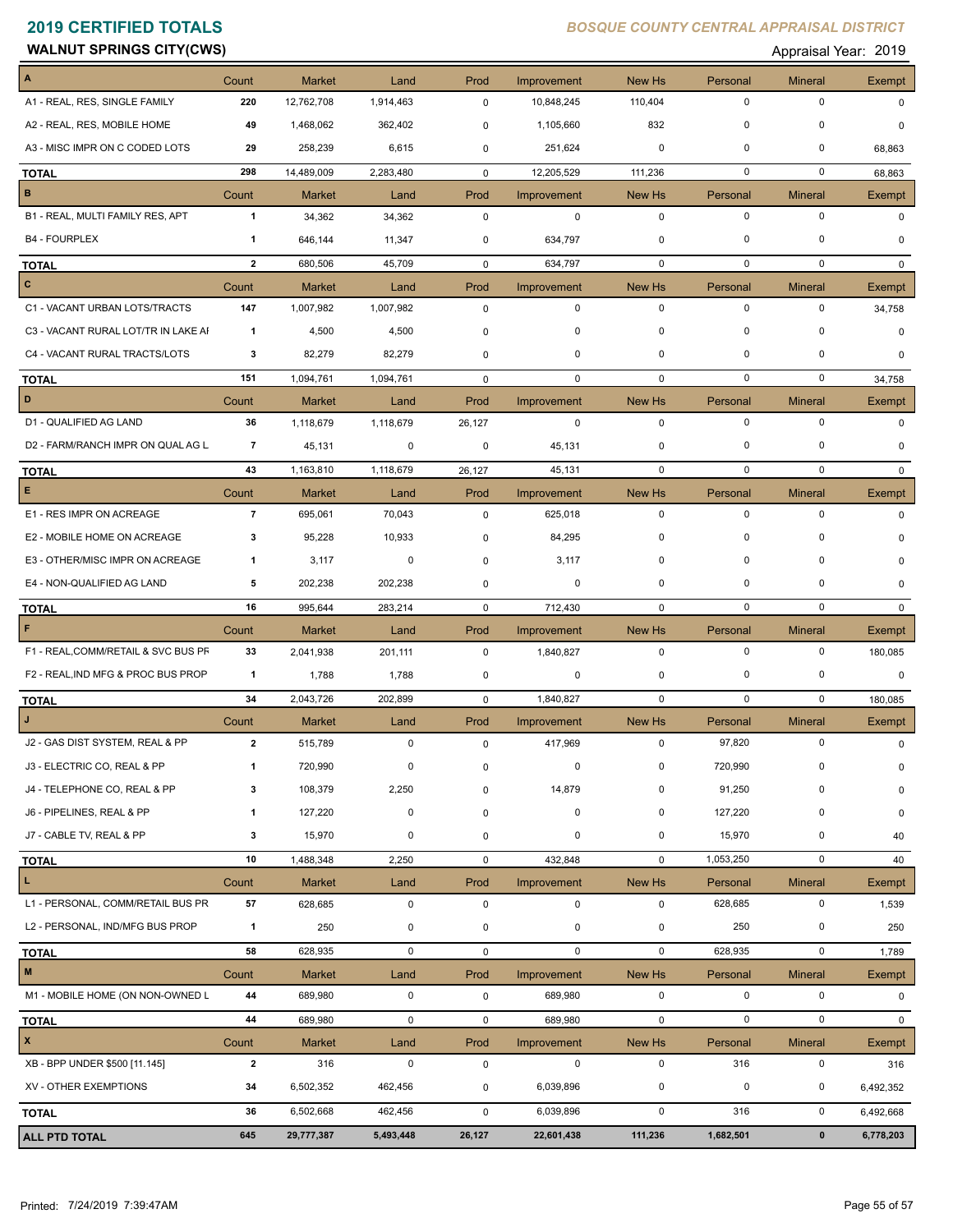# **WALNUT SPRINGS ISD(SWS)** Appraisal Year: 2019

| <b>Improvements</b>                 | Count | <b>Value</b> |
|-------------------------------------|-------|--------------|
| Homesite                            | 290   | 28,418,997   |
| New Homesite                        | 20    | 1,277,554    |
| Non Homesite                        | 561   | 39,907,117   |
| New Non Homesite                    | 22    | 1,358,362    |
| $(2,549.894 \text{ acres})$<br>Land | Count | Value        |
| Homesite                            | 270   | 3,507,874    |
| New Homesite                        | n     |              |
| Non Homesite                        | 633   | 13,372,922   |
| <b>New Non Homesite</b>             | O     | $\mathbf{0}$ |
| Prod<br>(62,232.747 acres)          | Count | Value        |
| Productivity                        | 455   | 164,201,132  |
| Inventory                           | O     |              |
| Timber                              | 0     | 0            |
| <b>Other</b>                        | Count | Value        |
| <b>Personal Property</b>            | 104   | 33,806,534   |
| <b>Minerals</b>                     | 0     | 0            |

| l Prod. Use   | Count | <b>Value</b> | Loss        |
|---------------|-------|--------------|-------------|
| Productivity  | 455   | 5,156,500    | 159,044,632 |
| Inventory     |       | O            |             |
| Timber        |       |              |             |
| <b>Totals</b> | 455   | 5,156,500    | 159,044,632 |

|                              |              |                    |                |                    | $( = )$ | 119,681,679 | <b>TOTAL ASSESSED</b>               |                    |
|------------------------------|--------------|--------------------|----------------|--------------------|---------|-------------|-------------------------------------|--------------------|
| <b>Exemptions/Deductions</b> |              | *** Non-Frozen *** |                | ***** Frozen ***** |         |             |                                     | $(1,515$ accounts) |
|                              | Count        | Value              | <b>Count</b>   | Value              |         |             |                                     |                    |
| Homestead                    | 108          | 2,535,561          | 135            | 3,093,143          |         |             |                                     |                    |
| <b>Homestead Local</b>       | 0            | 0                  | 0              | 0                  |         |             | 5,628,704 TOTAL HOMESTEAD           |                    |
| Over <sub>65</sub>           | 3            | 22,215             | 115            | 1,046,730          |         |             |                                     |                    |
| Over 65 Local                | 0            | 0                  | $\pmb{0}$      | 0                  |         |             | 1,068,945 TOTAL OVER 65             |                    |
| <b>Disabled</b>              | $\mathbf{1}$ | 2,900              | $\overline{7}$ | 67,100             |         |             |                                     |                    |
| <b>Disabled Local</b>        | 0            | 0                  | 0              | 0                  |         | 70,000      | <b>TOTAL DISABLED</b>               |                    |
| <b>Disabled Veteran</b>      | 11           | 61,803             | 6              | 32,304             |         | 94,107      | <b>TOTAL DISABLED VETERAN</b>       |                    |
| Disabled Vet HS              | $\mathbf 0$  | 0                  | $\overline{2}$ | 263,308            |         | 263,308     | <b>TOTAL DISABLED VETERAN HS</b>    |                    |
| Surv Sp (FR & DSM)           | $\mathbf 0$  | 0                  | $\mathbf 0$    | 0                  |         | 0           | <b>TOTAL SURV SP (FR &amp; DSM)</b> |                    |
| Abatements                   | $\mathbf 0$  | 0                  |                |                    |         |             |                                     |                    |
| <b>Pollution Control</b>     | $\Omega$     | 0                  |                |                    |         |             |                                     |                    |
| Freeport                     | $\Omega$     | 0                  |                |                    |         |             |                                     |                    |
| Goods In Transit             | $\Omega$     | 0                  |                |                    |         |             |                                     |                    |
| Historic                     | <sup>0</sup> | 0                  | $\mathbf 0$    | $\pmb{0}$          |         |             |                                     |                    |
| Low Income Housing           | 0            | 0                  |                |                    |         |             |                                     |                    |
| Solar / Wind Power           | <sup>0</sup> | 0                  | 0              | 0                  |         |             |                                     |                    |
| <b>Tot Exempt Proration</b>  | 0            | 0                  | $\pmb{0}$      | 0                  |         | 0           | <b>TOTAL OTHER DEDUCTIONS</b>       |                    |
|                              |              |                    |                |                    |         | 7,125,064   | <b>TOTAL EXEMPTIONS/DEDUCTIONS</b>  |                    |
| <b>Taxable Non Frozen</b>    |              |                    |                | 98,673,850         |         |             |                                     |                    |
| Taxable Frozen               |              |                    |                | 13,752,941         |         |             |                                     |                    |
| Taxable New HS Frozen        |              |                    |                | 129,824            |         |             | 112,556,615 TOTAL TAXABLE           |                    |
| Tax Non Frozen               |              |                    |                | 937,284.06         |         |             |                                     |                    |
| <b>Tax Frozen</b>            |              |                    |                | 107,494.24         |         |             |                                     |                    |
| Tax New HS Frozen            |              |                    |                | 1,233.19           |         |             | 1,046,011.49 TOTAL TAX              |                    |
| Total Tax w/o Ceiling        |              |                    |                | 1,069,156.45       |         |             |                                     |                    |
| <b>Tax Frozen Loss</b>       |              |                    |                | 23,144.96          |         |             | 0.00949900 TAX RATE                 |                    |

Total Surv Spouse Ex Amt 0.00

 0 0.00 0

| <b>Improvements</b>                     | Count | Value       |                        |                                        |
|-----------------------------------------|-------|-------------|------------------------|----------------------------------------|
| Homesite                                | 290   | 28,418,997  |                        |                                        |
| New Homesite                            | 20    | 1,277,554   |                        |                                        |
| Non Homesite                            | 561   | 39,907,117  |                        |                                        |
| New Non Homesite                        | 22    | 1,358,362   | 70,962,030<br>$(+)$    | <b>TOTAL IMPROVEMENTS</b>              |
| <b>Land</b> $(2,549.894 \text{ acres})$ | Count | Value       |                        |                                        |
| Homesite                                | 270   | 3,507,874   |                        |                                        |
| New Homesite                            | 0     | 0           |                        |                                        |
| Non Homesite                            | 633   | 13,372,922  |                        |                                        |
| New Non Homesite                        | 0     | 0           | 16,880,796<br>$(+)$    | <b>TOTAL LAND MARKET</b>               |
| <b>Prod</b> (62,232.747 acres)          | Count | Value       |                        |                                        |
| Productivity                            | 455   | 164,201,132 |                        |                                        |
| Inventory                               | 0     | 0           |                        |                                        |
| Timber                                  | 0     | 0           | 164,201,132<br>$(+)$   | <b>TOTAL PROD MARKET</b>               |
| <b>Other</b>                            | Count | Value       |                        | 181,081,928<br><b>TOTAL LAND</b>       |
|                                         | 104   | 33,806,534  |                        |                                        |
| Personal Property<br>Minerals           | 0     |             | 33,806,534             |                                        |
|                                         |       |             | $(+)$                  | <b>TOTAL OTHER</b>                     |
|                                         |       |             | 285,850,492<br>$( = )$ | <b>TOTAL MARKET VALUE</b>              |
|                                         |       |             | 7,038,863<br>$(-)$     | TOTAL EXEMPT PROPERTY (INCL HB366)     |
|                                         |       |             | 278,811,629<br>$( = )$ | TOTAL MARKET VALUE OF TAXABLE PROPERTY |
|                                         |       |             |                        |                                        |

| 159.044.632 | ( –           | 159,044,632 TOTAL PRODUCTION LOSS |
|-------------|---------------|-----------------------------------|
| 10          | $( - )$       | 85,318 CAPPED HOMESTEAD LOSS      |
|             | $=$ $\lambda$ | 119,681,679 TOTAL ASSESSED        |

| $(1,515$ accounts) |
|--------------------|
|                    |

|  | 5,628,704 TOTAL HOMESTEAD |  |
|--|---------------------------|--|
|--|---------------------------|--|

| 1,068,945 | <b>TOTAL OVER 65</b> |  |
|-----------|----------------------|--|
|           |                      |  |

|  | 70,000 TOTAL DISABLED |  |
|--|-----------------------|--|

- 
- 0 0 2 263,308 **263,308 TOTAL DISABLED VETERAN HS**
	- Surv Sp (FR & DSM) 0 0 0 0 **0 TOTAL SURV SP (FR & DSM)**

| <b>0 TOTAL OTHER DEDUCTIONS</b> |  |
|---------------------------------|--|
|---------------------------------|--|

### **112,556,615 TOTAL TAXABLE**

 **0.00949900 TAX RATE**

Tax Frozen Loss

Total Vet HS Proration